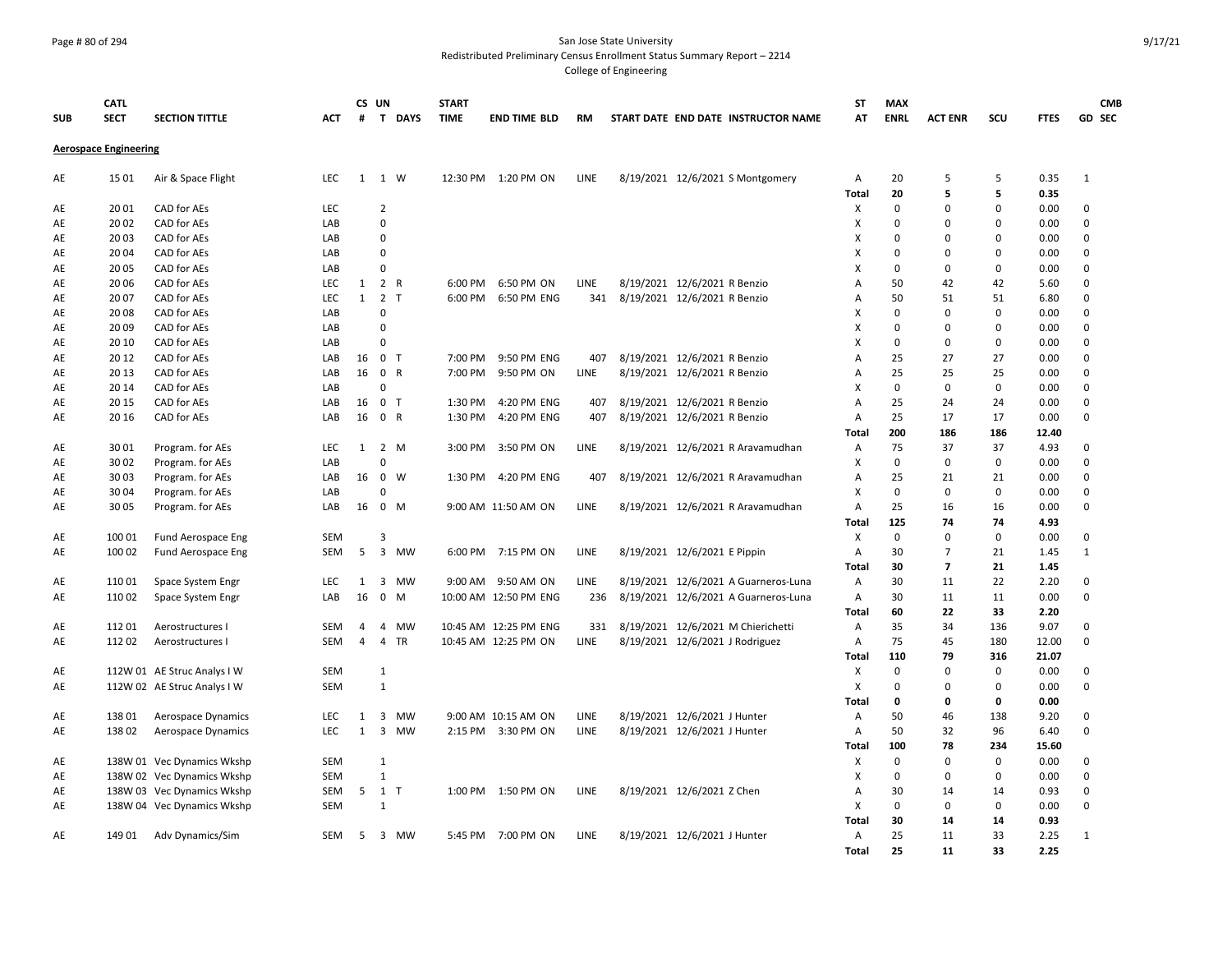# Page # 81 of 294 San Jose State University Redistributed Preliminary Census Enrollment Status Summary Report – 2214

|            | <b>CATL</b> |                              |            |                | CS UN                   |           | <b>START</b> |                      |      |                              |                               |                                     | <b>ST</b>                 | <b>MAX</b>  |                |             |             | <b>CMB</b>     |
|------------|-------------|------------------------------|------------|----------------|-------------------------|-----------|--------------|----------------------|------|------------------------------|-------------------------------|-------------------------------------|---------------------------|-------------|----------------|-------------|-------------|----------------|
| <b>SUB</b> | <b>SECT</b> | <b>SECTION TITTLE</b>        | ACT        | #              |                         | T DAYS    | <b>TIME</b>  | <b>END TIME BLD</b>  | RM   |                              |                               | START DATE END DATE INSTRUCTOR NAME | AT                        | <b>ENRL</b> | <b>ACT ENR</b> | SCU         | <b>FTES</b> | <b>GD SEC</b>  |
| AE         | 160 01      | Aerodynamics I               | SEM        | 5              |                         | 3 MW      | 6:00 PM      | 6:50 PM ON           | LINE |                              | 8/19/2021 12/6/2021 B Andrade |                                     | Α                         | 50          | 50             | 100         | 10.00       | $\Omega$       |
| AE         | 160 02      | Aerodynamics I               | <b>SEM</b> | 5              |                         | 3 TR      | 6:00 PM      | 6:50 PM ON           | LINE |                              | 8/19/2021 12/6/2021 B Andrade |                                     | Α                         | 50          | 23             | 46          | 4.65        | $\mathbf{1}$   |
| AE         | 160 03      | Aerodynamics I               | LAB        | 16             | 0 F                     |           | 11:30 AM     | 2:20 PM ENG          | 107  |                              | 8/19/2021 12/6/2021 B Andrade |                                     | $\overline{A}$            | 50          | 49             | 49          | 0.00        | $\mathbf 0$    |
| AE         | 160 04      | Aerodynamics I               | LAB        | 16             | 0 F                     |           | 3:00 PM      | 5:50 PM ENG          | 107  |                              | 8/19/2021 12/6/2021 B Andrade |                                     | A                         | 50          | 24             | 24          | 0.00        | $\mathbf{1}$   |
|            |             |                              |            |                |                         |           |              |                      |      |                              |                               |                                     | Total                     | 200         | 146            | 219         | 14.65       |                |
| AE         |             | 160W 01 Aerodynamics I Wkshp | SEM        |                | 1                       |           |              |                      |      |                              |                               |                                     | X                         | 0           | $\mathbf 0$    | $\mathbf 0$ | 0.00        | 0              |
| AE         |             | 160W 02 Aerodynamics I Wkshp | SEM        | 5              |                         | 1 M       |              | 7:30 PM 8:20 PM ON   | LINE |                              | 8/19/2021 12/6/2021 B Andrade |                                     | $\mathsf{A}$              | 30          | 11             | 11          | 0.73        | $\Omega$       |
|            |             |                              |            |                |                         |           |              |                      |      |                              |                               |                                     | Total                     | 30          | 11             | 11          | 0.73        |                |
| AE         | 164 01      | Aerothermodynamics           | <b>SEM</b> | 5              |                         | 5 TWR     | 1:00 PM      | 2:25 PM ON           | LINE |                              | 8/19/2021 12/6/2021 Y Ezunkpe |                                     | $\overline{A}$            | 100         | 99             | 495         | 33.58       | $\overline{7}$ |
|            |             |                              |            |                |                         |           |              |                      |      |                              |                               |                                     | <b>Total</b>              | 100         | 99             | 495         | 33.58       |                |
| AE         |             | 164W 01 Aerothermodyn Wkshp  | SEM        |                | $\mathbf{1}$            |           |              |                      |      |                              |                               |                                     | X                         | $\Omega$    | 0              | 0           | 0.00        | 0              |
| AE         |             | 164W 02 Aerothermodyn Wkshp  | <b>SEM</b> |                | $\mathbf{1}$            |           |              |                      |      |                              |                               |                                     | Х                         | $\mathbf 0$ | 0              | $\mathbf 0$ | 0.00        | $\mathbf 0$    |
| AE         |             | 164W 03 Aerothermodyn Wkshp  | <b>SEM</b> |                | 5 1 T                   |           |              | 11:30 AM 12:20 PM ON | LINE |                              | 8/19/2021 12/6/2021   Toli    |                                     | $\overline{A}$            | 30          | 16             | 16          | 1.12        | 3              |
| AE         |             | 164W 04 Aerothermodyn Wkshp  | <b>SEM</b> |                | 1                       |           |              |                      |      |                              |                               |                                     | $\boldsymbol{\mathsf{X}}$ | $\mathbf 0$ | $\mathbf 0$    | 0           | 0.00        | $\Omega$       |
|            |             |                              |            |                |                         |           |              |                      |      |                              |                               |                                     | Total                     | 30          | 16             | 16          | 1.12        |                |
| AE         | 168 01      | Aero Vehicle Control         | <b>SEM</b> | $\overline{4}$ |                         | 3 MW      | 4:00 PM      | 4:50 PM ENG          | 331  | 8/19/2021 12/6/2021 L Lu     |                               |                                     | Α                         | 50          | 48             | 96          | 9.70        | $\overline{2}$ |
| AE         | 168 02      | Aero Vehicle Control         | <b>SEM</b> | $\overline{4}$ |                         | 3 TR      | 4:00 PM      | 4:50 PM ON           | LINE |                              | 8/19/2021 12/6/2021 L Lu      |                                     | $\overline{A}$            | 50          | 44             | 88          | 8.95        | 3              |
| AE         | 168 03      | Aero Vehicle Control         | LAB        | 16             |                         | 0 MW      | 6:00 PM      | 8:50 PM ENG          | 164  |                              | 8/19/2021 12/6/2021 L Lu      |                                     | Α                         | 50          | 48             | 48          | 0.00        | $\overline{2}$ |
| AE         | 168 04      | Aero Vehicle Control         | LAB        | 16             |                         | 0 TR      | 6:00 PM      | 8:50 PM ENG          | 164  |                              | 8/19/2021 12/6/2021 L Lu      |                                     | A                         | 50          | 44             | 44          | 0.00        | 3              |
|            |             |                              |            |                |                         |           |              |                      |      |                              |                               |                                     | Total                     | 200         | 184            | 276         | 18.65       |                |
| AE         |             | 171A 01 Aircraft Design I    | <b>LEC</b> | $2^{\circ}$    | 3 F                     |           |              | 8:30 AM 11:15 AM     |      |                              |                               | 8/19/2021 12/6/2021 G Mendoza       | $\mathsf{A}$              | 50          | 36             | 108         | 7.20        | $\mathbf 0$    |
|            |             |                              |            |                |                         |           |              |                      |      |                              |                               |                                     | Total                     | 50          | 36             | 108         | 7.20        |                |
| AE         | 172A 01     | Spacecraft Dsgn I            | <b>LEC</b> | $\overline{2}$ |                         | 3 TR      |              | 9:00 AM 10:15 AM     |      |                              |                               | 8/19/2021 12/6/2021 P Papadopoulos  | A                         | 50          | 50             | 150         | 10.00       | $\mathbf 0$    |
|            |             |                              |            |                |                         |           |              |                      |      |                              |                               |                                     | <b>Total</b>              | 50          | 50             | 150         | 10.00       |                |
| AE         | 173 01      | <b>UAV Design</b>            | LEC        | 5              |                         | 3 TR      |              | 5:45 PM 7:00 PM DMH  | 231  | 8/19/2021 12/6/2021 N Cramer |                               |                                     | Α                         | 25          | 16             | 48          | 3.20        | 0              |
|            |             |                              |            |                |                         |           |              |                      |      |                              |                               |                                     | <b>Total</b>              | 25          | 16             | 48          | 3.20        |                |
| AE         | 18001       | <b>Individual Studies</b>    | SUP        |                | 1                       |           |              |                      |      |                              |                               |                                     | Χ                         | $\Omega$    | $\mathbf 0$    | $\Omega$    | 0.00        | $\mathbf 0$    |
| AE         | 18002       | <b>Individual Studies</b>    | SUP        |                | $\overline{2}$          |           |              |                      |      |                              |                               |                                     | X                         | $\Omega$    | $\Omega$       | $\Omega$    | 0.00        | $\Omega$       |
| AE         | 18003       | <b>Individual Studies</b>    | SUP        |                | $\overline{3}$          |           |              |                      |      |                              |                               |                                     | X                         | $\mathbf 0$ | 0              | $\Omega$    | 0.00        | $\Omega$       |
| AE         | 18004       | <b>Individual Studies</b>    | <b>SUP</b> | 36             |                         | 1 TBA     |              |                      |      |                              |                               | 8/19/2021 12/6/2021 N Mourtos       | $\overline{A}$            | 20          | $\Omega$       | $\Omega$    | 0.00        | $\Omega$       |
| AE         | 18005       | <b>Individual Studies</b>    | SUP        | 36             |                         | 2 TBA     |              |                      |      |                              |                               | 8/19/2021 12/6/2021 N Mourtos       | Α                         | 30          | 0              | $\Omega$    | 0.00        | 0              |
| AE         | 180 06      | <b>Individual Studies</b>    | SUP        | 36             |                         | 3 TBA     |              |                      |      |                              |                               | 8/19/2021 12/6/2021 N Mourtos       | Α                         | 20          | 0              | $\mathbf 0$ | 0.00        | 0              |
|            |             |                              |            |                |                         |           |              |                      |      |                              |                               |                                     | Total                     | 70          | 0              | 0           | 0.00        |                |
| AE         | 200 01      | Analy. of AE Sys.            | LEC        |                | $\overline{3}$          |           |              |                      |      |                              |                               |                                     | Χ                         | $\mathbf 0$ | 0              | 0           | 0.00        | 0              |
| AE         | 200 02      |                              | LEC        | $\overline{2}$ | $\overline{\mathbf{3}}$ | <b>TR</b> |              | 8:30 AM 9:45 AM ON   | LINE |                              |                               | 8/19/2021 12/6/2021 M Khosravi      | Α                         | 40          | 26             | 78          | 6.50        | 26             |
| AE         | 200 03      | Analy. of AE Sys.            | LEC        |                | $\overline{3}$          |           |              |                      |      |                              |                               |                                     | $\boldsymbol{\mathsf{X}}$ | $\mathbf 0$ | $\mathbf 0$    | 0           | 0.00        | $\mathbf 0$    |
|            |             | Analy. of AE Sys.            |            |                |                         |           |              |                      |      |                              |                               |                                     |                           |             |                | 78          |             |                |
|            |             |                              |            |                |                         |           |              |                      |      |                              |                               |                                     | Total                     | 40          | 26             |             | 6.50        |                |
| AE         | 210 01      | Adv Space Sys Eng            | <b>SEM</b> | 4              |                         | 3 TR      |              | 7:30 PM 8:45 PM ON   | LINE |                              |                               | 8/19/2021 12/6/2021 P Papadopoulos  | Α                         | 30          | 16             | 48          | 3.90        | 14             |
|            |             |                              |            |                |                         |           |              |                      |      |                              |                               |                                     | <b>Total</b>              | 30          | 16             | 48          | 3.90        |                |
| AE         | 24701       | Trajectory Apps.             | LEC        |                | 3                       |           |              |                      |      |                              |                               |                                     | X                         | 0           | $\mathbf 0$    | 0           | 0.00        | $\mathbf 0$    |
| AE         | 24702       | Trajectory Apps.             | <b>LEC</b> | 1              |                         | 3 TR      | 5:45 PM      | 7:00 PM ON           | LINE |                              | 8/19/2021 12/6/2021 D Lang    |                                     | $\mathsf{A}$              | 30          | $\overline{7}$ | 21          | 1.70        | 6              |
|            |             |                              |            |                |                         |           |              |                      |      |                              |                               |                                     | <b>Total</b>              | 30          | $\overline{7}$ | 21          | 1.70        |                |
| AE         | 250 01      | Ad Struct & Mat              | <b>LEC</b> |                | $\mathbf{3}$            |           |              |                      |      |                              |                               |                                     | X                         | $\Omega$    | $\Omega$       | $\Omega$    | 0.00        | $\Omega$       |
| AE         | 25002       | Ad Struct & Mat              | LEC        |                | $\overline{3}$          |           |              |                      |      |                              |                               |                                     | X                         | $\Omega$    | 0              | $\Omega$    | 0.00        | $\Omega$       |
|            |             |                              |            |                |                         |           |              |                      |      |                              |                               |                                     | Total                     | 0           | 0              | 0           | 0.00        |                |
| AE         | 262 01      | Adv Aerodynamics             | <b>SEM</b> |                | 3                       |           |              |                      |      |                              |                               |                                     | X                         | $\mathbf 0$ | 0              | 0           | 0.00        | 0              |
| AE         | 262 02      | Adv Aerodynamics             | SEM        | $\overline{4}$ |                         | 3 MW      |              | 7:30 PM 8:45 PM ON   | LINE |                              |                               | 8/19/2021 12/6/2021 S Montgomery    | Α                         | 50          | 24             | 72          | 6.00        | 24             |
|            |             |                              |            |                |                         |           |              |                      |      |                              |                               |                                     | Total                     | 50          | 24             | 72          | 6.00        |                |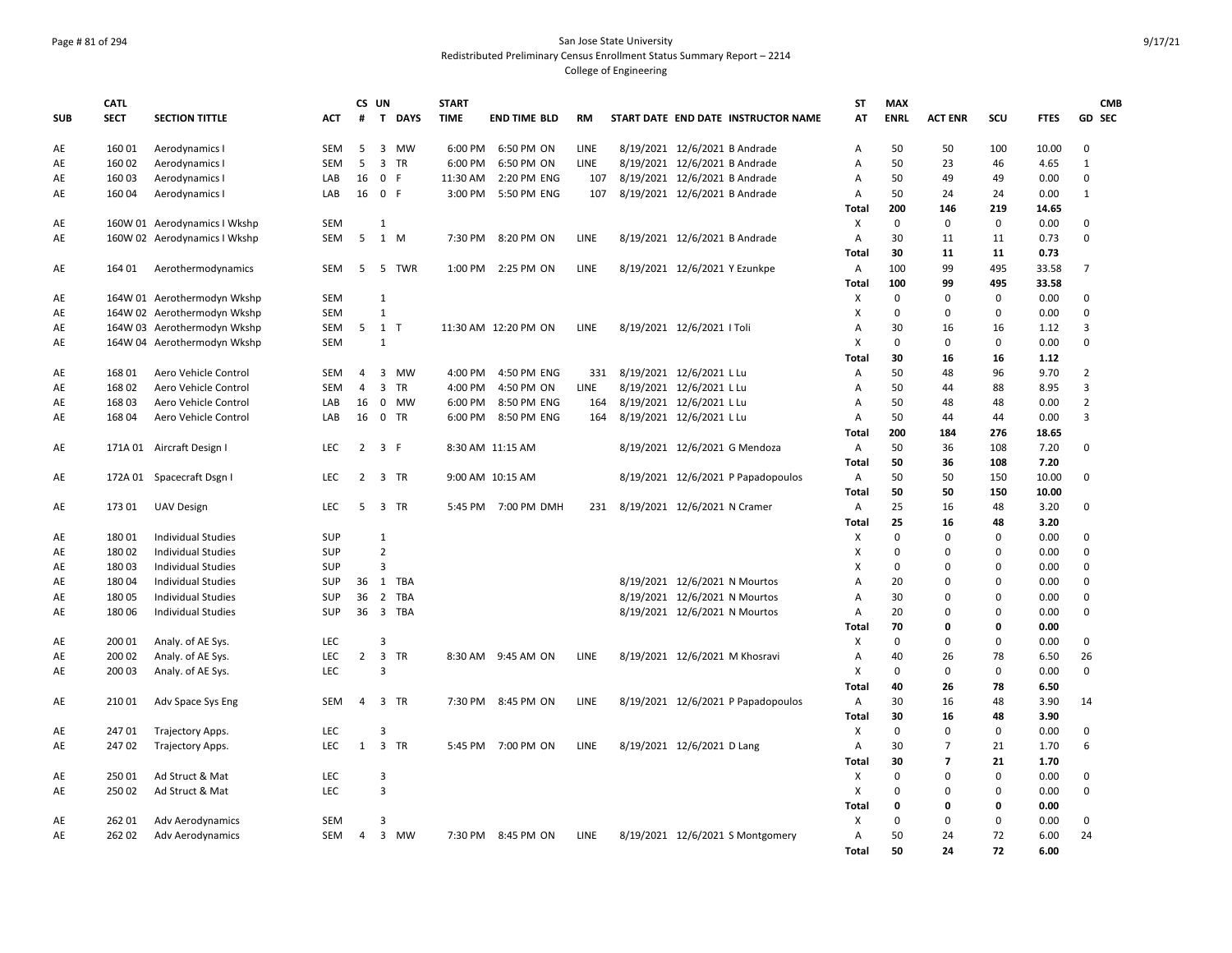## Page # 82 of 294 San Jose State University Redistributed Preliminary Census Enrollment Status Summary Report – 2214

| <b>SUB</b> | <b>CATL</b><br><b>SECT</b> | <b>SECTION TITTLE</b>       | <b>ACT</b> | CS UN    |                | <b>DAYS</b> | <b>START</b><br><b>TIME</b> | <b>END TIME BLD</b> | <b>RM</b> | START DATE END DATE INSTRUCTOR NAME | SΤ<br>AT | <b>MAX</b><br><b>ENRL</b> | <b>ACT ENR</b> | SCU  | <b>FTES</b> | <b>CMB</b><br><b>GD SEC</b> |
|------------|----------------------------|-----------------------------|------------|----------|----------------|-------------|-----------------------------|---------------------|-----------|-------------------------------------|----------|---------------------------|----------------|------|-------------|-----------------------------|
|            |                            |                             |            |          |                |             |                             |                     |           |                                     |          |                           |                |      |             |                             |
| AE         | 269 01                     | <b>Advanced CFD</b>         | LEC        |          | 3              |             |                             |                     |           |                                     | X        | 0                         | 0              | 0    | 0.00        | 0                           |
| AE         | 269 02                     | <b>Advanced CFD</b>         | LEC        |          | 3              | MW          | 5:45 PM                     | 7:00 PM ON          | LINE      | 8/19/2021 12/6/2021 J Schulz        | A        | 50                        | 32             | 96   | 8.00        | 32                          |
|            |                            |                             |            |          |                |             |                             |                     |           |                                     | Total    | 50                        | 32             | 96   | 8.00        |                             |
| AE         | 27101                      | Adv Air Design              | LEC        |          | 3              |             |                             |                     |           |                                     | X        |                           | 0              | 0    | 0.00        | 0                           |
| AE         | 27102                      | Adv Air Design              | LEC        | $\Delta$ | 3              | <b>MW</b>   | 4:00 PM                     | 5:15 PM             |           | 8/19/2021 12/6/2021 S Montgomery    | A        | 50                        | 19             | 57   | 4.75        | 19                          |
|            |                            |                             |            |          |                |             |                             |                     |           |                                     | Total    | 50                        | 19             | 57   | 4.75        |                             |
| AE         |                            | 295A 01 Project I           | SUP        |          | 3              |             |                             |                     |           |                                     | X        |                           | 0              | 0    | 0.00        | 0                           |
| AE         | 295A 02 Project I          |                             | SUP        | 25       | $\overline{3}$ | TBA         |                             |                     |           | 8/19/2021 12/6/2021 N Mourtos       | A        | 25                        | 10             | 30   | 2.50        | 10                          |
|            |                            |                             |            |          |                |             |                             |                     |           |                                     | Total    | 25                        | 10             | 30   | 2.50        |                             |
| AE         | 295B 01                    | Project II                  | <b>SUP</b> |          | з              |             |                             |                     |           |                                     | X        |                           | 0              | 0    | 0.00        | 0                           |
| AE         | 295B 02                    | Project II                  | SUP        | 25       | 3              | TBA         |                             |                     |           | 8/19/2021 12/6/2021 N Mourtos       | A        | 25                        | 15             | 45   | 3.75        | 15                          |
|            |                            |                             |            |          |                |             |                             |                     |           |                                     | Total    | 25                        | 15             | 45   | 3.75        |                             |
| AE         | 298 01                     | Spec Proj in Aerospace Engr | <b>SUP</b> |          |                |             |                             |                     |           |                                     | X        | 0                         | 0              | 0    | 0.00        | 0                           |
| AE         | 298 02                     | Spec Proj in Aerospace Engr | SUP        |          | $\overline{2}$ |             |                             |                     |           |                                     | X        |                           | 0              | 0    | 0.00        | 0                           |
| AE         | 298 03                     | Spec Proj in Aerospace Engr | SUP        |          |                |             |                             |                     |           |                                     | X        |                           | 0              | 0    | 0.00        | 0                           |
| AE         | 298 04                     | Spec Proj in Aerospace Engr | SUP        | 25       | 1              | TBA         |                             |                     |           | 8/19/2021 12/6/2021 N Mourtos       | А        | 10                        | 0              | 0    | 0.00        | 0                           |
| AE         | 298 05                     | Spec Proj in Aerospace Engr | <b>SUP</b> | 25       | 2              | <b>TBA</b>  |                             |                     |           | 8/19/2021 12/6/2021 N Mourtos       | A        | 10                        | 0              | 0    | 0.00        | 0                           |
| AE         | 298 06                     | Spec Proj in Aerospace Engr | <b>SUP</b> | 25       | 3              | TBA         |                             |                     |           | 8/19/2021 12/6/2021 N Mourtos       | A        | 10                        | $\mathbf{1}$   | 3    | 0.25        | $\mathbf{1}$                |
|            |                            |                             |            |          |                |             |                             |                     |           |                                     | Total    | 30                        |                | 3    | 0.25        |                             |
|            |                            |                             |            |          |                |             |                             |                     |           | <b>Aerospace Engineering Total</b>  |          | 1785                      | 1184           | 2689 | 187.67      |                             |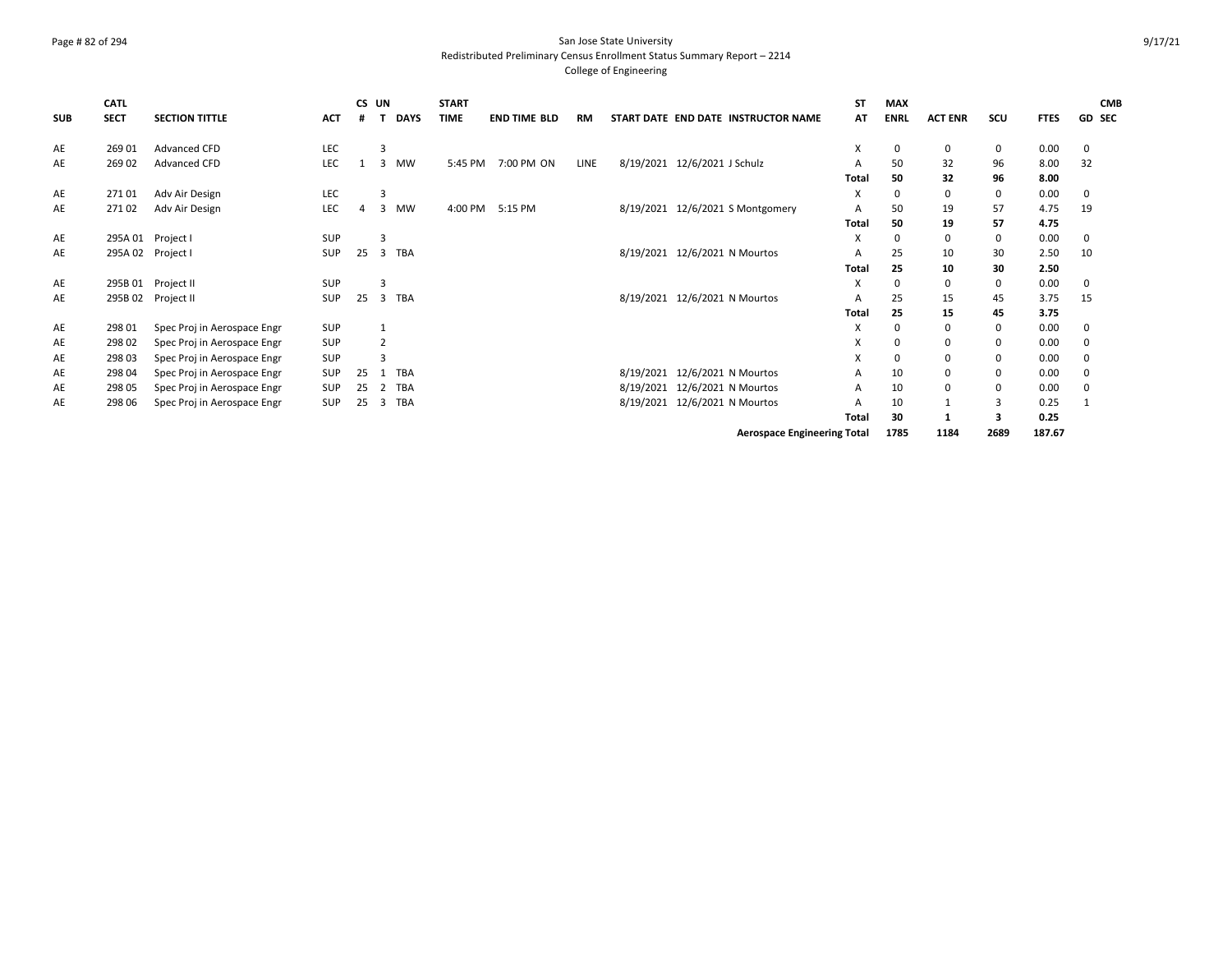## Page # 83 of 294 San Jose State University Redistributed Preliminary Census Enrollment Status Summary Report – 2214

|                 | <b>CATL</b> |                            |            |                | CS UN                   |             | <b>START</b> |                      |             |                                     | SΤ         | <b>MAX</b>  |                |          |              | <b>CMB</b>  |
|-----------------|-------------|----------------------------|------------|----------------|-------------------------|-------------|--------------|----------------------|-------------|-------------------------------------|------------|-------------|----------------|----------|--------------|-------------|
| <b>SUB</b>      | <b>SECT</b> | <b>SECTION TITTLE</b>      | ACT        | #              |                         | T DAYS      | <b>TIME</b>  | <b>END TIME BLD</b>  | RM          | START DATE END DATE INSTRUCTOR NAME | AT         | <b>ENRL</b> | <b>ACT ENR</b> | scu      | <b>FTES</b>  | GD SEC      |
| <b>Aviation</b> |             |                            |            |                |                         |             |              |                      |             |                                     |            |             |                |          |              |             |
| AVIA            | 101         | Intro Avia Indus           | LEC        | $\overline{2}$ |                         | 3 MW        |              | 9:00 AM 10:15 AM ON  | LINE        | 8/19/2021 12/6/2021 V Wawrzynski    | А          | 45          | 43             | 129      | 8.60         | $\mathbf 0$ |
| <b>AVIA</b>     | 1 0 2       | Intro Avia Indus           | <b>LEC</b> | $\overline{2}$ | $\overline{3}$          | MW          |              | 10:45 AM 12:00 PM ON | LINE        | 8/19/2021 12/6/2021 V Wawrzynski    | Α          | 45          | 44             | 132      | 8.80         | $\mathbf 0$ |
|                 |             |                            |            |                |                         |             |              |                      |             |                                     | Total      | 90          | 87             | 261      | 17.40        |             |
| <b>AVIA</b>     | 201         | Private Ground             | <b>SEM</b> | 4              |                         | 3 MW        |              | 12:30 PM 1:45 PM ON  | LINE        | 8/19/2021 12/6/2021 E Hudson        | Α          | 45          | 52             | 156      | 10.40        | 0           |
|                 |             |                            |            |                |                         |             |              |                      |             |                                     | Total      | 45          | 52             | 156      | 10.40        |             |
| <b>AVIA</b>     | 301         | Intro Private Flt          | <b>SUP</b> |                |                         | 23 2 TBA    |              | ON                   | LINE        | 8/19/2021 12/6/2021 W Hales Mora    | Α          | 20          | 16             | 32       | 2.13         | 0           |
|                 |             |                            |            |                |                         |             |              |                      |             |                                     | Total      | 20          | 16             | 32       | 2.13         |             |
| AVIA            | 3101        | Aircrft Theor & Dsgn       | <b>LEC</b> | $\overline{2}$ | 3 T                     |             | 12:30 PM     | 2:15 PM ON           | <b>LINE</b> | 8/19/2021 12/6/2021 D Romano        | Α          | 30          | 26             | 52       | 5.20         | $\mathbf 0$ |
| AVIA            | 31 11       | Aircrft Theor & Dsgn       | LAB        | 16             | 0 R                     |             | 12:30 PM     | 3:15 PM ON           | LINE        | 8/19/2021 12/6/2021 D Romano        | Α          | 30          | 26             | 26       | 0.00         | $\mathbf 0$ |
|                 |             |                            |            |                |                         |             |              |                      |             |                                     | Total      | 60          | 52             | 78       | 5.20         |             |
| <b>AVIA</b>     | 42 01       | <b>Aircraft Systems</b>    | <b>LEC</b> | 2              |                         | $3 \, M$    | 4:00 PM      | 5:45 PM ON           | LINE        | 8/19/2021 12/6/2021 D Neal          | Α          | 44          | 44             | 88       | 8.80         | $\mathbf 0$ |
| <b>AVIA</b>     | 42 11       | Aircraft Systems           | LAB        | 16             |                         | $0$ M       | 6:00 PM      | 8:45 PM              |             | 8/19/2021 12/6/2021 D Neal          | Α          | 22          | 22             | 22       | 0.00         | $\mathbf 0$ |
| AVIA            | 42 12       | <b>Aircraft Systems</b>    | LAB        | 16             | 0 <sub>T</sub>          |             | 6:00 PM      | 8:45 PM              |             | 8/19/2021 12/6/2021 D Neal          | Α          | 22          | 22             | 22       | 0.00         | $\mathsf 0$ |
|                 |             |                            |            |                |                         |             |              |                      |             |                                     | Total      | 88          | 88             | 132      | 8.80         |             |
| <b>AVIA</b>     | 62 01       | Instru Pilot Ground        | <b>LEC</b> | $\overline{2}$ |                         | 3 MW        |              | 9:00 AM 10:15 AM     |             | 8/19/2021 12/6/2021 C Conrad        | Α          | 30          | 22             | 66       | 4.40         | $\mathbf 0$ |
|                 |             |                            |            |                |                         |             |              |                      |             |                                     | Total      | 30          | 22             | 66       | 4.40         |             |
| <b>AVIA</b>     | 6301        | Instrument Flight          | <b>SUP</b> | 23             |                         | 2 TBA       |              | ON                   | <b>LINE</b> | 8/19/2021 12/6/2021 W Hales Mora    | Α          | 20          | 8              | 16       | 1.07         | $\mathbf 0$ |
|                 |             |                            |            |                |                         |             |              |                      |             |                                     | Total      | 20          | 8              | 16       | 1.07         |             |
| AVIA            | 68 01       | Avionics/Airb Comm         | <b>LEC</b> | $\overline{2}$ |                         | 3 W         | 4:00 PM      | 5:45 PM ON           | LINE        | 8/19/2021 12/6/2021 D Neal          | Α          | 40          | 26             | 52       | 5.20         | $\mathbf 0$ |
| <b>AVIA</b>     | 68 11       | Avionics/Airb Comm         | LAB        | 16             |                         | $0 \quad W$ | 6:00 PM      | 8:45 PM              |             | 8/19/2021 12/6/2021 D Neal          | Α          | 20          | 13             | 13       | 0.00         | $\mathbf 0$ |
| <b>AVIA</b>     | 68 12       | Avionics/Airb Comm         | LAB        | 16             | 0 R                     |             | 6:00 PM      | 8:45 PM              |             | 8/19/2021 12/6/2021 D Neal          | А          | 20<br>80    | 13             | 13<br>78 | 0.00         | $\mathbf 0$ |
|                 | 73 01       | Air Traffic Control        | <b>LEC</b> | $\overline{2}$ | 3                       | MW          | 6:00 PM      | 7:15 PM ON           | LINE        |                                     | Total      | 35          | 52<br>30       | 90       | 5.20         | 0           |
| <b>AVIA</b>     |             |                            |            |                |                         |             |              |                      |             | 8/19/2021 12/6/2021 J Acuna-Zamora  | Α<br>Total | 35          | 30             | 90       | 6.00<br>6.00 |             |
| <b>AVIA</b>     | 7801        | <b>Intro Aviation Mgmt</b> | <b>LEC</b> | 2              |                         | 3 TR        | 4:00 PM      | 5:15 PM ON           | <b>LINE</b> | 8/19/2021 12/6/2021 S Samotis       | Α          | 35          | 35             | 105      | 7.00         | $\mathbf 0$ |
|                 |             |                            |            |                |                         |             |              |                      |             |                                     | Total      | 35          | 35             | 105      | 7.00         |             |
| AVIA            | 9101        | Air Turbine Engnes         | LEC        | $\overline{2}$ |                         | 3 TR        |              | 9:00 AM 10:15 AM ON  | LINE        | 8/19/2021 12/6/2021 D Romano        | Α          | 30          | 25             | 75       | 5.00         | $\mathbf 0$ |
| AVIA            | 91 02       | Air Turbine Engnes         | LEC        | $\overline{2}$ |                         | 3 TR        |              | 10:45 AM 12:00 PM ON | LINE        | 8/19/2021 12/6/2021 D Romano        | Α          | 30          | 31             | 93       | 6.20         | $\mathbf 0$ |
|                 |             |                            |            |                |                         |             |              |                      |             |                                     | Total      | 60          | 56             | 168      | 11.20        |             |
| <b>AVIA</b>     | 11201       | Comm Pilot Ground          | <b>LEC</b> |                | 3                       |             |              |                      |             |                                     | X          | $\Omega$    | $\Omega$       | 0        | 0.00         | $\mathbf 0$ |
|                 |             |                            |            |                |                         |             |              |                      |             |                                     | Total      | 0           | $\mathbf{0}$   | 0        | 0.00         |             |
| AVIA            | 113 01      | Comm Prof Flight           | <b>SUP</b> |                |                         | 23 2 TBA    |              | ON                   | LINE        | 8/19/2021 12/6/2021 W Hales Mora    | Α          | 20          | 3              | 6        | 0.40         | $\mathsf 0$ |
|                 |             |                            |            |                |                         |             |              |                      |             |                                     | Total      | 20          | 3              | 6        | 0.40         |             |
| <b>AVIA</b>     | 128 01      | Avia Safe & Security       | LEC        | $\overline{2}$ | $\overline{\mathbf{3}}$ | MW          |              | 10:45 AM 12:00 PM ON | LINE        | 8/19/2021 12/6/2021 E Hudson        | Α          | 36          | 36             | 108      | 7.20         | $\mathbf 0$ |
|                 |             |                            |            |                |                         |             |              |                      |             |                                     | Total      | 36          | 36             | 108      | 7.20         |             |
| AVIA            | 141 01      | Hum Fact Avia Envirn       | LEC        | $2^{\circ}$    |                         | 3 MW        |              | 10:45 AM 12:00 PM ON | LINE        | 8/19/2021 12/6/2021 D Wood          | Α          | 45          | 43             | 129      | 8.60         | $\mathbf 0$ |
|                 |             |                            |            |                |                         |             |              |                      |             |                                     | Total      | 45          | 43             | 129      | 8.60         |             |
| <b>AVIA</b>     | 176 01      | Airline Ops & Mgmt         | <b>LEC</b> |                |                         | 2 3 TR      |              | 4:00 PM 5:15 PM ON   | LINE        | 8/19/2021 12/6/2021 M Kiehl         | Α          | 38          | 40             | 120      | 8.00         | 0           |
|                 |             |                            |            |                |                         |             |              |                      |             |                                     | Total      | 38          | 40             | 120      | 8.00         |             |
| AVIA            | 17701       | Genl Av Ops & Mgmt         | LEC        |                | $2 \quad 3 \quad F$     |             |              | 7:30 AM 10:15 AM ON  | LINE        | 8/19/2021 12/6/2021 V Collom        | Α          | 35          | 45             | 135      | 9.00         | $\mathbf 0$ |
|                 |             |                            |            |                |                         |             |              |                      |             |                                     | Total      | 35          | 45             | 135      | 9.00         |             |
| <b>AVIA</b>     | 17801       | Airport Plan & Mgmt        | <b>LEC</b> | $\overline{2}$ |                         | 3 MW        | 2:15 PM      | 3:30 PM ON           | LINE        | 8/19/2021 12/6/2021 W Wei           | Α          | 45          | 45             | 135      | 9.00         | 0           |
|                 |             |                            |            |                |                         |             |              |                      |             |                                     | Total      | 45          | 45             | 135      | 9.00         |             |
| <b>AVIA</b>     | 17901       | <b>Adv Airport Plnng</b>   | <b>LEC</b> | $\overline{2}$ |                         | 3 MW        | 5:45 PM      | 7:00 PM ON           | LINE        | 8/19/2021 12/6/2021 J Aldridge      | Α          | 30          | 11             | 33       | 2.20         | $\mathbf 0$ |
|                 |             |                            |            |                |                         |             |              |                      |             |                                     | Total      | 30          | 11             | 33       | 2.20         |             |
| AVIA            | 18001       | <b>Individual Studies</b>  | <b>SUP</b> |                |                         | 36 3 TBA    |              | ON                   | LINE        | 8/19/2021 12/6/2021 F Barez         | A          | 20          | 4              | 12       | 0.80         | $\mathbf 0$ |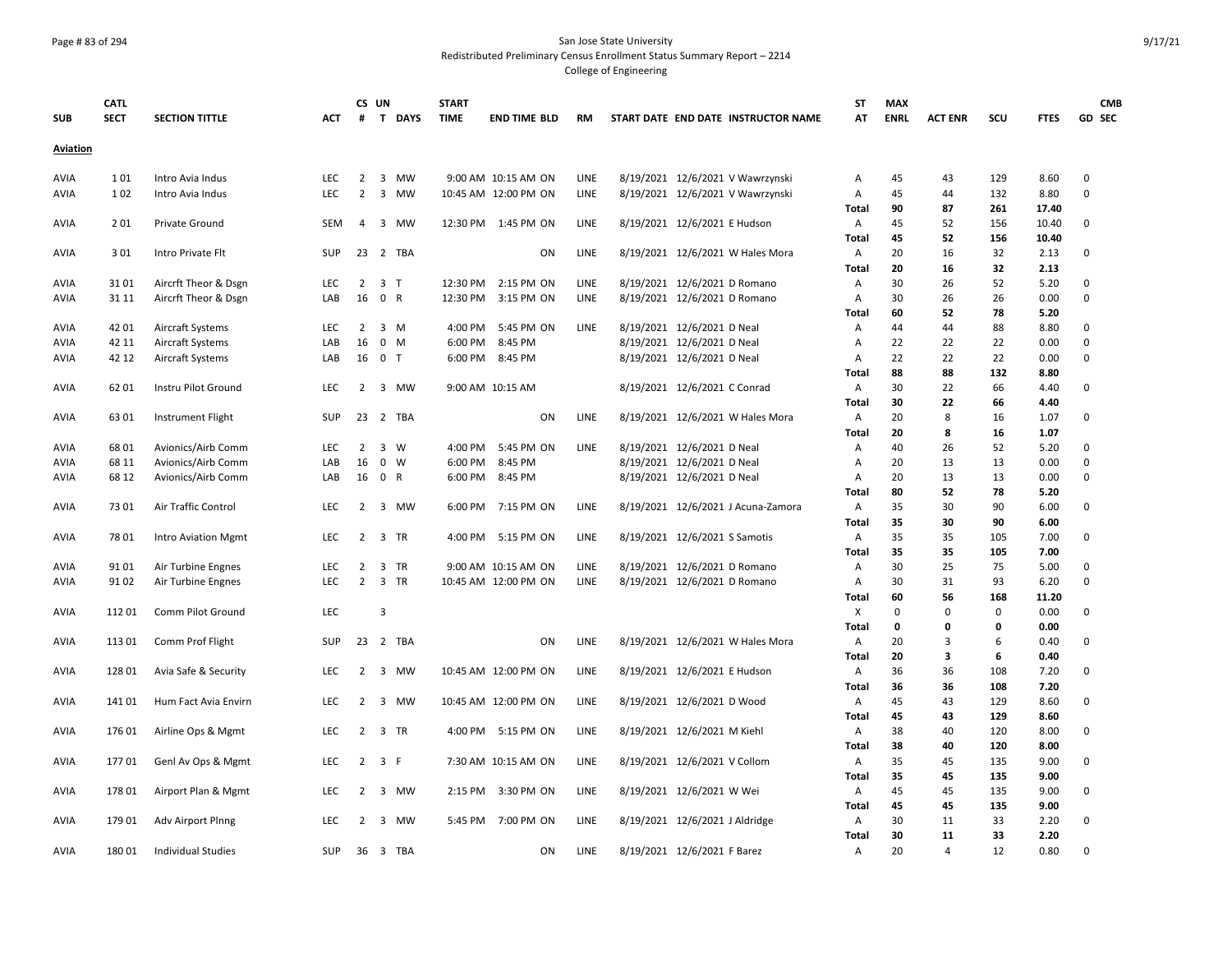## Page # 84 of 294 San Jose State University Redistributed Preliminary Census Enrollment Status Summary Report – 2214 College of Engineering

| <b>SUB</b>  | <b>CATL</b><br><b>SECT</b> | <b>SECTION TITTLE</b>     | <b>ACT</b> | CS UN<br>#     |     | <b>DAYS</b> | <b>START</b><br><b>TIME</b> | <b>END TIME BLD</b> | RM          |                     |                                  | START DATE END DATE INSTRUCTOR NAME | <b>ST</b><br>AT       | <b>MAX</b><br><b>ENRL</b> | <b>ACT ENR</b> | SCU            | <b>FTES</b> | <b>CMB</b><br><b>GD SEC</b> |
|-------------|----------------------------|---------------------------|------------|----------------|-----|-------------|-----------------------------|---------------------|-------------|---------------------|----------------------------------|-------------------------------------|-----------------------|---------------------------|----------------|----------------|-------------|-----------------------------|
|             |                            |                           |            |                |     |             |                             |                     |             |                     |                                  |                                     |                       |                           |                |                |             |                             |
| <b>AVIA</b> | 180 02                     | <b>Individual Studies</b> | <b>SUP</b> | 36             |     | 1 TBA       |                             | ON                  | LINE        |                     | 8/19/2021 12/6/2021 F Barez      |                                     | А                     | 20                        | 1              |                | 0.07        | 0                           |
| <b>AVIA</b> | 180H 01                    | Individual Studies        | <b>SUP</b> | 36             |     | 2 TBA       |                             | ON                  | <b>LINE</b> |                     | 8/19/2021 12/6/2021 F Barez      |                                     | A                     | 20                        | 1              | $\overline{2}$ | 0.13        | 0                           |
| <b>AVIA</b> | 180H 02                    | <b>Individual Studies</b> | <b>SUP</b> | 36             |     | 1 TBA       |                             | ON                  | <b>LINE</b> |                     | 8/19/2021 12/6/2021 F Barez      |                                     | A                     | 36                        | 0              | 0              | 0.00        | 0                           |
|             |                            |                           |            |                |     |             |                             |                     |             |                     |                                  |                                     | <b>Total</b>          | 96                        | 6              | 15             | 1.00        |                             |
| <b>AVIA</b> | 190 01                     | Senior Capstone           | <b>LEC</b> | $\overline{2}$ | 3   | <b>MW</b>   | 4:00 PM                     | 5:15 PM ON          | <b>LINE</b> |                     | 8/19/2021 12/6/2021 W Wei        |                                     | A                     | 30                        | 20             | 60             | 4.00        | 0                           |
|             |                            |                           |            |                |     |             |                             |                     |             |                     |                                  |                                     | Total                 | 30                        | 20             | 60             | 4.00        |                             |
| <b>AVIA</b> | 193 01                     | Aerodynamics              | <b>LEC</b> | 2              |     | 3 TR        | 9:00 AM                     | 9:50 AM ON          | LINE        |                     | 8/19/2021 12/6/2021 P Kutler     |                                     | A                     | 26                        | 25             | 50             | 5.00        | 0                           |
| <b>AVIA</b> | 193 11                     | Aerodynamics              | LAB        | 16             | 0 T |             | 10:45 AM                    | 1:30 PM ON          | LINE        |                     | 8/19/2021 12/6/2021 P Kutler     |                                     | A                     | 20                        | 25             | 25             | 0.00        | 0                           |
| AVIA        | 193 12                     | Aerodynamics              | LAB        | 16             | 0 R |             | 10:45 AM                    | 1:30 PM ON          | <b>LINE</b> | 8/19/2021 12/6/2021 |                                  |                                     | Α                     | 20                        | 0              | 0              | 0.00        | 0                           |
|             |                            |                           |            |                |     |             |                             |                     |             |                     |                                  |                                     | <b>Total</b>          | 66                        | 50             | 75             | 5.00        |                             |
| <b>AVIA</b> | 194 01                     | Pilot Avion & GA Systems  | LEC        | 2              |     | 3 MW        | 7:15 AM                     | 8:30 AM ON          | LINE        |                     | 8/19/2021 12/6/2021 S Miller     |                                     | A                     | 30                        | 20             | 60             | 4.00        | 0                           |
|             |                            |                           |            |                |     |             |                             |                     |             |                     |                                  |                                     | <b>Total</b>          | 30                        | 20             | 60             | 4.00        |                             |
| <b>AVIA</b> | 195 01                     | Intern Avia Indust        | <b>SUP</b> | 36             |     | 3 TBA       |                             | ON                  | LINE        |                     | 8/19/2021 12/6/2021 F Barez      |                                     | А                     | 20                        | $\overline{2}$ | 6              | 0.40        | 0                           |
|             |                            |                           |            |                |     |             |                             |                     |             |                     |                                  |                                     | Total                 | 20                        | $\overline{2}$ | 6              | 0.40        |                             |
| <b>AVIA</b> | 199B 01                    | Special Topic Avia Ops    | <b>SEM</b> | -5             | 3   | W           | 6:00 PM                     | 8:45 PM             |             |                     | 8/19/2021 12/6/2021 W Hales Mora |                                     | A                     | 20                        | 7              | 21             | 1.40        | 0                           |
|             |                            |                           |            |                |     |             |                             |                     |             |                     |                                  |                                     | Total                 | 20                        | 7              | 21             | 1.40        |                             |
|             |                            |                           |            |                |     |             |                             |                     |             |                     |                                  |                                     | <b>Aviation Total</b> | 1074                      | 826            | 2085           | 139.00      |                             |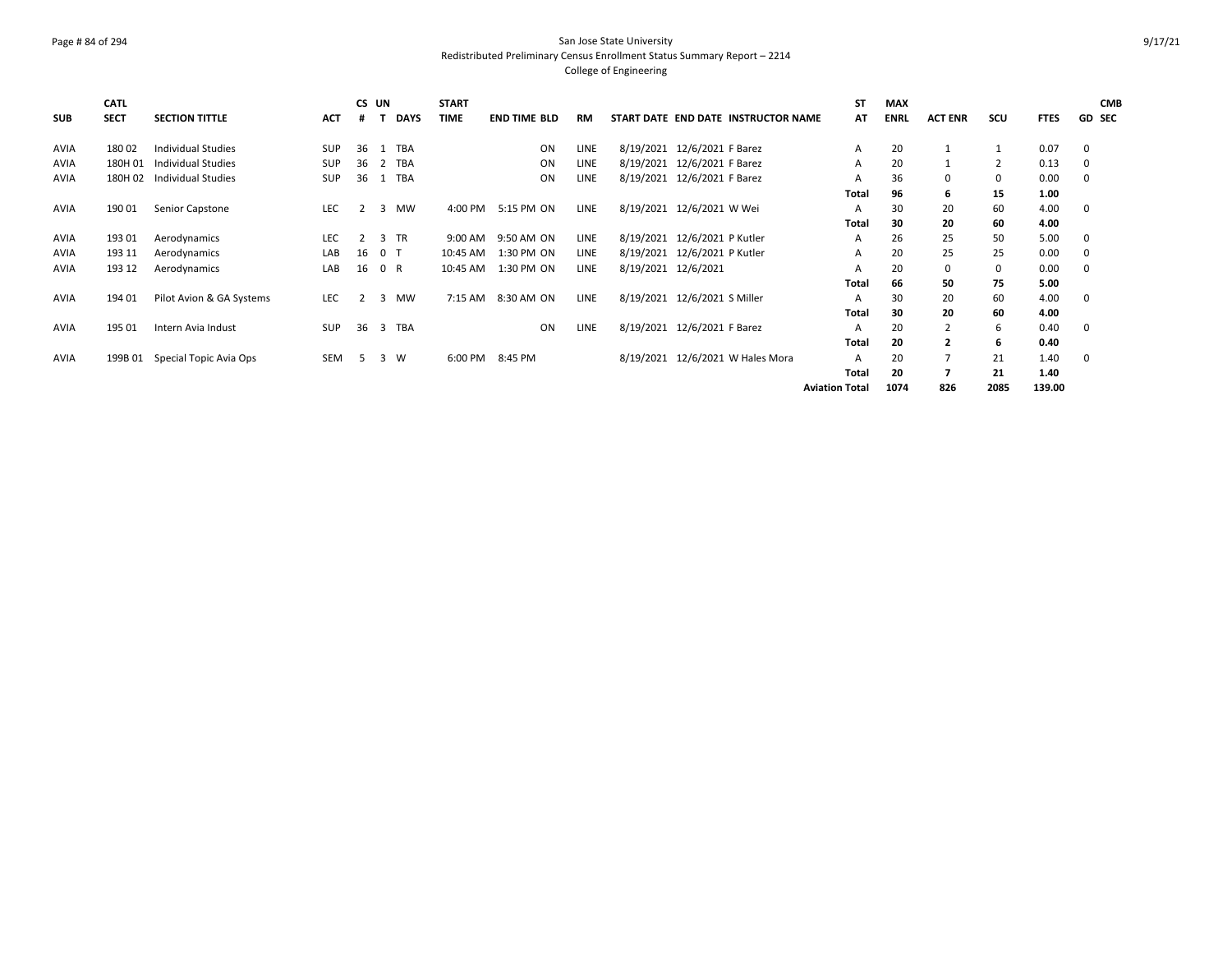## Page # 85 of 294 San Jose State University Redistributed Preliminary Census Enrollment Status Summary Report – 2214

|             | <b>CATL</b>                   |                             |            | CS UN          |                             |           | <b>START</b> |                      |             |                                  |                                      | <b>ST</b>         | <b>MAX</b>  |                |                |                |                | <b>CMB</b>              |
|-------------|-------------------------------|-----------------------------|------------|----------------|-----------------------------|-----------|--------------|----------------------|-------------|----------------------------------|--------------------------------------|-------------------|-------------|----------------|----------------|----------------|----------------|-------------------------|
| <b>SUB</b>  | <b>SECT</b>                   | <b>SECTION TITTLE</b>       | <b>ACT</b> | #              | T DAYS                      |           | <b>TIME</b>  | <b>END TIME BLD</b>  | <b>RM</b>   |                                  | START DATE END DATE INSTRUCTOR NAME  | AT                | <b>ENRL</b> | <b>ACT ENR</b> | SCU            | <b>FTES</b>    | <b>GD SEC</b>  |                         |
|             | <b>Biomedical Engineering</b> |                             |            |                |                             |           |              |                      |             |                                  |                                      |                   |             |                |                |                |                |                         |
| <b>BME</b>  | 25 01                         | Intro BioMed                | <b>LEC</b> | 4              | $2 \mathsf{M}$              |           | 6:00 PM      | 7:50 PM ON           | LINE        |                                  | 8/19/2021 12/6/2021 J Ginestet Araki | A                 | 90          | 93             | 186            | 12.40          | $\mathbf 0$    |                         |
|             |                               |                             |            |                |                             |           |              |                      |             |                                  |                                      | <b>Total</b>      | 90          | 93             | 186            | 12.40          |                |                         |
| BME         | 6801                          | <b>BME Appl Mtls Crmc</b>   | <b>LEC</b> | 1              | 3 MW                        |           | 4:00 PM      | 5:15 PM ON           | <b>LINE</b> | 8/19/2021 12/6/2021 C Deng       |                                      | Α                 | 60          | 71             | 213            | 14.65          | 9              |                         |
|             |                               |                             |            |                |                             |           |              |                      |             |                                  |                                      | Total             | 60          | 71             | 213            | 14.65          |                |                         |
| <b>BME</b>  | 115 01                        | <b>Fndtns Biomed Engr</b>   | LEC        | 4              | 4<br>TR                     |           | 2:15 PM      | 3:30 PM ON           | LINE        | 8/19/2021 12/6/2021 Y Wang       |                                      | A                 | 64          | 67             | 201            | 18.20          | 5              |                         |
| BME         | 115 02                        | <b>Fndtns Biomed Engr</b>   | LAB        | 16             | $\mathbf 0$<br>- F          |           |              | 9:00 AM 11:45 AM     |             | 8/19/2021 12/6/2021 M Sachdeva   |                                      | A                 | 16          | 16             | 16             | 0.00           | $\Omega$       |                         |
| <b>BME</b>  | 115 03                        | <b>Fndtns Biomed Engr</b>   | LAB        | 16             | 0 R                         |           |              | 9:00 AM 11:45 AM     |             | 8/19/2021 12/6/2021 A Walvekar   |                                      | A                 | 16          | 20             | 20             | 0.00           | $\mathbf{1}$   |                         |
| BME         | 115 04                        | <b>Fndtns Biomed Engr</b>   | LAB        | 16             | 0 F                         |           |              | 1:30 PM 4:15 PM      |             |                                  | 8/19/2021 12/6/2021 H Chandra Reddy  | A                 | 16          | 15             | 15             | 0.00           | $\overline{4}$ |                         |
| BME         | 115 05                        | <b>Fndtns Biomed Engr</b>   | LAB        | 16             | 0 <sub>T</sub>              |           |              | 9:00 AM 11:45 AM     |             |                                  | 8/19/2021 12/6/2021 S Moradi Khalaj  | A                 | 16          | 16             | 16             | 0.00           | $\mathbf 0$    |                         |
| <b>BME</b>  | 115 06                        | <b>Fndtns Biomed Engr</b>   | LAB        | 16             | $0 \quad W$                 |           | 6:00 PM      | 8:45 PM              |             | 8/19/2021 12/6/2021              |                                      | А                 | 16          | $\mathbf 0$    | 0              | 0.00           | $\mathbf 0$    |                         |
|             |                               |                             |            |                |                             |           |              |                      |             |                                  |                                      | Total             | 144         | 134            | 268            | 18.20          |                |                         |
| <b>BME</b>  | 117 01                        | <b>Biotransport Phen</b>    | <b>LEC</b> | $\overline{2}$ | 3 TR                        |           | 12:30 PM     | 1:50 PM ENG          | 331         | 8/19/2021 12/6/2021 A Bellofiore |                                      | Α                 | 45          | 19             | 57             | 3.85           | $\mathbf{1}$   |                         |
|             |                               |                             |            |                |                             |           |              |                      |             |                                  |                                      | Total             | 45          | 19             | 57             | 3.85           |                |                         |
| BME         | 130 01                        | Num. Methods BME            | LEC        | 1              | $\overline{3}$              | MW        | 12:30 PM     | 1:20 PM ON           | LINE        | 8/19/2021 12/6/2021 E Bellegarda |                                      | Α                 | 90          | 84             | 168            | 16.85          | $\mathbf{1}$   |                         |
| <b>BME</b>  | 130 02                        | Num. Methods BME            | LAB        | 16             | $\mathbf 0$<br>W            |           | 1:30 PM      | 4:15 PM ON           | LINE        | 8/19/2021 12/6/2021 E Bellegarda |                                      | А                 | 45          | 43             | 43             | 0.00           | $\mathbf{1}$   |                         |
| <b>BME</b>  | 130 03                        | Num. Methods BME            | LAB        | 16             | $0 \quad W$                 |           |              | 9:00 AM 11:45 AM ON  | <b>LINE</b> | 8/19/2021 12/6/2021 E Bellegarda |                                      | А                 | 45          | 41             | 41             | 0.00           | $\mathbf 0$    |                         |
|             |                               |                             |            |                |                             |           |              |                      |             |                                  |                                      | Total             | 180         | 168            | 252            | 16.85          |                |                         |
| <b>BME</b>  | 135 01                        | Biomed Eng Dsgn Meth        | LEC.       | 2              | 2 T                         |           |              | 10:45 AM 11:35 AM ON | <b>LINE</b> | 8/19/2021 12/6/2021 H Nguyen     |                                      | Α                 | 60          | 34             | 34             | 4.53           | 0              |                         |
| <b>BME</b>  | 135 02                        | Biomed Eng Dsgn Meth        | LAB        | 16             | $\mathbf 0$<br>-F           |           |              | 1:30 PM 4:15 PM      |             | 8/19/2021 12/6/2021 H Nguyen     |                                      | A                 | 30          | 12             | 12             | 0.00           | $\mathbf 0$    |                         |
| <b>BME</b>  | 135 03                        | Biomed Eng Dsgn Meth        | LAB        | 16             | $0$ M                       |           |              | 9:00 AM 11:45 AM     |             | 8/19/2021 12/6/2021 H Nguyen     |                                      | А                 | 30          | 22             | 22             | 0.00           | 0              |                         |
|             |                               |                             |            |                |                             |           |              |                      |             |                                  |                                      | Total             | 120         | 68             | 68             | 4.53           |                |                         |
| <b>BME</b>  | 14701                         | Stat BioMed Engr            | <b>LEC</b> | $2^{\circ}$    | 3 TR                        |           | 4:00 PM      | 5:15 PM ON           | LINE        | 8/19/2021 12/6/2021 T Le         |                                      | A<br><b>Total</b> | 80<br>80    | 87<br>87       | 261<br>261     | 17.80<br>17.80 | 8              |                         |
| BME         | 165 01                        | Appl Eng Biomech            | LEC.       |                | 1 3 MW                      |           | 2:15 PM      | 3:30 PM ON           | <b>LINE</b> |                                  | 8/19/2021 12/6/2021 M Leineweber     | Α                 | 80          | 24             | 72             | 5.10           | 6              |                         |
|             |                               |                             |            |                |                             |           |              |                      |             |                                  |                                      | Total             | 80          | 24             | 72             | 5.10           |                |                         |
| <b>BME</b>  | 168 01                        | Med Biol Polymers           | LEC        | 1              | 3 MW                        |           |              | 10:45 AM 11:35 AM ON | LINE        | 8/19/2021 12/6/2021 M Simon      |                                      | Α                 | 76          | 71             | 142            | 14.25          | $\mathbf{1}$   |                         |
| BME         | 168 02                        | Med Biol Polymers           | LAB        | 16             | $\mathbf 0$<br>$\mathsf{R}$ |           | 1:30 PM      | 4:15 PM              |             | 8/19/2021 12/6/2021 S Jadhav     |                                      | Α                 | 19          | 17             | 17             | 0.00           | $\mathbf{1}$   |                         |
| <b>BME</b>  | 168 03                        | Med Biol Polymers           | LAB        | 16             | 0 M                         |           | 1:30 PM      | 4:15 PM              |             | 8/19/2021 12/6/2021 M Awan       |                                      | Α                 | 19          | 17             | 17             | 0.00           | $\mathbf 0$    |                         |
| <b>BME</b>  | 168 04                        | Med Biol Polymers           | LAB        | 16             | $\mathbf 0$<br>T            |           | 12:30 PM     | 3:15 PM              |             | 8/19/2021 12/6/2021 M Sachdeva   |                                      | А                 | 19          | 18             | 18             | 0.00           | $\Omega$       |                         |
| BME         | 168 05                        | Med Biol Polymers           | LAB        | 16             | 0 <sub>T</sub>              |           | 6:00 PM      | 8:45 PM              |             | 8/19/2021 12/6/2021 A Ashok      |                                      | Α                 | 19          | 19             | 19             | 0.00           | $\mathbf 0$    |                         |
|             |                               |                             |            |                |                             |           |              |                      |             |                                  |                                      | Total             | 152         | 142            | 213            | 14.25          |                |                         |
| BME         | 17701                         | Physiol for Engr            | LEC        | 1              | $\overline{\mathbf{3}}$     | MW        | 6:00 PM      | 6:50 PM ON           | LINE        | 8/19/2021 12/6/2021 Y Wang       |                                      | Α                 | 57          | 21             | 42             | 4.25           | $\mathbf{1}$   | C                       |
| <b>BIOL</b> | 17701                         | Physiol for Engr            | <b>LEC</b> | $\mathbf{1}$   | $\overline{\mathbf{3}}$     | <b>MW</b> | 6:00 PM      | 6:50 PM ON           | <b>LINE</b> | 8/19/2021 12/6/2021 Y Wang       |                                      | A                 | $\mathbf 0$ | $\mathbf{0}$   | $\mathbf{0}$   | 0.00           | $\mathbf{0}$   | $\star$<br>$\mathsf{C}$ |
| <b>BME</b>  | 17702                         | Physiol for Engr            | LAB        |                | $\mathbf 0$                 |           |              |                      |             |                                  |                                      | X                 | $\Omega$    | 0              | $\Omega$       | 0.00           | $\Omega$       |                         |
| <b>BIOL</b> | 17702                         | Physiol for Engr            | LAB        |                | 0                           |           |              |                      |             |                                  |                                      | $\mathsf{x}$      | $\Omega$    | 0              | $\Omega$       | 0.00           | $\Omega$       |                         |
| BME         | 17703                         | Physiol for Engr            | LAB        | 16             | 0<br>F                      |           | 6:00 PM      | 8:45 PM              |             |                                  | 8/19/2021 12/6/2021 H Chandra Reddy  | A                 | 19          | 7              | $\overline{7}$ | 0.00           | 0              | C                       |
| <b>BIOL</b> | 17703                         | Physiol for Engr            | LAB        | 16             | $\mathbf 0$<br>F.           |           | 6:00 PM      | 8:45 PM              |             |                                  | 8/19/2021 12/6/2021 H Chandra Reddy  | A                 | $\mathbf 0$ | 0              | $\mathbf 0$    | 0.00           | 0              | $\mathsf{C}$            |
| <b>BME</b>  | 17704                         | Physiol for Engr            | LAB        | 16             | $\mathbf 0$<br>$\mathsf{R}$ |           | 6:00 PM      | 8:45 PM              |             | 8/19/2021 12/6/2021 P Shah       |                                      | A                 | 19          | 14             | 14             | 0.00           | $\mathbf{1}$   | $\mathsf{C}$            |
| <b>BIOL</b> | 17704                         | Physiol for Engr            | LAB        | 16             | 0 R                         |           | 6:00 PM      | 8:45 PM              |             | 8/19/2021 12/6/2021 P Shah       |                                      | Α                 | 0           | $\mathbf{0}$   | $\mathbf 0$    | 0.00           | 0              | $\mathsf{C}$            |
|             |                               |                             |            |                |                             |           |              |                      |             |                                  |                                      | Total             | 95          | 42             | 63             | 4.25           |                |                         |
| <b>BME</b>  | 18001                         | <b>Individual Studies</b>   | <b>SUP</b> | 36             | 1 TBA                       |           |              | ON                   | LINE        |                                  | 8/19/2021 12/6/2021 G Selvaduray     | Α                 | 30          | $\overline{7}$ | $\overline{7}$ | 0.57           | 6              |                         |
| BME         | 18002                         | <b>Individual Studies</b>   | SUP        | 36             | 2 TBA                       |           |              | ON                   | LINE        |                                  | 8/19/2021 12/6/2021 G Selvaduray     | A                 | 30          | 3              | 6              | 0.40           | $\Omega$       |                         |
| <b>BME</b>  | 180 03                        | <b>Individual Studies</b>   | <b>SUP</b> | 36             | 3 TBA                       |           |              | ON                   | LINE        |                                  | 8/19/2021 12/6/2021 G Selvaduray     | Α                 | 30          | $\mathbf 0$    | $\Omega$       | 0.00           | $\mathbf 0$    |                         |
|             |                               |                             |            |                |                             |           |              |                      |             |                                  |                                      | Total             | 90          | 10             | 13             | 0.97           |                |                         |
| <b>BME</b>  | 187 01                        | Med Dev Qual Systems        | LEC.       | $\overline{2}$ | 3 TR                        |           | 6:00 PM      | 7:20 PM ON           | <b>LINE</b> |                                  | 8/19/2021 12/6/2021 M Maruthamuthu   | $\overline{A}$    | 75          | 46             | 138            | 9.40           | 4              |                         |
|             |                               |                             |            |                |                             |           |              |                      |             |                                  |                                      | <b>Total</b>      | 75          | 46             | 138            | 9.40           |                |                         |
| BME         | 18801                         | <b>Biomed Manufacturing</b> | SEM        |                | 3                           |           |              |                      |             |                                  |                                      | X                 | $\Omega$    | $\Omega$       | $\Omega$       | 0.00           | $\Omega$       |                         |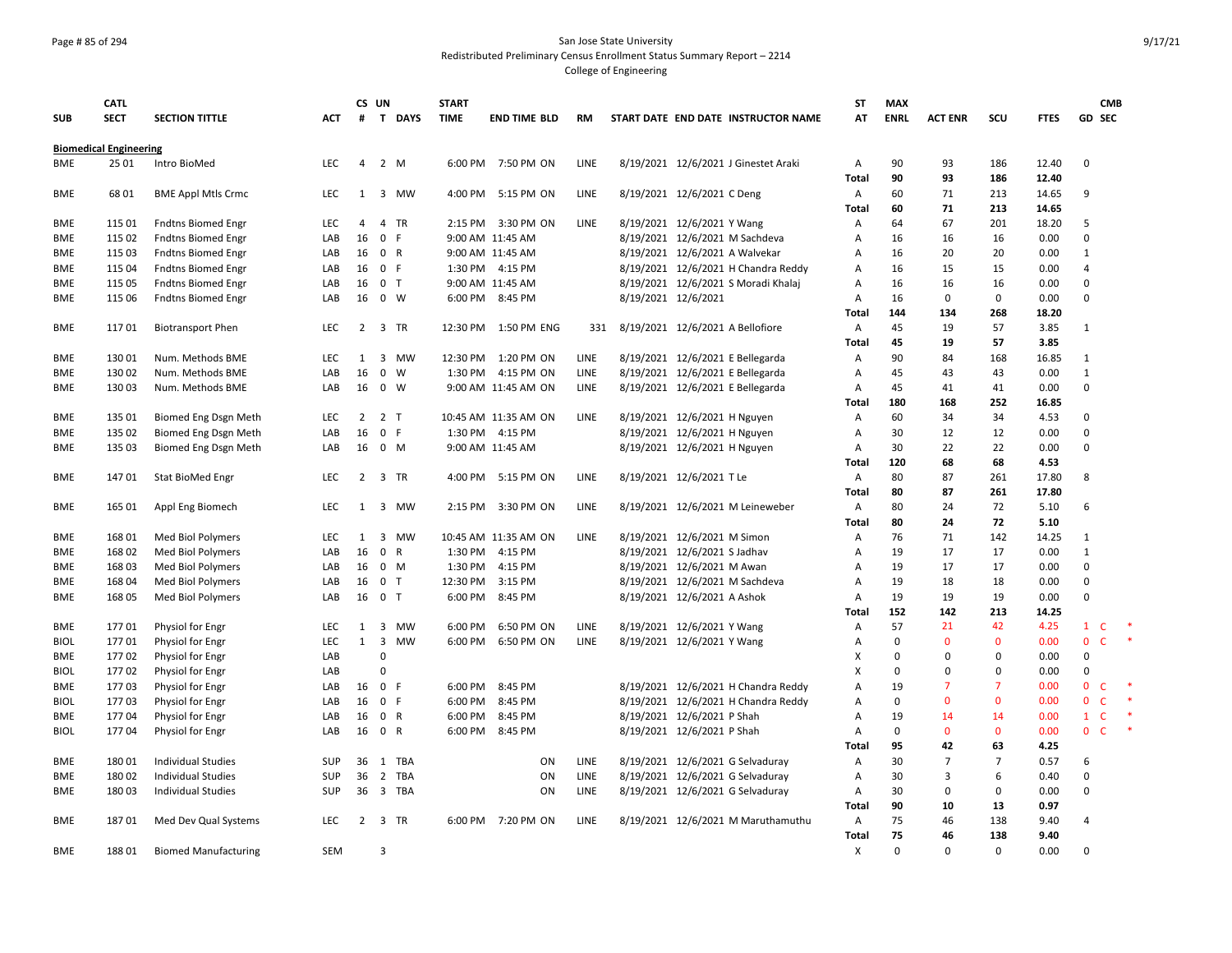## Page # 86 of 294 San Jose State University Redistributed Preliminary Census Enrollment Status Summary Report – 2214

|            | <b>CATL</b> |                             |            | CS UN               |                |             | <b>START</b>     |                     |             |                     |                                     | <b>ST</b>                 | <b>MAX</b>  |                |             |             | <b>CMB</b>     |
|------------|-------------|-----------------------------|------------|---------------------|----------------|-------------|------------------|---------------------|-------------|---------------------|-------------------------------------|---------------------------|-------------|----------------|-------------|-------------|----------------|
| <b>SUB</b> | <b>SECT</b> | <b>SECTION TITTLE</b>       | <b>ACT</b> | #                   | $\mathbf{T}$   | <b>DAYS</b> | <b>TIME</b>      | <b>END TIME BLD</b> | <b>RM</b>   |                     | START DATE END DATE INSTRUCTOR NAME | AT                        | <b>ENRL</b> | <b>ACT ENR</b> | SCU         | <b>FTES</b> | GD SEC         |
| BME        | 18802       | <b>Biomed Manufacturing</b> | SEM        | 5                   | 3 F            |             |                  | 2:30 PM 5:30 PM ON  | <b>LINE</b> |                     | 8/19/2021 12/6/2021 H Bellucci      | A                         | 80          | 48             | 144         | 10.00       | 8              |
|            |             |                             |            |                     |                |             |                  |                     |             |                     |                                     | Total                     | 80          | 48             | 144         | 10.00       |                |
| <b>BME</b> |             | 198A 01 Senior Project I    | <b>LEC</b> |                     | $\overline{2}$ |             |                  |                     |             |                     |                                     | X                         | $\Omega$    | 0              | $\mathbf 0$ | 0.00        | $\Omega$       |
| <b>BME</b> | 198A 02     | Senior Project I            | LAB        |                     | $\Omega$       |             |                  |                     |             |                     |                                     | $\boldsymbol{\mathsf{x}}$ | $\Omega$    | 0              | 0           | 0.00        | $\mathbf 0$    |
| <b>BME</b> |             | 198A 03 Senior Project I    | <b>LEC</b> | 2                   |                | 2 TBA       |                  | ON                  | LINE        |                     | 8/19/2021 12/6/2021 M Leineweber    | A                         | 50          | 40             | 40          | 5.33        | $\mathbf 0$    |
| BME        | 198A 04     | Senior Project I            | LAB        | 16                  |                | 0 TBA       |                  | ON                  | LINE        |                     | 8/19/2021 12/6/2021 M Leineweber    | Α                         | 50          | 40             | 40          | 0.00        | $\Omega$       |
| <b>BME</b> | 198A 05     | Senior Project I            | <b>LEC</b> | $2 \quad 2 \quad F$ |                |             |                  | 8:30 AM 9:20 AM ON  | LINE        |                     | 8/19/2021 12/6/2021 F Erogbogbo     | Α                         | 75          | 42             | 42          | 5.60        | $\Omega$       |
| BME        | 198A 06     | Senior Project I            | LAB        |                     | $\Omega$       |             |                  |                     |             |                     |                                     | $\boldsymbol{\mathsf{x}}$ | $\Omega$    | $\mathbf 0$    | $\mathbf 0$ | 0.00        | $\Omega$       |
| <b>BME</b> | 198A 07     | Senior Project I            | LAB        | 16                  | 0 F            |             |                  | 9:30 AM 12:15 PM ON | LINE        |                     | 8/19/2021 12/6/2021 F Erogbogbo     | $\overline{A}$            | 75          | 42             | 42          | 0.00        | $\mathbf 0$    |
|            |             |                             |            |                     |                |             |                  |                     |             |                     |                                     | Total                     | 250         | 164            | 164         | 10.93       |                |
| <b>BME</b> | 207 01      | <b>Exper Methods BME</b>    | <b>LEC</b> | $\overline{2}$      |                | $3 \, M$    |                  | 6:00 PM 7:40 PM ON  | LINE        |                     | 8/19/2021 12/6/2021 M Simon         | Α                         | 60          | 27             | 54          | 6.75        | 27             |
| BME        | 207 02      | <b>Exper Methods BME</b>    | LAB        | 16                  | 0 <sub>5</sub> |             |                  | 9:00 AM 11:45 AM    |             |                     | 8/19/2021 12/6/2021 S Nachane       | $\overline{A}$            | 20          | 13             | 13          | 0.00        | 13             |
| <b>BME</b> | 20703       | <b>Exper Methods BME</b>    | LAB        | 16                  | 0 F            |             | 12:30 PM 3:15 PM |                     |             |                     | 8/19/2021 12/6/2021 A Shastry       | $\overline{A}$            | 20          | 14             | 14          | 0.00        | 14             |
| BME        | 207 04      | <b>Exper Methods BME</b>    | LAB        |                     | $\Omega$       |             |                  |                     |             |                     |                                     | X                         | $\mathbf 0$ | 0              | 0           | 0.00        | 0              |
|            |             |                             |            |                     |                |             |                  |                     |             |                     |                                     | Total                     | 100         | 54             | 81          | 6.75        |                |
| BME        | 21701       | Exp/Comp Biofluidics        | <b>LEC</b> |                     | 3              |             |                  |                     |             |                     |                                     | X                         | $\Omega$    | 0              | $\mathbf 0$ | 0.00        | $\mathbf 0$    |
|            |             |                             |            |                     |                |             |                  |                     |             |                     |                                     | Total                     | 0           | 0              | 0           | 0.00        |                |
| <b>BME</b> | 256 01      | Nanoplatforms               | <b>LEC</b> | $\overline{2}$      |                | 3 W         | 6:00 PM          | 8:45 PM ON          | LINE        |                     | 8/19/2021 12/6/2021 F Erogbogbo     | A                         | 60          | 5              | 15          | 1.25        | 5              |
|            |             |                             |            |                     |                |             |                  |                     |             |                     |                                     | Total                     | 60          | 5              | 15          | 1.25        |                |
| <b>BME</b> | 274 01      | Med Dev Regs & Manuf        | <b>SEM</b> | 4                   | 3 <sub>7</sub> |             | 6:00 PM          | 8:45 PM ON          | LINE        |                     | 8/19/2021 12/6/2021 F Erogbogbo     | Α                         | 60          | 29             | 87          | 7.15        | 27             |
|            |             |                             |            |                     |                |             |                  |                     |             |                     |                                     | Total                     | 60          | 29             | 87          | 7.15        |                |
| <b>BME</b> | 27601       | PM in BME Tech              | <b>LEC</b> |                     | $\overline{3}$ |             |                  |                     |             |                     |                                     | X                         | $\mathbf 0$ | $\mathbf 0$    | 0           | 0.00        | 0              |
| BME        | 27602       | PM in BME Tech              | <b>LEC</b> | $\overline{2}$      |                | 3 MW        |                  | 5:45 PM 7:00 PM ON  | LINE        |                     | 8/19/2021 12/6/2021 D Richardson    | Α                         | 45          | 26             | 78          | 6.45        | 25             |
|            |             |                             |            |                     |                |             |                  |                     |             |                     |                                     | Total                     | 45          | 26             | 78          | 6.45        |                |
| BME        | 28001       | <b>Research Studies</b>     | <b>SEM</b> | 48                  |                | 1 TBA       |                  | ON                  | <b>LINE</b> |                     | 8/19/2021 12/6/2021 G Selvaduray    | A                         | 48          | 4              | 4           | 0.32        | $\overline{3}$ |
| BME        | 28002       | <b>Research Studies</b>     | <b>SEM</b> | 48                  |                | 2 TBA       |                  | <b>ON</b>           | <b>LINE</b> |                     | 8/19/2021 12/6/2021                 | $\overline{A}$            | 48          | 0              | 0           | 0.00        | $\mathbf 0$    |
| <b>BME</b> | 28003       | <b>Research Studies</b>     | SEM        |                     |                | 48 3 TBA    |                  | ON                  | LINE        |                     | 8/19/2021 12/6/2021 G Selvaduray    | Α                         | 48          | 3              | 9           | 0.75        | 3              |
|            |             |                             |            |                     |                |             |                  |                     |             |                     |                                     | Total                     | 144         | $\overline{7}$ | 13          | 1.07        |                |
| <b>BME</b> | 28801       | <b>Tissue Engineering</b>   | <b>LEC</b> | $\overline{2}$      | 3 R            |             | 6:00 PM          | 8:45 PM ON          | <b>LINE</b> |                     | 8/19/2021 12/6/2021 A Aryaei        | $\overline{A}$            | 60          | 26             | 78          | 6.40        | 24             |
|            |             |                             |            |                     |                |             |                  |                     |             |                     |                                     | Total                     | 60          | 26             | 78          | 6.40        |                |
| <b>BME</b> | 291 01      | Thesis Proj Prep            | LAB        | 16                  | 1 F            |             |                  | 4:00 PM 6:45 PM     |             |                     | 8/19/2021 12/6/2021 M Simon         | A                         | 40          | 18             | 18          | 1.50        | 18             |
|            |             |                             |            |                     |                |             |                  |                     |             |                     |                                     | Total                     | 40          | 18             | 18          | 1.50        |                |
| BME        | 298 01      | <b>MS Project</b>           | <b>LEC</b> | $\overline{2}$      | 2 F            |             |                  | 6:00 PM 7:45 PM ON  | LINE        |                     | 8/19/2021 12/6/2021 A Aryaei        | Α                         | 40          | 17             | 34          | 2.83        | 17             |
| BME        | 298 02      | <b>MS Project</b>           | <b>LEC</b> | $\overline{2}$      |                | 2 TBA       |                  | ON                  | <b>LINE</b> | 8/19/2021 12/6/2021 |                                     | $\overline{A}$            | 40          | $\mathbf 0$    | $\mathbf 0$ | 0.00        | $\Omega$       |
|            |             |                             |            |                     |                |             |                  |                     |             |                     |                                     | Total                     | 80          | 17             | 34          | 2.83        |                |
| BME        | 299 01      | <b>MS Thesis</b>            | <b>LEC</b> | $\overline{2}$      | 3 F            |             | 6:00 PM          | 8:45 PM ON          | LINE        |                     | 8/19/2021 12/6/2021 A Aryaei        | A                         | 20          | 0              | 0           | 0.00        | $\mathbf 0$    |
| BME        | 299 02      | <b>MS Thesis</b>            | <b>LEC</b> | 2                   |                | 3 TBA       |                  | ON                  | LINE        | 8/19/2021 12/6/2021 |                                     | Α                         | 20          | 0              | 0           | 0.00        | $\Omega$       |
|            |             |                             |            |                     |                |             |                  |                     |             |                     |                                     | Total                     | 40          | 0              | $\mathbf 0$ | 0.00        |                |
|            |             |                             |            |                     |                |             |                  |                     |             |                     | <b>Biomedical Engineering Total</b> |                           | 2170        | 1298           | 2516        | 176.58      |                |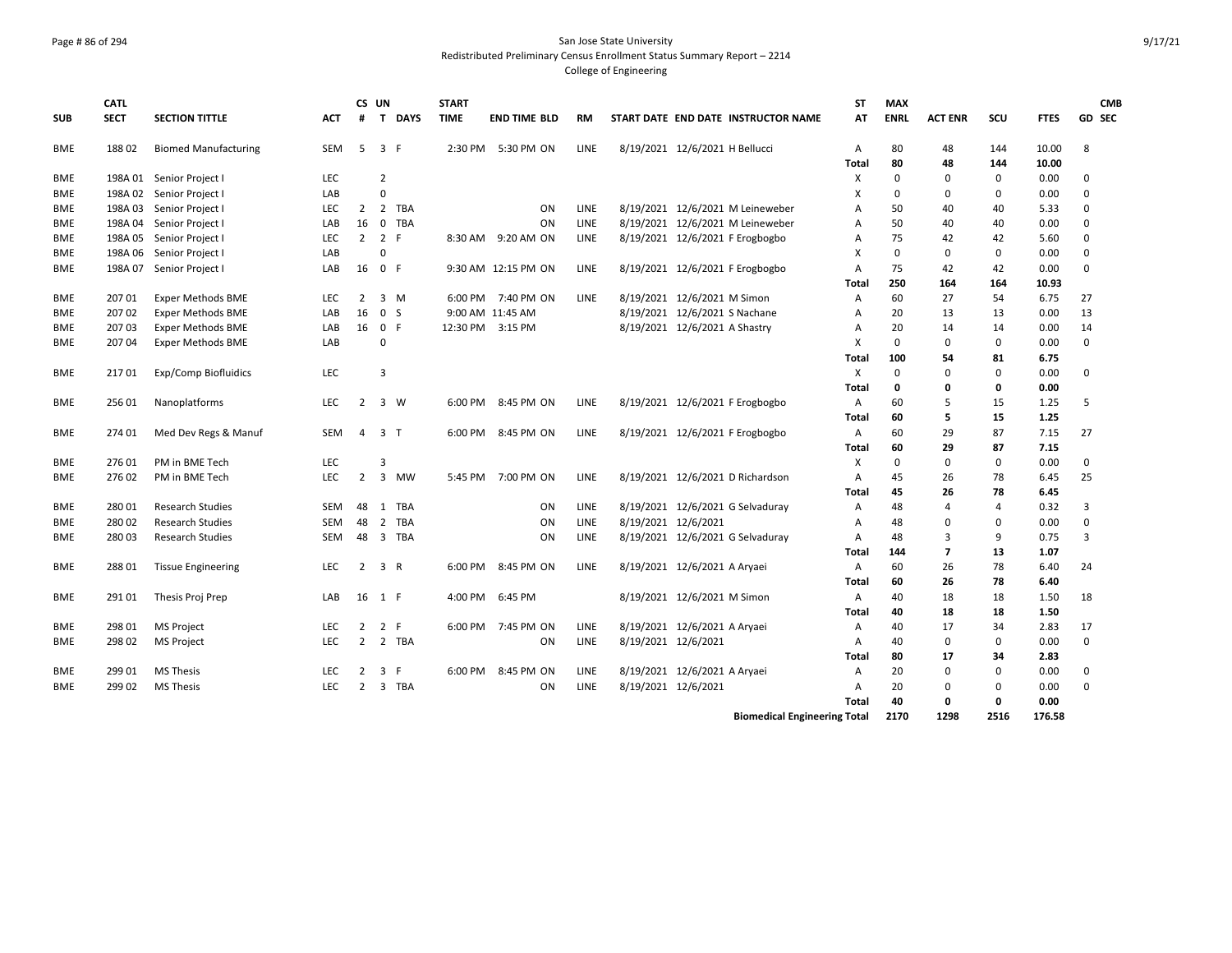### Page # 87 of 294 San Jose State University Redistributed Preliminary Census Enrollment Status Summary Report – 2214

| <b>SUB</b>        | <b>CATL</b><br><b>SECT</b>  | <b>SECTION TITTLE</b>                          | <b>ACT</b> | CS UN<br>#     |                     | T DAYS      | <b>START</b><br><b>TIME</b> | <b>END TIME BLD</b>   | <b>RM</b>   | START DATE END DATE INSTRUCTOR NAME                             | SΤ<br>AT   | <b>MAX</b><br><b>ENRL</b> | <b>ACT ENR</b>     | SCU               | <b>FTES</b>  | <b>GD SEC</b>           | <b>CMB</b>   |           |
|-------------------|-----------------------------|------------------------------------------------|------------|----------------|---------------------|-------------|-----------------------------|-----------------------|-------------|-----------------------------------------------------------------|------------|---------------------------|--------------------|-------------------|--------------|-------------------------|--------------|-----------|
|                   | <b>Chemical Engineering</b> |                                                |            |                |                     |             |                             |                       |             |                                                                 |            |                           |                    |                   |              |                         |              |           |
| CHE               |                             | 110B 01 Comp Methods ChemE                     | <b>LEC</b> | 2 <sub>2</sub> |                     |             |                             |                       |             | 8/19/2021 12/6/2021                                             | х          | 0                         | $\mathbf 0$        | $\mathbf 0$       | 0.00         | $\mathbf 0$             |              |           |
| CHE               |                             | 110B 02 Comp Methods ChemE                     | LAB        | 16             | 0 R                 |             |                             | 10:45 AM  1:30 PM ENG | 339         | 8/19/2021 12/6/2021 L Rosenfeld                                 | A          | 30                        | 37                 | 37                | 0.00         | $\mathbf 0$             |              |           |
| CHE               | 110B 03                     | Comp Methods ChemE                             | <b>LEC</b> |                | $2 \quad 2 \quad T$ |             |                             | 10:45 AM 11:35 AM ENG | 339         | 8/19/2021 12/6/2021 L Rosenfeld                                 | Α          | 30                        | 37                 | 37                | 4.93         | $\mathbf 0$             |              |           |
|                   |                             |                                                |            |                |                     |             |                             |                       |             |                                                                 | Total      | 60                        | 74                 | 74                | 4.93         |                         |              |           |
| CHE               | 115 01                      | Indus Chem Calc                                | LEC        |                |                     | 2 3 TR      |                             | 2:15 PM 3:30 PM ENG   | 329         | 8/19/2021 12/6/2021 C Komives                                   | Α          | 40                        | 26                 | 78                | 5.20         | $\mathbf 0$             |              |           |
| CHE               | 115 02                      | Indus Chem Calc                                | LEC        |                | 3                   |             |                             |                       |             |                                                                 | X          | 0                         | 0                  | $\mathbf 0$       | 0.00         | $\mathsf 0$             |              |           |
| <b>CHE</b>        | 13301                       | Sustainable Engr                               | <b>LEC</b> | $\overline{2}$ | 3 <sub>T</sub>      |             | 6:00 PM                     | 8:45 PM ENG           | 339         | 8/19/2021 12/6/2021                                             | Total<br>Α | 40<br>30                  | 26<br>$\mathbf{0}$ | 78<br>$\Omega$    | 5.20<br>0.00 | $\mathbf 0$             |              |           |
| CHE               | 133 02                      | Sustainable Engr                               | LEC        | $\overline{2}$ | 3 <sub>7</sub>      |             | 6:00 PM                     | 8:45 PM               |             | 8/19/2021 12/6/2021 R Lukkoor                                   | Α          | 30                        | 10                 | 30                | 2.35         | $\overline{7}$          |              |           |
|                   |                             |                                                |            |                |                     |             |                             |                       |             |                                                                 | Total      | 60                        | 10                 | 30                | 2.35         |                         |              |           |
| CHE               | 158 01                      | Kin and React Des                              | <b>SEM</b> | 4              |                     | $3 \, M$    |                             | 9:00 AM 10:45 AM ENG  | 339         | 8/19/2021 12/6/2021 A Ramasubramanian                           | Α          | 45                        | 42                 | 84                | 8.65         | 5                       |              |           |
| CHE               | 158 02                      | Kin and React Des                              | LAB        | 16             |                     | $0 \quad W$ |                             | 9:00 AM 11:45 AM ENG  | 333         | 8/19/2021 12/6/2021 A Ramasubramanian                           | A          | 23                        | 23                 | 23                | 0.00         | 4                       |              |           |
| <b>CHE</b>        | 15803                       | Kin and React Des                              | LAB        | 16             | $0 \quad W$         |             |                             | 3:15 PM 6:00 PM ENG   | 333         | 8/19/2021 12/6/2021 A Ramasubramanian                           | Α          | 23                        | 19                 | 19                | 0.00         | $\mathbf{1}$            |              |           |
|                   |                             |                                                |            |                |                     |             |                             |                       |             |                                                                 | Total      | 91                        | 84                 | 126               | 8.65         |                         |              |           |
| CHE               |                             | 160B 01 Unit Oper II                           | <b>SEM</b> | 4              | 4                   | MW          |                             | 12:30 PM 1:45 PM ENG  | 341         | 8/19/2021 12/6/2021 K Kao                                       | Α          | 46                        | 39                 | 117               | 10.73        | 5                       |              |           |
| <b>CHE</b>        |                             | 160B 02 Unit Oper II                           | LAB        | 16             | 0 R                 |             |                             | 9:00 AM 11:45 AM ENG  | 333         | 8/19/2021 12/6/2021 K Kao                                       | A          | 23                        | 30                 | 30                | 0.00         | $\overline{2}$          |              |           |
| CHE               | 160B 03                     | Unit Oper II                                   | LAB        | 16             | 0 R                 |             |                             | 12:30 PM 3:15 PM ENG  | 333         | 8/19/2021 12/6/2021 K Kao                                       | А          | 23                        | 9                  | 9                 | 0.00         | $\overline{3}$          |              |           |
|                   |                             |                                                |            |                |                     |             |                             |                       |             |                                                                 | Total      | 92                        | 78                 | 156               | 10.73        |                         |              |           |
| <b>CHE</b>        | 161 01                      | Proc Sfty Engr Ethics                          | <b>SEM</b> | 4              | 1 M                 |             | 3:00 PM                     | 3:50 PM ENG           | 339         | 8/19/2021 12/6/2021 X Sinha                                     | Α          | 25                        | 13                 | 13                | 0.87         | 0                       |              |           |
|                   |                             |                                                |            |                |                     |             |                             |                       |             |                                                                 | Total      | 25                        | 13                 | 13                | 0.87         |                         |              |           |
| <b>CHE</b>        | 161L01                      | UG Chem Engr Lab                               | <b>LEC</b> | $\overline{2}$ |                     | 2 M         | 2:15 PM                     | 3:05 PM ENG           | 341         | 8/19/2021 12/6/2021 G Kumar                                     | Α          | 46                        | 34                 | 34                | 4.53         | 0                       |              |           |
| <b>CHE</b>        | 161L02                      | UG Chem Engr Lab                               | LAB        | 16             | $0$ M               |             | 3:15 PM                     | 6:00 PM ENG           | 205         | 8/19/2021 12/6/2021 G Kumar                                     | Α          | 12                        | 12                 | 12                | 0.00         | $\mathsf 0$             |              |           |
| <b>CHE</b><br>CHE | 161L03                      | UG Chem Engr Lab                               | LAB<br>LAB | 16 0 T         | $\Omega$            |             | 1:30 PM                     | 4:15 PM ENG           | 205         | 8/19/2021 12/6/2021 G Kumar                                     | A<br>X     | 12<br>$\Omega$            | 12<br>$\Omega$     | 12<br>$\mathbf 0$ | 0.00<br>0.00 | $\mathbf 0$<br>$\Omega$ |              |           |
| <b>CHE</b>        | 161L04<br>161L05            | UG Chem Engr Lab<br>UG Chem Engr Lab           | LAB        | 16             | 0 R                 |             |                             | 1:30 PM 4:15 PM ENG   | 205         | 8/19/2021 12/6/2021 M Abriam                                    | A          | 12                        | 10                 | 10                | 0.00         | $\mathbf 0$             |              |           |
|                   |                             |                                                |            |                |                     |             |                             |                       |             |                                                                 | Total      | 82                        | 68                 | 68                | 4.53         |                         |              |           |
| <b>CHE</b>        | 162 01                      | <b>Engr Stat Analysis</b>                      | <b>LEC</b> | 1              | 2 W                 |             | 4:30 PM                     | 5:20 PM ON            | LINE        | 8/19/2021 12/6/2021 S Amin                                      | Α          | 90                        | $\mathbf{0}$       | $\mathbf{0}$      | 0.00         | $\mathbf 0$             | C            |           |
| <b>CHE</b>        | 162 02                      | <b>Engr Stat Analysis</b>                      | LAB        | 16             |                     | $0 \quad W$ | 5:30 PM                     | 8:15 PM ON            | LINE        | 8/19/2021 12/6/2021 S Amin                                      | Α          | 90                        | $\mathbf{0}$       | $\mathbf 0$       | 0.00         | $\mathbf 0$             | $\mathsf{C}$ | $\;$ $\;$ |
|                   |                             |                                                |            |                |                     |             |                             |                       |             |                                                                 | Total      | 180                       | 0                  | $\mathbf 0$       | 0.00         |                         |              |           |
| <b>CHE</b>        |                             | 165A 01 Plant Design I                         | <b>LEC</b> | $\overline{2}$ |                     | 2 W         | 2:15 PM                     | 3:05 PM ON            | <b>LINE</b> | 8/19/2021 12/6/2021 D Wagner                                    | Α          | 46                        | 35                 | 35                | 4.67         | 0                       |              |           |
| <b>CHE</b>        | 165A 02                     | Plant Design I                                 | LAB        | 16             | 0 F                 |             | 12:00 PM                    | 2:45 PM ENG           | 333         | 8/19/2021 12/6/2021 D Wagner                                    | A          | 23                        | 23                 | 23                | 0.00         | $\Omega$                |              |           |
| <b>CHE</b>        | 165A 03                     | Plant Design I                                 | LAB        | 16             | 0 F                 |             | 12:00 PM                    | 2:45 PM ENG           | 339         | 8/19/2021 12/6/2021 X Sinha                                     | Α          | 23                        | 12                 | 12                | 0.00         | $\mathbf 0$             |              |           |
|                   |                             |                                                |            |                |                     |             |                             |                       |             |                                                                 | Total      | 92                        | 70                 | 70                | 4.67         |                         |              |           |
| CHE               | 176 01                      | <b>Energy Storage Sys</b>                      | LEC        | $\overline{2}$ | 3 R                 |             |                             | 6:00 PM 8:45 PM ENG   | 401         | 8/19/2021 12/6/2021 N Matsumura                                 | Α          | 25                        | 15                 | 45                | 3.35         | $\overline{7}$          |              |           |
|                   |                             |                                                |            |                |                     |             |                             |                       |             |                                                                 | Total      | 25                        | 15                 | 45                | 3.35         |                         |              |           |
| CHE               | 17801                       | Smart Sensors/Biosen                           | <b>LEC</b> |                | 3                   |             |                             |                       |             |                                                                 | X          | $\Omega$                  | $\mathbf{0}$       | $\Omega$          | 0.00         | $\Omega$                |              |           |
| CHE               | 178 02                      | Smart Sensors/Biosen                           | LAB        |                | $\mathbf 0$         |             |                             |                       |             |                                                                 | X          | $\mathbf 0$               | $\Omega$           | $\mathbf 0$       | 0.00         | 0                       |              |           |
|                   |                             |                                                |            |                |                     |             |                             |                       |             |                                                                 | Total      | 0                         | 0                  | 0                 | 0.00         |                         |              |           |
| <b>CHE</b>        | 18001                       | <b>Individual Studies</b>                      | SUP        | 36             |                     | 1 TBA       |                             |                       |             | 8/19/2021 12/6/2021 L Rosenfeld                                 | A          | 20                        | $\Omega$           | $\Omega$          | 0.00         | 0                       |              |           |
| CHE               | 180 02                      | <b>Individual Studies</b>                      | SUP        |                |                     | 36 2 TBA    |                             |                       |             | 8/19/2021 12/6/2021 L Rosenfeld                                 | Α          | 20                        | $\mathbf 0$        | $\mathbf 0$       | 0.00         | $\mathbf 0$             |              |           |
| <b>CHE</b>        |                             |                                                | <b>SUP</b> | 36             |                     | 1 TBA       |                             |                       |             |                                                                 | Total<br>Α | 40<br>20                  | 0<br>6             | 0<br>6            | 0.00<br>0.40 | 0                       |              |           |
| CHE               | 180R 02                     | 180R 01 UG Res & Projects<br>UG Res & Projects | SUP        | 36             |                     | 1 TBA       |                             |                       |             | 8/19/2021 12/6/2021 L Rosenfeld<br>8/19/2021 12/6/2021 D Wagner | Α          | 20                        | 4                  | 4                 | 0.27         | 0                       |              |           |
|                   |                             |                                                |            |                |                     |             |                             |                       |             |                                                                 | Total      | 40                        | 10                 | 10                | 0.67         |                         |              |           |
| CHE               | 190 01                      | Intro to Tran Phen                             | <b>LEC</b> | $\overline{2}$ |                     | 3 TR        |                             | 4:00 PM 5:15 PM ENG   | 339         | 8/19/2021 12/6/2021 L Rosenfeld                                 | Α          | 40                        | 43                 | 129               | 8.85         | 5                       |              |           |
| CHE               | 190 02                      | Intro to Tran Phen                             | LEC        |                | 3                   |             |                             |                       |             |                                                                 | X          | $\mathbf 0$               | $\Omega$           | $\mathbf 0$       | 0.00         | $\Omega$                |              |           |
|                   |                             |                                                |            |                |                     |             |                             |                       |             |                                                                 |            |                           |                    |                   |              |                         |              |           |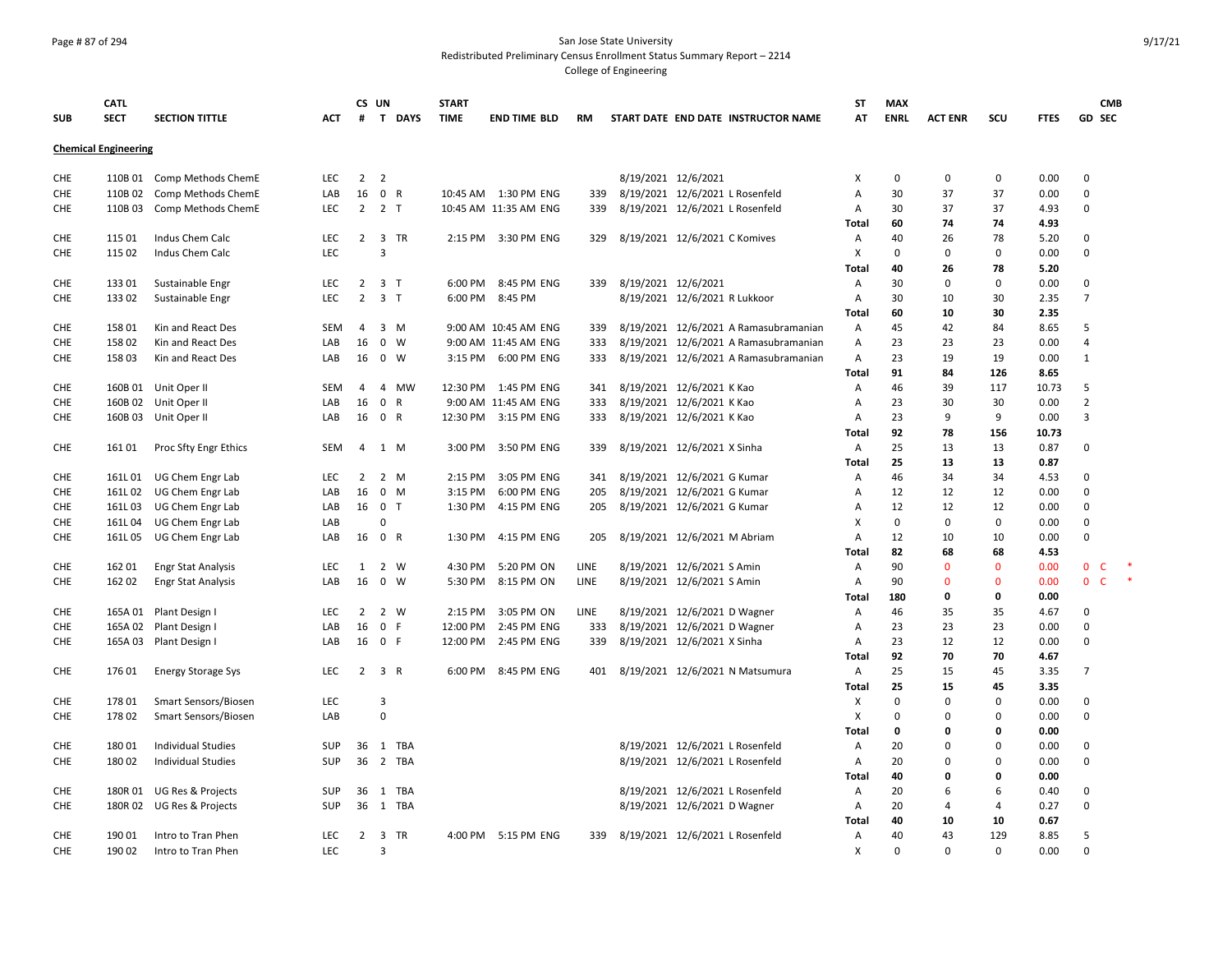#### Page # 88 of 294 San Jose State University Redistributed Preliminary Census Enrollment Status Summary Report – 2214

|            | <b>CATL</b> |                          |            | CS UN  |                |        | <b>START</b> |                     |           |                     |                                     |                                   | <b>ST</b> | <b>MAX</b>  |                |                |             | <b>CMB</b>    |
|------------|-------------|--------------------------|------------|--------|----------------|--------|--------------|---------------------|-----------|---------------------|-------------------------------------|-----------------------------------|-----------|-------------|----------------|----------------|-------------|---------------|
| <b>SUB</b> | <b>SECT</b> | <b>SECTION TITTLE</b>    | <b>ACT</b> | #      |                | T DAYS | <b>TIME</b>  | <b>END TIME BLD</b> | <b>RM</b> |                     | START DATE END DATE INSTRUCTOR NAME |                                   | AT        | <b>ENRL</b> | <b>ACT ENR</b> | <b>SCU</b>     | <b>FTES</b> | <b>GD SEC</b> |
|            |             |                          |            |        |                |        |              |                     |           |                     |                                     |                                   |           |             |                |                |             |               |
|            |             |                          |            |        |                |        |              |                     |           |                     |                                     | Total                             |           | 40          | 43             | 129            | 8.85        |               |
| <b>CHE</b> | 192 01      | Intro Biochem Engr       | SEM        | 4      | 3 R            |        |              | 6:00 PM 8:45 PM ENG | 339       |                     | 8/19/2021 12/6/2021 P Kambam        | Α                                 |           | 35          | 18             | 54             | 3.95        | 7             |
|            |             |                          |            |        |                |        |              |                     |           |                     |                                     | Total                             |           | 35          | 18             | 54             | 3.95        |               |
| <b>CHE</b> | 200 01      | <b>Research Methods</b>  | <b>LEC</b> | 2      | 3 F            |        | 3:15 PM      | 5:05 PM             |           |                     | 8/19/2021 12/6/2021 Y Schneider     | A                                 |           | 40          | 20             | 40             | 5.00        | 20            |
| <b>CHE</b> | 200 02      | <b>Research Methods</b>  | LAB        | 16     | 0 F            |        | 5:15 PM      | 8:00 PM             |           |                     | 8/19/2021 12/6/2021 Y Schneider     | A                                 |           | 30          | 20             | 20             | 0.00        | 20            |
| <b>CHE</b> | 200 03      | <b>Research Methods</b>  | LAB        | 16     | 0 F            |        | 3:15 PM      | 8:00 PM             |           |                     | 8/19/2021 12/6/2021 X Sinha         | A                                 |           | 10          | $\mathbf 0$    | $\mathbf 0$    | 0.00        | $\mathbf 0$   |
|            |             |                          |            |        |                |        |              |                     |           |                     |                                     | Total                             |           | 80          | 40             | 60             | 5.00        |               |
| CHE        | 219 01      | <b>Transport Proc</b>    | <b>SEM</b> |        | 3              |        |              |                     |           |                     |                                     | X                                 |           | $\Omega$    | $\mathbf 0$    | 0              | 0.00        | $\mathbf 0$   |
| <b>CHE</b> | 21902       | <b>Transport Proc</b>    | <b>SEM</b> | 5      |                | 3 W    |              | 6:00 PM 8:45 PM     |           |                     | 8/19/2021 12/6/2021 M Pirmoradi     | $\overline{A}$                    |           | 40          | 14             | 42             | 3.50        | 14            |
|            |             |                          |            |        |                |        |              |                     |           |                     |                                     | Total                             |           | 40          | 14             | 42             | 3.50        |               |
| <b>CHE</b> | 280 01      | <b>Graduate Research</b> | <b>SUP</b> | 25     | 3 F            |        |              | 3:00 PM 5:45 PM ENG | 329       |                     | 8/19/2021 12/6/2021 К Као           | A                                 |           | 10          | 3              | 9              | 0.75        | 3             |
| <b>CHE</b> | 28002       | <b>Graduate Research</b> | <b>SUP</b> | 25     | 3              |        |              |                     |           | 8/19/2021 12/6/2021 |                                     | X                                 |           | $\Omega$    | $\Omega$       | 0              | 0.00        | $\mathbf 0$   |
| <b>CHE</b> | 28003       | <b>Graduate Research</b> | SUP        |        | $\overline{3}$ |        |              |                     |           |                     |                                     | X                                 |           | 0           | $\Omega$       | 0              | 0.00        | $\mathbf 0$   |
| <b>CHE</b> | 28004       | <b>Graduate Research</b> | <b>SUP</b> |        | 3              |        |              |                     |           |                     |                                     | X                                 |           | $\Omega$    | $\Omega$       | 0              | 0.00        | 0             |
|            |             |                          |            |        |                |        |              |                     |           |                     |                                     | Total                             |           | 10          | 3              | 9              | 0.75        |               |
| <b>CHE</b> | 280101      | Graduate Research I      | <b>SUP</b> | 25     | 1 F            |        | 3:00 PM      | 5:45 PM ENG         | 329       |                     | 8/19/2021 12/6/2021 К Као           | A                                 |           | 10          | 0              | 0              | 0.00        | 0             |
| <b>CHE</b> | 280102      | Graduate Research I      | <b>SUP</b> | 25     | 2 F            |        | 3:00 PM      | 5:45 PM             |           |                     | 8/19/2021 12/6/2021 К Као           | A                                 |           | 10          | $\Omega$       | 0              | 0.00        | 0             |
| <b>CHE</b> | 280103      | Graduate Research I      | SUP        |        | 3              |        |              |                     |           |                     |                                     | X                                 |           | $\Omega$    | $\Omega$       | $\Omega$       | 0.00        | 0             |
| <b>CHE</b> | 280104      | Graduate Research I      | <b>SUP</b> | 25     |                | 2 TBA  |              |                     |           |                     | 8/19/2021 12/6/2021 К Као           | A                                 |           | 10          | 3              | 6              | 0.50        | 3             |
|            |             |                          |            |        |                |        |              |                     |           |                     |                                     | Total                             |           | 30          | 3              | 6              | 0.50        |               |
| <b>CHE</b> | 298 01      | <b>MS Res Project</b>    | SUP        | 25     |                | 1 TBA  |              |                     |           |                     | 8/19/2021 12/6/2021 D Oh            | Α                                 |           | 10          | $\Omega$       | $\mathbf 0$    | 0.00        | 0             |
| <b>CHE</b> | 298 02      | <b>MS Res Project</b>    | SUP        | 25     |                | 2 TBA  |              |                     |           |                     | 8/19/2021 12/6/2021 D Oh            | Α                                 |           | 10          | 1              | $\overline{2}$ | 0.17        | 1             |
| <b>CHE</b> | 298 03      | <b>MS Res Project</b>    | SUP        | 25     | 2 F            |        | 3:00 PM      | 5:45 PM ENG         | 395       |                     | 8/19/2021 12/6/2021 D Oh            | A                                 |           | 20          | 1              | $\overline{2}$ | 0.17        | $\mathbf{1}$  |
| <b>CHE</b> | 298 04      | MS Res Project           | <b>SUP</b> | 25     | 1 F            |        | 3:00 PM      | 5:45 PM ENG         | 395       |                     | 8/19/2021 12/6/2021 D Oh            | $\overline{A}$                    |           | 10          | 1              | 1              | 0.08        | $\mathbf{1}$  |
| <b>CHE</b> | 298 05      | MS Res Project           | <b>SUP</b> | 25 1 F |                |        |              | 3:00 PM 5:45 PM ENG | 395       | 8/19/2021 12/6/2021 |                                     | $\overline{A}$                    |           | 10          | $\Omega$       | $\mathbf 0$    | 0.00        | $\mathbf 0$   |
|            |             |                          |            |        |                |        |              |                     |           |                     |                                     | Total                             |           | 60          | 3              | 5              | 0.42        |               |
| CHE        | 298101      | MS Res/Pro Intern        | <b>SUP</b> | 25     | 2 F            |        | 3:00 PM      | 5:45 PM ENG         | 395       |                     | 8/19/2021 12/6/2021 D Oh            | A                                 |           | 10          | $\mathbf 0$    | 0              | 0.00        | 0             |
|            |             |                          |            |        |                |        |              |                     |           |                     |                                     | Total                             |           | 10          | 0              | 0              | 0.00        |               |
| <b>CHE</b> | 299 01      | Master's Thesis          | SUP        | 25     |                | 3 TBA  |              |                     |           |                     | 8/19/2021 12/6/2021 D Oh            | A                                 |           | 10          | 0              | 0              | 0.00        | 0             |
| <b>CHE</b> | 299 02      | Master's Thesis          | SUP        | 25     | 3 F            |        | 3:00 PM      | 5:45 PM ENG         | 395       |                     | 8/19/2021 12/6/2021 D Oh            | A                                 |           | 10          | 0              | 0              | 0.00        | $\mathbf 0$   |
| <b>CHE</b> | 299 04      | Master's Thesis          | <b>SUP</b> | 25     | 1 F            |        | 3:00 PM      | 5:45 PM ENG         | 395       |                     | 8/19/2021 12/6/2021 D Oh            | $\overline{A}$                    |           | 10          | 1              | 1              | 0.08        | $\mathbf{1}$  |
|            |             |                          |            |        |                |        |              |                     |           |                     |                                     | Total                             |           | 30          | 1              | 1              | 0.08        |               |
| <b>CHE</b> | 299101      | MS Thesis Intern.        | <b>SUP</b> | 25     | 3 F            |        | 3:00 PM      | 5:45 PM ENG         | 395       |                     | 8/19/2021 12/6/2021 D Oh            | $\overline{A}$                    |           | 10          | $\mathbf 0$    | 0              | 0.00        | 0             |
|            |             |                          |            |        |                |        |              |                     |           |                     |                                     | Total                             |           | 10          | 0              | 0              | 0.00        |               |
|            |             |                          |            |        |                |        |              |                     |           |                     |                                     | <b>Chemical Engineering Total</b> |           | 1172        | 573            | 976            | 69.00       |               |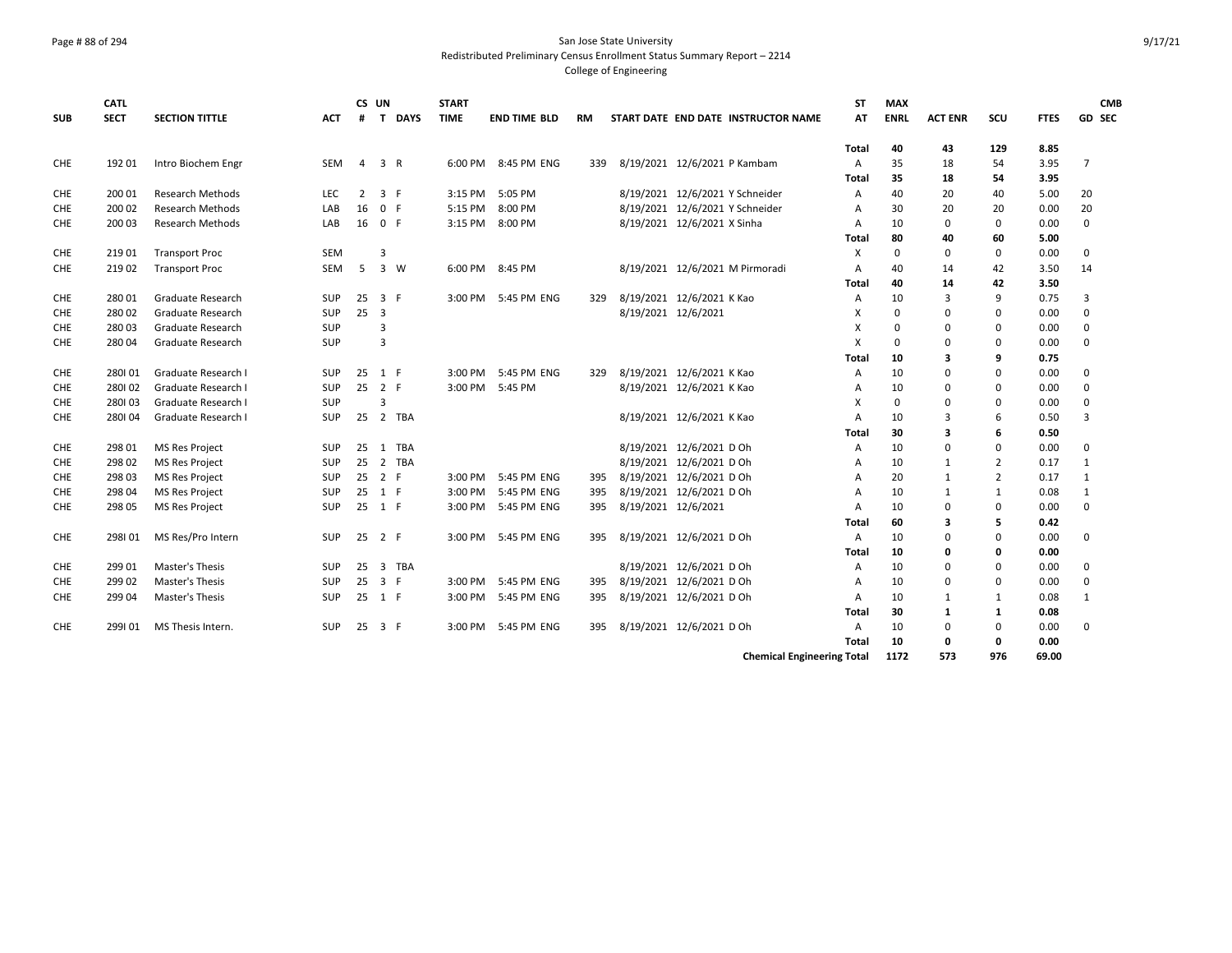## Page # 89 of 294 San Jose State University Redistributed Preliminary Census Enrollment Status Summary Report – 2214

|            | <b>CATL</b>     |                                              |            |                | CS UN          |             | <b>START</b>       |                          |             |                                     | SΤ           | <b>MAX</b>  |                |     |              | <b>CMB</b>    |
|------------|-----------------|----------------------------------------------|------------|----------------|----------------|-------------|--------------------|--------------------------|-------------|-------------------------------------|--------------|-------------|----------------|-----|--------------|---------------|
| <b>SUB</b> | <b>SECT</b>     | <b>SECTION TITTLE</b>                        | <b>ACT</b> | #              |                | T DAYS      | <b>TIME</b>        | <b>END TIME BLD</b>      | RM          | START DATE END DATE INSTRUCTOR NAME | AT           | <b>ENRL</b> | <b>ACT ENR</b> | scu | <b>FTES</b>  | <b>GD SEC</b> |
|            |                 | <b>Civil &amp; Environmental Engineering</b> |            |                |                |             |                    |                          |             |                                     |              |             |                |     |              |               |
| CE         | 801             | <b>Plane Surveying</b>                       | SEM        | $2^{\circ}$    |                | 3 TR        |                    | 7:30 AM 8:20 AM ON       | LINE        | 8/19/2021 12/6/2021 G Awoke         | А            | 72          | 71             | 142 | 14.20        | $\mathbf 0$   |
| CE         | 802             | <b>Plane Surveying</b>                       | LAB        | 16             | 0 <sub>T</sub> |             |                    | 9:00 AM 11:45 AM         |             | 8/19/2021 12/6/2021 S Koosha        | А            | 14          | 15             | 15  | 0.00         | $\mathbf 0$   |
| <b>CE</b>  | 803             | Plane Surveying                              | LAB        |                | 16 0 T         |             |                    | 2:15 PM 5:00 PM          |             | 8/19/2021 12/6/2021 L Huynh         | Α            | 14          | 15             | 15  | 0.00         | $\mathbf 0$   |
| CE         | 8 0 4           | <b>Plane Surveying</b>                       | LAB        |                | 16 0 R         |             |                    | 9:00 AM 11:45 AM         |             | 8/19/2021 12/6/2021 M Jogal         | Α            | 14          | 14             | 14  | 0.00         | $\mathsf 0$   |
| CE         | 805             | <b>Plane Surveying</b>                       | LAB        |                | 16 0 R         |             |                    | 2:15 PM 5:00 PM          |             | 8/19/2021 12/6/2021 F Afsari        | Α            | 14          | 16             | 16  | 0.00         | $\mathbf 0$   |
| CE         | 806             | <b>Plane Surveying</b>                       | LAB        | 16             | 0 F            |             | 1:30 PM            | 4:15 PM                  |             | 8/19/2021 12/6/2021 M Jogal         | А            | 14          | 11             | 11  | 0.00         | $\mathbf 0$   |
|            |                 |                                              |            |                |                |             |                    |                          |             |                                     | Total        | 142         | 142            | 213 | 14.20        |               |
| CE         | 20 01           | Graphics/CAD/Prog                            | <b>SEM</b> |                | 2 3 TR         |             |                    | 12:30 PM 1:20 PM ON      | LINE        | 8/19/2021 12/6/2021 A Wong          | Α            | 64          | 46             | 92  | 9.20         | $\mathsf 0$   |
| CE         | 20 02           | Graphics/CAD/Prog                            | LAB        | 16             | 0 <sub>T</sub> |             |                    | 9:00 AM 11:45 AM         |             | 8/19/2021 12/6/2021 A Wong          | А            | 14          | 15             | 15  | 0.00         | $\mathbf 0$   |
| CE         | 20 03           | Graphics/CAD/Prog                            | LAB        |                | 16 0 T         |             |                    | 2:15 PM 5:00 PM          |             | 8/19/2021 12/6/2021 A Wong          | А            | 14          | 16             | 16  | 0.00         | $\mathbf 0$   |
| <b>CE</b>  | 2004            | Graphics/CAD/Prog                            | LAB        |                | 16 0 R         |             |                    | 9:00 AM 11:45 AM         |             | 8/19/2021 12/6/2021 A Wong          | A            | 14          | 15             | 15  | 0.00         | $\mathbf 0$   |
| CE         | 20 05           | Graphics/CAD/Prog                            | LAB        | 16             | 0 R            |             |                    | 2:15 PM 5:00 PM          |             | 8/19/2021 12/6/2021                 | А            | 14          | $\pmb{0}$      | 0   | 0.00         | $\mathsf 0$   |
|            |                 |                                              |            |                |                |             |                    |                          |             |                                     | Total        | 120         | 92             | 138 | 9.20         |               |
| CE         | 95 01           | Theory App Statics                           | <b>LEC</b> | $2^{\circ}$    |                | 3 TR        |                    | 9:00 AM 10:15 AM ON      | LINE        | 8/19/2021 12/6/2021 S Vukazich      | Α            | 45          | 40             | 120 | 8.05         | 1             |
| CE         | 95 02           | Theory App Statics                           | <b>LEC</b> | $\overline{2}$ |                | 3 MW        |                    | 9:00 AM 10:15 AM ON      | <b>LINE</b> | 8/19/2021 12/6/2021 A Boylan-Ashraf | Α            | 45          | 46             | 138 | 9.20         | $\mathbf 0$   |
| <b>CE</b>  | 95 03           | Theory App Statics                           | LEC        | $\overline{2}$ |                | 3 TR        |                    | 10:45 AM 12:00 PM        |             | 8/19/2021 12/6/2021 A Ghafooripour  | Α            | 45          | 48             | 144 | 9.60         | $\mathbf 0$   |
| CE         | 95 04           | Theory App Statics                           | <b>LEC</b> | $\overline{2}$ |                | 3 MW        |                    | 10:45 AM 12:00 PM ON     | LINE        | 8/19/2021 12/6/2021                 | Α            | 45          | $\mathbf 0$    | 0   | 0.00         | $\mathbf 0$   |
|            |                 |                                              |            |                |                |             |                    |                          |             |                                     | Total        | 180         | 134            | 402 | 26.85        |               |
| CE         | 99 01           | <b>Intro Statics</b>                         | <b>LEC</b> |                |                | 2 2 MW      |                    | 7:30 AM 8:20 AM ON       | LINE        | 8/19/2021 12/6/2021 M Maaz          | Α            | 60          | 25             | 50  | 3.33         | $\mathbf 0$   |
|            |                 |                                              |            |                |                |             |                    |                          |             |                                     | Total        | 60          | 25             | 50  | 3.33         |               |
| CE         | 104 01          | Intro GIS Civil Eng                          | <b>LEC</b> |                |                | 2 3 TBA     |                    | ON                       | LINE        | 8/19/2021 12/6/2021 I Jeyachandran  | Α            | 30          | 27             | 81  | 5.85         | 9             |
|            |                 |                                              |            |                |                |             |                    |                          |             |                                     | Total        | 30          | 27             | 81  | 5.85         |               |
| CE         | 11201           | Mech of Matls                                | <b>LEC</b> | $\overline{2}$ | 3              | <b>MW</b>   |                    | 10:45 AM 12:00 PM ON     | <b>LINE</b> | 8/19/2021 12/6/2021 H Habib         | А            | 45          | 45             | 135 | 9.00         | $\mathbf 0$   |
| <b>CE</b>  | 11202           | Mech of Matls                                | <b>LEC</b> | $\overline{2}$ | 3              | <b>TR</b>   |                    | 12:30 PM 1:45 PM ON      | LINE        | 8/19/2021 12/6/2021 M Soliman       | A            | 45          | 45             | 135 | 9.00         | $\mathbf 0$   |
| CE         | 11203           | Mech of Matls                                | <b>LEC</b> | $\overline{2}$ |                | 3 MW        |                    | 9:00 AM 10:15 AM ON      | LINE        | 8/19/2021 12/6/2021 H Habib         | А            | 45          | 45             | 135 | 9.05         | 1             |
| CE         | 11204           | Mech of Matls                                | LEC        | $\overline{2}$ |                | 3 TR        |                    | 5:45 PM 7:00 PM          |             | 8/19/2021 12/6/2021 A Ghafooripour  | А            | 45          | 42             | 126 | 8.45         | $\mathbf{1}$  |
| CE         | 112 05          | Mech of Matls                                | LEC        | $\overline{2}$ |                | 3 TR        |                    | 9:00 AM 10:15 AM ON      | LINE        | 8/19/2021 12/6/2021 A Ghafooripour  | Α            | 45          | 15             | 45  | 3.00         | $\mathbf 0$   |
|            |                 |                                              |            |                |                |             |                    |                          |             |                                     | Total        | 225         | 192            | 576 | 38.50        |               |
| CE         | 120 01          | Construc Matl Lab                            | LAB        |                | 16 1 M         |             | 5:45 PM            | 8:30 PM                  |             | 8/19/2021 12/6/2021 M Maaz          | Α            | 14          | 16             | 16  | 1.08         | $\mathbf{1}$  |
| CE         | 120 02          | Construc Matl Lab                            | LAB        | 16             | 1 T            |             | 5:45 PM            | 8:30 PM                  |             | 8/19/2021 12/6/2021 M Maaz          | А            | 14          | 16             | 16  | 1.07         | 0             |
| <b>CE</b>  | 120 03          | Construc Matl Lab                            | LAB        |                | 16 1 W         |             | 5:45 PM            | 8:30 PM                  |             | 8/19/2021 12/6/2021 M Maaz          | Α            | 14          | 16             | 16  | 1.07         | $\mathbf 0$   |
| СE         | 120 04          | Construc Matl Lab                            | LAB        |                | 16 1 R         |             | 5:45 PM            | 8:30 PM                  |             | 8/19/2021 12/6/2021 M Maaz          | А            | 14          | 15             | 15  | 1.00         | $\mathbf 0$   |
| CE         | 120 05          | Construc Matl Lab                            | LAB        |                | 16 1 F         |             | 2:15 PM            | 5:00 PM                  |             | 8/19/2021 12/6/2021                 | Α            | 14          | 0              | 0   | 0.00         | $\mathsf 0$   |
|            |                 |                                              |            |                |                |             |                    |                          |             |                                     | Total        | 70          | 63             | 63  | 4.22         |               |
| CE         | 12101           | <b>Transp Engrg</b>                          | <b>LEC</b> | $\overline{2}$ | 3              | MW          |                    | 10:45 AM 11:35 AM ON     | <b>LINE</b> | 8/19/2021 12/6/2021 J Botha         | Α            | 32          | 32             | 64  | 6.40         | $\mathbf 0$   |
| <b>CE</b>  | 12102           |                                              | LAB        | 16             | $0 \quad M$    |             | 2:15 PM            | 5:00 PM ON               | <b>LINE</b> | 8/19/2021 12/6/2021 J Botha         | Α            | 14          | 16             | 16  | 0.00         | $\mathbf 0$   |
| CE         | 12103           | <b>Transp Engrg</b>                          | LAB        | 16             |                | $0 \quad W$ | 2:15 PM            | 5:00 PM ON               | LINE        | 8/19/2021 12/6/2021 J Botha         | А            | 14          | 16             | 16  | 0.00         | $\mathbf 0$   |
|            |                 | <b>Transp Engrg</b>                          |            | $\overline{2}$ |                | 3 TR        |                    |                          | LINE        |                                     |              | 32          | 31             | 62  |              | $\mathbf 0$   |
| CE         | 12104<br>121 05 | <b>Transp Engrg</b>                          | LEC        | 16             | 0 <sub>T</sub> |             | 7:30 AM<br>2:15 PM | 8:20 AM ON<br>5:00 PM ON | LINE        | 8/19/2021 12/6/2021 S Koosha        | А            |             | 18             |     | 6.20<br>0.00 | $\mathbf 0$   |
| CE         |                 | <b>Transp Engrg</b>                          | LAB        |                |                |             |                    |                          |             | 8/19/2021 12/6/2021 S Koosha        | Α            | 14          |                | 18  |              |               |
| CE         | 121 06          | <b>Transp Engrg</b>                          | LAB        | 16             | 0 R            |             | 2:15 PM            | 5:00 PM                  |             | 8/19/2021 12/6/2021 S Koosha        | Α            | 14          | 13             | 13  | 0.00         | $\mathbf 0$   |
|            |                 |                                              |            |                |                |             |                    |                          |             |                                     | <b>Total</b> | 120         | 126            | 189 | 12.60        |               |
| <b>CE</b>  | 12201           | <b>Traffic Engrg</b>                         | <b>SEM</b> | 4              | 3 R            |             | 2:15 PM            | 5:00 PM ON               | LINE        | 8/19/2021 12/6/2021 D Pitton        | Α            | 30          | 30             | 90  | 6.30         | 6             |
|            |                 |                                              |            |                |                |             |                    |                          |             |                                     | Total        | 30          | 30             | 90  | 6.30         |               |
| CE         | 123 01          | Highway & Stree Des                          | <b>SEM</b> | 4              | 3 <sub>1</sub> |             | 5:45 PM            | 8:30 PM ON               | LINE        | 8/19/2021 12/6/2021 S Koosha        | Α            | 32          | 32             | 96  | 6.45         | 1             |
|            |                 |                                              |            |                |                |             |                    |                          |             |                                     | Total        | 32          | 32             | 96  | 6.45         |               |
| CE         | 130 01          | <b>CE Econ Analysis</b>                      | LEC        |                | 2 2 M          |             |                    | 5:45 PM 7:35 PM ON       | LINE        | 8/19/2021 12/6/2021 J Tang          | Α            | 40          | 39             | 78  | 5.20         | $\mathbf 0$   |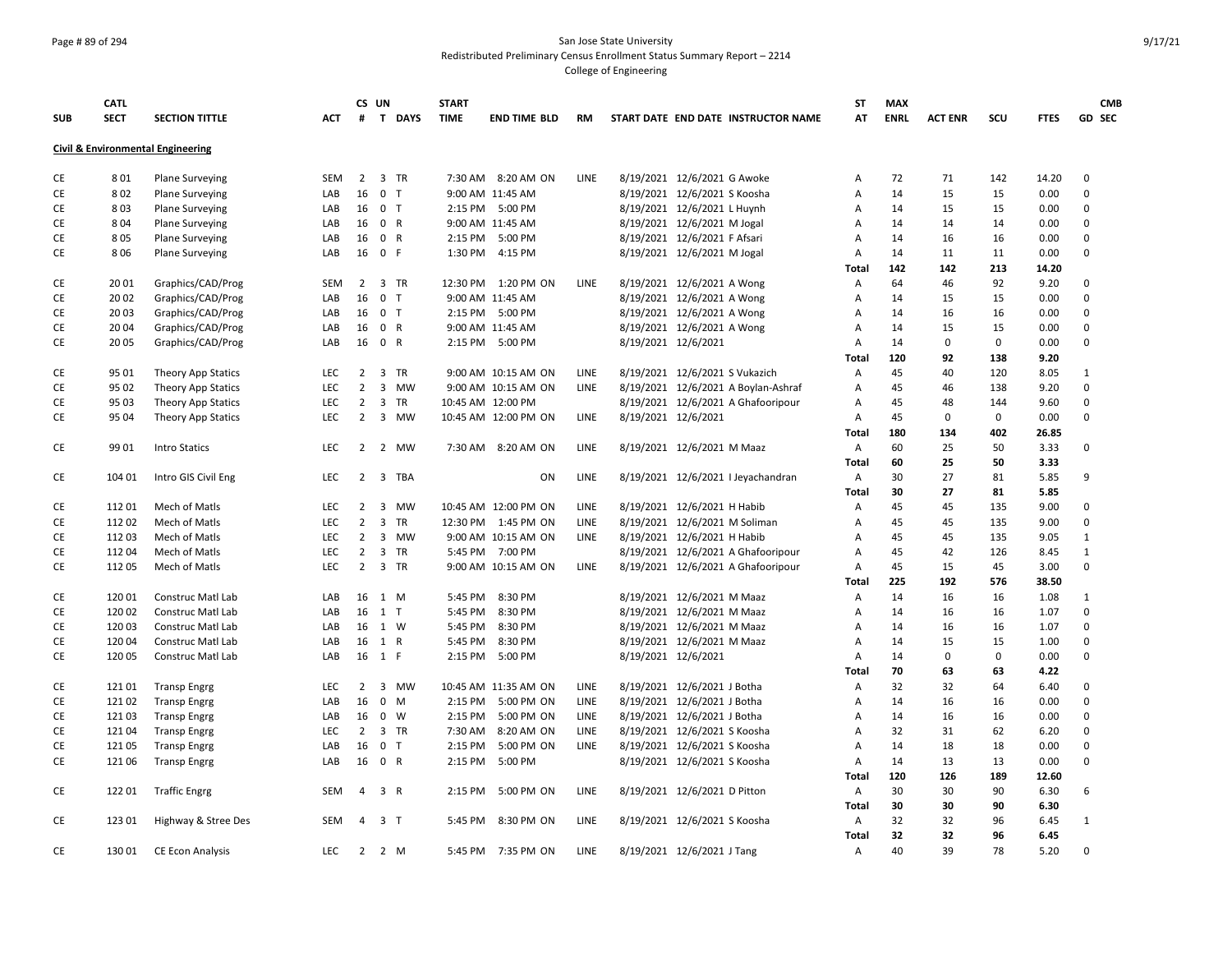## Page # 90 of 294 San Jose State University Redistributed Preliminary Census Enrollment Status Summary Report – 2214 College of Engineering

|            | <b>CATL</b> |                           |            |                | CS UN          |          | <b>START</b> |                      |             |                                     | <b>ST</b>      | <b>MAX</b>  |                |     |             | <b>CMB</b>     |
|------------|-------------|---------------------------|------------|----------------|----------------|----------|--------------|----------------------|-------------|-------------------------------------|----------------|-------------|----------------|-----|-------------|----------------|
| <b>SUB</b> | <b>SECT</b> | <b>SECTION TITTLE</b>     | <b>ACT</b> | #              |                | T DAYS   | <b>TIME</b>  | <b>END TIME BLD</b>  | RM          | START DATE END DATE INSTRUCTOR NAME | AT             | <b>ENRL</b> | <b>ACT ENR</b> | SCU | <b>FTES</b> | GD SEC         |
|            |             |                           |            |                |                |          |              |                      |             |                                     |                |             |                |     |             |                |
| CE         | 130 02      | <b>CE Econ Analysis</b>   | <b>LEC</b> |                | 2 2 M          |          |              | 7:45 PM 9:35 PM ON   | LINE        | 8/19/2021 12/6/2021 J Tang          | A              | 40          | 31             | 62  | 4.17        | $\mathbf{1}$   |
|            |             |                           |            |                |                |          |              |                      |             |                                     | Total          | 80          | 70             | 140 | 9.37        |                |
| CE         | 13101       | Intr to Const Engr        | LEC        | $\overline{2}$ |                | 3 MW     | 5:45 PM      | 7:00 PM ON           | LINE        | 8/19/2021 12/6/2021 L Battersby     | A              | 40          | 34             | 102 | 6.80        | 0              |
| CE         | 131 02      | Intr to Const Engr        | LEC        | $\overline{2}$ |                | 3 MW     | 7:15 PM      | 8:30 PM ON           | LINE        | 8/19/2021 12/6/2021 L Battersby     | A              | 40          | 31             | 93  | 6.20        | 0              |
|            |             |                           |            |                |                |          |              |                      |             |                                     | Total          | 80          | 65             | 195 | 13.00       |                |
| CE         | 134 01      | Proj Mgt Const            | <b>SEM</b> | $\overline{4}$ | 3 F            |          | 2:15 PM      | 5:00 PM ON           | LINE        | 8/19/2021 12/6/2021 H Tooryani      | A              | 30          | 30             | 90  | 6.45        | 9              |
|            |             |                           |            |                |                |          |              |                      |             |                                     | Total          | 30          | 30             | 90  | 6.45        |                |
| CE         | 140 01      | Geotech Engr              | <b>SEM</b> | 2              |                | 3 TR     | 9:00 AM      | 9:50 AM ON           | LINE        | 8/19/2021 12/6/2021 R Morales       | Α              | 32          | 31             | 62  | 6.20        | 0              |
| CE         | 140 02      | Geotech Engr              | LAB        | 16             | 0 <sub>T</sub> |          | 2:15 PM      | 5:00 PM ON           | LINE        | 8/19/2021 12/6/2021 R Lukkoor       | Α              | 14          | 16             | 16  | 0.00        | $\mathbf 0$    |
| CE         | 140 03      | Geotech Engr              | LAB        | 16             | 0 R            |          | 2:15 PM      | 5:00 PM ON           | LINE        | 8/19/2021 12/6/2021 R Lukkoor       | $\overline{A}$ | 14          | 15             | 15  | 0.00        | $\mathbf 0$    |
| CE         | 140 04      | Geotech Engr              | SEM        | $\overline{2}$ |                | 3 MW     | 7:30 AM      | 8:20 AM ON           | LINE        | 8/19/2021 12/6/2021 M Thummaluru    | A              | 32          | 44             | 88  | 8.85        | $\mathbf{1}$   |
| CE         | 140 05      | Geotech Engr              | LAB        | 16             | 0 M            |          | 2:15 PM      | 5:00 PM ON           | <b>LINE</b> | 8/19/2021 12/6/2021 R Lukkoor       | Α              | 14          | 16             | 16  | 0.00        | 0              |
| CE         | 140 06      | Geotech Engr              | LAB        | 16             | 0 W            |          | 2:15 PM      | 5:00 PM              |             | 8/19/2021 12/6/2021 R Lukkoor       | A              | 14          | 16             | 16  | 0.00        | $\mathbf 0$    |
| CE         | 140 07      | Geotech Engr              | LAB        | 16             | 0 W            |          | 6:00 PM      | 8:45 PM ON           | LINE        | 8/19/2021 12/6/2021 A Ghafooripour  | $\overline{A}$ | 14          | 12             | 12  | 0.00        | $\mathbf{1}$   |
|            |             |                           |            |                |                |          |              |                      |             |                                     | Total          | 134         | 150            | 225 | 15.05       |                |
| CE         | 145 01      | <b>Foundation Engr</b>    | <b>LEC</b> | $\overline{2}$ | 3 W            |          |              | 5:45 PM 8:30 PM ON   | LINE        | 8/19/2021 12/6/2021 M Thummaluru    | A              | 32          | 16             | 48  | 3.30        | $\overline{2}$ |
|            |             |                           |            |                |                |          |              |                      |             |                                     | Total          | 32          | 16             | 48  | 3.30        |                |
| CE         | 150 01      | Hydro and Hydrau          | <b>SEM</b> | $2^{\circ}$    |                | 3 MW     |              | 12:30 PM 1:20 PM ON  | LINE        | 8/19/2021 12/6/2021 O Yip           | A              | 32          | 32             | 64  | 6.45        | $\mathbf{1}$   |
| CE         | 150 02      | Hydro and Hydrau          | LAB        | 16             |                | 0 M      | 2:15 PM      | 5:00 PM              |             | 8/19/2021 12/6/2021 W Wang          | Α              | 14          | 16             | 16  | 0.00        | $\mathbf{1}$   |
| CE         | 150 03      | Hydro and Hydrau          | LAB        | 16             | 0 W            |          | 2:15 PM      | 5:00 PM ON           | LINE        | 8/19/2021 12/6/2021 O Yip           | A              | 14          | 16             | 16  | 0.00        | 0              |
| CE         | 150 04      | Hydro and Hydrau          | <b>SEM</b> | $\overline{2}$ |                | 3 TR     | 12:30 PM     | 1:20 PM ON           | LINE        | 8/19/2021 12/6/2021 W Wang          | $\overline{A}$ | 32          | 32             | 64  | 6.40        | 0              |
| CE         | 150 05      | Hydro and Hydrau          | LAB        | 16             | 0 <sub>T</sub> |          | 2:15 PM      | 5:00 PM ON           | LINE        | 8/19/2021 12/6/2021 W Wang          | A              | 14          | 16             | 16  | 0.00        | 0              |
| CE         | 150 06      | Hydro and Hydrau          | LAB        | 16             | 0 R            |          | 2:15 PM      | 5:00 PM ON           | <b>LINE</b> | 8/19/2021 12/6/2021 W Wang          | Α              | 14          | 16             | 16  | 0.00        | 0              |
|            |             |                           |            |                |                |          |              |                      |             |                                     | Total          | 120         | 128            | 192 | 12.85       |                |
| CE         | 152 01      |                           | <b>SEM</b> | 4              | 3 M            |          | 2:15 PM      | 5:00 PM ON           | LINE        | 8/19/2021 12/6/2021 O Yip           | Α              | 30          | 13             | 39  | 2.90        | 6              |
|            |             | Engr Hydrology            |            |                |                |          |              |                      |             |                                     | Total          | 30          | 13             | 39  | 2.90        |                |
| CE         | 154 01      |                           | <b>SEM</b> | $\overline{4}$ | 3 R            |          |              | 5:45 PM 8:30 PM ON   | LINE        | 8/19/2021 12/6/2021 B Kassab        | A              | 32          | 29             | 87  | 5.90        | $\overline{2}$ |
|            |             | <b>Hydraulic Design</b>   |            |                |                |          |              |                      |             |                                     |                | 32          | 29             | 87  | 5.90        |                |
| CE         | 160 01      |                           |            | $\overline{2}$ |                |          |              |                      | LINE        |                                     | Total<br>A     | 32          | 33             | 66  | 6.60        | 0              |
|            |             | <b>Struc Anlys</b>        | SEM        |                |                | 3 TR     |              | 10:45 AM 11:35 AM ON |             | 8/19/2021 12/6/2021 S Vukazich      |                |             |                |     |             |                |
| CE         | 160 02      | <b>Struc Anlys</b>        | LAB        | 16             | 0 <sub>T</sub> |          | 2:15 PM      | 5:00 PM              |             | 8/19/2021 12/6/2021 S Vukazich      | Α              | 14          | 16             | 16  | 0.00        | 0              |
| CE         | 160 03      | <b>Struc Anlys</b>        | LAB        |                | 16 0 R         |          |              | 2:15 PM 5:00 PM ON   | LINE        | 8/19/2021 12/6/2021 S Vukazich      | A              | 14          | 17             | 17  | 0.00        | 0              |
| CE         | 160 04      | <b>Struc Anlys</b>        | <b>SEM</b> | $\overline{2}$ |                | 3 MW     | 5:45 PM      | 6:35 PM ON           | LINE        | 8/19/2021 12/6/2021 H Park          | Α              | 32          | 31             | 62  | 6.20        | $\pmb{0}$      |
| <b>CE</b>  | 160 05      | <b>Struc Anlys</b>        | LAB        | 16             | 0 M            |          | 2:15 PM      | 5:00 PM ON           | LINE        | 8/19/2021 12/6/2021 H Park          | A              | 14          | 16             | 16  | 0.00        | 0              |
| CE         | 160 06      | <b>Struc Anlys</b>        | LAB        | 16             |                | 0 W      | 2:15 PM      | 5:00 PM ON           | <b>LINE</b> | 8/19/2021 12/6/2021 A Ghafooripour  | Α              | 14          | 15             | 15  | 0.00        | 0              |
|            |             |                           |            |                |                |          |              |                      |             |                                     | Total          | 120         | 128            | 192 | 12.80       |                |
| CE         | 162 01      | Concrete Design           | LEC        | $2^{\circ}$    |                | 3 TR     |              | 10:45 AM 11:35 AM ON | LINE        | 8/19/2021 12/6/2021 A Al-Manaseer   | Α              | 32          | 22             | 44  | 4.40        | 0              |
| CE         | 162 02      | Concrete Design           | LAB        | 16             |                | 0 TBA    |              | ON                   | LINE        | 8/19/2021 12/6/2021 A Al-Manaseer   | Α              | 14          | 12             | 12  | 0.00        | $\mathbf 0$    |
| CE         | 162 03      | Concrete Design           | LAB        |                |                | 16 0 TBA |              | ON                   | LINE        | 8/19/2021 12/6/2021 M Soliman       | Α              | 14          | 10             | 10  | 0.00        | $\mathbf 0$    |
| CE         | 162 04      | Concrete Design           | <b>LEC</b> | $2^{\circ}$    |                | 3 MW     |              | 10:45 AM 11:35 AM ON | LINE        | 8/19/2021 12/6/2021 M Soliman       | $\overline{A}$ | 32          | 27             | 54  | 5.40        | 0              |
| CE         | 162 05      | Concrete Design           | LAB        | 16             |                | 0 TBA    |              | ON                   | LINE        | 8/19/2021 12/6/2021 M Soliman       | A              | 14          | 13             | 13  | 0.00        | $\Omega$       |
| CE         | 162 06      | Concrete Design           | LAB        | 16             | $\mathbf 0$    | TBA      |              | ON                   | LINE        | 8/19/2021 12/6/2021 M Soliman       | Α              | 14          | 14             | 14  | 0.00        | 0              |
|            |             |                           |            |                |                |          |              |                      |             |                                     | Total          | 120         | 98             | 147 | 9.80        |                |
| CE         | 164 01      | Design Wood Struc         | <b>SEM</b> | 4              |                | 3 W      | 2:15 PM      | 5:00 PM ON           | LINE        | 8/19/2021 12/6/2021 K McMullin      | A              | 32          | 17             | 51  | 3.55        | 3              |
|            |             |                           |            |                |                |          |              |                      |             |                                     | <b>Total</b>   | 32          | 17             | 51  | 3.55        |                |
| CE         | 165 01      | <b>Erthquk Resis Dsgn</b> | SEM        | 5              | 3 T            |          | 2:15 PM      | 5:00 PM              |             | 8/19/2021 12/6/2021 K McMullin      | A              | 30          | 12             | 36  | 2.60        | 4              |
|            |             |                           |            |                |                |          |              |                      |             |                                     | Total          | 30          | 12             | 36  | 2.60        |                |
| CE         | 17001       | Prin Environ Engr         | <b>LEC</b> | 2              |                | 3 MW     | 9:00 AM      | 9:50 AM ON           | LINE        | 8/19/2021 12/6/2021 U Ndon          | A              | 32          | 33             | 66  | 6.60        | 0              |
| CE         | 170 02      | Prin Environ Engr         | LAB        |                | 16 0 M         |          |              | 2:15 PM 5:00 PM ON   | LINE        | 8/19/2021 12/6/2021 U Ndon          | $\overline{A}$ | 14          | 16             | 16  | 0.00        | $\mathbf 0$    |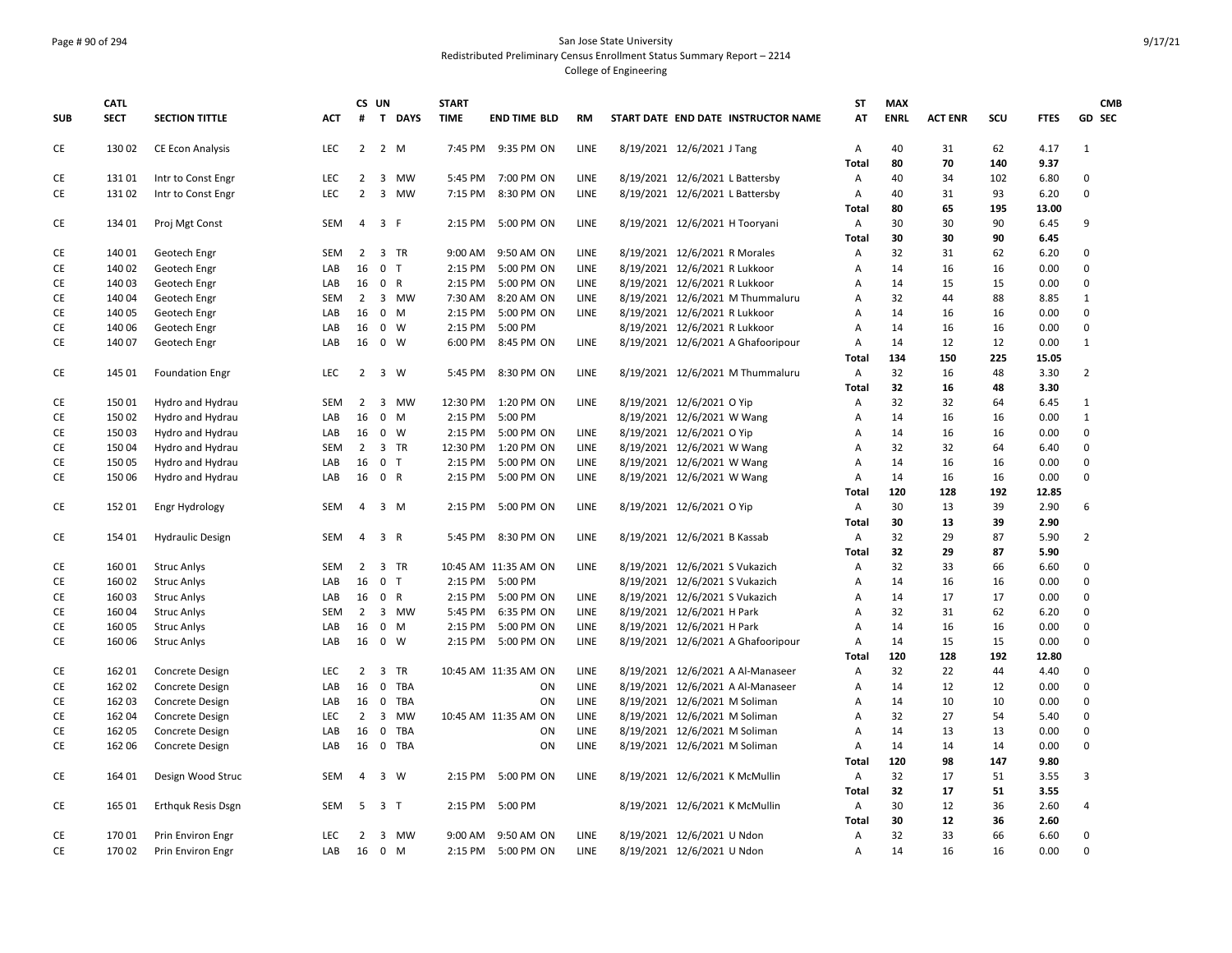## Page # 91 of 294 San Jose State University Redistributed Preliminary Census Enrollment Status Summary Report – 2214 College of Engineering

|            | <b>CATL</b> |                                 |            |                | CS UN          |        | <b>START</b> |                      |             |                     |                                         | ST           | <b>MAX</b>  |                |                |             | <b>CMB</b>     |
|------------|-------------|---------------------------------|------------|----------------|----------------|--------|--------------|----------------------|-------------|---------------------|-----------------------------------------|--------------|-------------|----------------|----------------|-------------|----------------|
| <b>SUB</b> | <b>SECT</b> | <b>SECTION TITTLE</b>           | <b>ACT</b> | #              |                | T DAYS | <b>TIME</b>  | <b>END TIME BLD</b>  | RM          |                     | START DATE END DATE INSTRUCTOR NAME     | AT           | <b>ENRL</b> | <b>ACT ENR</b> | SCU            | <b>FTES</b> | <b>GD SEC</b>  |
|            |             |                                 |            |                |                |        |              |                      |             |                     |                                         |              |             |                |                |             |                |
| CE         | 170 03      | Prin Environ Engr               | LAB        | 16             | $0 \quad W$    |        |              | 2:15 PM 5:00 PM ON   | LINE        |                     | 8/19/2021 12/6/2021 U Ndon              | Α            | 14          | 17             | 17             | 0.00        | 0              |
| CE         | 170 04      | Prin Environ Engr               | LEC        | $\overline{2}$ | 3 TR           |        | 5:45 PM      | 6:35 PM ON           | LINE        |                     | 8/19/2021 12/6/2021 U Ndon              | A            | 32          | 30             | 60             | 6.00        | 0              |
| CE         | 170 05      | Prin Environ Engr               | LAB        | 16             | 0 <sub>T</sub> |        | 2:15 PM      | 5:00 PM ON           | LINE        |                     | 8/19/2021 12/6/2021 U Ndon              | A            | 14          | 16             | 16             | 0.00        | 0              |
| CE         | 170 06      | Prin Environ Engr               | LAB        | 16             | 0 R            |        | 2:15 PM      | 5:00 PM              |             |                     | 8/19/2021 12/6/2021 U Ndon              | Α            | 14          | 14             | 14             | 0.00        | $\mathbf 0$    |
|            |             |                                 |            |                |                |        |              |                      |             |                     |                                         | Total        | 120         | 126            | 189            | 12.60       |                |
| CE         | 174 01      | Wtr Dist WW Coll                | SEM        | 5              | 3 M            |        | 5:45 PM      | 8:30 PM ON           | LINE        |                     | 8/19/2021 12/6/2021 B Kassab            | Α            | 32          | 19             | 57             | 4.00        | 4              |
|            |             |                                 |            |                |                |        |              |                      |             |                     |                                         | Total        | 32          | 19             | 57             | 4.00        |                |
| CE         | 18101       | Civ Eng Systems                 | SEM        | 5              | 3 MW           |        |              | 9:00 AM 10:15 AM ON  | LINE        |                     | 8/19/2021 12/6/2021 I Jeyachandran      | Α            | 14          | 12             | 36             | 2.40        | 0              |
| CE         | 18102       | Civ Eng Systems                 | <b>SEM</b> | 5              | $3 \, M$       |        | 5:45 PM      | 8:30 PM ON           | LINE        |                     | 8/19/2021 12/6/2021 V De Loza Hernandez | Α            | 14          | 13             | 39             | 2.60        | 0              |
| CE         | 18103       | Civ Eng Systems                 | <b>SEM</b> | 5              | $3 \quad W$    |        |              | 5:45 PM 8:30 PM ON   | <b>LINE</b> |                     | 8/19/2021 12/6/2021 V De Loza Hernandez | Α            | 18          | 9              | 27             | 1.80        | 0              |
| CE         | 18104       | Civ Eng Systems                 | SEM        | 5              | 3 TBA          |        |              | ON                   | LINE        |                     | 8/19/2021 12/6/2021 V De Loza Hernandez | Α            | 18          | 17             | 51             | 3.40        | 0              |
|            |             |                                 |            |                |                |        |              |                      |             |                     |                                         | Total        | 64          | 51             | 153            | 10.20       |                |
| CE         | 185 01      | <b>CE Practical Training</b>    | <b>SUP</b> | 36             | 1 TBA          |        |              | ON                   | LINE        |                     | 8/19/2021 12/6/2021 K McMullin          | Α            | 5           | 3              | 3              | 0.20        | $\mathbf 0$    |
|            |             |                                 |            |                |                |        |              |                      |             |                     |                                         | <b>Total</b> | 5           | 3              | 3              | 0.20        |                |
| CE         | 190 01      | Numer Solu CE Prob              | <b>LEC</b> | $\overline{2}$ | 2 <sub>T</sub> |        |              | 6:00 PM 7:50 PM ON   | <b>LINE</b> |                     | 8/19/2021 12/6/2021 A Wong              | Α            | 45          | 38             | 76             | 5.07        | 0              |
| CE         | 190 02      | Numer Solu CE Prob              | <b>LEC</b> | $\overline{2}$ | 2 F            |        |              | 10:00 AM 11:50 AM ON | <b>LINE</b> |                     | 8/19/2021 12/6/2021 A Wong              | Α            | 45          | 32             | 64             | 4.33        | $\overline{2}$ |
|            |             |                                 |            |                |                |        |              |                      |             |                     |                                         | Total        | 90          | 70             | 140            | 9.40        |                |
| CE         | 192 01      | Prob Models for CE              | SEM        | $\overline{2}$ | 2 R            |        |              | 6:00 PM 7:50 PM ON   | LINE        |                     | 8/19/2021 12/6/2021 S Bahrami           | Α            | 45          | 31             | 62             | 4.13        | 0              |
| CE         | 192 02      | Prob Models for CE              | <b>SEM</b> | $\overline{2}$ | 2 F            |        | 8:00 AM      | 9:50 AM ON           | LINE        |                     | 8/19/2021 12/6/2021 A Wong              | Α            | 45          | 37             | 74             | 4.93        | 0              |
|            |             |                                 |            |                |                |        |              |                      |             |                     |                                         | Total        | 90          | 68             | 136            | 9.07        |                |
| CE         | 210 01      | <b>Advanced Mechanics</b>       | <b>SEM</b> | -5             | 3 R            |        | 6:00 PM      | 8:45 PM ON           | <b>LINE</b> |                     | 8/19/2021 12/6/2021 A Singhal           | Α            | 35          | 14             | 42             | 3.45        | 13             |
|            |             |                                 |            |                |                |        |              |                      |             |                     |                                         | Total        | 35          | 14             | 42             | 3.45        |                |
| CE         | 225 01      | <b>Public Transp Sys</b>        | SEM        | 5              | 3 M            |        | 6:00 PM      | 8:45 PM              |             |                     | 8/19/2021 12/6/2021 S Koosha            | Α            | 30          | 24             | 72             | 6.00        | 24             |
|            |             |                                 |            |                |                |        |              |                      |             |                     |                                         | Total        | 30          | 24             | 72             | 6.00        |                |
| CE         | 226 01      | <b>Topics in Transp Eng</b>     | SEM        | 5              | 3 W            |        | 6:00 PM      | 8:45 PM ON           | LINE        |                     | 8/19/2021 12/6/2021 J Bhattacharya      | Α            | 35          | 35             | 105            | 8.75        | 35             |
|            |             |                                 |            |                |                |        |              |                      |             |                     |                                         | Total        | 35          | 35             | 105            | 8.75        |                |
| CE         | 23201       | Const Est Cost Ana              | <b>SEM</b> |                | 5 3 R          |        |              | 6:00 PM 8:45 PM      |             |                     | 8/19/2021 12/6/2021 H Tooryani          | Α            | 35          | 35             | 105            | 8.75        | 35             |
|            |             |                                 |            |                |                |        |              |                      |             |                     |                                         | <b>Total</b> | 35          | 35             | 105            | 8.75        |                |
| CE         | 234 01      | Const Law                       | <b>SEM</b> |                | 5 3 T          |        | 6:00 PM      | 8:45 PM              |             |                     | 8/19/2021 12/6/2021 L Battersby         | Α            | 35          | 34             | 102            | 8.50        | 34             |
|            |             |                                 |            |                |                |        |              |                      |             |                     |                                         | Total        | 35          | 34             | 102            | 8.50        |                |
| CE         | 243 01      | Adv Found Design                | <b>LEC</b> | 2              | 3 M            |        |              | 6:00 PM 8:45 PM ON   | <b>LINE</b> |                     | 8/19/2021 12/6/2021 S Huang             | Α            | 35          | 6              | 18             | 1.50        | 6              |
|            |             |                                 |            |                |                |        |              |                      |             |                     |                                         | Total        | 35          | 6              | 18             | 1.50        |                |
| CE         | 248 01      | <b>Forensic Engr</b>            | <b>LEC</b> | $\overline{2}$ | 3 W            |        |              | 6:00 PM 8:45 PM      |             |                     | 8/19/2021 12/6/2021 R Lukkoor           | Α            | 30          | 11             | 33             | 2.75        | 11             |
|            |             |                                 |            |                |                |        |              |                      |             |                     |                                         | Total        | 30          | 11             | 33             | 2.75        |                |
| CE         | 256 01      | <b>SWR Engr</b>                 | <b>SEM</b> | -5             | 3 W            |        | 6:00 PM      | 8:45 PM ON           | <b>LINE</b> |                     | 8/19/2021 12/6/2021 W Wang              | Α            | 35          | 29             | 87             | 7.25        | 29             |
|            |             |                                 |            |                |                |        |              |                      |             |                     |                                         | <b>Total</b> | 35          | 29             | 87             | 7.25        |                |
| CE         | 26101       | Adv Concrete Des                | <b>SEM</b> | 5              | 3 <sub>1</sub> |        | 6:00 PM      | 8:45 PM ON           | <b>LINE</b> |                     | 8/19/2021 12/6/2021 M Soliman           | A            | 35          | 11             | 33             | 2.75        | 11             |
|            |             |                                 |            |                |                |        |              |                      |             |                     |                                         | Total        | 35          | 11             | 33             | 2.75        |                |
| CE         | 27101       | <b>Physico-Chemical Process</b> | SEM        | 4              | 3 T            |        | 6:00 PM      | 8:45 PM ON           | LINE        |                     | 8/19/2021 12/6/2021 S Bahrami           | A            | 35          | 11             | 33             | 2.75        | 11             |
|            |             |                                 |            |                |                |        |              |                      |             |                     |                                         | Total        | 35          | 11             | 33             | 2.75        |                |
| CE         | 273 01      | Water Tr Plant Des              | <b>SEM</b> | -5             | 3 R            |        | 6:00 PM      | 8:45 PM              |             |                     | 8/19/2021 12/6/2021 R Mukhar            | Α            | 35          | 14             | 42             | 3.50        | 14             |
|            |             |                                 |            |                |                |        |              |                      |             |                     |                                         | Total        | 35          | 14             | 42             | 3.50        |                |
|            |             |                                 |            |                |                |        |              |                      | LINE        |                     |                                         |              | 5           | 1              | 1              |             |                |
| CE         | 285 01      | <b>CE Practical Training</b>    | SUP        | 36             | 1 TBA          |        |              | ON                   |             |                     | 8/19/2021 12/6/2021 K McMullin          | Α            | 5           |                | $\mathbf{1}$   | 0.08        | 1              |
|            |             |                                 |            |                |                |        |              |                      |             |                     |                                         | Total        |             | 1<br>0         | $\mathbf 0$    | 0.08        |                |
| СE         | 298 01      | <b>Special Problems</b>         | SUP        | 25             | 1 TBA          |        |              | ΟN                   | LINE        | 8/19/2021 12/6/2021 |                                         | Α            | 10          |                |                | 0.00        | 0              |
| CE         | 298 02      | <b>Special Problems</b>         | SUP        |                | 25 3 TBA       |        |              | ON                   | LINE        | 8/19/2021 12/6/2021 |                                         | Α            | 10          | $\mathbf 0$    | 0              | 0.00        | 0              |
|            |             |                                 |            |                |                |        |              |                      |             |                     |                                         | Total        | 20          | $\mathbf{0}$   | $\mathbf{0}$   | 0.00        |                |
| CE         | 299 01      | <b>Masters Thesis</b>           | SUP        |                | 25 3 TBA       |        |              | ON                   | LINE        |                     | 8/19/2021 12/6/2021 A Al-Manaseer       | Α            | 10          | $\mathbf{1}$   | $\overline{3}$ | 0.25        | $\mathbf{1}$   |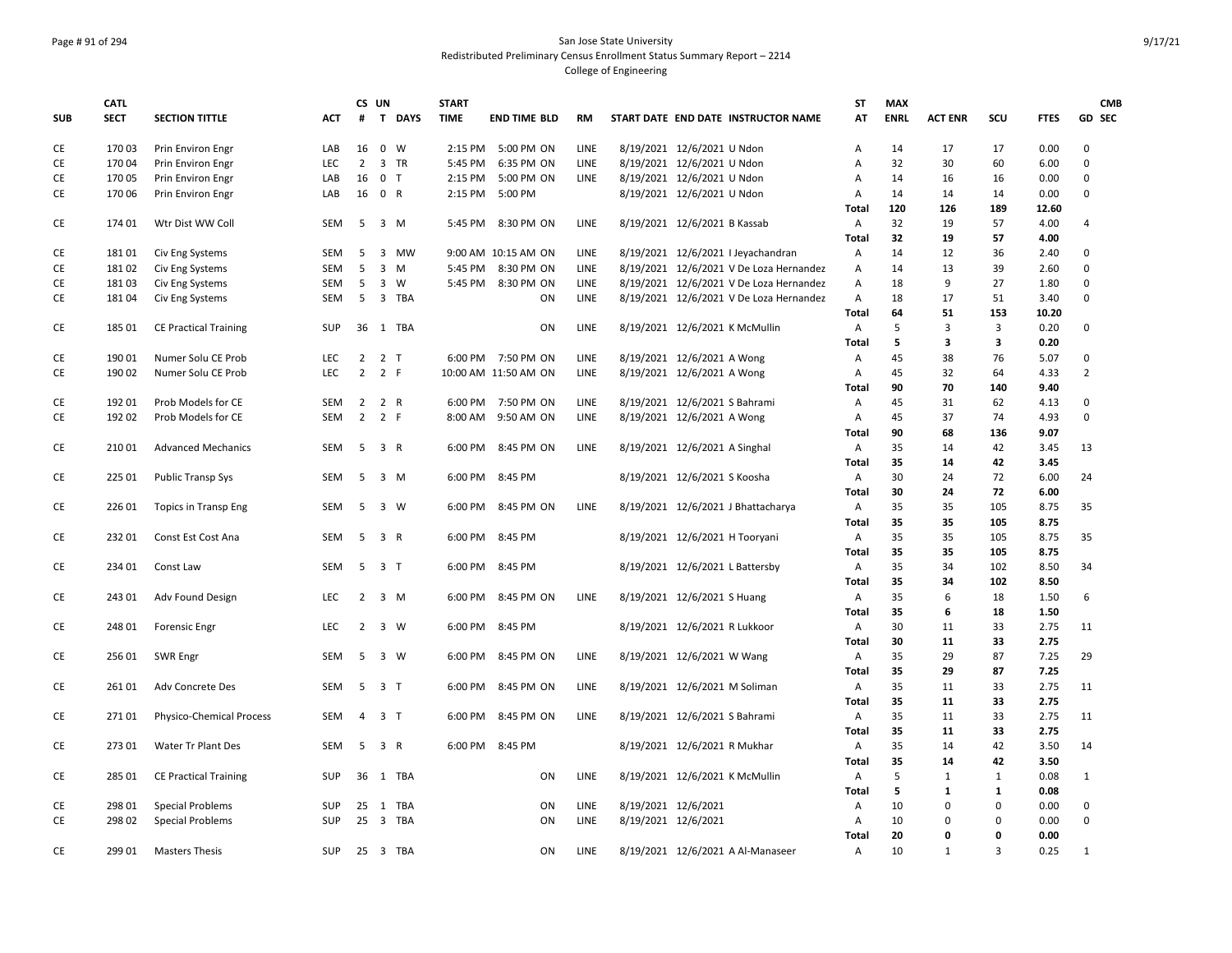#### Page # 92 of 294 San Jose State University Redistributed Preliminary Census Enrollment Status Summary Report – 2214

| <b>SUB</b> | <b>CATL</b><br><b>SECT</b> | <b>SECTION TITTLE</b> | <b>ACT</b> | CS UN | <b>DAYS</b> | <b>START</b><br><b>TIME</b> | <b>END TIME BLD</b> | <b>RM</b> |                     | START DATE END DATE INSTRUCTOR NAME     | SΤ<br>AT | <b>MAX</b><br>ENRL | <b>ACT ENR</b> | SCU  | <b>FTES</b>  | <b>CMB</b><br><b>GD SEC</b> |
|------------|----------------------------|-----------------------|------------|-------|-------------|-----------------------------|---------------------|-----------|---------------------|-----------------------------------------|----------|--------------------|----------------|------|--------------|-----------------------------|
| CE         | 299 02                     | Masters Thesis        | <b>SUP</b> |       | 25 3 TBA    |                             | ON                  | LINE      | 8/19/2021 12/6/2021 |                                         | Total    | 10<br>20           |                |      | 0.00<br>0.25 |                             |
|            |                            |                       |            |       |             |                             |                     |           |                     | Civil & Environmental Engineering Total |          | 2670               | 2182           | 4694 | 326.82       |                             |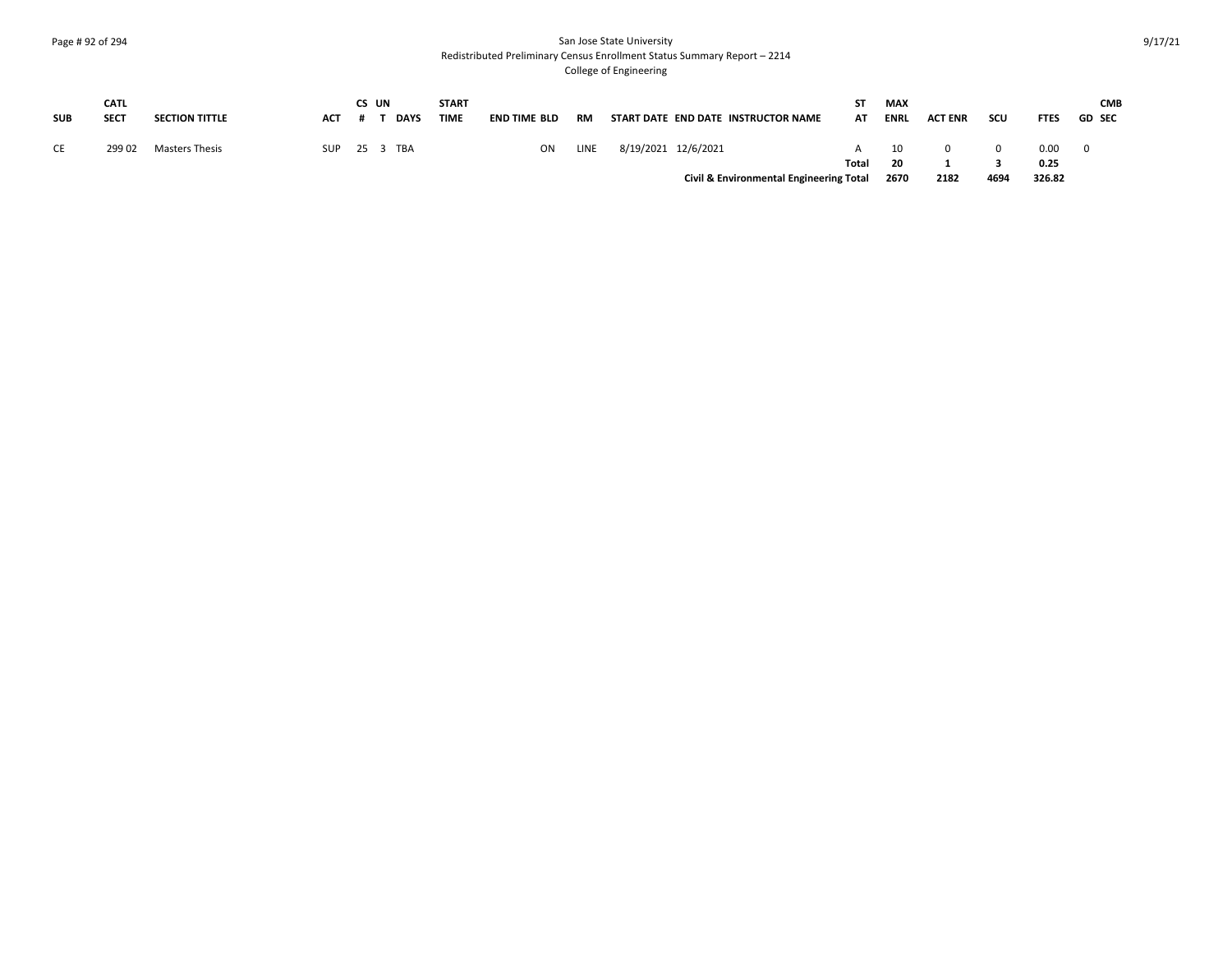#### Page # 93 of 294 San Jose State University Redistributed Preliminary Census Enrollment Status Summary Report – 2214

|                            | <b>CATL</b>                 |                                   |                   | CS UN          |                |              | <b>START</b> |                            |            |                     |                                                              | <b>ST</b>    | <b>MAX</b>  |                |                   |              | <b>CMB</b>                 |
|----------------------------|-----------------------------|-----------------------------------|-------------------|----------------|----------------|--------------|--------------|----------------------------|------------|---------------------|--------------------------------------------------------------|--------------|-------------|----------------|-------------------|--------------|----------------------------|
| <b>SUB</b>                 | <b>SECT</b>                 | <b>SECTION TITTLE</b>             | <b>ACT</b>        | #              |                | T DAYS       | <b>TIME</b>  | <b>END TIME BLD</b>        | <b>RM</b>  |                     | START DATE END DATE INSTRUCTOR NAME                          | AT           | <b>ENRL</b> | <b>ACT ENR</b> | SCU               | <b>FTES</b>  | <b>GD SEC</b>              |
|                            | <b>Computer Engineering</b> |                                   |                   |                |                |              |              |                            |            |                     |                                                              |              |             |                |                   |              |                            |
| <b>CMPE</b>                | 3001                        | Programming Concept & Meth        | <b>LEC</b>        |                | 3              |              |              |                            |            |                     |                                                              | х            | $\Omega$    | 0              | $\mathbf 0$       | 0.00         | $\mathbf 0$                |
| <b>CMPE</b>                | 30 02                       | Programming Concept & Meth        | LAB               |                | 0              |              |              |                            |            |                     |                                                              | X            | $\mathbf 0$ | $\mathbf 0$    | $\mathbf 0$       | 0.00         | $\mathbf 0$                |
| <b>CMPE</b>                | 3003                        | Programming Concept & Meth        | LAB               |                | 0              |              |              |                            |            |                     |                                                              | х            | 0           | 0              | $\pmb{0}$         | 0.00         | $\mathbf 0$                |
| <b>CMPE</b>                | 3004                        | Programming Concept & Meth        | <b>LEC</b>        |                | 3              |              |              |                            |            |                     |                                                              | х            | 0           | 0              | 0                 | 0.00         | 0                          |
| <b>CMPE</b>                | 30 05                       | Programming Concept & Meth        | LAB               | 16             | 0 <sub>T</sub> |              | 5:45 PM      | 8:35 PM ENG                | 489        |                     | 8/19/2021 12/6/2021 S Parihar                                | А            | 30          | 28             | 28                | 0.00         | $\mathbf 0$                |
| <b>CMPE</b>                | 30 06                       | Programming Concept & Meth        | LAB               | 16             | $\mathbf 0$    | $\mathsf{R}$ | 5:45 PM      | 8:35 PM ENG                | 286        | 8/19/2021 12/6/2021 |                                                              | Α            | 24          | 0              | $\Omega$          | 0.00         | $\mathbf 0$                |
| <b>CMPE</b>                | 3007                        | Programming Concept & Meth        | <b>LEC</b>        | $\mathbf{1}$   |                | 3 MW         | 12:30 PM     | 1:20 PM ENG                | 337        |                     | 8/19/2021 12/6/2021 F Mortezaie                              | А            | 48          | 44             | 88                | 8.80         | $\mathbf 0$                |
| <b>CMPE</b>                | 3008                        | Programming Concept & Meth        | LAB               | 16             | $\mathbf 0$    | R            | 5:45 PM      | 8:35 PM ENG                | 405        |                     | 8/19/2021 12/6/2021 A Nareddy                                | А            | 24          | 21             | 21                | 0.00         | $\mathbf 0$                |
| <b>CMPE</b>                | 3009                        | Programming Concept & Meth        | LAB               | 16             | $\overline{0}$ | W            | 1:30 PM      | 4:20 PM ENG                | 288        |                     | 8/19/2021 12/6/2021 A Nareddy                                | А            | 24          | 23             | 23                | 0.00         | $\mathbf 0$                |
| <b>CMPE</b>                | 30 10                       | Programming Concept & Meth        | LEC               |                | 3              |              |              |                            |            |                     |                                                              | X            | 0           | $\pmb{0}$      | $\pmb{0}$         | 0.00         | $\Omega$                   |
| <b>CMPE</b>                | 30 11                       | Programming Concept & Meth        | <b>LEC</b>        | $\mathbf{1}$   |                | 3 MW         |              | 2:00 PM 2:50 PM ENG        | 337        |                     | 8/19/2021 12/6/2021   Cokgor                                 | Α            | 48          | 28             | 56                | 5.60         | $\mathbf 0$                |
|                            |                             |                                   |                   |                |                |              |              |                            |            |                     |                                                              | <b>Total</b> | 198         | 144            | 216               | 14.40        |                            |
| <b>CMPE</b>                | 50 01                       | <b>Object Orient Concept Meth</b> | <b>LEC</b>        |                | 3              |              |              |                            |            |                     |                                                              | X            | 0           | $\mathbf 0$    | $\mathbf 0$       | 0.00         | $\mathbf 0$                |
| <b>CMPE</b>                | 50 02                       | Object Orient Concept Meth        | LAB               |                | 0              |              |              |                            |            |                     |                                                              | X            | $\Omega$    | $\pmb{0}$      | $\pmb{0}$         | 0.00         | $\mathsf 0$                |
| <b>CMPE</b>                | 5003                        | <b>Object Orient Concept Meth</b> | LAB               |                | 0              |              |              |                            |            |                     |                                                              | х            | 0           | $\pmb{0}$      | $\pmb{0}$         | 0.00         | $\mathsf 0$                |
| <b>CMPE</b>                | 5004                        | <b>Object Orient Concept Meth</b> | LAB               |                | $\Omega$       |              |              |                            |            |                     |                                                              | х            | 0           | 0              | 0                 | 0.00         | $\mathbf 0$                |
| <b>CMPE</b>                | 5005                        | <b>Object Orient Concept Meth</b> | <b>LEC</b>        | $\mathbf{1}$   |                | 3 TR         | 4:30 PM      | 5:20 PM ENG                | 337        |                     | 8/19/2021 12/6/2021 C Tarng                                  | А            | 48          | 48             | 96                | 9.60         | $\mathbf 0$                |
| <b>CMPE</b>                | 50 06                       | Object Orient Concept Meth        | LAB               | 16             | 0 <sub>T</sub> |              | 1:30 PM      | 4:20 PM ENG                | 489        |                     | 8/19/2021 12/6/2021 R Maddula                                | Α            | 24          | 24             | 24                | 0.00         | $\mathsf 0$                |
| <b>CMPE</b>                | 5007                        | Object Orient Concept Meth        | LAB               | 16             | 0 R            |              | 1:30 PM      | 4:20 PM ENG                | 489        |                     | 8/19/2021 12/6/2021 R Maddula                                | А            | 24          | 24             | 24                | 0.00         | $\mathsf 0$                |
| <b>CMPE</b>                | 5008                        | <b>Object Orient Concept Meth</b> | LAB               | 16             | 0 W            |              | 1:30 PM      | 4:20 PM ENG                | 489        | 8/19/2021 12/6/2021 |                                                              | А            | 24          | 0              | 0                 | 0.00         | $\mathbf 0$                |
|                            |                             |                                   |                   |                |                |              |              |                            |            |                     |                                                              | Total        | 120         | 96             | 144               | 9.60         |                            |
| <b>CMPE</b>                | 102 01                      | Assembly Language Programming     | SEM               | 4              |                | 3 TR         |              | 9:00 AM 10:15 AM ON        | LINE       |                     | 8/19/2021 12/6/2021   Cokgor                                 | Α            | 60          | 59             | 177               | 11.80        | $\mathbf 0$                |
| <b>CMPE</b>                | 102 02                      | Assembly Language Programming     | SEM               | 4              |                | 3 MW         |              | 10:45 AM 12:00 PM          |            |                     | 8/19/2021 12/6/2021 F Mortezaie                              | Α            | 40          | 40             | 120               | 8.00         | $\mathbf 0$                |
| <b>CMPE</b>                | 102 03                      | Assembly Language Programming     | SEM               | 4              | 3 T            |              | 6:00 PM      | 8:45 PM ON                 | LINE       |                     | 8/19/2021 12/6/2021 F Butt                                   | A            | 40          | 39             | 117               | 7.80         | $\mathbf 0$                |
| <b>CMPE</b>                | 102 04                      | Assembly Language Programming     | SEM               | 4              | 3 R            |              | 6:00 PM      | 8:45 PM ON                 | LINE       |                     | 8/19/2021 12/6/2021 F Butt                                   | A            | 40          | 32             | 96                | 6.40         | $\mathbf 0$                |
|                            |                             |                                   |                   |                |                |              |              |                            |            |                     |                                                              | Total        | 180         | 170            | 510               | 34.00        |                            |
| <b>CMPE</b>                | 11001                       | <b>Electronics Comp</b>           | <b>LEC</b>        | 1              |                | 3 MW         | 12:30 PM     | 1:20 PM ENG                | 339        |                     | 8/19/2021 12/6/2021 A Bindal                                 | Α            | 40          | 41             | 82                | 8.20         | $\mathbf 0$                |
| <b>CMPE</b>                | 110 02                      | <b>Electronics Comp</b>           | LAB               | 16             | $\overline{0}$ | $\top$       | 1:30 PM      | 4:20 PM ENG                | 286        |                     | 8/19/2021 12/6/2021 A Bindal                                 | А            | 20          | 20             | 20                | 0.00         | $\mathbf 0$                |
| <b>CMPE</b>                | 11003                       | <b>Electronics Comp</b>           | LAB               |                | $\Omega$       |              |              |                            |            |                     |                                                              | х            | $\mathbf 0$ | 0              | $\Omega$          | 0.00         | $\mathbf 0$                |
| <b>CMPE</b>                | 11004                       | <b>Electronics Comp</b>           | <b>LEC</b>        | $\mathbf{1}$   |                | 3 MW         | 6:00 PM      | 6:50 PM ENG                | 286        | 8/19/2021 12/6/2021 |                                                              | А            | 40          | 0              | $\mathbf 0$       | 0.00         | $\mathbf 0$                |
| <b>CMPE</b>                | 11005                       | <b>Electronics Comp</b>           | LAB               | 16             | $\mathbf 0$    | M            | 7:00 PM      | 9:50 PM ENG                | 286        | 8/19/2021 12/6/2021 |                                                              | А            | 20          | 0              | $\mathbf 0$       | 0.00         | $\mathbf 0$                |
| <b>CMPE</b>                | 110 06                      | <b>Electronics Comp</b>           | LAB               | 16             | 0 W            |              | 7:00 PM      | 9:50 PM ENG                | 286        | 8/19/2021 12/6/2021 |                                                              | Α            | 20          | $\mathbf 0$    | $\mathbf 0$       | 0.00         | $\mathbf 0$                |
| <b>CMPE</b>                | 11007                       | <b>Electronics Comp</b>           | LAB               | 16             | 0 <sub>T</sub> |              | 4:50 PM      | 7:40 PM ENG                | 286        |                     | 8/19/2021 12/6/2021 A Bindal                                 | Α            | 20          | 21             | 21                | 0.00         | $\mathbf 0$                |
|                            |                             |                                   |                   |                |                |              |              |                            |            |                     |                                                              | Total        | 160         | 82             | 123               | 8.20         |                            |
| <b>CMPE</b>                | 120 01                      | Computer Org & Arch               | <b>SEM</b>        | 4              | 3              | MW           | 2:15 PM      | 3:30 PM                    |            |                     | 8/19/2021 12/6/2021 J Ghofraniha                             | Α            | 48          | 44             | 132               | 8.80         | 0                          |
| <b>CMPE</b>                | 120 02                      | Computer Org & Arch               | <b>SEM</b>        | $\overline{4}$ |                | 3 TR         | 4:00 PM      | 5:15 PM ON                 | LINE       |                     | 8/19/2021 12/6/2021 H Li                                     | Α            | 60          | 58             | 174               | 11.60        | $\mathbf 0$                |
|                            |                             |                                   |                   |                |                |              |              |                            |            |                     |                                                              | <b>Total</b> | 108         | 102            | 306               | 20.40        |                            |
| <b>CMPE</b>                | 124 01                      | Digital Design I                  | <b>SEM</b>        | 1              | $\overline{3}$ | MW           | 1:30 PM      | 2:20 PM ENG                | 325        |                     | 8/19/2021 12/6/2021 A Bindal                                 | Α            | 36          | 34             | 68                | 6.80         | $\mathbf 0$                |
| <b>CMPE</b>                | 124 02                      | Digital Design I                  | LAB               | 16             | $\mathbf 0$    | M            | 2:30 PM      | 5:20 PM ENG                | 286        |                     | 8/19/2021 12/6/2021 A Bindal                                 | Α            | 18          | 17             | 17                | 0.00         | $\mathbf 0$                |
| <b>CMPE</b>                | 124 03                      | Digital Design I                  | LAB               | 16             | $\mathbf 0$    | W            |              | 2:30 PM 5:20 PM ENG        | 286        |                     | 8/19/2021 12/6/2021 A Bindal                                 | Α            | 18          | 17             | 17                | 0.00         | $\mathbf 0$                |
| <b>CMPE</b>                | 124 04                      | Digital Design I                  | <b>SEM</b>        |                | 3              |              |              |                            |            |                     |                                                              | X            | 0           | 0              | $\pmb{0}$         | 0.00         | $\mathbf 0$                |
| <b>CMPE</b>                | 124 05                      | Digital Design I                  | LAB               |                | $\Omega$       |              |              |                            |            |                     |                                                              | X            | 0           | 0              | $\mathbf 0$       | 0.00         | $\mathsf 0$                |
| <b>CMPE</b><br><b>CMPE</b> | 124 06                      | Digital Design I                  | LAB<br><b>SEM</b> |                | $\Omega$       | 3 MW         | 9:00 AM      |                            |            |                     |                                                              | X            | $\mathbf 0$ | 0              | $\mathbf 0$<br>32 | 0.00         | $\mathbf 0$<br>$\mathsf 0$ |
|                            | 124 07                      | Digital Design I                  |                   | 1              | $\mathbf 0$    | M            | 10:30 AM     | 9:50 AM ENG<br>1:20 PM ENG | 325<br>286 |                     | 8/19/2021 12/6/2021   Cokgor<br>8/19/2021 12/6/2021   Cokgor | Α<br>А       | 36          | 16<br>16       | 16                | 3.20         | $\mathbf 0$                |
| <b>CMPE</b><br><b>CMPE</b> | 124 08<br>124 09            | Digital Design I                  | LAB<br>LAB        | 16             | $\mathbf 0$    | W            |              | 10:30 AM  1:20 PM ENG      | 286        |                     |                                                              |              | 18<br>18    | $\mathbf 0$    | $\Omega$          | 0.00<br>0.00 | $\Omega$                   |
|                            |                             | Digital Design I                  |                   | 16             |                |              |              |                            |            | 8/19/2021 12/6/2021 |                                                              | Α            |             |                |                   |              |                            |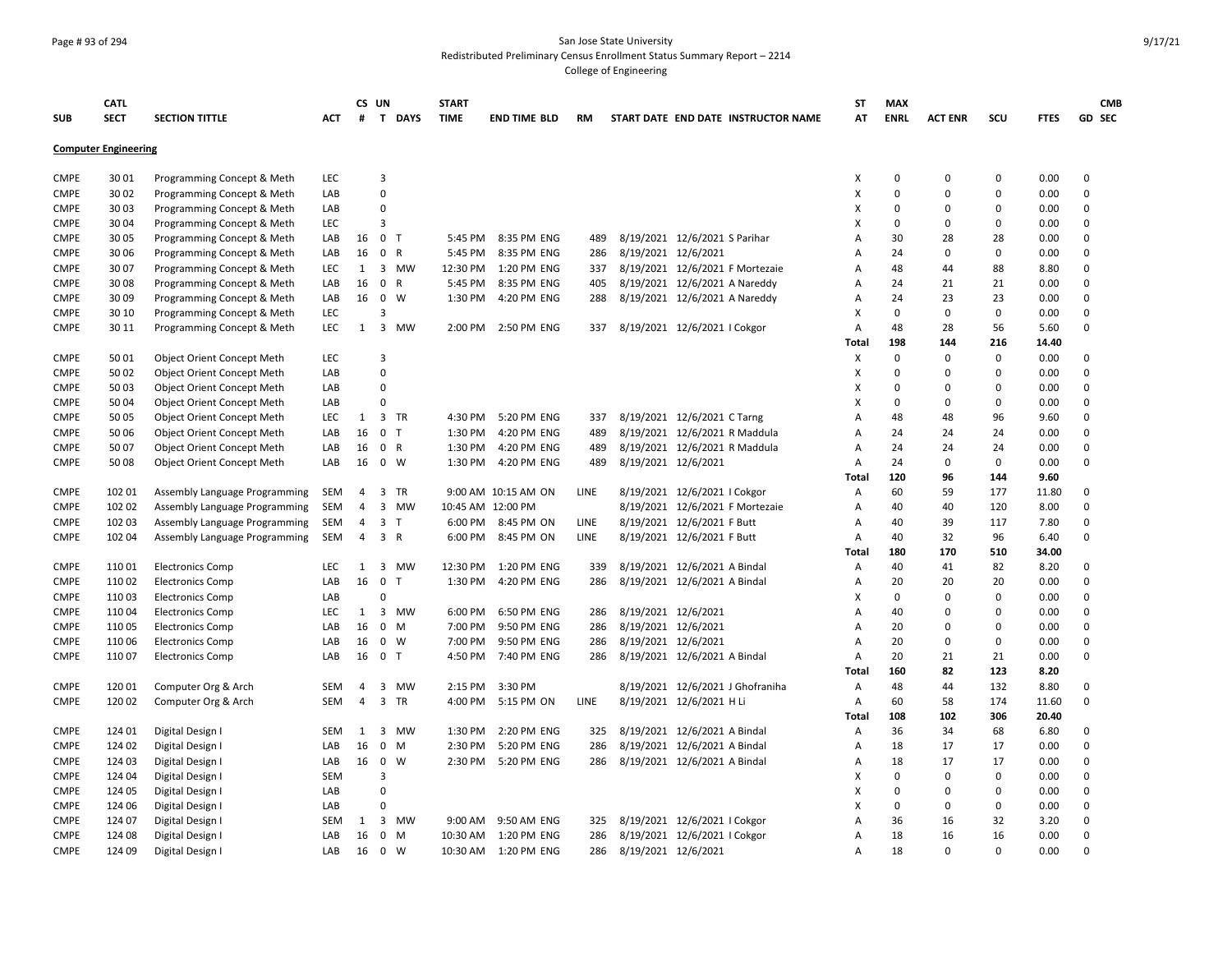### Page # 94 of 294 San Jose State University Redistributed Preliminary Census Enrollment Status Summary Report – 2214

|                            | <b>CATL</b> |                       |            | CS UN          |                |              | <b>START</b> |                                     |             |                     |                                         | <b>ST</b>      | <b>MAX</b>  |                |             |              | <b>CMB</b>  |
|----------------------------|-------------|-----------------------|------------|----------------|----------------|--------------|--------------|-------------------------------------|-------------|---------------------|-----------------------------------------|----------------|-------------|----------------|-------------|--------------|-------------|
| <b>SUB</b>                 | <b>SECT</b> | <b>SECTION TITTLE</b> | АСТ        | #              |                | T DAYS       | <b>TIME</b>  | <b>END TIME BLD</b>                 | RM          |                     | START DATE END DATE INSTRUCTOR NAME     | AT             | <b>ENRL</b> | <b>ACT ENR</b> | SCU         | <b>FTES</b>  | GD SEC      |
|                            |             |                       |            |                |                |              |              |                                     |             |                     |                                         |                |             |                |             |              |             |
|                            |             |                       |            |                |                |              |              |                                     |             |                     |                                         | Total          | 144         | 100            | 150         | 10.00        |             |
| <b>CMPE</b>                | 125 01      | Digital Design 2      | <b>SEM</b> | 4              |                | 3 TR         | 9:00 AM      | 9:50 AM ENG                         | 337         |                     | 8/19/2021 12/6/2021 J Ghofraniha        | Α              | 48          | 49             | 98          | 9.80         | 0           |
| <b>CMPE</b>                | 125 02      | Digital Design 2      | LAB        | 16             | 0 <sub>T</sub> |              | 1:30 PM      | 4:20 PM ENG                         | 288         |                     | 8/19/2021 12/6/2021 S Degloorkar        | A              | 24          | 21             | 21          | 0.00         | 0           |
| <b>CMPE</b>                | 125 03      | Digital Design 2      | LAB        | 16             | 0 R            |              | 1:30 PM      | 4:20 PM ENG                         | 288         |                     | 8/19/2021 12/6/2021 S Degloorkar        | Α              | 24          | 28             | 28          | 0.00         | 0           |
| <b>CMPE</b>                | 125 04      | Digital Design 2      | SEM        | $\overline{4}$ | 3 <sub>T</sub> |              | 2:30 PM      | 5:20 PM ENG                         | 335         | 8/19/2021 12/6/2021 |                                         | Α              | 30          | 0              | $\Omega$    | 0.00         | $\mathbf 0$ |
| <b>CMPE</b>                | 125 05      | Digital Design 2      | LAB        | 16             | 0 R            |              | 2:30 PM      | 5:20 PM ENG                         | 405         | 8/19/2021 12/6/2021 |                                         | $\overline{A}$ | 30          | $\mathbf 0$    | $\Omega$    | 0.00         | 0           |
|                            |             |                       |            |                |                |              |              |                                     |             |                     |                                         | Total          | 156         | 98             | 147         | 9.80         |             |
| <b>CMPE</b>                | 126 01      | Alg & Data Str Des    | <b>LEC</b> | 1              |                | 3 TR         |              | 10:45 AM 11:35 AM ENG               | 337         |                     | 8/19/2021 12/6/2021 G Saldamli          | A              | 50          | 23             | 46          | 4.60         | 0           |
| <b>CMPE</b>                | 126 02      | Alg & Data Str Des    | LAB        | 16             | $\mathbf 0$    | $\mathsf{T}$ |              | 2:30 PM 5:20 PM ENG                 | 206         |                     | 8/19/2021 12/6/2021 P Jassal            | A              | 25          | 23             | 23          | 0.00         | 0           |
| <b>CMPE</b>                | 126 03      | Alg & Data Str Des    | LAB        | 16             | 0 R            |              |              | 2:30 PM 5:20 PM ENG                 | 206         | 8/19/2021 12/6/2021 |                                         | A              | 25          | $\mathbf 0$    | $\mathbf 0$ | 0.00         | $\mathbf 0$ |
| <b>CMPE</b>                | 126 04      | Alg & Data Str Des    | <b>LEC</b> | 1              |                | 3 MW         | 3:00 PM      | 3:50 PM ENG                         | 206         |                     | 8/19/2021 12/6/2021 F Mortezaie         | A              | 50          | 47             | 94          | 9.40         | 0           |
| <b>CMPE</b>                | 126 05      | Alg & Data Str Des    | LAB        | 16             |                | $0 \quad M$  |              | 4:30 PM 7:20 PM ENG                 | 206         |                     | 8/19/2021 12/6/2021 V Shah              | $\overline{A}$ | 25          | 26             | 26          | 0.00         | 0           |
| <b>CMPE</b>                | 126 06      | Alg & Data Str Des    | LAB        | 16             |                | $0 \quad W$  |              | 4:30 PM 7:20 PM ENG                 | 206         |                     | 8/19/2021 12/6/2021 V Shah              | Α              | 25          | 21             | 21          | 0.00         | $\Omega$    |
|                            |             |                       |            |                |                |              |              |                                     |             |                     |                                         | Total          | 200         | 140            | 210         | 14.00        |             |
| <b>CMPE</b>                | 12701       | Microproc Design 1    | SEM        | 4              |                | 3 MW         | 7:30 AM      | 8:20 AM ENG                         | 325         |                     | 8/19/2021 12/6/2021   Cokgor            | Α              | 36          | 36             | 72          | 7.20         | $\mathbf 0$ |
| <b>CMPE</b>                | 12702       | Microproc Design 1    | LAB        | 16             |                | $0 \quad M$  | 6:00 PM      | 8:50 PM ENG                         | 268         |                     | 8/19/2021 12/6/2021 R Bogart Jr         | A              | 18          | 18             | 18          | 0.00         | 0           |
| <b>CMPE</b>                | 12703       | Microproc Design 1    | LAB        | 16             | 0 W            |              | 6:00 PM      | 8:50 PM ENG                         | 268         |                     | 8/19/2021 12/6/2021 R Bogart Jr         | Α              | 18          | 18             | 18          | 0.00         | 0           |
| <b>CMPE</b>                | 12704       | Microproc Design 1    | <b>SEM</b> |                | 3              |              |              |                                     |             |                     |                                         | X              | $\mathbf 0$ | $\mathbf 0$    | $\mathbf 0$ | 0.00         | $\mathbf 0$ |
| <b>CMPE</b>                | 12705       | Microproc Design 1    | LAB        | 16             | $\Omega$       | T            |              | 9:00 AM 11:50 AM ENG                | 405         |                     | 8/19/2021 12/6/2021 Z Soni              | A              | 24          | 5              | 5           | 0.00         | 4           |
| <b>CMPE</b>                | 12706       | Microproc Design 1    | LAB        | 16             | 0 <sub>T</sub> |              | 1:30 PM      | 4:20 PM ENG                         | 405         |                     | 8/19/2021 12/6/2021 Z Soni              | Α              | 24          | 21             | 21          | 0.00         | 4           |
| <b>CMPE</b>                | 12707       | Microproc Design 1    | LAB        | 16             |                | 0 M          | 1:30 PM      | 4:20 PM ENG                         | 489         | 8/19/2021 12/6/2021 |                                         | A              | 24          | $\mathbf 0$    | 0           | 0.00         | 0           |
| <b>CMPE</b>                | 12708       | Microproc Design 1    | <b>SEM</b> | 4              |                | 3 MW         |              | 9:00 AM 9:50 AM                     |             |                     | 8/19/2021 12/6/2021 N Karimianbahnemiri | Α              | 48          | 26             | 52          | 5.60         | 8           |
|                            |             |                       |            |                |                |              |              |                                     |             |                     |                                         | Total          | 192         | 124            | 186         | 12.80        |             |
| <b>CMPE</b>                | 13001       | Adv Alg Des           | <b>LEC</b> | $\overline{2}$ | 3 R            |              |              | 6:00 PM 8:45 PM ON                  | LINE        |                     | 8/19/2021 12/6/2021 C Tarng             | $\overline{A}$ | 50          | 49             | 147         | 9.80         | $\mathbf 0$ |
| <b>CMPE</b>                | 130 02      | Adv Alg Des           | LEC.       | $\overline{2}$ |                | 3 TR         |              | 10:45 AM 12:00 PM                   |             | 8/19/2021 12/6/2021 |                                         | A              | 50          | 0              | $\mathbf 0$ | 0.00         | $\mathbf 0$ |
|                            |             |                       |            |                |                |              |              |                                     |             |                     |                                         | Total          | 100         | 49             | 147         | 9.80         |             |
| <b>CMPE</b>                | 13101       | Software Engr I       | <b>SEM</b> | 4              |                | 3 MW         |              | 4:00 PM 5:15 PM ENG                 | 341         |                     | 8/19/2021 12/6/2021 A Bond              | Α              | 40          | 45             | 135         | 9.00         | 0           |
| <b>CMPE</b>                | 13102       | Software Engr I       | <b>SEM</b> | 4              | $\overline{3}$ | <b>TR</b>    | 2:15 PM      | 3:30 PM                             |             |                     | 8/19/2021 12/6/2021 C Rojas             | $\overline{A}$ | 50          | 28             | 84          | 5.60         | 0           |
| <b>CMPE</b>                | 13103       | Software Engr I       | <b>SEM</b> | 4              | 3 R            |              | 6:00 PM      | 8:45 PM ON                          | LINE        |                     | 8/19/2021 12/6/2021 C Rojas             | A              | 60          | 46             | 138         | 9.20         | 0           |
| <b>CMPE</b>                | 13104       | Software Engr I       | SEM        | 4              |                | 3 M          | 6:00 PM      | 8:45 PM ON                          | LINE        |                     | 8/19/2021 12/6/2021 H Li                | Α              | 50          | 51             | 153         | 10.20        | 0           |
|                            |             |                       |            |                |                |              |              |                                     |             |                     |                                         | Total          | 200         | 170            | 510         | 34.00        |             |
| <b>CMPE</b>                | 13201       | Inf Security          | <b>SEM</b> |                | 3              |              |              |                                     |             |                     |                                         | X              | $\mathbf 0$ | $\mathbf 0$    | $\mathbf 0$ | 0.00         | 0           |
| <b>CMPE</b>                | 13202       | Inf Security          | <b>SEM</b> | 4              |                | 3 TR         |              | 9:00 AM 10:15 AM ON                 | LINE        |                     | 8/19/2021 12/6/2021 Y Park              | Α              | 50          | 30             | 90          | 6.00         | 0           |
|                            |             |                       |            |                |                |              |              |                                     |             |                     |                                         | Total          | 50          | 30             | 90          | 6.00         |             |
| <b>CMPE</b>                | 133 01      | Soft Eng II           | <b>LEC</b> | 1              |                | 3 W          | 6:00 PM      | 8:45 PM                             |             |                     | 8/19/2021 12/6/2021 B Eswar             | Α              | 50          | 47             | 141         | 9.40         | 0           |
| <b>CMPE</b>                | 133 02      | Soft Eng II           | LEC        | $\mathbf{1}$   | 3 <sub>1</sub> |              |              | 6:00 PM 8:45 PM ON                  | <b>LINE</b> |                     | 8/19/2021 12/6/2021 B Eswar             | A              | 50          | 48             | 144         | 9.60         | 0           |
|                            |             |                       |            |                |                |              |              |                                     |             |                     |                                         | Total          | 100         | 95             | 285         | 19.00        |             |
| <b>CMPE</b>                | 135 01      | Obj Orient Anl Des    | <b>SEM</b> | $\overline{4}$ |                | 3 TR         |              | 2:15 PM 3:30 PM ON                  | LINE        |                     | 8/19/2021 12/6/2021 R Nicholson         | Α              | 50          | 18             | 54          | 3.60         | 0           |
|                            |             |                       |            |                |                |              |              |                                     |             |                     |                                         | Total          | 50          | 18             | 54          | 3.60         |             |
| <b>CMPE</b>                | 13701       | Mobile Softwr Engr    | <b>SEM</b> |                | 3              |              |              |                                     |             |                     |                                         | X              | $\Omega$    | $\mathbf 0$    | $\Omega$    | 0.00         | 0           |
|                            |             |                       |            |                |                |              |              |                                     |             |                     |                                         | Total          | $\Omega$    | $\Omega$       | 0           | 0.00         |             |
| <b>CMPE</b>                | 13801       | Database Systems I    | <b>SEM</b> |                | 3              |              |              |                                     |             |                     |                                         | х              | $\Omega$    | $\mathbf 0$    | $\mathbf 0$ | 0.00         | 0           |
|                            |             |                       |            |                |                |              |              |                                     |             |                     |                                         |                |             |                |             |              | 0           |
| <b>CMPE</b>                | 13802       | Database Systems I    | SEM        | 4              |                | 3 TR         | 4:00 PM      | 5:15 PM ON                          | LINE        |                     | 8/19/2021 12/6/2021 K Li                | Α              | 45<br>45    | 11<br>11       | 33<br>33    | 2.20<br>2.20 |             |
|                            |             |                       |            |                |                | 3 MW         | 4:00 PM      |                                     |             |                     |                                         | Total          | 48          | 44             |             |              |             |
| <b>CMPE</b><br><b>CMPE</b> | 140 01      | Comp Arch & Design    | <b>SEM</b> | 4<br>16        | 0 <sub>T</sub> |              |              | 4:50 PM ENG<br>8:30 AM 11:20 AM ENG | 337         |                     | 8/19/2021 12/6/2021 M Khayatian         | Α<br>A         | 24          | 21             | 88<br>21    | 8.80<br>0.00 | 0<br>0      |
|                            | 140 02      | Comp Arch & Design    | LAB        |                |                |              |              |                                     | 288         |                     | 8/19/2021 12/6/2021 M Khayatian         |                |             | 23             | 23          |              | 0           |
| <b>CMPE</b>                | 140 03      | Comp Arch & Design    | LAB        | 16             | 0 M            |              |              | 11:30 AM 2:20 PM ENG                | 288         |                     | 8/19/2021 12/6/2021 M Khayatian         | Α              | 24          |                |             | 0.00         |             |
|                            |             |                       |            |                |                |              |              |                                     |             |                     |                                         | Total          | 96          | 88             | 132         | 8.80         |             |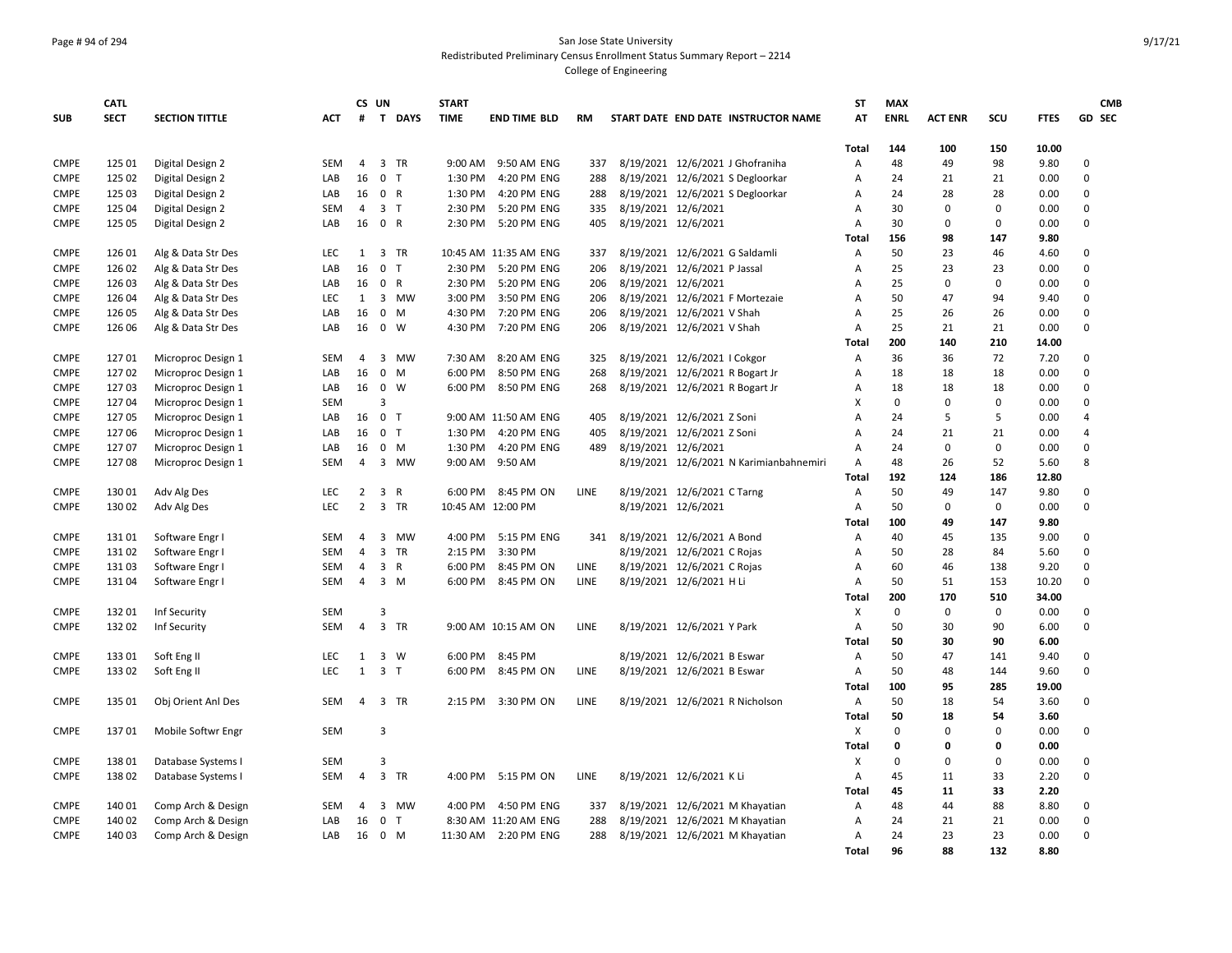# Page # 95 of 294 San Jose State University Redistributed Preliminary Census Enrollment Status Summary Report – 2214

|                            | <b>CATL</b>      |                                                      |            | CS UN          |                     |           | <b>START</b>         |                            |             |                                                      |                                     | <b>ST</b>                 | <b>MAX</b>  |                |             |               |                   | <b>CMB</b> |
|----------------------------|------------------|------------------------------------------------------|------------|----------------|---------------------|-----------|----------------------|----------------------------|-------------|------------------------------------------------------|-------------------------------------|---------------------------|-------------|----------------|-------------|---------------|-------------------|------------|
| <b>SUB</b>                 | <b>SECT</b>      | <b>SECTION TITTLE</b>                                | <b>ACT</b> | #              |                     | T DAYS    | <b>TIME</b>          | <b>END TIME BLD</b>        | <b>RM</b>   |                                                      | START DATE END DATE INSTRUCTOR NAME | AT                        | <b>ENRL</b> | <b>ACT ENR</b> | scu         | <b>FTES</b>   | GD SEC            |            |
| <b>CMPE</b>                | 142 01           | <b>Operating Systems</b>                             | SEM        | 4              |                     | 3 MW      | 12:30 PM 1:45 PM     |                            |             | 8/19/2021 12/6/2021 H Wang                           |                                     | A                         | 50          | 32             | 96          | 6.40          | $\Omega$          |            |
| <b>CMPE</b>                | 142 02           | <b>Operating Systems</b>                             | <b>SEM</b> | 4              |                     | 3 TR      | 2:15 PM              | 3:30 PM ON                 | <b>LINE</b> | 8/19/2021 12/6/2021 J Gomez                          |                                     | Α                         | 50          | 23             | 69          | 4.60          | $\mathbf 0$       |            |
|                            |                  |                                                      |            |                |                     |           |                      |                            |             |                                                      |                                     | Total                     | 100         | 55             | 165         | 11.00         |                   |            |
| <b>CMPE</b>                | 146 01           | RT Embedded CoDes                                    | SEM        | 4              | 3                   | -F        | 8:00 AM              | 9:40 AM ENG                | 337         | 8/19/2021 12/6/2021 P Kang                           |                                     | Α                         | 30          | 10             | 20          | 2.00          | 0                 |            |
| <b>CMPE</b>                | 146 02           | <b>RT Embedded CoDes</b>                             | LAB        | 16             | $\mathbf 0$         | M         | 6:00 PM              | 8:45 PM ENG                | 489         | 8/19/2021 12/6/2021 P Kang                           |                                     | A                         | 30          | 10             | 10          | 0.00          | $\mathbf 0$       |            |
| <b>CMPE</b>                | 146 03           | RT Embedded CoDes                                    | SEM        | 4              |                     | 3 MW      |                      | 10:45 AM 11:35 AM ENG      | 337         | 8/19/2021 12/6/2021 W Wu                             |                                     | A                         | 48          | 27             | 54          | 5.40          | 0                 |            |
| <b>CMPE</b>                | 146 04           | <b>RT Embedded CoDes</b>                             | LAB        |                | 0<br>$\Omega$       |           |                      |                            |             |                                                      |                                     | х                         | 0           | $\Omega$       | $\Omega$    | 0.00          | $\mathbf 0$       |            |
| <b>CMPE</b>                | 146 05           | <b>RT Embedded CoDes</b>                             | LAB        |                | $\mathbf 0$         |           |                      |                            |             |                                                      |                                     | $\boldsymbol{\mathsf{x}}$ | $\Omega$    | $\Omega$       | $\Omega$    | 0.00          | $\mathbf 0$       |            |
| <b>CMPE</b><br><b>CMPE</b> | 146 06<br>146 07 | <b>RT Embedded CoDes</b><br><b>RT Embedded CoDes</b> | LAB<br>LAB | 16<br>16       | $\mathbf{0}$        | M<br>W    | 12:00 PM<br>12:00 PM | 2:50 PM ENG<br>2:50 PM ENG | 405<br>405  | 8/19/2021 12/6/2021 W Wu<br>8/19/2021 12/6/2021 W Wu |                                     | A<br>$\overline{A}$       | 24<br>24    | 10<br>17       | 10<br>17    | 0.00<br>0.00  | 0<br>$\mathbf 0$  |            |
|                            |                  |                                                      |            |                |                     |           |                      |                            |             |                                                      |                                     | Total                     | 156         | 74             | 111         | 7.40          |                   |            |
| <b>CMPE</b>                | 148 01           | Computer Networks I                                  | <b>SEM</b> | $\overline{4}$ |                     | 3 TR      | 10:45 AM 12:00 PM    |                            |             |                                                      | 8/19/2021 12/6/2021 M Agumbe Suresh | A                         | 50          | 55             | 165         | 11.00         | $\mathbf 0$       |            |
| <b>CMPE</b>                | 148 02           | Computer Networks I                                  | SEM        | $\overline{4}$ | 3                   | <b>MW</b> |                      | 10:45 AM 12:00 PM ON       | LINE        | 8/19/2021 12/6/2021 F Lin                            |                                     | Α                         | 60          | 62             | 186         | 12.40         | 0                 |            |
| <b>CMPE</b>                | 148 03           | Computer Networks I                                  | SEM        | 4              | 3 R                 |           |                      | 6:00 PM 8:45 PM            |             | 8/19/2021 12/6/2021 K Nguyen                         |                                     | Α                         | 40          | 24             | 72          | 4.80          | $\mathbf 0$       |            |
|                            |                  |                                                      |            |                |                     |           |                      |                            |             |                                                      |                                     | Total                     | 150         | 141            | 423         | 28.20         |                   |            |
| <b>CMPE</b>                | 152 01           | <b>Compiler Design</b>                               | <b>LEC</b> | $\mathbf{1}$   |                     | 3 TR      | 4:00 PM              | 5:15 PM ON                 | LINE        | 8/19/2021 12/6/2021 Y Li                             |                                     | A                         | 60          | 46             | 138         | 9.20          | 0                 |            |
| <b>CMPE</b>                | 152 02           | <b>Compiler Design</b>                               | <b>LEC</b> | $\mathbf{1}$   | $\overline{3}$      | R         | 6:30 PM              | 9:15 PM                    |             | 8/19/2021 12/6/2021                                  |                                     | Α                         | 40          | 0              | $\mathbf 0$ | 0.00          | $\mathbf 0$       |            |
|                            |                  |                                                      |            |                |                     |           |                      |                            |             |                                                      |                                     | Total                     | 100         | 46             | 138         | 9.20          |                   |            |
| <b>CMPE</b>                | 163 01           | Intro CG & AR                                        | SEM        | 4              | 3 R                 |           | 4:00 PM              | 6:45 PM ON                 | LINE        | 8/19/2021 12/6/2021 H Li                             |                                     | Α                         | 40          | 10             | 30          | 2.00          | 0                 |            |
|                            |                  |                                                      |            |                |                     |           |                      |                            |             |                                                      |                                     | Total                     | 40          | 10             | 30          | 2.00          |                   |            |
| <b>CMPE</b>                | 165 01           | SW Eng Process Mng                                   | SEM        | 5              |                     | $3 \, M$  | 6:00 PM              | 8:45 PM ON                 | LINE        | 8/19/2021 12/6/2021 B Eswar                          |                                     | A                         | 60          | 71             | 213         | 14.20         | 0                 |            |
| <b>CMPE</b>                | 165 02           | SW Eng Process Mng                                   | <b>SEM</b> | 5              | 3 <sub>T</sub>      |           | 6:00 PM              | 8:45 PM ENG                | 343         | 8/19/2021 12/6/2021 K Nguyen                         |                                     | $\overline{A}$            | 40          | 36             | 108         | 7.20          | $\mathbf 0$       |            |
|                            |                  |                                                      |            |                |                     |           |                      |                            |             |                                                      |                                     | Total                     | 100         | 107            | 321         | 21.40         |                   |            |
| <b>CMPE</b>                | 172 01           | <b>Enterprise Software</b>                           | <b>LEC</b> | 2              |                     | 3 M       | 6:00 PM              | 8:45 PM ON                 | LINE        | 8/19/2021 12/6/2021 P Nguyen                         |                                     | Α                         | 60          | 51             | 153         | 10.20         | $\mathbf 0$       |            |
| <b>CMPE</b>                | 172 02           | <b>Enterprise Software</b>                           | LEC        |                | $\overline{3}$      |           |                      |                            |             |                                                      |                                     | X                         | 0           | $\Omega$       | 0           | 0.00          | $\mathsf 0$       |            |
| <b>CMPE</b>                | 172 03           | <b>Enterprise Software</b>                           | <b>LEC</b> |                | 3                   |           |                      |                            |             |                                                      |                                     | X                         | 0           | $\Omega$       | $\Omega$    | 0.00          | $\mathsf 0$       |            |
| <b>CMPE</b>                | 17204            | <b>Enterprise Software</b>                           | <b>LEC</b> | $\overline{2}$ |                     | 3 TR      |                      | 2:15 PM 3:30 PM            |             | 8/19/2021 12/6/2021 S Silberman                      |                                     | $\overline{A}$            | 40          | 40             | 120         | 8.00          | $\mathbf 0$       |            |
|                            |                  |                                                      |            |                |                     |           |                      |                            |             |                                                      |                                     | Total                     | 100         | 91             | 273         | 18.20         |                   |            |
| <b>CMPE</b>                | 18001            | Individual Studies                                   | <b>SUP</b> | 36             |                     | 3 TBA     |                      | ON                         | LINE        | 8/19/2021 12/6/2021 B Eswar                          |                                     | A                         | 15          | 10             | 30          | 2.00          | $\mathbf 0$<br>c  |            |
| SE                         | 18001            | <b>Individual Studies</b>                            | SUP        | 36             |                     | 3 TBA     |                      | ON                         | LINE        | 8/19/2021 12/6/2021 B Eswar                          |                                     | A                         | $\mathbf 0$ | $\mathbf 0$    | $\mathbf 0$ | 0.00          | 0<br>$\mathsf{C}$ |            |
| <b>CMPE</b>                |                  |                                                      | <b>LEC</b> | 1              | 3 T                 |           |                      | 6:00 PM 8:45 PM ON         | <b>LINE</b> |                                                      |                                     | Total                     | 15<br>60    | 10<br>64       | 30          | 2.00          | 64                |            |
| <b>CMPE</b>                | 180A 02          | 180A 01 Data Struc/Alg C++<br>Data Struc/Alg C++     | <b>LEC</b> |                | 3                   |           |                      |                            |             | 8/19/2021 12/6/2021 J Gomez                          |                                     | Α<br>х                    | 0           | $\Omega$       | 192<br>0    | 16.00<br>0.00 | $\mathbf 0$       |            |
| <b>CMPE</b>                | 180A 03          | Data Struc/Alg C++                                   | <b>LEC</b> |                | $1 \quad 3 \quad W$ |           | 1:30 PM              | 4:15 PM                    |             | 8/19/2021 12/6/2021 F Lin                            |                                     | Α                         | 50          | 64             | 192         | 16.00         | 64                |            |
|                            |                  |                                                      |            |                |                     |           |                      |                            |             |                                                      |                                     | Total                     | 110         | 128            | 384         | 32.00         |                   |            |
| <b>CMPE</b>                | 180B 01          | Database Systems                                     | <b>LEC</b> |                | 3                   |           |                      |                            |             |                                                      |                                     | х                         | 0           | 0              | 0           | 0.00          | 0                 |            |
| <b>CMPE</b>                | 180B 02          | Database Systems                                     | <b>LEC</b> | $\mathbf{1}$   |                     | 3 TR      | 4:00 PM              | 5:15 PM ON                 | <b>LINE</b> | 8/19/2021 12/6/2021 K Li                             |                                     | $\overline{A}$            | 60          | 56             | 168         | 14.00         | 56                |            |
|                            |                  |                                                      |            |                |                     |           |                      |                            |             |                                                      |                                     | Total                     | 60          | 56             | 168         | 14.00         |                   |            |
| <b>CMPE</b>                | 180C 01          | <b>Operating Systems</b>                             | <b>LEC</b> | 1              | 3 F                 |           | 1:00 PM              | 3:45 PM ON                 | LINE        | 8/19/2021 12/6/2021 H Li                             |                                     | Α                         | 70          | 81             | 243         | 20.25         | 81                |            |
|                            |                  |                                                      |            |                |                     |           |                      |                            |             |                                                      |                                     | Total                     | 70          | 81             | 243         | 20.25         |                   |            |
| <b>CMPE</b>                | 18301            | Crypto & Blockchain                                  | <b>LEC</b> | $\overline{2}$ |                     | 3 TR      | 4:00 PM              | 5:15 PM ON                 | LINE        | 8/19/2021 12/6/2021 G Saldamli                       |                                     | A                         | 40          | 35             | 105         | 7.00          | 0                 |            |
|                            |                  |                                                      |            |                |                     |           |                      |                            |             |                                                      |                                     | <b>Total</b>              | 40          | 35             | 105         | 7.00          |                   |            |
| <b>CMPE</b>                | 18701            | Soft Quality Engr                                    | SEM        | 4              |                     | 3 R       | 6:00 PM              | 8:45 PM ON                 | LINE        | 8/19/2021 12/6/2021 Z Gao                            |                                     | Α                         | 65          | 59             | 177         | 11.80         | 0                 |            |
| <b>CMPE</b>                | 18702            | Soft Quality Engr                                    | <b>SEM</b> | 4              |                     | 3 W       | 4:00 PM              | 6:45 PM                    |             | 8/19/2021 12/6/2021 Z Gao                            |                                     | Α                         | 40          | 13             | 39          | 2.60          | $\mathbf 0$       |            |
|                            |                  |                                                      |            |                |                     |           |                      |                            |             |                                                      |                                     | Total                     | 105         | 72             | 216         | 14.40         |                   |            |
| <b>CMPE</b>                | 18801            | Machine Learn/BD                                     | <b>LEC</b> | $\overline{2}$ | 3 R                 |           | 6:00 PM              | 8:45 PM ON                 | <b>LINE</b> | 8/19/2021 12/6/2021 S Tiomkin                        |                                     | A                         | 50          | 43             | 129         | 8.60          | 0                 |            |
|                            |                  |                                                      |            |                |                     |           |                      |                            |             |                                                      |                                     | Total                     | 50          | 43             | 129         | 8.60          |                   |            |
| <b>CMPE</b>                |                  | 195A 01 Sr Design Project                            | LAB        | 16 2 W         |                     |           | 6:00 PM              | 8:45 PM                    |             | 8/19/2021 12/6/2021 W Wu                             |                                     | Α                         | 70          | 67             | 134         | 8.93          | 0                 |            |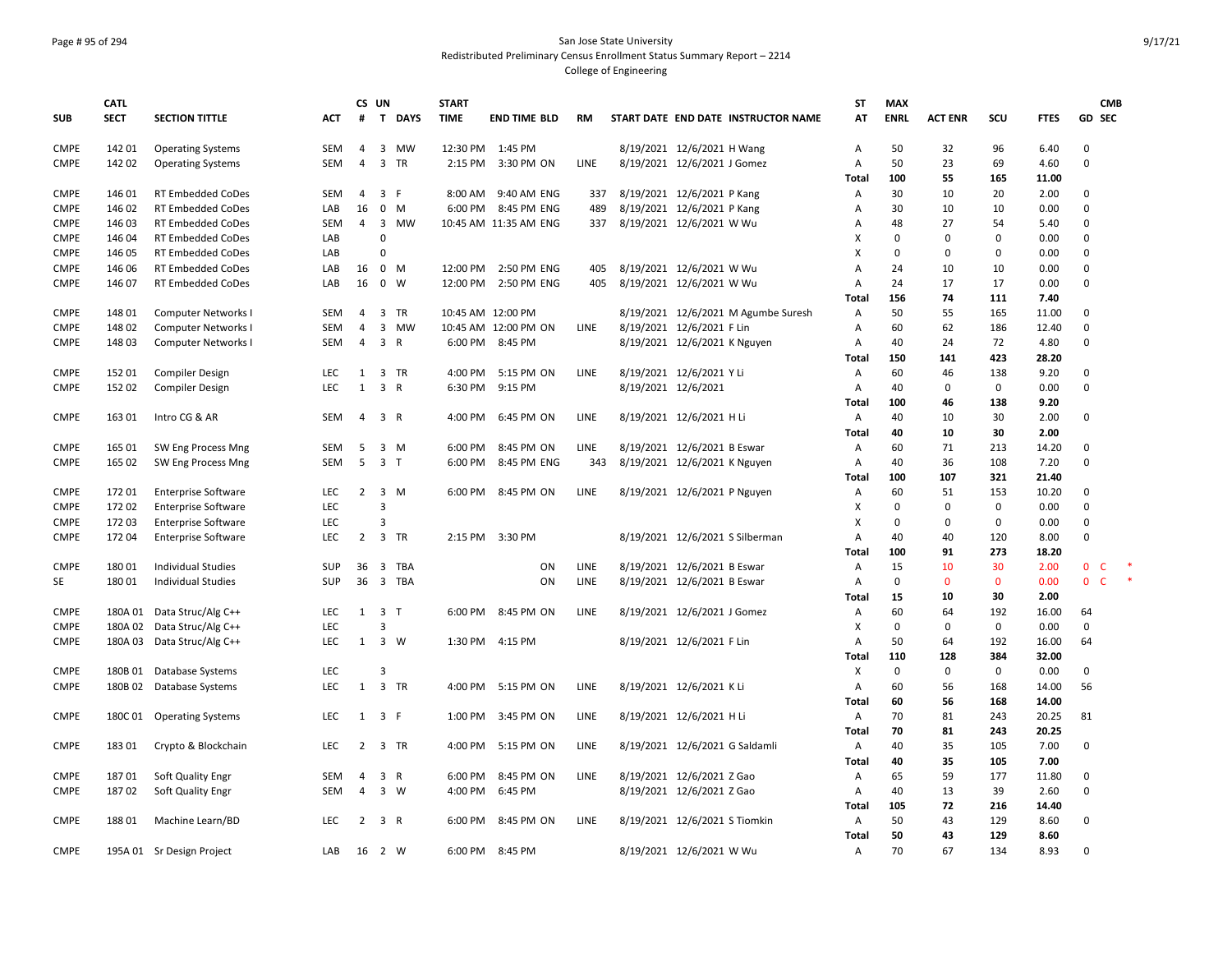## Page # 96 of 294 San Jose State University Redistributed Preliminary Census Enrollment Status Summary Report – 2214

|             | <b>CATL</b> |                              |            |                | CS UN               |                | <b>START</b> |                      |             |                                     | <b>ST</b>      | <b>MAX</b>  |                |             |              | <b>CMB</b>     |
|-------------|-------------|------------------------------|------------|----------------|---------------------|----------------|--------------|----------------------|-------------|-------------------------------------|----------------|-------------|----------------|-------------|--------------|----------------|
| <b>SUB</b>  | <b>SECT</b> | <b>SECTION TITTLE</b>        | <b>ACT</b> | #              |                     | <b>T DAYS</b>  | <b>TIME</b>  | <b>END TIME BLD</b>  | <b>RM</b>   | START DATE END DATE INSTRUCTOR NAME | AT             | <b>ENRL</b> | <b>ACT ENR</b> | SCU         | <b>FTES</b>  | <b>GD SEC</b>  |
|             |             |                              |            |                |                     |                |              |                      |             |                                     | <b>Total</b>   | 70          | 67             | 134         | 8.93         |                |
| <b>CMPE</b> |             | 195B 01 Sr Design Project II | LAB        | 16             |                     | 3 W            | 6:00 PM      | 8:45 PM              |             | 8/19/2021 12/6/2021 W Wu            | Α              | 70          | 63             | 189         | 12.60        | $\mathbf 0$    |
|             |             |                              |            |                |                     |                |              |                      |             |                                     | Total          | 70          | 63             | 189         | 12.60        |                |
| <b>CMPE</b> | 195E 01     | Sr Design Project            | LAB        | 16             |                     | 1 W            | 6:00 PM      | 8:45 PM              |             | 8/19/2021 12/6/2021 W Wu            | Α              | 90          | 53             | 53          | 3.53         | $\Omega$       |
|             |             |                              |            |                |                     |                |              |                      |             |                                     | Total          | 90          | 53             | 53          | 3.53         |                |
| <b>CMPE</b> | 195F 01     | Snr Design Proj II           | LAB        | 16             |                     | 3 W            | 6:00 PM      | 8:45 PM              |             | 8/19/2021 12/6/2021 W Wu            | Α              | 75          | 53             | 159         | 10.60        | $\mathbf 0$    |
|             |             |                              |            |                |                     |                |              |                      |             |                                     | Total          | 75          | 53             | 159         | 10.60        |                |
| <b>CMPE</b> | 200 01      | Comp Architecture            | <b>LEC</b> | 1              |                     | 3 M            | 6:00 PM      | 8:45 PM              |             | 8/19/2021 12/6/2021 B Yu            | A              | 40          | 40             | 120         | 10.00        | 40             |
| <b>CMPE</b> | 200 02      | Comp Architecture            | LEC        |                | $\overline{3}$      |                |              |                      |             |                                     | X              | 0           | $\Omega$       | 0           | 0.00         | 0              |
| <b>CMPE</b> | 200 03      | Comp Architecture            | <b>LEC</b> | 1              | 3 R                 |                | 6:00 PM      | 8:45 PM ON           | LINE        | 8/19/2021 12/6/2021 B Yu            | A              | 40          | 41             | 123         | 10.25        | 41             |
|             |             |                              |            |                |                     |                |              |                      |             |                                     | Total          | 80          | 81             | 243         | 20.25        |                |
| <b>CMPE</b> | 202 01      | SW Systems Engr              | LEC        | 1              | 3S                  |                | 12:30 PM     | 3:15 PM ON           | LINE        | 8/19/2021 12/6/2021 G Vinodh        | Α              | 75          | 75             | 225         | 18.75        | 75             |
| <b>CMPE</b> | 202 02      | SW Systems Engr              | LEC        | $\mathbf{1}$   |                     | 3S             | 12:30 PM     | 3:15 PM              |             | 8/19/2021 12/6/2021 P Nguyen        | A              | 50          | 42             | 126         | 10.50        | 42             |
| <b>CMPE</b> | 202 03      | SW Systems Engr              | LEC        | $\mathbf{1}$   | 3 R                 |                |              | 6:00 PM 8:45 PM ON   | LINE        | 8/19/2021 12/6/2021 G Vinodh        | A              | 75          | 75             | 225         | 18.75        | 75             |
|             |             |                              |            |                |                     |                |              |                      |             |                                     | Total          | 200         | 192            | 576         | 48.00        |                |
| <b>CMPE</b> | 206 01      | Comp Netwk Design            | <b>LEC</b> |                | 1 3 T               |                | 6:00 PM      | 8:45 PM ON           | LINE        | 8/19/2021 12/6/2021 Y Edalat        | Α              | 40          | 20             | 60          | 5.00         | 20             |
|             |             |                              |            |                |                     |                |              |                      |             |                                     | <b>Total</b>   | 40          | 20             | 60          | 5.00         |                |
| <b>CMPE</b> | 207 01      | Net Prog & Appl              | LEC        | 4              |                     | 3 R            | 6:00 PM      | 8:45 PM ON           | LINE        | 8/19/2021 12/6/2021 Y Edalat        | Α              | 40          | 8              | 24          | 2.00         | 8              |
|             |             |                              |            |                |                     |                |              |                      |             |                                     | Total          | 40          | 8              | 24          | 2.00         |                |
| <b>CMPE</b> | 208 01      | Net Arch & Proto             | <b>LEC</b> | 4              |                     | $3 \quad W$    | 6:00 PM      | 8:45 PM ON           | LINE        | 8/19/2021 12/6/2021 S Silberman     | Α              | 40          | 6              | 18          | 1.50         | 6              |
|             |             |                              |            |                |                     |                |              |                      |             |                                     | Total          | 40          | 6              | 18          | 1.50         |                |
| <b>CMPE</b> | 209 01      | <b>Network Security</b>      | LEC        |                | 3                   |                |              |                      |             |                                     | X              | 0           | $\Omega$       | $\mathbf 0$ | 0.00         | $\Omega$       |
| EE          | 209 01      | <b>Network Security</b>      | LEC        |                | 3                   |                |              |                      |             |                                     | X              | 0           | $\Omega$       | 0           | 0.00         | $\mathbf 0$    |
| <b>CMPE</b> | 209 02      | <b>Network Security</b>      | LEC        | 1              |                     | 3 MW           | 4:00 PM      | 5:15 PM CL           | 310         | 8/19/2021 12/6/2021 J Zhao          | A              | 35          | 14             | 42          | 3.50         | 14<br><b>C</b> |
| <b>CMPE</b> | 209 03      | <b>Network Security</b>      | <b>LEC</b> | $\mathbf{1}$   |                     | 3 <sub>1</sub> | 4:00 PM      | 6:45 PM ON           | LINE        | 8/19/2021 12/6/2021 Y Park          | $\overline{A}$ | 40          | 14             | 42          | 3.50         | 14<br><b>C</b> |
|             |             |                              |            |                |                     |                |              |                      |             |                                     | Total          | 75          | 28             | 84          | 7.00         |                |
| <b>CMPE</b> | 214 01      | GPU Arch & Prog              | <b>LEC</b> | $\overline{2}$ |                     | 3 TR           | 4:00 PM      | 5:15 PM              |             | 8/19/2021 12/6/2021 H Wang          | Α              | 40          | 11             | 33          | 2.75         | 11             |
|             |             |                              |            |                |                     |                |              |                      |             |                                     | Total          | 40          | 11             | 33          | 2.75         |                |
| <b>CMPE</b> | 220 01      | System Software              | LEC        | 1              | 3                   | W              | 4:00 PM      | 6:45 PM ON           | <b>LINE</b> | 8/19/2021 12/6/2021 W Yu            | A              | 50          | 42             | 126         | 10.50        | 42             |
| <b>CMPE</b> | 220 02      | System Software              | LEC        | $\mathbf{1}$   | $\mathbf{3}$        | W              | 6:00 PM      | 8:45 PM              |             | 8/19/2021 12/6/2021                 | A              | 50          | $\Omega$       | 0           | 0.00         | 0              |
|             |             |                              |            |                |                     |                |              |                      |             |                                     | Total          | 100         | 42             | 126         | 10.50        |                |
| <b>CMPE</b> | 226 01      | Database Design              | <b>LEC</b> | 1              |                     | 3 MW           | 2:15 PM      | 3:30 PM ON           | <b>LINE</b> | 8/19/2021 12/6/2021 K Li            | Α              | 40          | 9              | 27          | 2.25         | 9              |
|             |             |                              |            |                |                     |                |              |                      |             |                                     | Total          | 40          | 9              | 27          | 2.25         |                |
| <b>CMPE</b> | 240 01      | Adv Comp Design              | <b>LEC</b> | 1              |                     | 3 MW           | 2:15 PM      | 3:30 PM ON           | <b>LINE</b> | 8/19/2021 12/6/2021 H Li            | $\overline{A}$ | 40          | 43             | 129         | 10.75        | 43             |
| <b>CMPE</b> | 240 02      | Adv Comp Design              | <b>LEC</b> | $\mathbf{1}$   |                     | 3 R            | 6:30 PM      | 9:15 PM              |             | 8/19/2021 12/6/2021                 | A              | 40          | $\Omega$       | 0           | 0.00         | 0              |
|             |             |                              |            |                |                     |                |              |                      |             |                                     | Total          | 80          | 43             | 129         | 10.75        |                |
| <b>CMPE</b> | 244 01      | <b>Embedded Software</b>     | LEC        |                | 3                   |                |              |                      |             |                                     | X              | 0           | $\Omega$       | $\mathbf 0$ | 0.00         | $\mathbf 0$    |
| <b>CMPE</b> | 244 02      | <b>Embedded Software</b>     | LEC        |                | $1 \quad 3 \quad T$ |                |              | 6:00 PM 8:45 PM ENG  | 337         | 8/19/2021 12/6/2021 P Kang          | А              | 40          | 25             | 75          | 6.25         | 25             |
|             |             |                              |            |                |                     |                |              |                      |             |                                     | Total          | 40          | 25             | 75          | 6.25         |                |
| <b>CMPE</b> | 245 01      | <b>Embd Wireless Arch</b>    | LEC        |                | 3                   |                |              |                      |             |                                     | х              | 0           | $\Omega$       | $\Omega$    | 0.00         | $\Omega$       |
| <b>CMPE</b> | 245 02      | <b>Embd Wireless Arch</b>    | LEC        |                | 3                   |                |              |                      |             |                                     | X              | $\mathbf 0$ | $\Omega$       | 0           | 0.00         | 0              |
| <b>CMPE</b> | 245 03      | Embd Wireless Arch           | <b>LEC</b> | 1              |                     | 3 MW           |              | 12:30 PM 1:45 PM ON  | <b>LINE</b> | 8/19/2021 12/6/2021 H Li            | $\overline{A}$ | 40          | 16             | 48          | 4.00         | 16             |
|             |             |                              |            |                |                     |                |              |                      |             |                                     |                | 40          |                | 48          | 4.00         |                |
|             |             |                              |            |                |                     |                |              |                      |             |                                     | Total          |             | 16             |             |              |                |
| <b>CMPE</b> | 249 01      | IA Systems                   | <b>SEM</b> | 5              |                     | 3 M            | 6:00 PM      | 8:45 PM              |             | 8/19/2021 12/6/2021 K Liu           | Α              | 50<br>50    | 16             | 48          | 4.00         | 16             |
| <b>CMPE</b> |             |                              | <b>LEC</b> |                | 3                   |                |              |                      |             |                                     | Total          | 0           | 16<br>$\Omega$ | 48<br>0     | 4.00<br>0.00 | 0              |
|             | 252 01      | Art Intl & Data Engr         |            |                |                     | 3 TR           |              |                      |             |                                     | х              |             |                |             |              | 32             |
| <b>CMPE</b> | 252 02      | Art Intl & Data Engr         | LEC        | $\overline{2}$ |                     |                |              | 10:45 AM 12:00 PM ON | LINE        | 8/19/2021 12/6/2021 J Jetcheva      | A              | 40          | 32             | 96          | 8.00         |                |
| <b>CMPE</b> | 25203       | Art Intl & Data Engr         | <b>LEC</b> | $\overline{2}$ | 3 <sub>T</sub>      |                | 6:00 PM      | 8:45 PM              |             | 8/19/2021 12/6/2021 S Tiomkin       | $\overline{A}$ | 40          | 25             | 75          | 6.25         | 25             |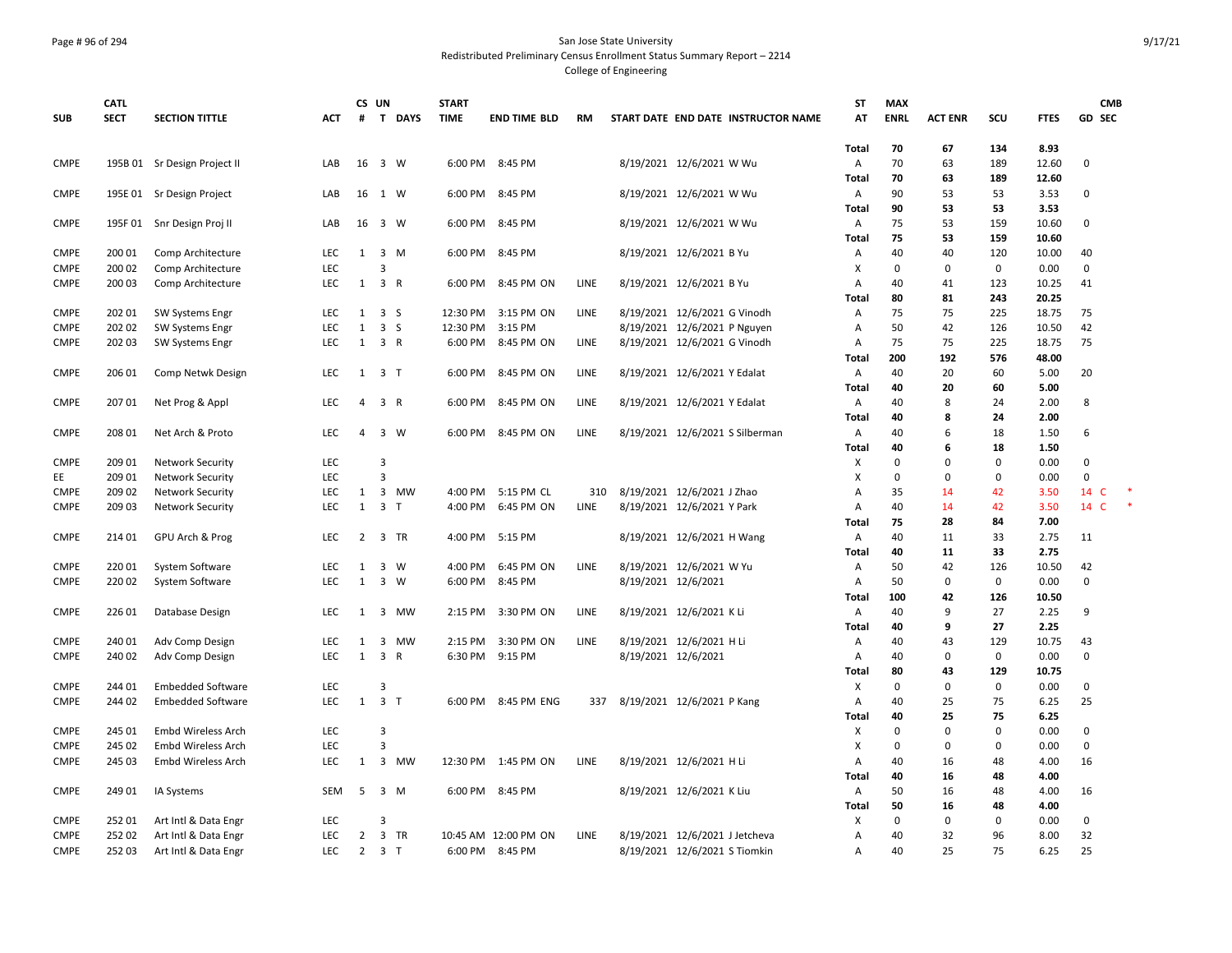## Page # 97 of 294 San Jose State University Redistributed Preliminary Census Enrollment Status Summary Report – 2214

| <b>SECT</b><br>GD SEC<br><b>SUB</b><br><b>SECTION TITTLE</b><br><b>ACT</b><br>#<br>T DAYS<br><b>TIME</b><br><b>END TIME BLD</b><br><b>RM</b><br>START DATE END DATE INSTRUCTOR NAME<br>AT<br><b>ENRL</b><br><b>ACT ENR</b><br>SCU<br><b>FTES</b><br>80<br>57<br>171<br>14.25<br>Total<br><b>CMPE</b><br>255 01<br>8/19/2021 12/6/2021 J Jetcheva<br>50<br>50<br>2<br>3 <sub>T</sub><br>6:00 PM<br>8:45 PM<br>50<br>150<br>12.50<br>Data Mining<br><b>LEC</b><br>Α<br>$\overline{2}$<br>3 TR<br>8/19/2021 12/6/2021 G Guzun<br>49<br>147<br>12.25<br>49<br><b>CMPE</b><br>255 02<br>Data Mining<br><b>LEC</b><br>10:45 AM 12:00 PM<br>50<br>Α<br><b>CMPE</b><br>255 03<br>3 TR<br>8/19/2021 12/6/2021 G Guzun<br>47<br>141<br>11.75<br>47<br>Data Mining<br><b>LEC</b><br>$\overline{2}$<br>4:00 PM 5:15 PM ON<br>LINE<br>50<br>Α<br><b>CMPE</b><br>LEC<br>2 3 TR<br>LINE<br>8/19/2021 12/6/2021 C Rojas<br>40<br>41<br>123<br>10.25<br>41<br>255 04<br>Data Mining<br>9:00 AM 10:15 AM ON<br>Α<br>190<br>187<br>561<br>46.75<br>Total<br><b>CMPE</b><br>256 01<br>Adv Data Mining<br><b>LEC</b><br>3<br>х<br>0<br>0<br>0<br>0.00<br>0<br><b>LEC</b><br>1<br>3 TR<br>72<br>23<br><b>CMPE</b><br>25602<br><b>Adv Data Mining</b><br>10:45 AM 12:00 PM ON<br><b>LINE</b><br>8/19/2021 12/6/2021 M Eirinaki<br>Α<br>40<br>24<br>5.95<br>72<br>40<br>24<br>5.95<br>Total<br><b>CMPE</b><br>LINE<br>57<br>171<br>14.25<br>25701<br><b>LEC</b><br>$1 \quad 3 \quad R$<br>4:00 PM 6:45 PM ON<br>8/19/2021 12/6/2021 S Shim<br>А<br>60<br>57<br>Machine Learning<br>171<br>Total<br>60<br>57<br>14.25<br><b>CMPE</b><br>6:45 PM ON<br>LINE<br>8/19/2021 12/6/2021 S Shim<br>50<br>48<br>12.00<br>258 01<br>Deep Learning<br>LEC.<br>1 3 T<br>4:00 PM<br>Α<br>144<br>48<br>50<br>48<br>144<br>12.00<br><b>Total</b><br><b>CMPE</b><br>266 01<br>4:00 PM<br>6:45 PM ON<br>LINE<br>8/19/2021 12/6/2021 W Yu<br>60<br>23<br>69<br>5.75<br>23<br>Big Data Eng/Analyt<br><b>LEC</b><br>1 3 R<br>Α<br>23<br>69<br>5.75<br>60<br>Total<br><b>CMPE</b><br>27201<br>LEC<br>3 W<br>6:00 PM 8:45 PM ON<br>LINE<br>8/19/2021 12/6/2021 R Ranjan<br>100<br>372<br>31.00<br>124<br><b>Enterprise SW Plat</b><br>Α<br>124<br>1<br><b>CMPE</b><br>27202<br><b>LEC</b><br>$\mathbf{1}$<br>3S<br>9:15 AM 12:00 PM<br>8/19/2021 12/6/2021 R Sinn<br>75<br>75<br>225<br>18.75<br>75<br>Enterprise SW Plat<br>Α<br>49.75<br>175<br>199<br>597<br>Total<br><b>CMPE</b><br>273 01<br><b>Ent Dist Systems</b><br><b>LEC</b><br>1<br>3 F<br>4:00 PM<br>6:45 PM ON<br><b>LINE</b><br>8/19/2021 12/6/2021 S Shim<br>90<br>87<br>261<br>21.75<br>87<br>Α<br>$\mathbf{1}$<br>3 R<br>10.00<br>40<br><b>CMPE</b><br>27302<br><b>Ent Dist Systems</b><br><b>LEC</b><br>6:30 PM<br>9:15 PM<br>8/19/2021 12/6/2021 S Aung<br>Α<br>40<br>40<br>120<br>130<br>127<br>381<br>31.75<br>Total<br>22<br>22<br><b>CMPE</b><br>274 01<br>LEC<br>3 <sub>T</sub><br>6:45 PM ON<br>LINE<br>8/19/2021 12/6/2021 W Yu<br>75<br>66<br>5.50<br><b>Bus Intel Tech</b><br>4<br>4:00 PM<br>Α<br>75<br>22<br>66<br>5.50<br>Total<br><b>CMPE</b><br>275 01<br>LINE<br><b>Enterprise App Dev</b><br>LEC.<br>1<br>3 R<br>6:00 PM<br>8:45 PM ON<br>8/19/2021 12/6/2021 C Zhang<br>50<br>49<br>147<br>12.25<br>49<br>Α<br><b>CMPE</b><br>275 02<br><b>LEC</b><br>3<br>$\mathbf 0$<br>$\mathbf 0$<br>$\mathbf 0$<br>0.00<br>$\mathbf 0$<br><b>Enterprise App Dev</b><br>х<br>72<br><b>CMPE</b><br>275 03<br>3 M<br>8/19/2021 12/6/2021 J Gash<br>40<br>6.00<br>24<br><b>Enterprise App Dev</b><br>LEC<br>$\mathbf{1}$<br>6:00 PM<br>8:45 PM ENG<br>337<br>A<br>24<br>73<br>18.25<br>90<br>219<br>Total<br>17<br>51<br>4.25<br>17<br><b>CMPE</b><br>27701<br>Smartphone App Dev<br><b>LEC</b><br>3 R<br>6:00 PM<br>8:45 PM ON<br>LINE<br>8/19/2021 12/6/2021 H Li<br>50<br>1<br>A<br>50<br>17<br>51<br>4.25<br>Total<br><b>CMPE</b><br>279 01<br><b>SW Security Techs</b><br><b>LEC</b><br>3 <sub>1</sub><br>8:45 PM ON<br>LINE<br>8/19/2021 12/6/2021 M Larkin<br>60<br>60<br>180<br>15.00<br>60<br>$\mathbf{1}$<br>6:00 PM<br>Α<br>60<br>60<br>180<br>15.00<br>Total<br>27<br><b>CMPE</b><br>280 01<br>Web UI Design<br><b>LEC</b><br>1<br>3 R<br>6:00 PM<br>8:45 PM ON<br>LINE<br>8/19/2021 12/6/2021 C Vuppalapati<br>Α<br>50<br>81<br>6.75<br>27<br>50<br>27<br>81<br>6.75<br><b>Total</b><br>12.50<br><b>CMPE</b><br>28101<br><b>LEC</b><br>$1 \quad 3 \quad T$<br>8:45 PM ON<br>LINE<br>8/19/2021 12/6/2021 Z Gao<br>50<br>50<br>150<br>50<br><b>Cloud Technologies</b><br>6:00 PM<br>Α<br>150<br>12.50<br>50<br>50<br>Total<br><b>CMPE</b><br>LINE<br>28301<br>Virtual Technologies<br><b>LEC</b><br>1<br>3 W<br>6:00 PM<br>8:45 PM ON<br>8/19/2021 12/6/2021 M Larkin<br>Α<br>50<br>38<br>114<br>9.50<br>38<br>50<br>38<br>9.50<br>Total<br>114<br><b>CMPE</b><br>28501<br><b>LEC</b><br>$1 \quad 3 \quad M$<br>6:00 PM 8:45 PM ON<br>LINE<br>8/19/2021 12/6/2021 R Sinn<br>60<br>37<br>111<br>9.25<br>37<br>Sw Engr Processes<br>Α<br>37<br>60<br>111<br>9.25<br>Total<br>286 01<br>0<br>0<br>0<br>$\mathbf 0$<br><b>CMPE</b><br>Internet of Things<br>LEC<br>3<br>х<br>0.00<br><b>CMPE</b><br>LEC<br>$\overline{2}$<br>3 M<br>LINE<br>8/19/2021 12/6/2021 A Rayes<br>50<br>147<br>12.25<br>49<br>286 02<br>Internet of Things<br>6:00 PM<br>8:45 PM ON<br>49<br>Α<br>49<br>147<br>12.25<br>Total<br>50<br><b>CMPE</b><br>28701<br>SW Qual Assur Test<br>LEC<br>3 R<br>6:00 PM<br>8:45 PM ON<br>LINE<br>8/19/2021 12/6/2021 Z Gao<br>40<br>17<br>51<br>4.25<br>17<br>1<br>Α<br>4.50<br>18<br><b>CMPE</b><br>28702<br>SW Qual Assur Test<br><b>LEC</b><br>1<br>3 W<br>4:00 PM<br>6:45 PM<br>8/19/2021 12/6/2021 Z Gao<br>40<br>18<br>54<br>Α<br><b>Total</b><br>80<br>35<br>105<br>8.75<br>294 01<br>8/19/2021 12/6/2021 T Chatterjee<br>72<br>6.00<br>24<br><b>CMPE</b><br><b>CMPE Seminar</b><br><b>SEM</b><br>3 M<br>4:00 PM<br>6:45 PM ON<br><b>LINE</b><br>25<br>24<br>4<br>Α<br>$3 \quad W$<br>25<br>23<br>23<br><b>CMPE</b><br>294 02<br><b>CMPE Seminar</b><br>4:00 PM<br>6:45 PM ON<br>LINE<br>8/19/2021 12/6/2021 R Bruce<br>69<br>5.75<br><b>SEM</b><br>4<br>Α<br><b>CMPE</b><br>294 03<br>3 M<br>12:30 PM<br>LINE<br>8/19/2021 12/6/2021 B Hsia<br>25<br>20<br>60<br>5.00<br>20<br><b>CMPE Seminar</b><br><b>SEM</b><br>$\overline{4}$<br>3:15 PM ON<br>Α | <b>CATL</b> |  | CS UN | <b>START</b> |  |  | ST | <b>MAX</b> |  | <b>CMB</b> |
|----------------------------------------------------------------------------------------------------------------------------------------------------------------------------------------------------------------------------------------------------------------------------------------------------------------------------------------------------------------------------------------------------------------------------------------------------------------------------------------------------------------------------------------------------------------------------------------------------------------------------------------------------------------------------------------------------------------------------------------------------------------------------------------------------------------------------------------------------------------------------------------------------------------------------------------------------------------------------------------------------------------------------------------------------------------------------------------------------------------------------------------------------------------------------------------------------------------------------------------------------------------------------------------------------------------------------------------------------------------------------------------------------------------------------------------------------------------------------------------------------------------------------------------------------------------------------------------------------------------------------------------------------------------------------------------------------------------------------------------------------------------------------------------------------------------------------------------------------------------------------------------------------------------------------------------------------------------------------------------------------------------------------------------------------------------------------------------------------------------------------------------------------------------------------------------------------------------------------------------------------------------------------------------------------------------------------------------------------------------------------------------------------------------------------------------------------------------------------------------------------------------------------------------------------------------------------------------------------------------------------------------------------------------------------------------------------------------------------------------------------------------------------------------------------------------------------------------------------------------------------------------------------------------------------------------------------------------------------------------------------------------------------------------------------------------------------------------------------------------------------------------------------------------------------------------------------------------------------------------------------------------------------------------------------------------------------------------------------------------------------------------------------------------------------------------------------------------------------------------------------------------------------------------------------------------------------------------------------------------------------------------------------------------------------------------------------------------------------------------------------------------------------------------------------------------------------------------------------------------------------------------------------------------------------------------------------------------------------------------------------------------------------------------------------------------------------------------------------------------------------------------------------------------------------------------------------------------------------------------------------------------------------------------------------------------------------------------------------------------------------------------------------------------------------------------------------------------------------------------------------------------------------------------------------------------------------------------------------------------------------------------------------------------------------------------------------------------------------------------------------------------------------------------------------------------------------------------------------------------------------------------------------------------------------------------------------------------------------------------------------------------------------------------------------------------------------------------------------------------------------------------------------------------------------------------------------------------------------------------------------------------------------------------------------------------------------------------------------------------------------------------------------------------------------------------------------------------------------------------------------------------------------------------------------------------------------------------------------------------------------------------------------------------------------------------------------------------------------------------------------------------------------------------------------------------------------------------------------------------------------------------------------------------------------------------------------------------------------------------------------------------------------------------------------------------------------------------------------------------------------------------------------------------------------------------------------------------------------------------------------------------------------------------------------------|-------------|--|-------|--------------|--|--|----|------------|--|------------|
|                                                                                                                                                                                                                                                                                                                                                                                                                                                                                                                                                                                                                                                                                                                                                                                                                                                                                                                                                                                                                                                                                                                                                                                                                                                                                                                                                                                                                                                                                                                                                                                                                                                                                                                                                                                                                                                                                                                                                                                                                                                                                                                                                                                                                                                                                                                                                                                                                                                                                                                                                                                                                                                                                                                                                                                                                                                                                                                                                                                                                                                                                                                                                                                                                                                                                                                                                                                                                                                                                                                                                                                                                                                                                                                                                                                                                                                                                                                                                                                                                                                                                                                                                                                                                                                                                                                                                                                                                                                                                                                                                                                                                                                                                                                                                                                                                                                                                                                                                                                                                                                                                                                                                                                                                                                                                                                                                                                                                                                                                                                                                                                                                                                                                                                                                                                                                                                                                                                                                                                                                                                                                                                                                                                                                                                                                                          |             |  |       |              |  |  |    |            |  |            |
|                                                                                                                                                                                                                                                                                                                                                                                                                                                                                                                                                                                                                                                                                                                                                                                                                                                                                                                                                                                                                                                                                                                                                                                                                                                                                                                                                                                                                                                                                                                                                                                                                                                                                                                                                                                                                                                                                                                                                                                                                                                                                                                                                                                                                                                                                                                                                                                                                                                                                                                                                                                                                                                                                                                                                                                                                                                                                                                                                                                                                                                                                                                                                                                                                                                                                                                                                                                                                                                                                                                                                                                                                                                                                                                                                                                                                                                                                                                                                                                                                                                                                                                                                                                                                                                                                                                                                                                                                                                                                                                                                                                                                                                                                                                                                                                                                                                                                                                                                                                                                                                                                                                                                                                                                                                                                                                                                                                                                                                                                                                                                                                                                                                                                                                                                                                                                                                                                                                                                                                                                                                                                                                                                                                                                                                                                                          |             |  |       |              |  |  |    |            |  |            |
|                                                                                                                                                                                                                                                                                                                                                                                                                                                                                                                                                                                                                                                                                                                                                                                                                                                                                                                                                                                                                                                                                                                                                                                                                                                                                                                                                                                                                                                                                                                                                                                                                                                                                                                                                                                                                                                                                                                                                                                                                                                                                                                                                                                                                                                                                                                                                                                                                                                                                                                                                                                                                                                                                                                                                                                                                                                                                                                                                                                                                                                                                                                                                                                                                                                                                                                                                                                                                                                                                                                                                                                                                                                                                                                                                                                                                                                                                                                                                                                                                                                                                                                                                                                                                                                                                                                                                                                                                                                                                                                                                                                                                                                                                                                                                                                                                                                                                                                                                                                                                                                                                                                                                                                                                                                                                                                                                                                                                                                                                                                                                                                                                                                                                                                                                                                                                                                                                                                                                                                                                                                                                                                                                                                                                                                                                                          |             |  |       |              |  |  |    |            |  |            |
|                                                                                                                                                                                                                                                                                                                                                                                                                                                                                                                                                                                                                                                                                                                                                                                                                                                                                                                                                                                                                                                                                                                                                                                                                                                                                                                                                                                                                                                                                                                                                                                                                                                                                                                                                                                                                                                                                                                                                                                                                                                                                                                                                                                                                                                                                                                                                                                                                                                                                                                                                                                                                                                                                                                                                                                                                                                                                                                                                                                                                                                                                                                                                                                                                                                                                                                                                                                                                                                                                                                                                                                                                                                                                                                                                                                                                                                                                                                                                                                                                                                                                                                                                                                                                                                                                                                                                                                                                                                                                                                                                                                                                                                                                                                                                                                                                                                                                                                                                                                                                                                                                                                                                                                                                                                                                                                                                                                                                                                                                                                                                                                                                                                                                                                                                                                                                                                                                                                                                                                                                                                                                                                                                                                                                                                                                                          |             |  |       |              |  |  |    |            |  |            |
|                                                                                                                                                                                                                                                                                                                                                                                                                                                                                                                                                                                                                                                                                                                                                                                                                                                                                                                                                                                                                                                                                                                                                                                                                                                                                                                                                                                                                                                                                                                                                                                                                                                                                                                                                                                                                                                                                                                                                                                                                                                                                                                                                                                                                                                                                                                                                                                                                                                                                                                                                                                                                                                                                                                                                                                                                                                                                                                                                                                                                                                                                                                                                                                                                                                                                                                                                                                                                                                                                                                                                                                                                                                                                                                                                                                                                                                                                                                                                                                                                                                                                                                                                                                                                                                                                                                                                                                                                                                                                                                                                                                                                                                                                                                                                                                                                                                                                                                                                                                                                                                                                                                                                                                                                                                                                                                                                                                                                                                                                                                                                                                                                                                                                                                                                                                                                                                                                                                                                                                                                                                                                                                                                                                                                                                                                                          |             |  |       |              |  |  |    |            |  |            |
|                                                                                                                                                                                                                                                                                                                                                                                                                                                                                                                                                                                                                                                                                                                                                                                                                                                                                                                                                                                                                                                                                                                                                                                                                                                                                                                                                                                                                                                                                                                                                                                                                                                                                                                                                                                                                                                                                                                                                                                                                                                                                                                                                                                                                                                                                                                                                                                                                                                                                                                                                                                                                                                                                                                                                                                                                                                                                                                                                                                                                                                                                                                                                                                                                                                                                                                                                                                                                                                                                                                                                                                                                                                                                                                                                                                                                                                                                                                                                                                                                                                                                                                                                                                                                                                                                                                                                                                                                                                                                                                                                                                                                                                                                                                                                                                                                                                                                                                                                                                                                                                                                                                                                                                                                                                                                                                                                                                                                                                                                                                                                                                                                                                                                                                                                                                                                                                                                                                                                                                                                                                                                                                                                                                                                                                                                                          |             |  |       |              |  |  |    |            |  |            |
|                                                                                                                                                                                                                                                                                                                                                                                                                                                                                                                                                                                                                                                                                                                                                                                                                                                                                                                                                                                                                                                                                                                                                                                                                                                                                                                                                                                                                                                                                                                                                                                                                                                                                                                                                                                                                                                                                                                                                                                                                                                                                                                                                                                                                                                                                                                                                                                                                                                                                                                                                                                                                                                                                                                                                                                                                                                                                                                                                                                                                                                                                                                                                                                                                                                                                                                                                                                                                                                                                                                                                                                                                                                                                                                                                                                                                                                                                                                                                                                                                                                                                                                                                                                                                                                                                                                                                                                                                                                                                                                                                                                                                                                                                                                                                                                                                                                                                                                                                                                                                                                                                                                                                                                                                                                                                                                                                                                                                                                                                                                                                                                                                                                                                                                                                                                                                                                                                                                                                                                                                                                                                                                                                                                                                                                                                                          |             |  |       |              |  |  |    |            |  |            |
|                                                                                                                                                                                                                                                                                                                                                                                                                                                                                                                                                                                                                                                                                                                                                                                                                                                                                                                                                                                                                                                                                                                                                                                                                                                                                                                                                                                                                                                                                                                                                                                                                                                                                                                                                                                                                                                                                                                                                                                                                                                                                                                                                                                                                                                                                                                                                                                                                                                                                                                                                                                                                                                                                                                                                                                                                                                                                                                                                                                                                                                                                                                                                                                                                                                                                                                                                                                                                                                                                                                                                                                                                                                                                                                                                                                                                                                                                                                                                                                                                                                                                                                                                                                                                                                                                                                                                                                                                                                                                                                                                                                                                                                                                                                                                                                                                                                                                                                                                                                                                                                                                                                                                                                                                                                                                                                                                                                                                                                                                                                                                                                                                                                                                                                                                                                                                                                                                                                                                                                                                                                                                                                                                                                                                                                                                                          |             |  |       |              |  |  |    |            |  |            |
|                                                                                                                                                                                                                                                                                                                                                                                                                                                                                                                                                                                                                                                                                                                                                                                                                                                                                                                                                                                                                                                                                                                                                                                                                                                                                                                                                                                                                                                                                                                                                                                                                                                                                                                                                                                                                                                                                                                                                                                                                                                                                                                                                                                                                                                                                                                                                                                                                                                                                                                                                                                                                                                                                                                                                                                                                                                                                                                                                                                                                                                                                                                                                                                                                                                                                                                                                                                                                                                                                                                                                                                                                                                                                                                                                                                                                                                                                                                                                                                                                                                                                                                                                                                                                                                                                                                                                                                                                                                                                                                                                                                                                                                                                                                                                                                                                                                                                                                                                                                                                                                                                                                                                                                                                                                                                                                                                                                                                                                                                                                                                                                                                                                                                                                                                                                                                                                                                                                                                                                                                                                                                                                                                                                                                                                                                                          |             |  |       |              |  |  |    |            |  |            |
|                                                                                                                                                                                                                                                                                                                                                                                                                                                                                                                                                                                                                                                                                                                                                                                                                                                                                                                                                                                                                                                                                                                                                                                                                                                                                                                                                                                                                                                                                                                                                                                                                                                                                                                                                                                                                                                                                                                                                                                                                                                                                                                                                                                                                                                                                                                                                                                                                                                                                                                                                                                                                                                                                                                                                                                                                                                                                                                                                                                                                                                                                                                                                                                                                                                                                                                                                                                                                                                                                                                                                                                                                                                                                                                                                                                                                                                                                                                                                                                                                                                                                                                                                                                                                                                                                                                                                                                                                                                                                                                                                                                                                                                                                                                                                                                                                                                                                                                                                                                                                                                                                                                                                                                                                                                                                                                                                                                                                                                                                                                                                                                                                                                                                                                                                                                                                                                                                                                                                                                                                                                                                                                                                                                                                                                                                                          |             |  |       |              |  |  |    |            |  |            |
|                                                                                                                                                                                                                                                                                                                                                                                                                                                                                                                                                                                                                                                                                                                                                                                                                                                                                                                                                                                                                                                                                                                                                                                                                                                                                                                                                                                                                                                                                                                                                                                                                                                                                                                                                                                                                                                                                                                                                                                                                                                                                                                                                                                                                                                                                                                                                                                                                                                                                                                                                                                                                                                                                                                                                                                                                                                                                                                                                                                                                                                                                                                                                                                                                                                                                                                                                                                                                                                                                                                                                                                                                                                                                                                                                                                                                                                                                                                                                                                                                                                                                                                                                                                                                                                                                                                                                                                                                                                                                                                                                                                                                                                                                                                                                                                                                                                                                                                                                                                                                                                                                                                                                                                                                                                                                                                                                                                                                                                                                                                                                                                                                                                                                                                                                                                                                                                                                                                                                                                                                                                                                                                                                                                                                                                                                                          |             |  |       |              |  |  |    |            |  |            |
|                                                                                                                                                                                                                                                                                                                                                                                                                                                                                                                                                                                                                                                                                                                                                                                                                                                                                                                                                                                                                                                                                                                                                                                                                                                                                                                                                                                                                                                                                                                                                                                                                                                                                                                                                                                                                                                                                                                                                                                                                                                                                                                                                                                                                                                                                                                                                                                                                                                                                                                                                                                                                                                                                                                                                                                                                                                                                                                                                                                                                                                                                                                                                                                                                                                                                                                                                                                                                                                                                                                                                                                                                                                                                                                                                                                                                                                                                                                                                                                                                                                                                                                                                                                                                                                                                                                                                                                                                                                                                                                                                                                                                                                                                                                                                                                                                                                                                                                                                                                                                                                                                                                                                                                                                                                                                                                                                                                                                                                                                                                                                                                                                                                                                                                                                                                                                                                                                                                                                                                                                                                                                                                                                                                                                                                                                                          |             |  |       |              |  |  |    |            |  |            |
|                                                                                                                                                                                                                                                                                                                                                                                                                                                                                                                                                                                                                                                                                                                                                                                                                                                                                                                                                                                                                                                                                                                                                                                                                                                                                                                                                                                                                                                                                                                                                                                                                                                                                                                                                                                                                                                                                                                                                                                                                                                                                                                                                                                                                                                                                                                                                                                                                                                                                                                                                                                                                                                                                                                                                                                                                                                                                                                                                                                                                                                                                                                                                                                                                                                                                                                                                                                                                                                                                                                                                                                                                                                                                                                                                                                                                                                                                                                                                                                                                                                                                                                                                                                                                                                                                                                                                                                                                                                                                                                                                                                                                                                                                                                                                                                                                                                                                                                                                                                                                                                                                                                                                                                                                                                                                                                                                                                                                                                                                                                                                                                                                                                                                                                                                                                                                                                                                                                                                                                                                                                                                                                                                                                                                                                                                                          |             |  |       |              |  |  |    |            |  |            |
|                                                                                                                                                                                                                                                                                                                                                                                                                                                                                                                                                                                                                                                                                                                                                                                                                                                                                                                                                                                                                                                                                                                                                                                                                                                                                                                                                                                                                                                                                                                                                                                                                                                                                                                                                                                                                                                                                                                                                                                                                                                                                                                                                                                                                                                                                                                                                                                                                                                                                                                                                                                                                                                                                                                                                                                                                                                                                                                                                                                                                                                                                                                                                                                                                                                                                                                                                                                                                                                                                                                                                                                                                                                                                                                                                                                                                                                                                                                                                                                                                                                                                                                                                                                                                                                                                                                                                                                                                                                                                                                                                                                                                                                                                                                                                                                                                                                                                                                                                                                                                                                                                                                                                                                                                                                                                                                                                                                                                                                                                                                                                                                                                                                                                                                                                                                                                                                                                                                                                                                                                                                                                                                                                                                                                                                                                                          |             |  |       |              |  |  |    |            |  |            |
|                                                                                                                                                                                                                                                                                                                                                                                                                                                                                                                                                                                                                                                                                                                                                                                                                                                                                                                                                                                                                                                                                                                                                                                                                                                                                                                                                                                                                                                                                                                                                                                                                                                                                                                                                                                                                                                                                                                                                                                                                                                                                                                                                                                                                                                                                                                                                                                                                                                                                                                                                                                                                                                                                                                                                                                                                                                                                                                                                                                                                                                                                                                                                                                                                                                                                                                                                                                                                                                                                                                                                                                                                                                                                                                                                                                                                                                                                                                                                                                                                                                                                                                                                                                                                                                                                                                                                                                                                                                                                                                                                                                                                                                                                                                                                                                                                                                                                                                                                                                                                                                                                                                                                                                                                                                                                                                                                                                                                                                                                                                                                                                                                                                                                                                                                                                                                                                                                                                                                                                                                                                                                                                                                                                                                                                                                                          |             |  |       |              |  |  |    |            |  |            |
|                                                                                                                                                                                                                                                                                                                                                                                                                                                                                                                                                                                                                                                                                                                                                                                                                                                                                                                                                                                                                                                                                                                                                                                                                                                                                                                                                                                                                                                                                                                                                                                                                                                                                                                                                                                                                                                                                                                                                                                                                                                                                                                                                                                                                                                                                                                                                                                                                                                                                                                                                                                                                                                                                                                                                                                                                                                                                                                                                                                                                                                                                                                                                                                                                                                                                                                                                                                                                                                                                                                                                                                                                                                                                                                                                                                                                                                                                                                                                                                                                                                                                                                                                                                                                                                                                                                                                                                                                                                                                                                                                                                                                                                                                                                                                                                                                                                                                                                                                                                                                                                                                                                                                                                                                                                                                                                                                                                                                                                                                                                                                                                                                                                                                                                                                                                                                                                                                                                                                                                                                                                                                                                                                                                                                                                                                                          |             |  |       |              |  |  |    |            |  |            |
|                                                                                                                                                                                                                                                                                                                                                                                                                                                                                                                                                                                                                                                                                                                                                                                                                                                                                                                                                                                                                                                                                                                                                                                                                                                                                                                                                                                                                                                                                                                                                                                                                                                                                                                                                                                                                                                                                                                                                                                                                                                                                                                                                                                                                                                                                                                                                                                                                                                                                                                                                                                                                                                                                                                                                                                                                                                                                                                                                                                                                                                                                                                                                                                                                                                                                                                                                                                                                                                                                                                                                                                                                                                                                                                                                                                                                                                                                                                                                                                                                                                                                                                                                                                                                                                                                                                                                                                                                                                                                                                                                                                                                                                                                                                                                                                                                                                                                                                                                                                                                                                                                                                                                                                                                                                                                                                                                                                                                                                                                                                                                                                                                                                                                                                                                                                                                                                                                                                                                                                                                                                                                                                                                                                                                                                                                                          |             |  |       |              |  |  |    |            |  |            |
|                                                                                                                                                                                                                                                                                                                                                                                                                                                                                                                                                                                                                                                                                                                                                                                                                                                                                                                                                                                                                                                                                                                                                                                                                                                                                                                                                                                                                                                                                                                                                                                                                                                                                                                                                                                                                                                                                                                                                                                                                                                                                                                                                                                                                                                                                                                                                                                                                                                                                                                                                                                                                                                                                                                                                                                                                                                                                                                                                                                                                                                                                                                                                                                                                                                                                                                                                                                                                                                                                                                                                                                                                                                                                                                                                                                                                                                                                                                                                                                                                                                                                                                                                                                                                                                                                                                                                                                                                                                                                                                                                                                                                                                                                                                                                                                                                                                                                                                                                                                                                                                                                                                                                                                                                                                                                                                                                                                                                                                                                                                                                                                                                                                                                                                                                                                                                                                                                                                                                                                                                                                                                                                                                                                                                                                                                                          |             |  |       |              |  |  |    |            |  |            |
|                                                                                                                                                                                                                                                                                                                                                                                                                                                                                                                                                                                                                                                                                                                                                                                                                                                                                                                                                                                                                                                                                                                                                                                                                                                                                                                                                                                                                                                                                                                                                                                                                                                                                                                                                                                                                                                                                                                                                                                                                                                                                                                                                                                                                                                                                                                                                                                                                                                                                                                                                                                                                                                                                                                                                                                                                                                                                                                                                                                                                                                                                                                                                                                                                                                                                                                                                                                                                                                                                                                                                                                                                                                                                                                                                                                                                                                                                                                                                                                                                                                                                                                                                                                                                                                                                                                                                                                                                                                                                                                                                                                                                                                                                                                                                                                                                                                                                                                                                                                                                                                                                                                                                                                                                                                                                                                                                                                                                                                                                                                                                                                                                                                                                                                                                                                                                                                                                                                                                                                                                                                                                                                                                                                                                                                                                                          |             |  |       |              |  |  |    |            |  |            |
|                                                                                                                                                                                                                                                                                                                                                                                                                                                                                                                                                                                                                                                                                                                                                                                                                                                                                                                                                                                                                                                                                                                                                                                                                                                                                                                                                                                                                                                                                                                                                                                                                                                                                                                                                                                                                                                                                                                                                                                                                                                                                                                                                                                                                                                                                                                                                                                                                                                                                                                                                                                                                                                                                                                                                                                                                                                                                                                                                                                                                                                                                                                                                                                                                                                                                                                                                                                                                                                                                                                                                                                                                                                                                                                                                                                                                                                                                                                                                                                                                                                                                                                                                                                                                                                                                                                                                                                                                                                                                                                                                                                                                                                                                                                                                                                                                                                                                                                                                                                                                                                                                                                                                                                                                                                                                                                                                                                                                                                                                                                                                                                                                                                                                                                                                                                                                                                                                                                                                                                                                                                                                                                                                                                                                                                                                                          |             |  |       |              |  |  |    |            |  |            |
|                                                                                                                                                                                                                                                                                                                                                                                                                                                                                                                                                                                                                                                                                                                                                                                                                                                                                                                                                                                                                                                                                                                                                                                                                                                                                                                                                                                                                                                                                                                                                                                                                                                                                                                                                                                                                                                                                                                                                                                                                                                                                                                                                                                                                                                                                                                                                                                                                                                                                                                                                                                                                                                                                                                                                                                                                                                                                                                                                                                                                                                                                                                                                                                                                                                                                                                                                                                                                                                                                                                                                                                                                                                                                                                                                                                                                                                                                                                                                                                                                                                                                                                                                                                                                                                                                                                                                                                                                                                                                                                                                                                                                                                                                                                                                                                                                                                                                                                                                                                                                                                                                                                                                                                                                                                                                                                                                                                                                                                                                                                                                                                                                                                                                                                                                                                                                                                                                                                                                                                                                                                                                                                                                                                                                                                                                                          |             |  |       |              |  |  |    |            |  |            |
|                                                                                                                                                                                                                                                                                                                                                                                                                                                                                                                                                                                                                                                                                                                                                                                                                                                                                                                                                                                                                                                                                                                                                                                                                                                                                                                                                                                                                                                                                                                                                                                                                                                                                                                                                                                                                                                                                                                                                                                                                                                                                                                                                                                                                                                                                                                                                                                                                                                                                                                                                                                                                                                                                                                                                                                                                                                                                                                                                                                                                                                                                                                                                                                                                                                                                                                                                                                                                                                                                                                                                                                                                                                                                                                                                                                                                                                                                                                                                                                                                                                                                                                                                                                                                                                                                                                                                                                                                                                                                                                                                                                                                                                                                                                                                                                                                                                                                                                                                                                                                                                                                                                                                                                                                                                                                                                                                                                                                                                                                                                                                                                                                                                                                                                                                                                                                                                                                                                                                                                                                                                                                                                                                                                                                                                                                                          |             |  |       |              |  |  |    |            |  |            |
|                                                                                                                                                                                                                                                                                                                                                                                                                                                                                                                                                                                                                                                                                                                                                                                                                                                                                                                                                                                                                                                                                                                                                                                                                                                                                                                                                                                                                                                                                                                                                                                                                                                                                                                                                                                                                                                                                                                                                                                                                                                                                                                                                                                                                                                                                                                                                                                                                                                                                                                                                                                                                                                                                                                                                                                                                                                                                                                                                                                                                                                                                                                                                                                                                                                                                                                                                                                                                                                                                                                                                                                                                                                                                                                                                                                                                                                                                                                                                                                                                                                                                                                                                                                                                                                                                                                                                                                                                                                                                                                                                                                                                                                                                                                                                                                                                                                                                                                                                                                                                                                                                                                                                                                                                                                                                                                                                                                                                                                                                                                                                                                                                                                                                                                                                                                                                                                                                                                                                                                                                                                                                                                                                                                                                                                                                                          |             |  |       |              |  |  |    |            |  |            |
|                                                                                                                                                                                                                                                                                                                                                                                                                                                                                                                                                                                                                                                                                                                                                                                                                                                                                                                                                                                                                                                                                                                                                                                                                                                                                                                                                                                                                                                                                                                                                                                                                                                                                                                                                                                                                                                                                                                                                                                                                                                                                                                                                                                                                                                                                                                                                                                                                                                                                                                                                                                                                                                                                                                                                                                                                                                                                                                                                                                                                                                                                                                                                                                                                                                                                                                                                                                                                                                                                                                                                                                                                                                                                                                                                                                                                                                                                                                                                                                                                                                                                                                                                                                                                                                                                                                                                                                                                                                                                                                                                                                                                                                                                                                                                                                                                                                                                                                                                                                                                                                                                                                                                                                                                                                                                                                                                                                                                                                                                                                                                                                                                                                                                                                                                                                                                                                                                                                                                                                                                                                                                                                                                                                                                                                                                                          |             |  |       |              |  |  |    |            |  |            |
|                                                                                                                                                                                                                                                                                                                                                                                                                                                                                                                                                                                                                                                                                                                                                                                                                                                                                                                                                                                                                                                                                                                                                                                                                                                                                                                                                                                                                                                                                                                                                                                                                                                                                                                                                                                                                                                                                                                                                                                                                                                                                                                                                                                                                                                                                                                                                                                                                                                                                                                                                                                                                                                                                                                                                                                                                                                                                                                                                                                                                                                                                                                                                                                                                                                                                                                                                                                                                                                                                                                                                                                                                                                                                                                                                                                                                                                                                                                                                                                                                                                                                                                                                                                                                                                                                                                                                                                                                                                                                                                                                                                                                                                                                                                                                                                                                                                                                                                                                                                                                                                                                                                                                                                                                                                                                                                                                                                                                                                                                                                                                                                                                                                                                                                                                                                                                                                                                                                                                                                                                                                                                                                                                                                                                                                                                                          |             |  |       |              |  |  |    |            |  |            |
|                                                                                                                                                                                                                                                                                                                                                                                                                                                                                                                                                                                                                                                                                                                                                                                                                                                                                                                                                                                                                                                                                                                                                                                                                                                                                                                                                                                                                                                                                                                                                                                                                                                                                                                                                                                                                                                                                                                                                                                                                                                                                                                                                                                                                                                                                                                                                                                                                                                                                                                                                                                                                                                                                                                                                                                                                                                                                                                                                                                                                                                                                                                                                                                                                                                                                                                                                                                                                                                                                                                                                                                                                                                                                                                                                                                                                                                                                                                                                                                                                                                                                                                                                                                                                                                                                                                                                                                                                                                                                                                                                                                                                                                                                                                                                                                                                                                                                                                                                                                                                                                                                                                                                                                                                                                                                                                                                                                                                                                                                                                                                                                                                                                                                                                                                                                                                                                                                                                                                                                                                                                                                                                                                                                                                                                                                                          |             |  |       |              |  |  |    |            |  |            |
|                                                                                                                                                                                                                                                                                                                                                                                                                                                                                                                                                                                                                                                                                                                                                                                                                                                                                                                                                                                                                                                                                                                                                                                                                                                                                                                                                                                                                                                                                                                                                                                                                                                                                                                                                                                                                                                                                                                                                                                                                                                                                                                                                                                                                                                                                                                                                                                                                                                                                                                                                                                                                                                                                                                                                                                                                                                                                                                                                                                                                                                                                                                                                                                                                                                                                                                                                                                                                                                                                                                                                                                                                                                                                                                                                                                                                                                                                                                                                                                                                                                                                                                                                                                                                                                                                                                                                                                                                                                                                                                                                                                                                                                                                                                                                                                                                                                                                                                                                                                                                                                                                                                                                                                                                                                                                                                                                                                                                                                                                                                                                                                                                                                                                                                                                                                                                                                                                                                                                                                                                                                                                                                                                                                                                                                                                                          |             |  |       |              |  |  |    |            |  |            |
|                                                                                                                                                                                                                                                                                                                                                                                                                                                                                                                                                                                                                                                                                                                                                                                                                                                                                                                                                                                                                                                                                                                                                                                                                                                                                                                                                                                                                                                                                                                                                                                                                                                                                                                                                                                                                                                                                                                                                                                                                                                                                                                                                                                                                                                                                                                                                                                                                                                                                                                                                                                                                                                                                                                                                                                                                                                                                                                                                                                                                                                                                                                                                                                                                                                                                                                                                                                                                                                                                                                                                                                                                                                                                                                                                                                                                                                                                                                                                                                                                                                                                                                                                                                                                                                                                                                                                                                                                                                                                                                                                                                                                                                                                                                                                                                                                                                                                                                                                                                                                                                                                                                                                                                                                                                                                                                                                                                                                                                                                                                                                                                                                                                                                                                                                                                                                                                                                                                                                                                                                                                                                                                                                                                                                                                                                                          |             |  |       |              |  |  |    |            |  |            |
|                                                                                                                                                                                                                                                                                                                                                                                                                                                                                                                                                                                                                                                                                                                                                                                                                                                                                                                                                                                                                                                                                                                                                                                                                                                                                                                                                                                                                                                                                                                                                                                                                                                                                                                                                                                                                                                                                                                                                                                                                                                                                                                                                                                                                                                                                                                                                                                                                                                                                                                                                                                                                                                                                                                                                                                                                                                                                                                                                                                                                                                                                                                                                                                                                                                                                                                                                                                                                                                                                                                                                                                                                                                                                                                                                                                                                                                                                                                                                                                                                                                                                                                                                                                                                                                                                                                                                                                                                                                                                                                                                                                                                                                                                                                                                                                                                                                                                                                                                                                                                                                                                                                                                                                                                                                                                                                                                                                                                                                                                                                                                                                                                                                                                                                                                                                                                                                                                                                                                                                                                                                                                                                                                                                                                                                                                                          |             |  |       |              |  |  |    |            |  |            |
|                                                                                                                                                                                                                                                                                                                                                                                                                                                                                                                                                                                                                                                                                                                                                                                                                                                                                                                                                                                                                                                                                                                                                                                                                                                                                                                                                                                                                                                                                                                                                                                                                                                                                                                                                                                                                                                                                                                                                                                                                                                                                                                                                                                                                                                                                                                                                                                                                                                                                                                                                                                                                                                                                                                                                                                                                                                                                                                                                                                                                                                                                                                                                                                                                                                                                                                                                                                                                                                                                                                                                                                                                                                                                                                                                                                                                                                                                                                                                                                                                                                                                                                                                                                                                                                                                                                                                                                                                                                                                                                                                                                                                                                                                                                                                                                                                                                                                                                                                                                                                                                                                                                                                                                                                                                                                                                                                                                                                                                                                                                                                                                                                                                                                                                                                                                                                                                                                                                                                                                                                                                                                                                                                                                                                                                                                                          |             |  |       |              |  |  |    |            |  |            |
|                                                                                                                                                                                                                                                                                                                                                                                                                                                                                                                                                                                                                                                                                                                                                                                                                                                                                                                                                                                                                                                                                                                                                                                                                                                                                                                                                                                                                                                                                                                                                                                                                                                                                                                                                                                                                                                                                                                                                                                                                                                                                                                                                                                                                                                                                                                                                                                                                                                                                                                                                                                                                                                                                                                                                                                                                                                                                                                                                                                                                                                                                                                                                                                                                                                                                                                                                                                                                                                                                                                                                                                                                                                                                                                                                                                                                                                                                                                                                                                                                                                                                                                                                                                                                                                                                                                                                                                                                                                                                                                                                                                                                                                                                                                                                                                                                                                                                                                                                                                                                                                                                                                                                                                                                                                                                                                                                                                                                                                                                                                                                                                                                                                                                                                                                                                                                                                                                                                                                                                                                                                                                                                                                                                                                                                                                                          |             |  |       |              |  |  |    |            |  |            |
|                                                                                                                                                                                                                                                                                                                                                                                                                                                                                                                                                                                                                                                                                                                                                                                                                                                                                                                                                                                                                                                                                                                                                                                                                                                                                                                                                                                                                                                                                                                                                                                                                                                                                                                                                                                                                                                                                                                                                                                                                                                                                                                                                                                                                                                                                                                                                                                                                                                                                                                                                                                                                                                                                                                                                                                                                                                                                                                                                                                                                                                                                                                                                                                                                                                                                                                                                                                                                                                                                                                                                                                                                                                                                                                                                                                                                                                                                                                                                                                                                                                                                                                                                                                                                                                                                                                                                                                                                                                                                                                                                                                                                                                                                                                                                                                                                                                                                                                                                                                                                                                                                                                                                                                                                                                                                                                                                                                                                                                                                                                                                                                                                                                                                                                                                                                                                                                                                                                                                                                                                                                                                                                                                                                                                                                                                                          |             |  |       |              |  |  |    |            |  |            |
|                                                                                                                                                                                                                                                                                                                                                                                                                                                                                                                                                                                                                                                                                                                                                                                                                                                                                                                                                                                                                                                                                                                                                                                                                                                                                                                                                                                                                                                                                                                                                                                                                                                                                                                                                                                                                                                                                                                                                                                                                                                                                                                                                                                                                                                                                                                                                                                                                                                                                                                                                                                                                                                                                                                                                                                                                                                                                                                                                                                                                                                                                                                                                                                                                                                                                                                                                                                                                                                                                                                                                                                                                                                                                                                                                                                                                                                                                                                                                                                                                                                                                                                                                                                                                                                                                                                                                                                                                                                                                                                                                                                                                                                                                                                                                                                                                                                                                                                                                                                                                                                                                                                                                                                                                                                                                                                                                                                                                                                                                                                                                                                                                                                                                                                                                                                                                                                                                                                                                                                                                                                                                                                                                                                                                                                                                                          |             |  |       |              |  |  |    |            |  |            |
|                                                                                                                                                                                                                                                                                                                                                                                                                                                                                                                                                                                                                                                                                                                                                                                                                                                                                                                                                                                                                                                                                                                                                                                                                                                                                                                                                                                                                                                                                                                                                                                                                                                                                                                                                                                                                                                                                                                                                                                                                                                                                                                                                                                                                                                                                                                                                                                                                                                                                                                                                                                                                                                                                                                                                                                                                                                                                                                                                                                                                                                                                                                                                                                                                                                                                                                                                                                                                                                                                                                                                                                                                                                                                                                                                                                                                                                                                                                                                                                                                                                                                                                                                                                                                                                                                                                                                                                                                                                                                                                                                                                                                                                                                                                                                                                                                                                                                                                                                                                                                                                                                                                                                                                                                                                                                                                                                                                                                                                                                                                                                                                                                                                                                                                                                                                                                                                                                                                                                                                                                                                                                                                                                                                                                                                                                                          |             |  |       |              |  |  |    |            |  |            |
|                                                                                                                                                                                                                                                                                                                                                                                                                                                                                                                                                                                                                                                                                                                                                                                                                                                                                                                                                                                                                                                                                                                                                                                                                                                                                                                                                                                                                                                                                                                                                                                                                                                                                                                                                                                                                                                                                                                                                                                                                                                                                                                                                                                                                                                                                                                                                                                                                                                                                                                                                                                                                                                                                                                                                                                                                                                                                                                                                                                                                                                                                                                                                                                                                                                                                                                                                                                                                                                                                                                                                                                                                                                                                                                                                                                                                                                                                                                                                                                                                                                                                                                                                                                                                                                                                                                                                                                                                                                                                                                                                                                                                                                                                                                                                                                                                                                                                                                                                                                                                                                                                                                                                                                                                                                                                                                                                                                                                                                                                                                                                                                                                                                                                                                                                                                                                                                                                                                                                                                                                                                                                                                                                                                                                                                                                                          |             |  |       |              |  |  |    |            |  |            |
|                                                                                                                                                                                                                                                                                                                                                                                                                                                                                                                                                                                                                                                                                                                                                                                                                                                                                                                                                                                                                                                                                                                                                                                                                                                                                                                                                                                                                                                                                                                                                                                                                                                                                                                                                                                                                                                                                                                                                                                                                                                                                                                                                                                                                                                                                                                                                                                                                                                                                                                                                                                                                                                                                                                                                                                                                                                                                                                                                                                                                                                                                                                                                                                                                                                                                                                                                                                                                                                                                                                                                                                                                                                                                                                                                                                                                                                                                                                                                                                                                                                                                                                                                                                                                                                                                                                                                                                                                                                                                                                                                                                                                                                                                                                                                                                                                                                                                                                                                                                                                                                                                                                                                                                                                                                                                                                                                                                                                                                                                                                                                                                                                                                                                                                                                                                                                                                                                                                                                                                                                                                                                                                                                                                                                                                                                                          |             |  |       |              |  |  |    |            |  |            |
|                                                                                                                                                                                                                                                                                                                                                                                                                                                                                                                                                                                                                                                                                                                                                                                                                                                                                                                                                                                                                                                                                                                                                                                                                                                                                                                                                                                                                                                                                                                                                                                                                                                                                                                                                                                                                                                                                                                                                                                                                                                                                                                                                                                                                                                                                                                                                                                                                                                                                                                                                                                                                                                                                                                                                                                                                                                                                                                                                                                                                                                                                                                                                                                                                                                                                                                                                                                                                                                                                                                                                                                                                                                                                                                                                                                                                                                                                                                                                                                                                                                                                                                                                                                                                                                                                                                                                                                                                                                                                                                                                                                                                                                                                                                                                                                                                                                                                                                                                                                                                                                                                                                                                                                                                                                                                                                                                                                                                                                                                                                                                                                                                                                                                                                                                                                                                                                                                                                                                                                                                                                                                                                                                                                                                                                                                                          |             |  |       |              |  |  |    |            |  |            |
|                                                                                                                                                                                                                                                                                                                                                                                                                                                                                                                                                                                                                                                                                                                                                                                                                                                                                                                                                                                                                                                                                                                                                                                                                                                                                                                                                                                                                                                                                                                                                                                                                                                                                                                                                                                                                                                                                                                                                                                                                                                                                                                                                                                                                                                                                                                                                                                                                                                                                                                                                                                                                                                                                                                                                                                                                                                                                                                                                                                                                                                                                                                                                                                                                                                                                                                                                                                                                                                                                                                                                                                                                                                                                                                                                                                                                                                                                                                                                                                                                                                                                                                                                                                                                                                                                                                                                                                                                                                                                                                                                                                                                                                                                                                                                                                                                                                                                                                                                                                                                                                                                                                                                                                                                                                                                                                                                                                                                                                                                                                                                                                                                                                                                                                                                                                                                                                                                                                                                                                                                                                                                                                                                                                                                                                                                                          |             |  |       |              |  |  |    |            |  |            |
|                                                                                                                                                                                                                                                                                                                                                                                                                                                                                                                                                                                                                                                                                                                                                                                                                                                                                                                                                                                                                                                                                                                                                                                                                                                                                                                                                                                                                                                                                                                                                                                                                                                                                                                                                                                                                                                                                                                                                                                                                                                                                                                                                                                                                                                                                                                                                                                                                                                                                                                                                                                                                                                                                                                                                                                                                                                                                                                                                                                                                                                                                                                                                                                                                                                                                                                                                                                                                                                                                                                                                                                                                                                                                                                                                                                                                                                                                                                                                                                                                                                                                                                                                                                                                                                                                                                                                                                                                                                                                                                                                                                                                                                                                                                                                                                                                                                                                                                                                                                                                                                                                                                                                                                                                                                                                                                                                                                                                                                                                                                                                                                                                                                                                                                                                                                                                                                                                                                                                                                                                                                                                                                                                                                                                                                                                                          |             |  |       |              |  |  |    |            |  |            |
|                                                                                                                                                                                                                                                                                                                                                                                                                                                                                                                                                                                                                                                                                                                                                                                                                                                                                                                                                                                                                                                                                                                                                                                                                                                                                                                                                                                                                                                                                                                                                                                                                                                                                                                                                                                                                                                                                                                                                                                                                                                                                                                                                                                                                                                                                                                                                                                                                                                                                                                                                                                                                                                                                                                                                                                                                                                                                                                                                                                                                                                                                                                                                                                                                                                                                                                                                                                                                                                                                                                                                                                                                                                                                                                                                                                                                                                                                                                                                                                                                                                                                                                                                                                                                                                                                                                                                                                                                                                                                                                                                                                                                                                                                                                                                                                                                                                                                                                                                                                                                                                                                                                                                                                                                                                                                                                                                                                                                                                                                                                                                                                                                                                                                                                                                                                                                                                                                                                                                                                                                                                                                                                                                                                                                                                                                                          |             |  |       |              |  |  |    |            |  |            |
|                                                                                                                                                                                                                                                                                                                                                                                                                                                                                                                                                                                                                                                                                                                                                                                                                                                                                                                                                                                                                                                                                                                                                                                                                                                                                                                                                                                                                                                                                                                                                                                                                                                                                                                                                                                                                                                                                                                                                                                                                                                                                                                                                                                                                                                                                                                                                                                                                                                                                                                                                                                                                                                                                                                                                                                                                                                                                                                                                                                                                                                                                                                                                                                                                                                                                                                                                                                                                                                                                                                                                                                                                                                                                                                                                                                                                                                                                                                                                                                                                                                                                                                                                                                                                                                                                                                                                                                                                                                                                                                                                                                                                                                                                                                                                                                                                                                                                                                                                                                                                                                                                                                                                                                                                                                                                                                                                                                                                                                                                                                                                                                                                                                                                                                                                                                                                                                                                                                                                                                                                                                                                                                                                                                                                                                                                                          |             |  |       |              |  |  |    |            |  |            |
|                                                                                                                                                                                                                                                                                                                                                                                                                                                                                                                                                                                                                                                                                                                                                                                                                                                                                                                                                                                                                                                                                                                                                                                                                                                                                                                                                                                                                                                                                                                                                                                                                                                                                                                                                                                                                                                                                                                                                                                                                                                                                                                                                                                                                                                                                                                                                                                                                                                                                                                                                                                                                                                                                                                                                                                                                                                                                                                                                                                                                                                                                                                                                                                                                                                                                                                                                                                                                                                                                                                                                                                                                                                                                                                                                                                                                                                                                                                                                                                                                                                                                                                                                                                                                                                                                                                                                                                                                                                                                                                                                                                                                                                                                                                                                                                                                                                                                                                                                                                                                                                                                                                                                                                                                                                                                                                                                                                                                                                                                                                                                                                                                                                                                                                                                                                                                                                                                                                                                                                                                                                                                                                                                                                                                                                                                                          |             |  |       |              |  |  |    |            |  |            |
|                                                                                                                                                                                                                                                                                                                                                                                                                                                                                                                                                                                                                                                                                                                                                                                                                                                                                                                                                                                                                                                                                                                                                                                                                                                                                                                                                                                                                                                                                                                                                                                                                                                                                                                                                                                                                                                                                                                                                                                                                                                                                                                                                                                                                                                                                                                                                                                                                                                                                                                                                                                                                                                                                                                                                                                                                                                                                                                                                                                                                                                                                                                                                                                                                                                                                                                                                                                                                                                                                                                                                                                                                                                                                                                                                                                                                                                                                                                                                                                                                                                                                                                                                                                                                                                                                                                                                                                                                                                                                                                                                                                                                                                                                                                                                                                                                                                                                                                                                                                                                                                                                                                                                                                                                                                                                                                                                                                                                                                                                                                                                                                                                                                                                                                                                                                                                                                                                                                                                                                                                                                                                                                                                                                                                                                                                                          |             |  |       |              |  |  |    |            |  |            |
|                                                                                                                                                                                                                                                                                                                                                                                                                                                                                                                                                                                                                                                                                                                                                                                                                                                                                                                                                                                                                                                                                                                                                                                                                                                                                                                                                                                                                                                                                                                                                                                                                                                                                                                                                                                                                                                                                                                                                                                                                                                                                                                                                                                                                                                                                                                                                                                                                                                                                                                                                                                                                                                                                                                                                                                                                                                                                                                                                                                                                                                                                                                                                                                                                                                                                                                                                                                                                                                                                                                                                                                                                                                                                                                                                                                                                                                                                                                                                                                                                                                                                                                                                                                                                                                                                                                                                                                                                                                                                                                                                                                                                                                                                                                                                                                                                                                                                                                                                                                                                                                                                                                                                                                                                                                                                                                                                                                                                                                                                                                                                                                                                                                                                                                                                                                                                                                                                                                                                                                                                                                                                                                                                                                                                                                                                                          |             |  |       |              |  |  |    |            |  |            |
|                                                                                                                                                                                                                                                                                                                                                                                                                                                                                                                                                                                                                                                                                                                                                                                                                                                                                                                                                                                                                                                                                                                                                                                                                                                                                                                                                                                                                                                                                                                                                                                                                                                                                                                                                                                                                                                                                                                                                                                                                                                                                                                                                                                                                                                                                                                                                                                                                                                                                                                                                                                                                                                                                                                                                                                                                                                                                                                                                                                                                                                                                                                                                                                                                                                                                                                                                                                                                                                                                                                                                                                                                                                                                                                                                                                                                                                                                                                                                                                                                                                                                                                                                                                                                                                                                                                                                                                                                                                                                                                                                                                                                                                                                                                                                                                                                                                                                                                                                                                                                                                                                                                                                                                                                                                                                                                                                                                                                                                                                                                                                                                                                                                                                                                                                                                                                                                                                                                                                                                                                                                                                                                                                                                                                                                                                                          |             |  |       |              |  |  |    |            |  |            |
|                                                                                                                                                                                                                                                                                                                                                                                                                                                                                                                                                                                                                                                                                                                                                                                                                                                                                                                                                                                                                                                                                                                                                                                                                                                                                                                                                                                                                                                                                                                                                                                                                                                                                                                                                                                                                                                                                                                                                                                                                                                                                                                                                                                                                                                                                                                                                                                                                                                                                                                                                                                                                                                                                                                                                                                                                                                                                                                                                                                                                                                                                                                                                                                                                                                                                                                                                                                                                                                                                                                                                                                                                                                                                                                                                                                                                                                                                                                                                                                                                                                                                                                                                                                                                                                                                                                                                                                                                                                                                                                                                                                                                                                                                                                                                                                                                                                                                                                                                                                                                                                                                                                                                                                                                                                                                                                                                                                                                                                                                                                                                                                                                                                                                                                                                                                                                                                                                                                                                                                                                                                                                                                                                                                                                                                                                                          |             |  |       |              |  |  |    |            |  |            |
|                                                                                                                                                                                                                                                                                                                                                                                                                                                                                                                                                                                                                                                                                                                                                                                                                                                                                                                                                                                                                                                                                                                                                                                                                                                                                                                                                                                                                                                                                                                                                                                                                                                                                                                                                                                                                                                                                                                                                                                                                                                                                                                                                                                                                                                                                                                                                                                                                                                                                                                                                                                                                                                                                                                                                                                                                                                                                                                                                                                                                                                                                                                                                                                                                                                                                                                                                                                                                                                                                                                                                                                                                                                                                                                                                                                                                                                                                                                                                                                                                                                                                                                                                                                                                                                                                                                                                                                                                                                                                                                                                                                                                                                                                                                                                                                                                                                                                                                                                                                                                                                                                                                                                                                                                                                                                                                                                                                                                                                                                                                                                                                                                                                                                                                                                                                                                                                                                                                                                                                                                                                                                                                                                                                                                                                                                                          |             |  |       |              |  |  |    |            |  |            |
|                                                                                                                                                                                                                                                                                                                                                                                                                                                                                                                                                                                                                                                                                                                                                                                                                                                                                                                                                                                                                                                                                                                                                                                                                                                                                                                                                                                                                                                                                                                                                                                                                                                                                                                                                                                                                                                                                                                                                                                                                                                                                                                                                                                                                                                                                                                                                                                                                                                                                                                                                                                                                                                                                                                                                                                                                                                                                                                                                                                                                                                                                                                                                                                                                                                                                                                                                                                                                                                                                                                                                                                                                                                                                                                                                                                                                                                                                                                                                                                                                                                                                                                                                                                                                                                                                                                                                                                                                                                                                                                                                                                                                                                                                                                                                                                                                                                                                                                                                                                                                                                                                                                                                                                                                                                                                                                                                                                                                                                                                                                                                                                                                                                                                                                                                                                                                                                                                                                                                                                                                                                                                                                                                                                                                                                                                                          |             |  |       |              |  |  |    |            |  |            |
|                                                                                                                                                                                                                                                                                                                                                                                                                                                                                                                                                                                                                                                                                                                                                                                                                                                                                                                                                                                                                                                                                                                                                                                                                                                                                                                                                                                                                                                                                                                                                                                                                                                                                                                                                                                                                                                                                                                                                                                                                                                                                                                                                                                                                                                                                                                                                                                                                                                                                                                                                                                                                                                                                                                                                                                                                                                                                                                                                                                                                                                                                                                                                                                                                                                                                                                                                                                                                                                                                                                                                                                                                                                                                                                                                                                                                                                                                                                                                                                                                                                                                                                                                                                                                                                                                                                                                                                                                                                                                                                                                                                                                                                                                                                                                                                                                                                                                                                                                                                                                                                                                                                                                                                                                                                                                                                                                                                                                                                                                                                                                                                                                                                                                                                                                                                                                                                                                                                                                                                                                                                                                                                                                                                                                                                                                                          |             |  |       |              |  |  |    |            |  |            |
|                                                                                                                                                                                                                                                                                                                                                                                                                                                                                                                                                                                                                                                                                                                                                                                                                                                                                                                                                                                                                                                                                                                                                                                                                                                                                                                                                                                                                                                                                                                                                                                                                                                                                                                                                                                                                                                                                                                                                                                                                                                                                                                                                                                                                                                                                                                                                                                                                                                                                                                                                                                                                                                                                                                                                                                                                                                                                                                                                                                                                                                                                                                                                                                                                                                                                                                                                                                                                                                                                                                                                                                                                                                                                                                                                                                                                                                                                                                                                                                                                                                                                                                                                                                                                                                                                                                                                                                                                                                                                                                                                                                                                                                                                                                                                                                                                                                                                                                                                                                                                                                                                                                                                                                                                                                                                                                                                                                                                                                                                                                                                                                                                                                                                                                                                                                                                                                                                                                                                                                                                                                                                                                                                                                                                                                                                                          |             |  |       |              |  |  |    |            |  |            |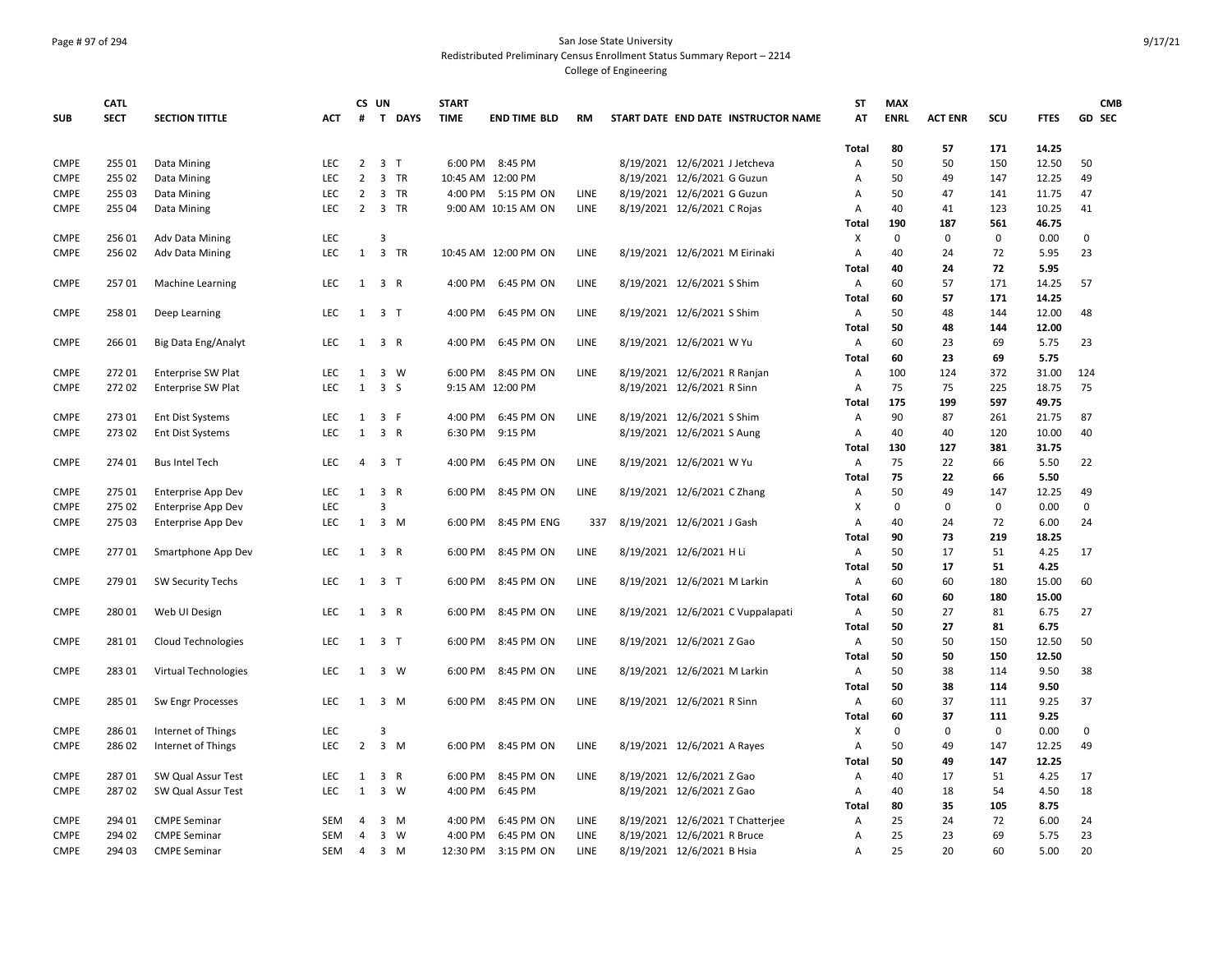# Page # 98 of 294 San Jose State University Redistributed Preliminary Census Enrollment Status Summary Report – 2214

|                            | <b>CATL</b>     |                                                |                   |                | CS UN          |          | <b>START</b> |                     |             |                              |                                     | <b>ST</b>      | <b>MAX</b>  |                |             |              | <b>CMB</b>     |
|----------------------------|-----------------|------------------------------------------------|-------------------|----------------|----------------|----------|--------------|---------------------|-------------|------------------------------|-------------------------------------|----------------|-------------|----------------|-------------|--------------|----------------|
| <b>SUB</b>                 | <b>SECT</b>     | <b>SECTION TITTLE</b>                          | ACT               | $\pmb{\sharp}$ |                | T DAYS   | <b>TIME</b>  | <b>END TIME BLD</b> | RM          |                              | START DATE END DATE INSTRUCTOR NAME | AT             | <b>ENRL</b> | <b>ACT ENR</b> | SCU         | <b>FTES</b>  | GD SEC         |
| <b>CMPE</b>                | 294 04          | <b>CMPE Seminar</b>                            | SEM               | 4              | 3 <sub>1</sub> |          |              | 6:30 PM 9:15 PM ON  | LINE        | 8/19/2021 12/6/2021 R Bruce  |                                     | Α              | 25          | 20             | 60          | 5.00         | 20             |
| <b>CMPE</b>                | 294 05          | <b>CMPE Seminar</b>                            | <b>SEM</b>        | $\overline{4}$ | $\overline{3}$ | W        | 6:00 PM      | 8:45 PM ON          | LINE        | 8/19/2021 12/6/2021 M Highby |                                     | A              | 25          | 24             | 72          | 6.00         | 24             |
| <b>CMPE</b>                | 294 06          | <b>CMPE Seminar</b>                            | SEM               | $\overline{4}$ | $\overline{3}$ |          |              |                     |             | 8/19/2021 12/6/2021          |                                     | Χ              | 0           | $\pmb{0}$      | 0           | 0.00         | 0              |
| <b>CMPE</b>                | 294 07          | <b>CMPE Seminar</b>                            | SEM               | $\overline{4}$ | 3 <sub>7</sub> |          | 2:15 PM      | 5:00 PM ON          | LINE        | 8/19/2021 12/6/2021 R Bruce  |                                     | A              | 25          | 15             | 45          | 3.75         | 15             |
| <b>CMPE</b>                | 294 08          | <b>CMPE Seminar</b>                            | SEM               | 4              | 3 R            |          | 2:15 PM      | 5:00 PM             |             | 8/19/2021 12/6/2021 R Bruce  |                                     | Α              | 25          | 24             | 72          | 6.00         | 24             |
|                            |                 |                                                |                   |                |                |          |              |                     |             |                              |                                     | Total          | 175         | 150            | 450         | 37.50        |                |
| <b>CMPE</b>                |                 | 295A 01 Master Project I                       | LAB               | 16             | 3 F            |          | 6:00 PM      | 8:45 PM ON          | <b>LINE</b> | 8/19/2021 12/6/2021 D Harkey |                                     | Α              | 30          | 23             | 69          | 5.75         | 23             |
| <b>CMPE</b>                |                 | 295A 02 Master Project I                       | LAB               | 16             | 3 F            |          | 6:00 PM      | 8:45 PM ON          | LINE        | 8/19/2021 12/6/2021 D Harkey |                                     | $\overline{A}$ | 30          | $\mathbf 0$    | $\Omega$    | 0.00         | $\mathbf 0$    |
| <b>CMPE</b>                |                 | 295A 03 Master Project I                       | LAB               | 16             | 3 F            |          | 6:00 PM      | 8:45 PM ON          | LINE        | 8/19/2021 12/6/2021 D Harkey |                                     | $\overline{A}$ | 30          | $\mathbf 0$    | $\Omega$    | 0.00         | $\mathbf 0$    |
| <b>CMPE</b>                |                 | 295A 04 Master Project I                       | LAB               | 16             | 3 F            |          | 6:00 PM      | 8:45 PM ON          | LINE        | 8/19/2021 12/6/2021 D Harkey |                                     | A              | 30          | 0              | $\Omega$    | 0.00         | 0              |
| <b>CMPE</b>                | 295A 05         | Master Project I                               | LAB               | 16             | 3 F            |          | 6:00 PM      | 8:45 PM ON          | LINE        | 8/19/2021 12/6/2021 D Harkey |                                     | Α              | 30          | 0              | $\Omega$    | 0.00         | 0              |
| <b>CMPE</b>                |                 | 295A 06 Master Project I                       | LAB               | 16             | 3 F            |          | 6:00 PM      | 8:45 PM ON          | <b>LINE</b> | 8/19/2021 12/6/2021 D Harkey |                                     | Α              | 30          | 28             | 84          | 7.00         | 28             |
| <b>CMPE</b>                |                 | 295A 07 Master Project I                       | LAB               | 16             | 3 F            |          | 6:00 PM      | 8:45 PM ON          | LINE        | 8/19/2021 12/6/2021 D Harkey |                                     | A              | 30          | 8              | 24          | 2.00         | 8              |
| <b>CMPE</b>                |                 | 295A 08 Master Project I                       | LAB               | 16             | 3 F            |          | 6:00 PM      | 8:45 PM ON          | LINE        | 8/19/2021 12/6/2021 D Harkey |                                     | A              | 30          | $\mathbf 0$    | $\Omega$    | 0.00         | 0              |
| <b>CMPE</b>                | 295A 09         | Master Project I                               | LAB               | 16             | 3 F            |          | 6:00 PM      | 8:45 PM ON          | LINE        | 8/19/2021 12/6/2021 D Harkey |                                     | Α              | 30          | $\Omega$       | $\Omega$    | 0.00         | 0              |
| <b>CMPE</b>                |                 | 295A 10 Master Project I                       | LAB               | 16             | 3 F            |          | 6:00 PM      | 8:45 PM ON          | LINE        | 8/19/2021 12/6/2021 D Harkey |                                     | A              | 30          | 0              | $\Omega$    | 0.00         | 0              |
| <b>CMPE</b>                |                 | 295A 11 Master Project I                       | LAB               | 16             | 3 F            |          | 6:00 PM      | 8:45 PM ON          | LINE        | 8/19/2021 12/6/2021 D Harkey |                                     | Α              | 30          | 0              | $\mathbf 0$ | 0.00         | 0              |
| <b>CMPE</b>                |                 | 295A 12 Master Project I                       | LAB               | 16 3 F         |                |          | 6:00 PM      | 8:45 PM ON          | LINE        | 8/19/2021 12/6/2021 D Harkey |                                     | A              | 30          | $\mathbf 0$    | 0           | 0.00         | 0              |
|                            |                 |                                                |                   |                |                |          |              |                     |             |                              |                                     | Total          | 360         | 59             | 177         | 14.75        |                |
| <b>CMPE</b>                |                 | 295B 01 Master Project II                      | LAB               | 16             | 3 F            |          | 6:00 PM      | 8:45 PM ON          | LINE        | 8/19/2021 12/6/2021 D Harkey |                                     | Α              | 30          | 30             | 90          | 7.50         | 30             |
| <b>CMPE</b>                |                 | 295B 02 Master Project II                      | LAB               | 16             | 3 F            |          | 6:00 PM      | 8:45 PM ON          | LINE        | 8/19/2021 12/6/2021 D Harkey |                                     | $\overline{A}$ | 30          | 30             | 90          | 7.50         | 30             |
| <b>CMPE</b>                | 295B 03         | Master Project II                              | LAB               | 16             | 3 F            |          | 6:00 PM      | 8:45 PM ON          | LINE        | 8/19/2021 12/6/2021 D Harkey |                                     | Α              | 30          | 30             | 90          | 7.50         | 30             |
| <b>CMPE</b>                | 295B 04         | Master Project II                              | LAB               | 16             | 3 F            |          | 6:00 PM      | 8:45 PM ON          | LINE        | 8/19/2021 12/6/2021 D Harkey |                                     | A              | 30          | 30             | 90          | 7.50         | 30             |
| <b>CMPE</b>                | 295B 05         | Master Project II                              | LAB               | 16             | 3 F            |          | 6:00 PM      | 8:45 PM ON          | LINE        | 8/19/2021 12/6/2021 D Harkey |                                     | A              | 30          | 19             | 57          | 4.75         | 19             |
| <b>CMPE</b>                | 295B 06         | Master Project II                              | LAB               | 16             | 3 F            |          | 6:00 PM      | 8:45 PM ON          | LINE        | 8/19/2021 12/6/2021 D Harkey |                                     | A              | 30          | 5              | 15          | 1.25         | 5              |
| <b>CMPE</b>                | 295B 07         | Master Project II                              | LAB               | 16             | 3 F            |          | 6:00 PM      | 8:45 PM ON          | LINE        | 8/19/2021 12/6/2021 D Harkey |                                     | A              | 30          | 3              | 9           | 0.75         | 3              |
| <b>CMPE</b>                | 295B 08         | Master Project II                              | LAB               | 16             | 3 F            |          | 6:00 PM      | 8:45 PM ON          | LINE        | 8/19/2021 12/6/2021 D Harkey |                                     | A              | 30          | 1              | 3           | 0.25         | $\mathbf{1}$   |
| <b>CMPE</b>                | 295B 09         | Master Project II                              | LAB               | 16             | 3 F            |          | 6:00 PM      | 8:45 PM ON          | <b>LINE</b> | 8/19/2021 12/6/2021 D Harkey |                                     | Α              | 30          | 1              | 3           | 0.25         | $1\,$          |
| <b>CMPE</b>                | 295B 10         | Master Project II                              | LAB               | 16             | 3 F            |          | 6:00 PM      | 8:45 PM ON          | LINE        | 8/19/2021 12/6/2021 D Harkey |                                     | Α              | 30          | 1              | 3           | 0.25         | $\mathbf{1}$   |
| <b>CMPE</b>                | 295B 11         | Master Project II                              | LAB               | 16             | 3 F            |          | 6:00 PM      | 8:45 PM ON          | LINE        | 8/19/2021 12/6/2021 D Harkey |                                     | Α              | 30          | $\mathbf 0$    | $\Omega$    | 0.00         | 0              |
| <b>CMPE</b>                |                 | 295B 12 Master Project II                      | LAB               | 16 3 F         |                |          | 6:00 PM      | 8:45 PM ON          | LINE        | 8/19/2021 12/6/2021 D Harkey |                                     | A              | 30          | $\mathbf{1}$   | 3           | 0.25         | $\mathbf{1}$   |
|                            |                 |                                                |                   |                |                |          |              |                     |             |                              |                                     | <b>Total</b>   | 360         | 151            | 453         | 37.75        |                |
|                            |                 |                                                |                   |                | 3              |          |              |                     |             |                              |                                     |                | $\Omega$    | 0              | $\Omega$    |              | 0              |
| <b>CMPE</b><br><b>CMPE</b> | 297 01<br>29702 | <b>Special Topics</b><br><b>Special Topics</b> | SEM<br><b>SEM</b> |                | $\overline{3}$ |          |              |                     |             |                              |                                     | Χ<br>X         | $\mathbf 0$ | $\mathbf 0$    | $\Omega$    | 0.00<br>0.00 | 0              |
|                            |                 |                                                |                   |                |                |          |              |                     |             |                              |                                     | Total          | 0           | 0              | 0           | 0.00         |                |
|                            |                 |                                                |                   |                |                |          |              |                     |             |                              |                                     |                |             | $\mathbf 0$    | $\Omega$    |              | 0              |
| <b>CMPE</b>                | 298 01          | <b>Special Problems</b>                        | <b>SUP</b>        | 25             |                | 1 TBA    |              | ON                  | LINE        | 8/19/2021 12/6/2021 D Harkey |                                     | Α              | 20          |                |             | 0.00         |                |
|                            |                 |                                                |                   |                |                |          |              |                     |             |                              |                                     | Total          | 20          | 0              | $\mathbf 0$ | 0.00         |                |
| <b>CMPE</b>                | 298131          | <b>CMPE/SE Internship</b>                      | SUP               | 48             |                | 3 TBA    |              | ON                  | LINE        | 8/19/2021 12/6/2021 B Eswar  |                                     | Α              | 25          | 25             | 75          | 6.25         | 25<br>4        |
| <b>CMPE</b>                | 298132          | <b>CMPE/SE Internship</b>                      | <b>SUP</b>        | 48             |                | 3 TBA    |              | ON                  | <b>LINE</b> | 8/19/2021 12/6/2021 B Eswar  |                                     | A              | 25          | 4              | 12          | 1.00         |                |
| <b>CMPE</b>                | 298133          | <b>CMPE/SE Internship</b>                      | <b>SUP</b>        | 48             |                | 3 TBA    |              | ON                  | <b>LINE</b> | 8/19/2021 12/6/2021 B Eswar  |                                     | Α              | 25          | 0              | $\Omega$    | 0.00         | $\mathbf 0$    |
| <b>CMPE</b>                | 298134          | CMPE/SE Internship                             | <b>SUP</b>        | 48             |                | 3 TBA    |              | ON                  | LINE        | 8/19/2021 12/6/2021 B Eswar  |                                     | Α              | 25          | 0              | $\Omega$    | 0.00         | 0              |
| <b>CMPE</b>                | 298135          | <b>CMPE/SE Internship</b>                      | <b>SUP</b>        | 48             |                | 3 TBA    |              | ON                  | LINE        | 8/19/2021 12/6/2021 B Eswar  |                                     | A              | 25          | 0              | $\Omega$    | 0.00         | 0              |
| <b>CMPE</b>                | 298136          | <b>CMPE/SE Internship</b>                      | <b>SUP</b>        | 48             |                | 3 TBA    |              | ON                  | LINE        | 8/19/2021 12/6/2021 B Eswar  |                                     | $\overline{A}$ | 25          | 0              | $\Omega$    | 0.00         | 0              |
| <b>CMPE</b>                | 298137          | <b>CMPE/SE Internship</b>                      | SUP               | 48             | $\overline{3}$ | TBA      |              | ON                  | LINE        | 8/19/2021 12/6/2021 B Eswar  |                                     | A              | 25          | $\mathbf 0$    | $\Omega$    | 0.00         | 0              |
| <b>CMPE</b>                | 298138          | <b>CMPE/SE Internship</b>                      | SUP               | 48             | $\overline{3}$ | TBA      |              | ON                  | <b>LINE</b> | 8/19/2021 12/6/2021 B Eswar  |                                     | A              | 25          | $\Omega$       | $\Omega$    | 0.00         | 0              |
| <b>CMPE</b>                | 298139          | <b>CMPE/SE Internship</b>                      | SUP               | 48             |                | 3 TBA    |              | ON                  | LINE        | 8/19/2021 12/6/2021 B Eswar  |                                     | A              | 25          | 0              | $\mathbf 0$ | 0.00         | 0              |
| <b>CMPE</b>                | 298140          | <b>CMPE/SE Internship</b>                      | <b>SUP</b>        | 48             |                | 3 TBA    |              | ON                  | LINE        | 8/19/2021 12/6/2021 B Eswar  |                                     | Α              | 25          | 2              | 6           | 0.50         | $\overline{2}$ |
| <b>CMPE</b>                | 298141          | <b>CMPE/SE Internship</b>                      | <b>SUP</b>        |                |                | 48 3 TBA |              | ON                  | LINE        | 8/19/2021 12/6/2021 B Eswar  |                                     | A              | 25          | $\Omega$       | $\Omega$    | 0.00         | $\Omega$       |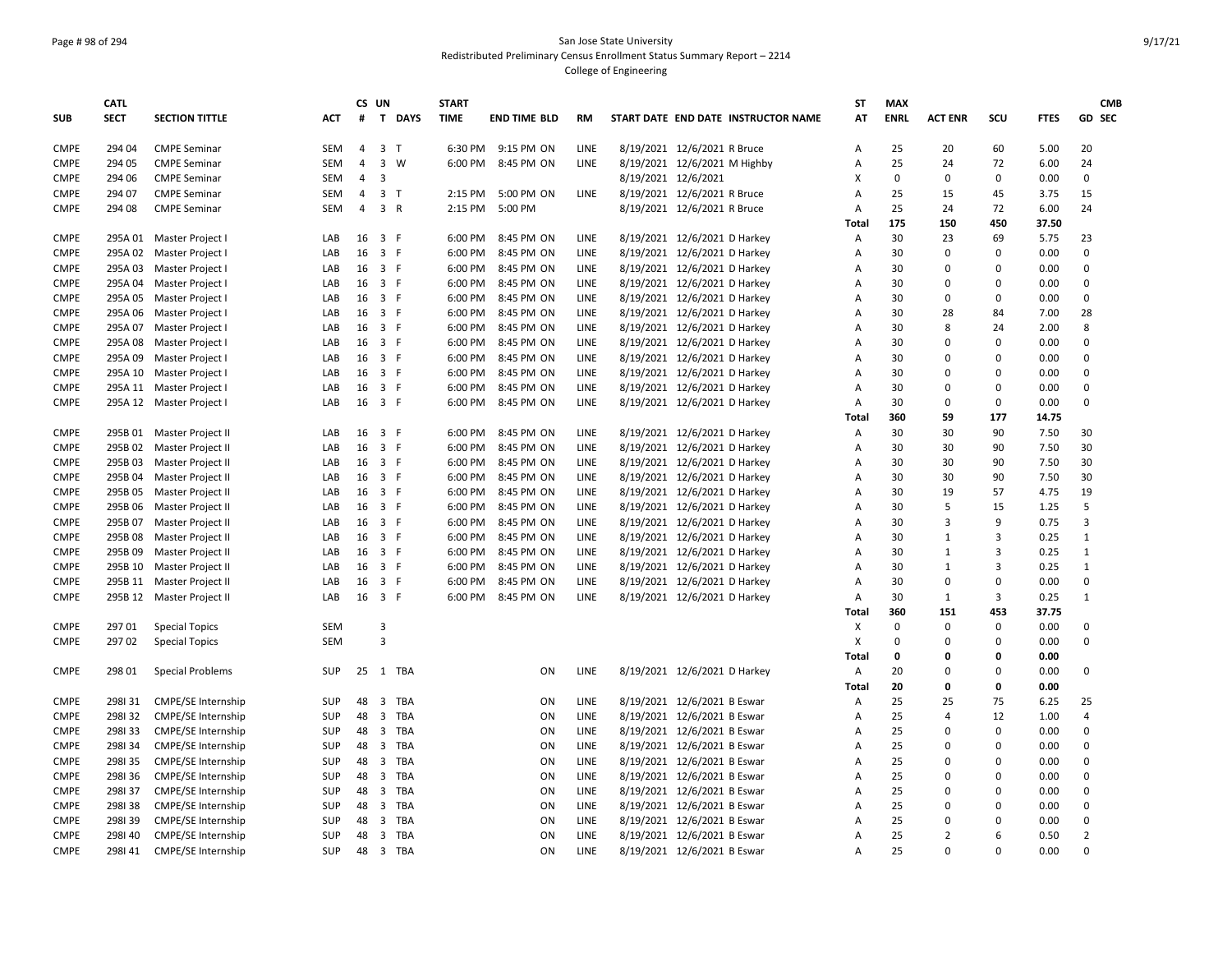## Page # 99 of 294 San Jose State University Redistributed Preliminary Census Enrollment Status Summary Report – 2214

|             | <b>CATL</b> |                       |            | CS UN |             | <b>START</b> |                     |             |                                     | SΤ           | <b>MAX</b>  |                |       |             | <b>CMB</b>               |
|-------------|-------------|-----------------------|------------|-------|-------------|--------------|---------------------|-------------|-------------------------------------|--------------|-------------|----------------|-------|-------------|--------------------------|
| <b>SUB</b>  | <b>SECT</b> | <b>SECTION TITTLE</b> | <b>ACT</b> |       | <b>DAYS</b> | TIME         | <b>END TIME BLD</b> | RM          | START DATE END DATE INSTRUCTOR NAME | AT           | <b>ENRL</b> | <b>ACT ENR</b> | scu   | <b>FTES</b> | <b>GD SEC</b>            |
| CMPE        | 298142      | CMPE/SE Internship    | <b>SUP</b> |       | 48 3 TBA    |              | <b>ON</b>           | LINE        | 8/19/2021 12/6/2021 B Eswar         | A            | 25          | 0              | 0     | 0.00        | $\overline{\phantom{0}}$ |
|             |             |                       |            |       |             |              |                     |             |                                     | Total        | 300         | 31             | 93    | 7.75        |                          |
| <b>CMPE</b> | 299A 01     | Master Thesis I       | <b>SUP</b> |       | 25 3 TBA    |              | ON                  | <b>LINE</b> | 8/19/2021 12/6/2021 D Harkey        | A            | 15          | 10             | 30    | 2.50        | 10                       |
|             |             |                       |            |       |             |              |                     |             |                                     | Total        | 15          | 10             | 30    | 2.50        |                          |
| <b>CMPE</b> | 299B 01     | Master Thesis II      | <b>SUP</b> |       | 25 3 TBA    |              | ON                  | <b>LINE</b> | 8/19/2021 12/6/2021 D Harkey        | $\mathsf{A}$ | 10          |                | 21    | 1.75        |                          |
|             |             |                       |            |       |             |              |                     |             |                                     | Total        | 10          |                | 21    | 1.75        |                          |
|             |             |                       |            |       |             |              |                     |             | <b>Computer Engineering Total</b>   |              | 7105        | 4737           | 12619 | 956.62      |                          |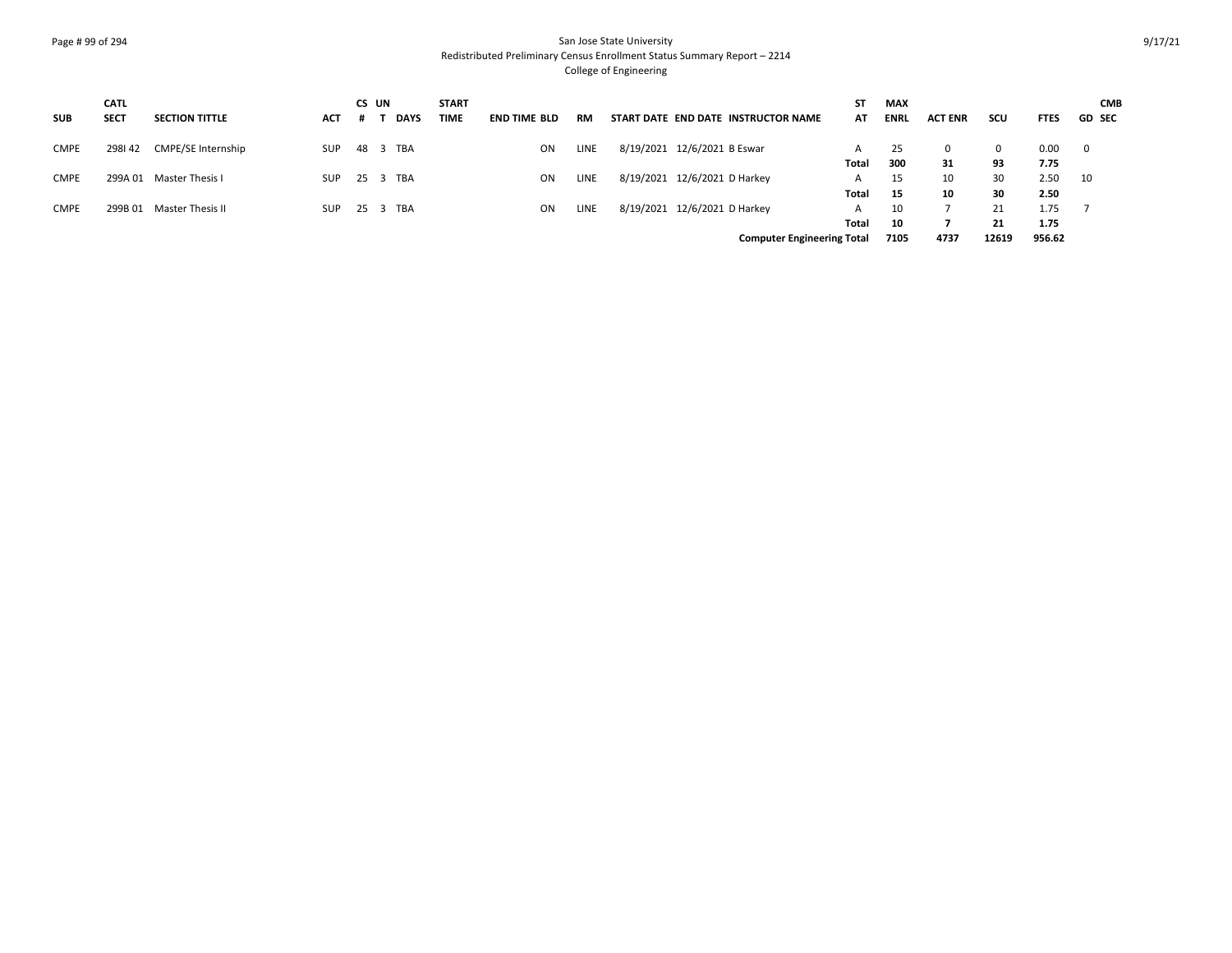#### Page # 100 of 294 San Jose State University Redistributed Preliminary Census Enrollment Status Summary Report – 2214

|            | <b>CATL</b>                   |                             |            |                | CS UN          |        | <b>START</b> |                       |     |                                     | ST    | <b>MAX</b>  |                |          |             | <b>CMB</b>                 |
|------------|-------------------------------|-----------------------------|------------|----------------|----------------|--------|--------------|-----------------------|-----|-------------------------------------|-------|-------------|----------------|----------|-------------|----------------------------|
| <b>SUB</b> | <b>SECT</b>                   | <b>SECTION TITTLE</b>       | <b>ACT</b> | #              |                | T DAYS | <b>TIME</b>  | <b>END TIME BLD</b>   | RM  | START DATE END DATE INSTRUCTOR NAME | AT    | <b>ENRL</b> | <b>ACT ENR</b> | scu      | <b>FTES</b> | <b>GD SEC</b>              |
|            | <b>Electrical Engineering</b> |                             |            |                |                |        |              |                       |     |                                     |       |             |                |          |             |                            |
| EE         | 3001                          | Intr Prgm MC EE             | LEC        | 1              |                | 3 TR   | 12:30 PM     | 1:20 PM               |     | 8/19/2021 12/6/2021 C Tarng         | А     | 60          | 36             | 72       | 7.20        | $\mathbf 0$                |
| EE         | 30 02                         | Intr Prgm MC EE             | LAB        | 16             | 0 <sub>T</sub> |        | 5:45 PM      | 8:30 PM ENG           | 307 | 8/19/2021 12/6/2021 B Harsh         | Α     | 20          | 17             | 17       | 0.00        | $\mathbf 0$                |
| EE         | 30 03                         | Intr Prgm MC EE             | LAB        |                | 16 0 W         |        |              | 5:45 PM 8:30 PM ENG   | 307 | 8/19/2021 12/6/2021 B Harsh         | Α     | 20          | 19             | 19       | 0.00        | 0                          |
|            |                               |                             |            |                |                |        |              |                       |     |                                     | Total | 100         | 72             | 108      | 7.20        |                            |
| EE         | 9701                          | Intro EE Lab                | LAB        |                | 17 1 T         |        |              | 9:00 AM 11:45 AM ENG  | 249 | 8/19/2021 12/6/2021 K Ghadiri       | Α     | 20          | 16             | 16       | 1.07        | 0                          |
| EE         | 9702                          | Intro EE Lab                | LAB        |                | 17 1 T         |        |              | 12:30 PM 3:15 PM ENG  | 249 | 8/19/2021 12/6/2021 K Ghadiri       | Α     | 20          | 20             | 20       | 1.33        | $\mathbf 0$                |
| EE         | 9703                          | Intro EE Lab                | LAB        | 17 1 R         |                |        |              | 2:15 PM 5:00 PM ENG   | 249 | 8/19/2021 12/6/2021 K Ghadiri       | Α     | 20          | 19             | 19       | 1.27        | $\mathbf 0$                |
| EE         | 9704                          | Intro EE Lab                | LAB        |                | 17 1 F         |        |              | 9:00 AM 11:45 AM ENG  | 249 | 8/19/2021 12/6/2021 K Ghadiri       | Α     | 20          | 20             | 20       | 1.33        | $\mathbf 0$                |
| EE         | 9705                          | Intro EE Lab                | LAB        | 17 1 F         |                |        |              | 12:30 PM 3:15 PM ENG  | 249 | 8/19/2021 12/6/2021 K Ghadiri       | А     | 20          | 17             | 17       | 1.13        | $\mathbf 0$                |
| EE         | 9706                          | Intro EE Lab                | LAB        |                | $\mathbf{1}$   |        |              |                       |     |                                     | x     | $\Omega$    | $\Omega$       | $\Omega$ | 0.00        | $\mathbf 0$                |
| EE.        | 9707                          | Intro EE Lab                | LAB        |                | $\mathbf{1}$   |        |              |                       |     |                                     | X     | $\Omega$    | $\Omega$       | $\Omega$ | 0.00        | $\mathbf 0$                |
| EE         | 9708                          | Intro EE Lab                | LAB        | 17 1 F         |                |        | 4:00 PM      | 6:45 PM ENG           | 249 | 8/19/2021 12/6/2021 K Ghadiri       | Α     | 18          | 16             | 16       | 1.07        | $\mathbf 0$                |
|            |                               |                             |            |                |                |        |              |                       |     |                                     | Total | 118         | 108            | 108      | 7.20        |                            |
| EE         | 98 01                         | Intro Ckt Analysis          | SEM        | $\overline{4}$ |                | 3 MW   |              | 2:15 PM 3:30 PM ENG   | 345 | 8/19/2021 12/6/2021 J Kim           | Α     | 35          | 32             | 96       | 6.40        | $\mathbf 0$                |
| EE         | 98 02                         |                             | <b>SEM</b> | 4              |                | 3 TR   |              | 9:00 AM 10:15 AM      |     |                                     | Α     | 65          | 61             | 183      | 12.25       | $\mathbf{1}$               |
|            |                               | Intro Ckt Analysis          |            |                |                |        |              |                       |     | 8/19/2021 12/6/2021 T Nguyen        |       |             |                |          |             |                            |
| EE.        | 98 03                         | Intro Ckt Analysis          | SEM        | $\overline{4}$ |                | 3 TR   |              | 10:45 AM 12:00 PM     |     | 8/19/2021 12/6/2021 S Hamedi-Hagh   | A     | 65<br>65    | 61             | 183      | 12.20       | $\mathbf 0$<br>$\mathbf 0$ |
| EE         | 98 04                         | Intro Ckt Analysis          | SEM        | 4              |                | 3 TR   |              | 2:15 PM 3:30 PM       |     | 8/19/2021 12/6/2021 B Mantha        | А     |             | 60             | 180      | 12.00       |                            |
|            |                               |                             |            |                |                |        |              |                       |     |                                     | Total | 230         | 214            | 642      | 42.85       |                            |
| EE.        | 102 01                        | Prob/Stat in EE             | <b>LEC</b> | 4              |                | 3 MW   |              | 9:00 AM 10:15 AM      |     | 8/19/2021 12/6/2021 N Mir           | Α     | 80          | 57             | 171      | 11.40       | $\mathbf 0$                |
|            |                               |                             |            |                |                |        |              |                       |     |                                     | Total | 80          | 57             | 171      | 11.40       |                            |
| EE         | 104 01                        | Appl Programming EE         | <b>LEC</b> |                | 2 3 TR         |        |              | 5:45 PM 7:00 PM CL    | 202 | 8/19/2021 12/6/2021 C Pham          | Α     | 35          | 23             | 69       | 4.60        | $\mathbf 0$                |
|            |                               |                             |            |                |                |        |              |                       |     |                                     | Total | 35          | 23             | 69       | 4.60        |                            |
| EE         | 11001                         | <b>Circuits and Systems</b> | <b>SEM</b> | $\overline{4}$ |                | 3 MW   |              | 4:00 PM 5:15 PM       |     | 8/19/2021 12/6/2021 D Parent        | Α     | 120         | 109            | 327      | 21.90       | $\overline{2}$             |
|            |                               |                             |            |                |                |        |              |                       |     |                                     | Total | 120         | 109            | 327      | 21.90       |                            |
| EE         |                               | 110L01 Cand D Sys Lab       | LAB        |                | 16 1 F         |        |              | 9:00 AM 11:45 AM ENG  | 290 | 8/19/2021 12/6/2021 D Shah          | Α     | 18          | 17             | 17       | 1.13        | 0                          |
| EE         | 110L02                        | C and D Sys Lab             | LAB        |                | 16 1 F         |        |              | 9:00 AM 11:45 AM ENG  | 258 | 8/19/2021 12/6/2021 M Soliman       | А     | 18          | 18             | 18       | 1.20        | $\mathbf 0$                |
| EE         | 110L03                        | C and D Sys Lab             | LAB        |                | 16 1 F         |        |              | 12:30 PM 3:15 PM ENG  | 290 | 8/19/2021 12/6/2021 L Vo            | Α     | 18          | 18             | 18       | 1.20        | $\mathbf 0$                |
| EE         | 110L04                        | C and D Sys Lab             | LAB        |                | 16 1 F         |        | 12:30 PM     | 3:15 PM ENG           | 258 | 8/19/2021 12/6/2021 M Pavthawala    | Α     | 18          | 18             | 18       | 1.20        | $\mathbf 0$                |
| EE.        |                               | 110L05 Cand D Sys Lab       | LAB        |                | 16 1 F         |        |              | 4:00 PM 6:45 PM ENG   | 258 | 8/19/2021 12/6/2021 R Shah          | Α     | 18          | 18             | 18       | 1.22        | $\mathbf{1}$               |
|            |                               |                             |            |                |                |        |              |                       |     |                                     | Total | 90          | 89             | 89       | 5.95        |                            |
| EE         | 11201                         | <b>Signal Processing</b>    | <b>SEM</b> | 4              |                | 3 MW   | 5:45 PM      | 7:00 PM               |     | 8/19/2021 12/6/2021 J Ponniah       | Α     | 90          | 72             | 216      | 14.50       | 2                          |
|            |                               |                             |            |                |                |        |              |                       |     |                                     | Total | 90          | 72             | 216      | 14.50       |                            |
| EE.        | 11801                         | Dig Lgc Crt Dsgn            | <b>SEM</b> | 4              |                | 4 MW   |              | 10:45 AM 12:00 PM     |     | 8/19/2021 12/6/2021 C Choo          | Α     | 90          | 81             | 243      | 21.73       | $\overline{2}$             |
| EE         | 11802                         | Dig Lgc Crt Dsgn            | LAB        | 16             | 0 M            |        |              | 12:30 PM 3:15 PM ENG  | 305 | 8/19/2021 12/6/2021 S Ambrose       | Α     | 18          | 17             | 17       | 0.00        | 1                          |
| EE         | 11803                         | Dig Lgc Crt Dsgn            | LAB        |                | 16 0 T         |        |              | 9:00 AM 11:45 AM ENG  | 305 | 8/19/2021 12/6/2021 V Shah          | А     | 18          | 16             | 16       | 0.00        | $\mathbf 0$                |
| EE.        | 11804                         | Dig Lgc Crt Dsgn            | LAB        |                | 16 0 W         |        |              | 12:30 PM 3:15 PM ENG  | 305 | 8/19/2021 12/6/2021 L Thakkar       | A     | 18          | 18             | 18       | 0.00        | $\mathbf 0$                |
| EE         | 11805                         | Dig Lgc Crt Dsgn            | LAB        | 16             | 0 R            |        |              | 9:00 AM 11:45 AM ENG  | 305 | 8/19/2021 12/6/2021 P Gandhi        | Α     | 18          | 11             | 11       | 0.00        | $\mathbf{1}$               |
| EE.        | 11806                         | Dig Lgc Crt Dsgn            | LAB        | 16             | 0 F            |        |              | 9:00 AM 11:45 AM ENG  | 305 | 8/19/2021 12/6/2021 D Vijayakumar   | А     | 18          | 19             | 19       | 0.00        | $\mathbf 0$                |
|            |                               |                             |            |                |                |        |              |                       |     |                                     | Total | 180         | 162            | 324      | 21.73       |                            |
| EE         | 120 01                        | Microp Sys Design           | SEM        | $\overline{4}$ |                | 4 MW   |              | 2:15 PM 3:30 PM       |     | 8/19/2021 12/6/2021 B Le            | Α     | 65          | 45             | 135      | 12.00       | $\mathbf 0$                |
| EE.        | 120 02                        | Microp Sys Design           | LAB        | 16             | 0 <sub>T</sub> |        | 12:30 PM     | 3:15 PM ENG           | 307 | 8/19/2021 12/6/2021 Z Chokshi       | Α     | 20          | 18             | 18       | 0.00        | $\mathsf 0$                |
| EE         | 120 03                        | Microp Sys Design           | LAB        | 16             |                | 0 W    |              | 10:45 AM  1:30 PM ENG | 307 | 8/19/2021 12/6/2021 M Gundu         | Α     | 20          | 13             | 13       | 0.00        | $\mathsf 0$                |
| EE         | 120 04                        | Microp Sys Design           | LAB        | 16             | 0 R            |        | 2:15 PM      | 5:00 PM ENG           | 307 | 8/19/2021 12/6/2021 Z Zhang         | Α     | 20          | 14             | 14       | 0.00        | $\mathbf 0$                |
|            |                               |                             |            |                |                |        |              |                       |     |                                     | Total | 125         | 90             | 180      | 12.00       |                            |
| EE.        | 12201                         | Electr Design I             | <b>SEM</b> | 4              |                | 4 TR   |              | 9:00 AM 10:15 AM      |     | 8/19/2021 12/6/2021 S Hamedi-Hagh   | Α     | 65          | 55             | 165      | 14.67       | $\mathsf 0$                |
| EE.        | 122 02                        | Electr Design I             | LAB        | 16             | 0 <sub>T</sub> |        |              | 12:30 PM 3:15 PM ENG  | 290 | 8/19/2021 12/6/2021 Z Wu            | Α     | 20          | 20             | 20       | 0.00        | $\Omega$                   |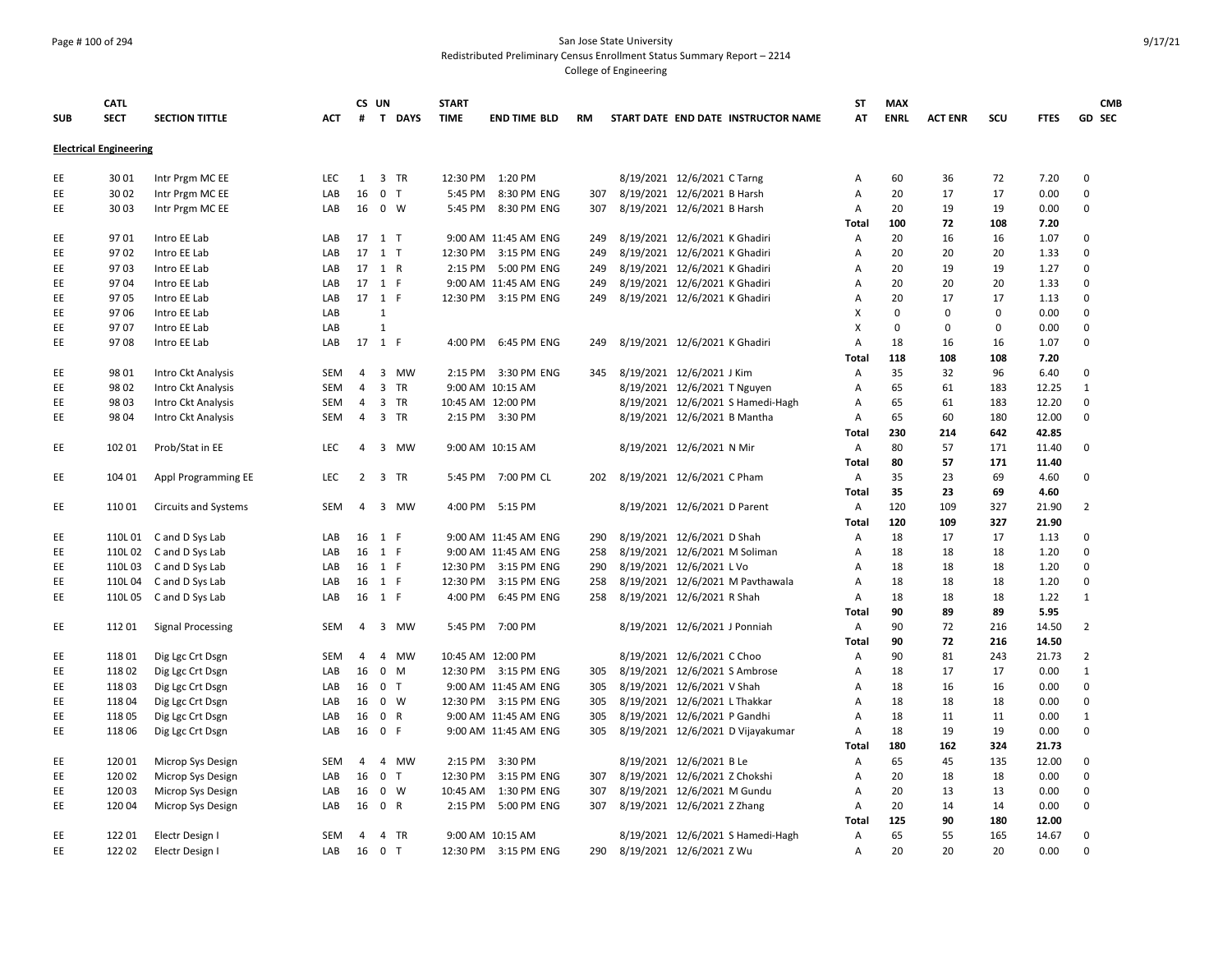## Page # 101 of 294 San Jose State University Redistributed Preliminary Census Enrollment Status Summary Report – 2214

|            | <b>CATL</b> |                            |            | CS UN          |                     |          | <b>START</b>      |                       |           |                              |                                 |                                        | <b>ST</b>                 | <b>MAX</b>  |                |                |             | <b>CMB</b>                                  |
|------------|-------------|----------------------------|------------|----------------|---------------------|----------|-------------------|-----------------------|-----------|------------------------------|---------------------------------|----------------------------------------|---------------------------|-------------|----------------|----------------|-------------|---------------------------------------------|
| <b>SUB</b> | <b>SECT</b> | <b>SECTION TITTLE</b>      | <b>ACT</b> |                |                     | # T DAYS | <b>TIME</b>       | <b>END TIME BLD</b>   | <b>RM</b> |                              |                                 | START DATE END DATE INSTRUCTOR NAME    | AT                        | <b>ENRL</b> | <b>ACT ENR</b> | SCU            | <b>FTES</b> | <b>GD SEC</b>                               |
| EE         | 122 03      | Electr Design I            | LAB        | 16             | $0 \quad W$         |          |                   | 10:45 AM  1:30 PM ENG | 290       | 8/19/2021 12/6/2021 T Shen   |                                 |                                        | А                         | 20          | 19             | 19             | 0.00        | $\mathbf 0$                                 |
| EE.        | 122 04      | Electr Design I            | LAB        | 16             | 0 R                 |          | 2:15 PM           | 5:00 PM ENG           | 290       | 8/19/2021 12/6/2021 W Qian   |                                 |                                        | A                         | 20          | 16             | 16             | 0.00        | $\mathbf 0$                                 |
|            |             |                            |            |                |                     |          |                   |                       |           |                              |                                 |                                        | <b>Total</b>              | 125         | 110            | 220            | 14.67       |                                             |
| EE         | 124 01      | Electr Design II           | <b>SEM</b> | 4              |                     | 4 MW     | 10:45 AM 12:00 PM |                       |           |                              | 8/19/2021 12/6/2021 H Wong      |                                        | Α                         | 75          | 59             | 177            | 15.73       | 0                                           |
| EE         | 124 02      | Electr Design II           | LAB        | 16             | 0 <sub>T</sub>      |          | 10:45 AM          | 1:30 PM ENG           | 258       | 8/19/2021 12/6/2021 K Desai  |                                 |                                        | А                         | 18          | 17             | 17             | 0.00        | 0                                           |
| EE         | 124 03      | Electr Design II           | LAB        | 16             | 0 <sub>T</sub>      |          | 2:15 PM           | 5:00 PM ENG           | 258       |                              | 8/19/2021 12/6/2021 S Chilukuri |                                        | А                         | 18          | 14             | 14             | 0.00        | 0                                           |
| EE         | 124 04      | Electr Design II           | LAB        | 16             | 0 R                 |          | 10:45 AM          | 1:30 PM ENG           | 258       |                              | 8/19/2021 12/6/2021 P Anand     |                                        | A                         | 18          | 17             | 17             | 0.00        | $\mathbf 0$                                 |
| EE         | 124 05      | Electr Design II           | LAB        | 16             | 0 R                 |          | 2:15 PM           | 5:00 PM ENG           | 258       |                              | 8/19/2021 12/6/2021 T Jiao      |                                        | Α                         | 18          | 11             | 11             | 0.00        | $\pmb{0}$                                   |
|            |             |                            |            |                |                     |          |                   |                       |           |                              |                                 |                                        | Total                     | 147         | 118            | 236            | 15.73       |                                             |
| EE         | 12701       | Elec Biomed Appl           | <b>LEC</b> |                | $2 \quad 3 \quad F$ |          |                   | 5:45 PM 8:30 PM ENG   | 331       |                              | 8/19/2021 12/6/2021 N Nguyen    |                                        | A                         | 35          | 20             | 60             | 4.00        | 0                                           |
|            |             |                            |            |                |                     |          |                   |                       |           |                              |                                 |                                        | <b>Total</b>              | 35          | 20             | 60             | 4.00        |                                             |
| EE         | 128 01      | <b>Phys Electronics</b>    | SEM        |                | 4 3 TR              |          | 10:45 AM 12:00 PM |                       |           |                              | 8/19/2021 12/6/2021 L He        |                                        | Α                         | 65          | 43             | 129            | 8.60        | 0                                           |
|            |             |                            |            |                |                     |          |                   |                       |           |                              |                                 |                                        | Total                     | 65          | 43             | 129            | 8.60        |                                             |
| EE         | 13201       | Theo Auto Controls         | <b>SEM</b> |                | 4 3 TR              |          |                   | 5:45 PM 7:00 PM       |           |                              |                                 | 8/19/2021 12/6/2021 A Bhattacharya     | $\mathsf{A}$              | 65          | 59             | 177            | 11.80       | $\mathbf 0$                                 |
|            |             |                            |            |                |                     |          |                   |                       |           |                              |                                 |                                        | <b>Total</b>              | 65          | 59             | 177            | 11.80       |                                             |
| EE         | 134 01      | <b>Power Systems</b>       | LEC        |                | $2 \quad 3 \quad F$ |          |                   | 4:00 PM 6:45 PM ENG   | 341       | 8/19/2021 12/6/2021 F Gu     |                                 |                                        | A                         | 35          | 35             | 105            | 7.00        | 0                                           |
|            |             |                            |            |                |                     |          |                   |                       |           |                              |                                 |                                        | Total                     | 35          | 35             | 105            | 7.00        |                                             |
| EE         | 136 01      | <b>Power Electronics</b>   | LEC        | $\overline{4}$ | 3 TR                |          | 2:15 PM           | 3:30 PM ENG           | 345       |                              | 8/19/2021 12/6/2021 P Hsu       |                                        | Α                         | 35          | 33             | 99             | 6.70        | $\overline{2}$                              |
|            |             |                            |            |                |                     |          |                   |                       |           |                              |                                 |                                        | <b>Total</b>              | 35          | 33             | 99             | 6.70        |                                             |
| EE.        | 140 01      | Prin E & M Fields          | <b>LEC</b> | 4              | 3 TR                |          |                   | 9:00 AM 10:15 AM      |           |                              | 8/19/2021 12/6/2021 R Kwok      |                                        | A                         | 90          | 101            | 303            | 20.25       | $\mathbf{1}$                                |
|            |             |                            |            |                |                     |          |                   |                       |           |                              |                                 |                                        | Total                     | 90          | 101            | 303            | 20.25       |                                             |
| EE         | 160 01      | Princ Comm Systems         | <b>LEC</b> | 2              | 3 TR                |          | 4:00 PM           | 4:50 PM ENG           | 343       |                              |                                 | 8/19/2021 12/6/2021 R Morelos-Zaragoza | Α                         | 25          | 16             | 32             | 3.20        | $\mathbf 0$                                 |
| EE         | 160 02      | <b>Princ Comm Systems</b>  | LAB        | 16             | $0$ M               |          | 4:00 PM           | 6:45 PM ENG           | 238       |                              | 8/19/2021 12/6/2021 S Sheth     |                                        | A                         | 20          | 16             | 16             | 0.00        | 0                                           |
|            |             |                            |            |                |                     |          |                   |                       |           |                              |                                 |                                        | <b>Total</b>              | 45          | 32             | 48             | 3.20        |                                             |
| EE         | 174 01      | Int Alg PR Ebd Sys         | SEM        | 4              | 3 MW                |          |                   | 5:45 PM 7:00 PM CL    | 324       |                              | 8/19/2021 12/6/2021 T Nguyen    |                                        | A                         | 35          | 26             | 78             | 5.20        | 0                                           |
|            |             |                            |            |                |                     |          |                   |                       |           |                              |                                 |                                        | Total                     | 35          | 26             | 78             | 5.20        |                                             |
| EE         | 17801       | Dig Design w FPGAS         | <b>SEM</b> | $\overline{4}$ | 3 MW                |          |                   | 12:30 PM 1:45 PM CL   | 324       | 8/19/2021 12/6/2021 S Jadhav |                                 |                                        | $\mathsf{A}$              | 35          | 34             | 102            | 6.80        | $\mathbf 0$                                 |
|            |             |                            |            |                |                     |          |                   |                       |           |                              |                                 |                                        | Total                     | 35          | 34             | 102            | 6.80        |                                             |
| EE         | 18001       | <b>Indiv Studies</b>       | SUP        |                | 3                   |          |                   |                       |           |                              |                                 |                                        | $\boldsymbol{\mathsf{X}}$ | 0           | 0              | 0              | 0.00        | 0                                           |
|            |             |                            |            |                |                     |          |                   |                       |           |                              |                                 |                                        | <b>Total</b>              | 0           | 0              | 0              | 0.00        |                                             |
| EE         | 18101       | Fund-Internetwork          | <b>LEC</b> |                | 3                   |          |                   |                       |           |                              |                                 |                                        | $\boldsymbol{\mathsf{X}}$ | 0           | $\Omega$       | $\mathbf 0$    | 0.00        | 0                                           |
| EE         | 18102       | Fund-Internetwork          | <b>LEC</b> |                | $\overline{3}$      |          |                   |                       |           |                              |                                 |                                        | X                         | $\mathbf 0$ | $\mathbf 0$    | 0              | 0.00        | $\pmb{0}$                                   |
|            |             |                            |            |                |                     |          |                   |                       |           |                              |                                 |                                        | <b>Total</b>              | 0           | 0              | 0              | 0.00        |                                             |
| EE         | 18201       | IC Test Development        | SEM        | 5              | 3 MW                |          |                   | 4:00 PM 5:15 PM ENG   | 343       |                              | 8/19/2021 12/6/2021 J Kim       |                                        | Α                         | 25          | 10             | 30             | 2.00        | 0                                           |
|            |             |                            |            |                |                     |          |                   |                       |           |                              |                                 |                                        | Total                     | 25          | 10             | 30             | 2.00        |                                             |
| EE         |             | 198A 01 EE Sr Dsgn Proj I  | LAB        |                | 16 1 F              |          |                   | 10:00 AM 12:45 PM ENG | 238       |                              | 8/19/2021 12/6/2021 C Choo      |                                        | Α                         | 12          | 12             | 12             | 0.80        | 0                                           |
| EE         |             | 198A 02 EE Sr Dsgn Proj I  | LAB        |                | 16 1 F              |          |                   | 10:00 AM 12:45 PM ENG | 244       |                              | 8/19/2021 12/6/2021 C Choo      |                                        | Α                         | 12          | 12             | 12             | 0.80        | 0                                           |
| EE         |             | 198A 03 EE Sr Dsgn Proj I  | LAB        |                | 16 1 F              |          |                   | 10:00 AM 12:45 PM ENG | 289       |                              | 8/19/2021 12/6/2021 C Choo      |                                        | A                         | 12          | 12             | 12             | 0.80        | $\mathbf 0$                                 |
| EE         |             | 198A 04 EE Sr Dsgn Proj I  | LAB        | 16             | 1 F                 |          |                   | 10:00 AM 12:45 PM ENG | 291       |                              |                                 | 8/19/2021 12/6/2021 S Hamedi-Hagh      | A                         | 12          | 12             | 12             | 0.80        | $\mathbf 0$                                 |
| EE         | 198A 05     | EE Sr Dsgn Proj I          | LAB        | 16             | 1 F                 |          |                   | 10:00 AM 12:45 PM ENG | 307       |                              |                                 | 8/19/2021 12/6/2021 S Hamedi-Hagh      | А                         | 12          | $\overline{7}$ | $\overline{7}$ | 0.47        | 0                                           |
| EE         |             | 198A 06 EE Sr Dsgn Proj I  | LAB        | 16             | 1 F                 |          |                   | 10:00 AM 12:45 PM ENG | 317       |                              |                                 | 8/19/2021 12/6/2021 S Hamedi-Hagh      | А                         | 12          | 11             | 11             | 0.73        | 0                                           |
|            |             |                            |            |                |                     |          |                   |                       |           |                              |                                 |                                        | Total                     | 72          | 66             | 66             | 4.40        |                                             |
| EE         |             | 198B 01 EE Sr Dsgn Proj II | LAB        | 16             | 3 <sup>5</sup>      |          | 9:00 AM           | 6:00 PM ENG           | 238       |                              | 8/19/2021 12/6/2021 M Badawy    |                                        | Α                         | 11          | 12             | 36             | 2.40        | 0                                           |
| EE         |             | 198B 02 EE Sr Dsgn Proj II | LAB        | 16             | 3 <sub>5</sub>      |          | 9:00 AM           | 6:00 PM ENG           | 244       |                              |                                 | 8/19/2021 12/6/2021 S Hamedi-Hagh      | Α                         | 11          | 11             | 33             | 2.20        | 0                                           |
| EE         | 198B 03     | EE Sr Dsgn Proj II         | LAB        | 16             | 3 <sup>5</sup>      |          | 9:00 AM           | 6:00 PM ENG           | 258       |                              | 8/19/2021 12/6/2021 D Parent    |                                        | A                         | 11          | 11             | 33             | 2.20        | 0                                           |
| <b>EE</b>  |             | 198B 04 EE Sr Dsgn Proj II | LAB        |                | 16 3 S              |          | 9:00 AM           | 6:00 PM ENG           | 289       |                              | 8/19/2021 12/6/2021 J Zhao      |                                        | A                         | 11          | 11             | 33             | 2.20        | $\mathbf 0$                                 |
|            |             |                            |            |                |                     |          |                   |                       |           |                              |                                 |                                        | Total                     | 44          | 45             | 135            | 9.00        |                                             |
| EE         | 209 02      | <b>Network Security</b>    | LEC        |                | 1 3 MW              |          |                   | 4:00 PM 5:15 PM CL    | 310       | 8/19/2021 12/6/2021 J Zhao   |                                 |                                        | Α                         | $\mathbf 0$ | $\overline{7}$ | 21             | 1.75        | $\;$ $\;$<br>$\overline{7}$<br>$\mathsf{C}$ |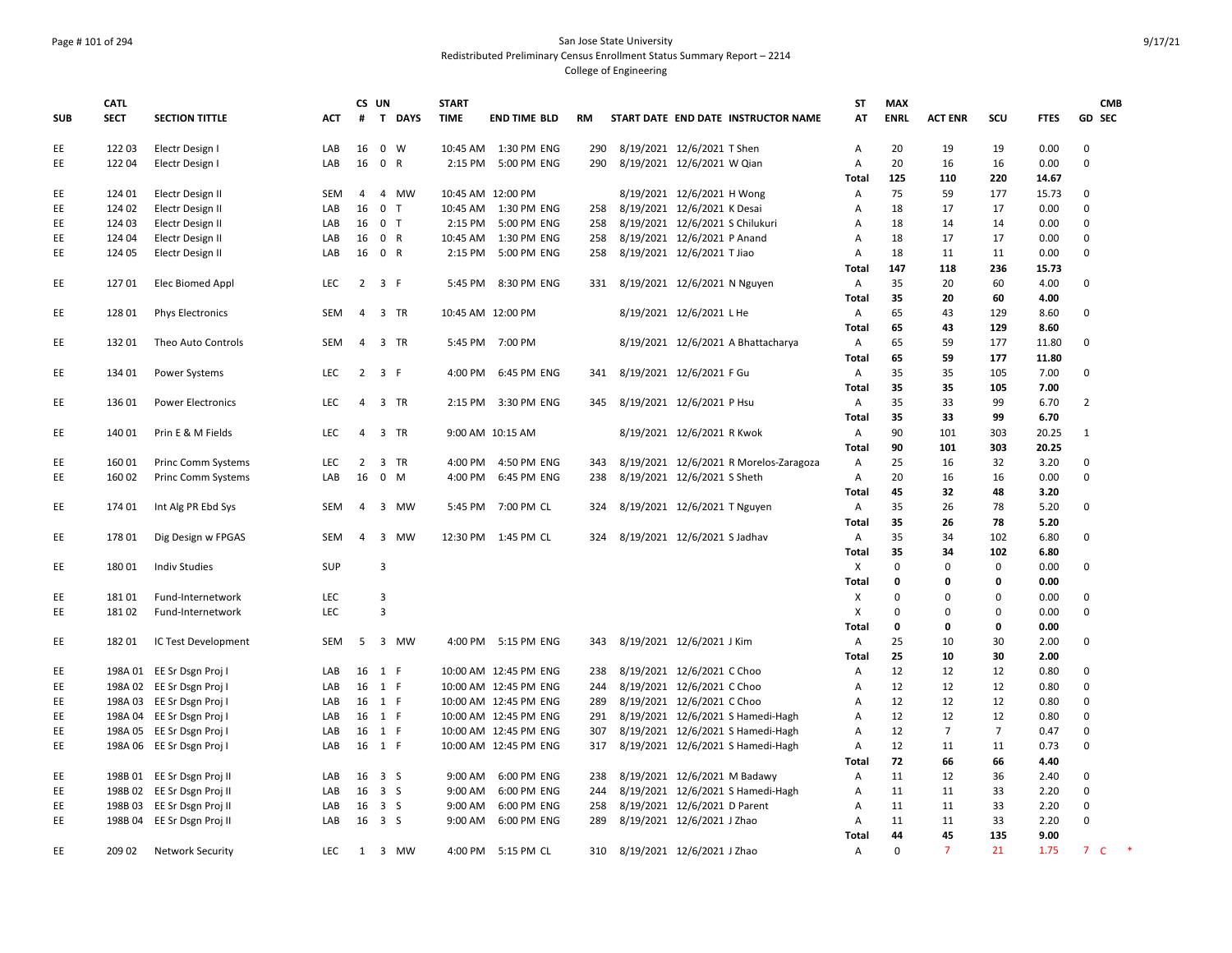**CATL** 

**SECT SECTION TITTLE ACT**

**CS UN # T DAYS** **START** 

**SUB**

#### Page # 102 of 294 San Jose State University Redistributed Preliminary Census Enrollment Status Summary Report – 2214 College of Engineering

**TIME END TIME BLD RM START DATE END DATE INSTRUCTOR NAME**

**ST AT** **MAX** 

**ENRL ACT ENR SCU FTES GD**

EE 209 03 Network Security LEC 1 3 T 4:00 PM 6:45 PM ON LINE 8/19/2021 12/6/2021 Y Park A 0 2 6 0.50 2 C \* **Total 0 9 27 2.25** EE 210 01 Linear Systems SEM 3 SEM 3 SEM 3 SEM 3 Seminar System (200 0 0 0 0.00 0 0.00 0 0.00 0 0.00 0 0.00 0 0 EE 210 02 Linear Systems SEM 5 3 MW 5:45 PM 7:00 PM ON LINE 8/19/2021 12/6/2021 E Marouf A 65 74 222 18.50 74 **Total 65 74 222 18.50** EE 22101 Prin of Semi Dev I SEM 5 3 TR 5:45 PM 7:00 PM ON LINE 8/19/2021 12/6/2021 B Mantha A 55 47 141 11.75 47 EE 221 03 Prin of Semi Dev I SEM 3 X 0 0 0 0.00 0 **Total 55 47 141 11.75** EE 223 01 Analog Int Ckts SEM 5 3 MW 7:30 PM 8:45 PM ENG 343 8/19/2021 12/6/2021 S Lee A 35 35 105 8.75 35 **Total 35 35 105 8.75** EE 225 01 Intro Quantum Comp LEC 2 3 MW 5:45 PM 7:00 PM ENG 345 8/19/2021 12/6/2021 H Wong A 25 14 42 3.30 10 **Total 25 14 42 3.30** EE 230 01 RFIC II SEM 5 3 MW 5:45 PM 7:00 PM ENG 343 8/19/2021 12/6/2021 S Lee A 25 12 36 3.00 12 **Total 25 12 36 3.00** EE 231 01 Automat Contr Theo SEM 5 3 MW 4:00 PM 5:15 PM ENG 345 8/19/2021 12/6/2021 P Hsu A 25 15 45 3.75 15 **Total 25 15 45 3.75** EE 239 01 Adv. Power Convs. SEM 3 X 0 0 0 0.00 0 EE 239 02 Adv. Power Convs. SEM 3 X 0 0 0 0.00 0 **Total 0 0 0 0.00** EE 250 01 Prob Ran Vari & St Prc SEM 5 3 TR 4:00 PM 5:15 PM ENG 345 8/19/2021 12/6/2021 J Zhao A 40 49 147 12.25 49 **Total 40 49 147 12.25** EE 251 01 Digital Comm Systems LEC 2 3 MW 5:45 PM 7:00 PM CL 234 8/19/2021 12/6/2021 R Morelos-Zaragoza A 25 14 42 3.50 14 **Total 25 14 42 3.50** EE 254 01 Adaptive DSP SEM 5 3 TR 4:00 PM 5:15 PM ENG 301 8/19/2021 12/6/2021 E Marouf A 25 9 27 2.25 9 **Total 25 9 27 2.25** EE 258 01 Neural Networks SEM 3 X 0 0 0 0.00 0 EE 258 02 Neural Networks SEM 5 3 MW 4:00 PM 5:15 PM ON LINE 8/19/2021 12/6/2021 B Sirkeci A 55 53 159 12.85 45 **Total 55 53 159 12.85** EE 263 01 Image Processing SEM 3 SEM 3 SEM 3 SEM 3 SEM 3 SEM 3 SEM 3 SEM 3 SEM 3 SEM 3 SEM 3 SEM 3 SEM 3 SEM 3 SEM 3 SEM 3 SEM 3 SEM 3 SEM 3 SEM 3 SEM 3 SEM 3 SEM 3 SEM 3 SEM 3 SEM 3 SEM 3 SEM 3 SEM 3 SEM 3 SEM 3 SEM 3 SEM **Total 0 0 0 0.00** EE 265 01 Software-Def. Comm LEC 3 X 0 0 0 0.00 0 **Total 0 0 0 0.00** EE 271 01 Digital Sys Design SEM 5 3 TR 5:45 PM 7:00 PM ENG 345 8/19/2021 12/6/2021 B Le A 35 52 156 13.00 52 **Total 35 52 156 13.00** EE 272 01 SOC DESIGN SEM 5 3 TR 7:30 PM 8:45 PM ENG 329 8/19/2021 12/6/2021 M Jones A 40 39 117 9.75 39 **Total 40 39 117 9.75** EE 273 01 Log Verif UVM SEM 3 X 0 0 0 0.00 0 **Total 0 0 0 0.00** EE 277A 01 Embedded SoC Des. SEM 5 3 TR 4:00 PM 5:15 PM ENG 331 8/19/2021 12/6/2021 S Jadhav A 35 17 51 4.25 17 **Total 35 17 51 4.25** EE 278 01 Dig Design AI/DSP SEM 3 X 0 0 0 0.00 0 EE 278 02 Dig Design AI/DSP SEM 5 3 F 4:00 PM 6:45 PM ON LINE 8/19/2021 12/6/2021 C Choo A 55 49 147 12.25 49 **Total 55 49 147 12.25** EE 281 01 Internetworking SEM 4 3 TR 7:30 PM 8:45 PM CL 222 8/19/2021 12/6/2021 J Ponniah A 30 15 45 3.75 15 **Total 30 15 45 3.75** EE 282A 01 RL Multi-Robot Nets SEM 3 X 0 0 0 0.00 0 **Total 0 0 0 0.00**

EE 284 01 Voice & Data Net SEM 5 3 MW 7:30 PM 8:45 PM CL 222 8/19/2021 12/6/2021 N Mir A 35 10 30 2.50 10

**CMB SEC**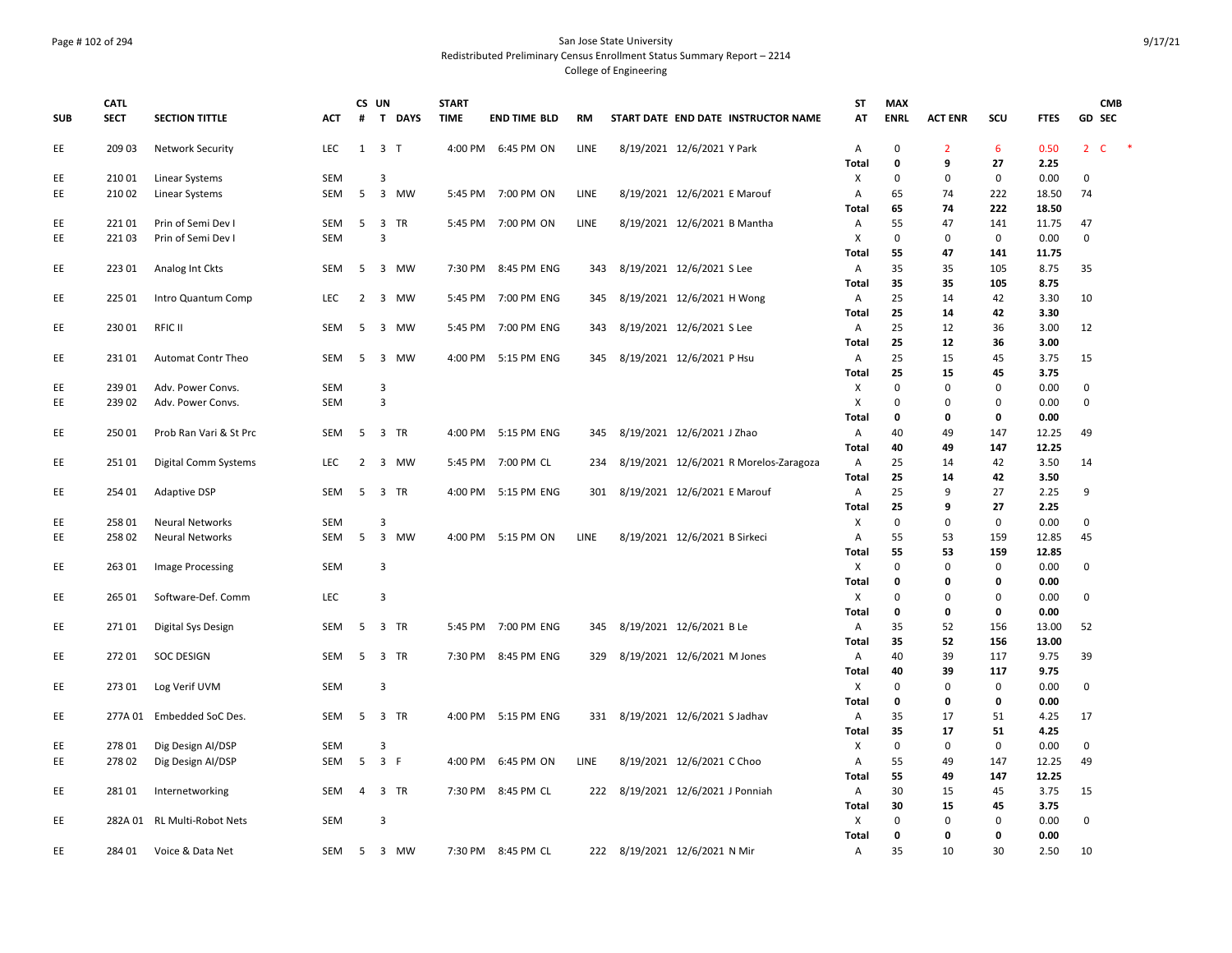#### Page # 103 of 294 San Jose State University Redistributed Preliminary Census Enrollment Status Summary Report – 2214

| <b>SUB</b> | <b>CATL</b><br><b>SECT</b> | <b>SECTION TITTLE</b>        | <b>ACT</b> | CS UN<br># | <b>DAYS</b><br>$\mathbf{T}$ | <b>START</b><br><b>TIME</b> | <b>END TIME BLD</b> | RM   | START DATE END DATE INSTRUCTOR NAME    | <b>ST</b><br>AT | <b>MAX</b><br><b>ENRL</b> | <b>ACT ENR</b> | SCU         | <b>FTES</b> | <b>CMB</b><br><b>GD SEC</b> |
|------------|----------------------------|------------------------------|------------|------------|-----------------------------|-----------------------------|---------------------|------|----------------------------------------|-----------------|---------------------------|----------------|-------------|-------------|-----------------------------|
|            |                            |                              |            |            |                             |                             |                     |      |                                        | <b>Total</b>    | 35                        | 10             | 30          | 2.50        |                             |
| EE         | 295 01                     | <b>Technical Writing</b>     | LEC        |            | $\overline{3}$              |                             |                     |      |                                        | X               | $\Omega$                  | $\mathbf 0$    | $\Omega$    | 0.00        | 0                           |
| EE         | 295 02                     | <b>Technical Writing</b>     | LEC        |            | 3                           |                             |                     |      |                                        | X               | 0                         | $\mathbf{0}$   | 0           | 0.00        | 0                           |
| EE         | 295 03                     | <b>Technical Writing</b>     | LEC        | 3          | 3 TR                        |                             | 5:45 PM 7:00 PM ON  | LINE | 8/19/2021 12/6/2021 T Wrappe           | $\overline{A}$  | 55                        | 52             | 156         | 13.00       | 52                          |
| EE         | 295 04                     | <b>Technical Writing</b>     | LEC        | 3          | 3 TR                        | 7:30 PM                     | 8:45 PM ON          | LINE | 8/19/2021 12/6/2021 T Wrappe           | A               | 55                        | 46             | 138         | 11.50       | 46                          |
|            |                            |                              |            |            |                             |                             |                     |      |                                        | Total           | 110                       | 98             | 294         | 24.50       |                             |
| EE         | 297A 01                    | <b>MSEE Proj Proposal</b>    | LAB        | 16         | 3S                          | 9:00 AM                     | 6:00 PM ENG         | 290  | 8/19/2021 12/6/2021 L He               | A               | 12                        | 12             | 36          | 3.00        | 12                          |
| EE         | 297A 02                    | <b>MSEE Proj Proposal</b>    | LAB        | 16         | 3 <sub>5</sub>              | 9:00 AM                     | 6:00 PM ENG         | 291  | 8/19/2021 12/6/2021 E Marouf           | A               | 12                        | 12             | 36          | 3.00        | 12                          |
| EE         | 297A03                     | <b>MSEE Proj Proposal</b>    | LAB        | 16         | 3S                          | 9:00 AM                     | 6:00 PM ENG         | 305  | 8/19/2021 12/6/2021 E Marouf           | A               | 12                        | 11             | 33          | 2.75        | 11                          |
| EE         | 297A 04                    | <b>MSEE Proj Proposal</b>    | LAB        | 16         | 3 <sub>5</sub>              | 9:00 AM                     | 6:00 PM ENG         | 307  | 8/19/2021 12/6/2021 N Mir              | A               | 12                        | 7              | 21          | 1.75        | 7                           |
| EE         | 297A 05                    | <b>MSEE Proj Proposal</b>    | LAB        |            | 3                           |                             |                     |      |                                        | X               | $\Omega$                  | $\Omega$       | $\mathbf 0$ | 0.00        | $\mathbf 0$                 |
| EE         | 297A 06                    | <b>MSEE Proj Proposal</b>    | LAB        |            | 3                           |                             |                     |      |                                        | X               | $\Omega$                  | $\mathbf{0}$   | 0           | 0.00        | 0                           |
| EE         | 297A 07                    | <b>MSEE Proj Proposal</b>    | LAB        |            | 3                           |                             |                     |      |                                        | X               | $\Omega$                  | 0              | 0           | 0.00        | 0                           |
|            |                            |                              |            |            |                             |                             |                     |      |                                        | Total           | 48                        | 42             | 126         | 10.50       |                             |
| EE         | 297B 01                    | <b>MSEE Project</b>          | LAB        | 16         | 3S                          | 9:00 AM                     | 6:00 PM ENG         | 376  | 8/19/2021 12/6/2021 C Choo             | A               | 11                        | 12             | 36          | 3.00        | 12                          |
| EE         | 297B 02                    | <b>MSEE Project</b>          | LAB        | 16         | 3 <sub>5</sub>              | 9:00 AM                     | 6:00 PM ENG         | 386  | 8/19/2021 12/6/2021 J Ponniah          | A               | 11                        | 12             | 36          | 3.00        | 12                          |
| EE         | 297B03                     | <b>MSEE Project</b>          | LAB        | 16         | 3S                          | 9:00 AM                     | 6:00 PM ENG         | 387  | 8/19/2021 12/6/2021 L He               | A               | 11                        | 8              | 24          | 2.00        | 8                           |
| EE         | 297B 04                    | <b>MSEE Project</b>          | LAB        |            | 3                           |                             |                     |      |                                        | X               | $\Omega$                  | $\mathbf 0$    | 0           | 0.00        | 0                           |
|            |                            |                              |            |            |                             |                             |                     |      |                                        | Total           | 33                        | 32             | 96          | 8.00        |                             |
| EE         | 298 01                     | Spec Prob                    | SUP        |            | $\mathbf{1}$                |                             |                     |      |                                        | X               | $\Omega$                  | $\mathbf 0$    | $\mathbf 0$ | 0.00        | $\mathbf 0$                 |
|            |                            |                              |            |            |                             |                             |                     |      |                                        | Total           | 0                         | 0              | 0           | 0.00        |                             |
| EE         | 298101                     | EE Internship Experience     | <b>SUP</b> | 48         | 1 TBA                       |                             | ON                  | LINE | 8/19/2021 12/6/2021 T Le               | A               | 50                        | 9              | 9           | 0.70        | 6                           |
| EE         | 298102                     | EE Internship Experience     | SUP        |            | $\overline{2}$              |                             |                     |      |                                        | X               | 0                         | $\mathbf 0$    | 0           | 0.00        | 0                           |
| EE         | 298103                     | EE Internship Experience     | SUP        |            | 3                           |                             |                     |      |                                        | X               | $\Omega$                  | $\Omega$       | 0           | 0.00        | $\Omega$                    |
|            |                            |                              |            |            |                             |                             |                     |      |                                        | Total           | 50                        | 9              | 9           | 0.70        |                             |
| EE         |                            | 299A 01 MSEE Thesis Proposal | SUP        | 25         | 3 TBA                       |                             |                     |      | 8/19/2021 12/6/2021 R Morelos-Zaragoza | A               | 5                         | $\overline{2}$ | 6           | 0.50        | $\overline{2}$              |
|            |                            |                              |            |            |                             |                             |                     |      |                                        | Total           | 5                         | 2              | 6           | 0.50        |                             |
| EE         |                            | 299B 01 MSEE Thesis          | SUP        |            | 3                           |                             |                     |      |                                        | X               | $\Omega$                  | $\mathbf 0$    | 0           | 0.00        | 0                           |
|            |                            |                              |            |            |                             |                             |                     |      |                                        | Total           | 0                         | $\mathbf 0$    | 0           | 0.00        |                             |
|            |                            |                              |            |            |                             |                             |                     |      | <b>Electrical Engineering Total</b>    |                 | 2872                      | 2424           | 6092        | 440.53      |                             |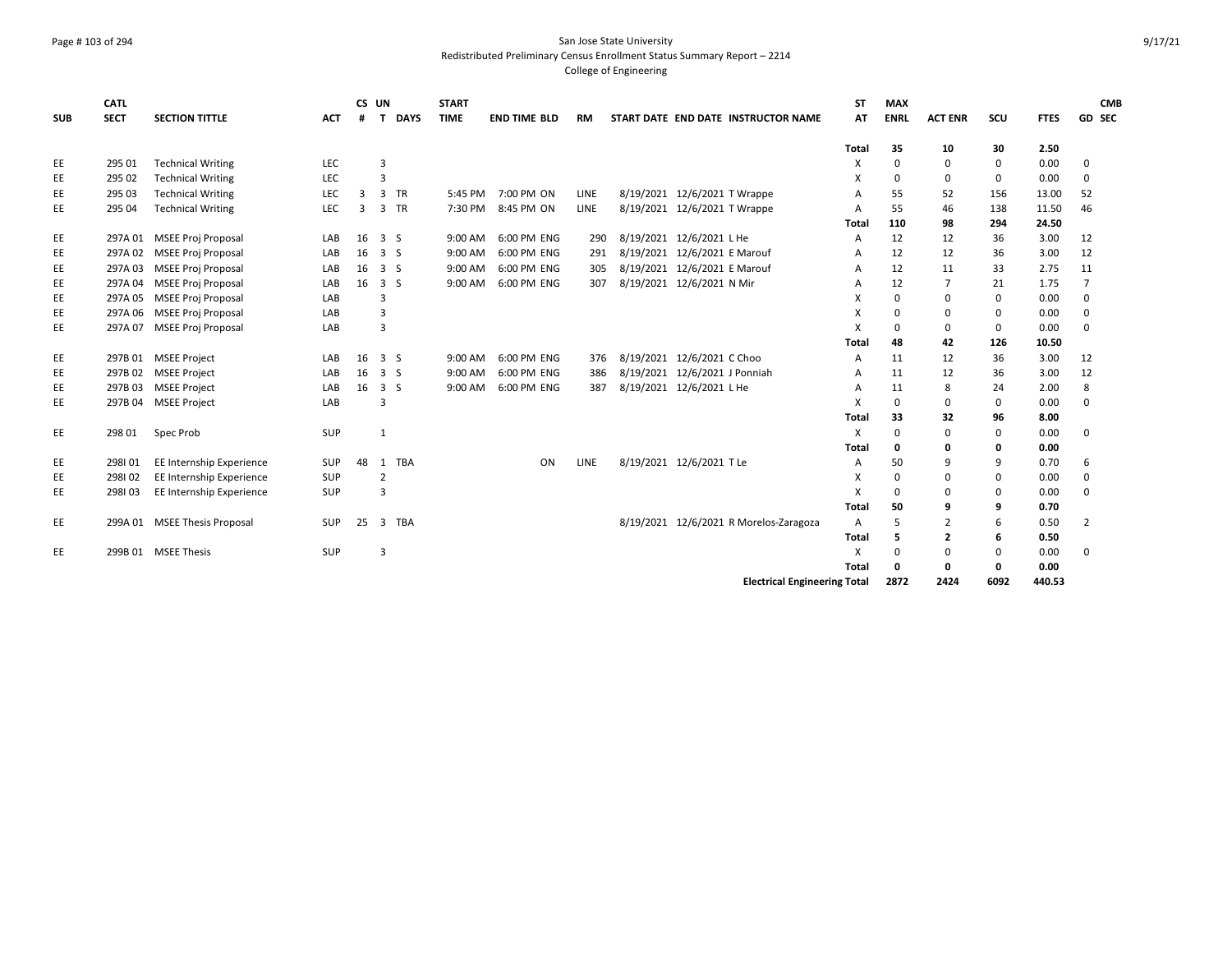#### Page # 104 of 294 San Jose State University Redistributed Preliminary Census Enrollment Status Summary Report – 2214

|            | <b>CATL</b> |                                  |            |                | CS UN          |             | <b>START</b> |                       |      |                     |                                     | ST                        | <b>MAX</b>  |                |             |              | <b>CMB</b>                             |
|------------|-------------|----------------------------------|------------|----------------|----------------|-------------|--------------|-----------------------|------|---------------------|-------------------------------------|---------------------------|-------------|----------------|-------------|--------------|----------------------------------------|
| <b>SUB</b> | <b>SECT</b> | <b>SECTION TITTLE</b>            | <b>ACT</b> | #              |                | T DAYS      | <b>TIME</b>  | <b>END TIME BLD</b>   | RM   |                     | START DATE END DATE INSTRUCTOR NAME | AT                        | <b>ENRL</b> | <b>ACT ENR</b> | SCU         | <b>FTES</b>  | GD SEC                                 |
|            |             | Industrial & Systems Engineering |            |                |                |             |              |                       |      |                     |                                     |                           |             |                |             |              |                                        |
|            |             |                                  |            |                |                |             |              |                       |      |                     |                                     |                           |             |                |             |              |                                        |
| ISE        | 102 80      | Engr Econ Systems                | SEM        | $\overline{4}$ |                | 3 TR        | 2:15 PM      | 3:30 PM ON            | LINE |                     | 8/19/2021 12/6/2021 G Huang         | Α                         | 80          | 71             | 213         | 14.20        | 0                                      |
|            |             |                                  |            |                |                |             |              |                       |      |                     |                                     | Total                     | 80          | 71             | 213         | 14.20        |                                        |
| ISE        | 112 01      | Occup Health Engr                | <b>SEM</b> | 4              |                | 3 W         |              | 2:15 PM 5:00 PM ON    | LINE |                     | 8/19/2021 12/6/2021 C Foster        | $\mathsf{A}$              | 65          | 17             | 51          | 3.45         | $\mathbf{1}$                           |
|            |             |                                  |            |                |                |             |              |                       |      |                     |                                     | Total                     | 65          | 17             | 51          | 3.45         |                                        |
| <b>ISE</b> | 114 01      | Safety Engr                      | SEM        |                | $\overline{3}$ |             |              |                       |      |                     |                                     | $\boldsymbol{\mathsf{X}}$ | 0           | $\Omega$       | 0           | 0.00         | 0                                      |
|            |             |                                  |            |                |                |             |              |                       |      |                     |                                     | Total                     | 0           | 0              | 0           | 0.00         |                                        |
| ISE        | 115 01      | Lean Intgr Mfg                   | <b>SEM</b> | 4              |                | 3 TR        | 6:00 PM      | 6:55 PM ENG           | 194  |                     | 8/19/2021 12/6/2021 T Pham          | Α                         | 40          | 14             | 28          | 2.80         | 0                                      |
| <b>ISE</b> | 115 02      | Lean Intgr Mfg                   | LAB        | 16             | $\mathbf 0$    | $\top$      |              | 7:00 PM 9:45 PM ENG   | 194  |                     | 8/19/2021 12/6/2021 T Pham          | Α                         | 20          | 14             | 14          | 0.00         | 0                                      |
| ISE        | 115 03      | Lean Intgr Mfg                   | LAB        |                | $\pmb{0}$      |             |              |                       |      |                     |                                     | X                         | $\mathbf 0$ | $\mathbf 0$    | $\mathbf 0$ | 0.00         | $\mathbf 0$                            |
|            |             |                                  |            |                |                |             |              |                       |      |                     |                                     | Total                     | 60          | 28             | 42          | 2.80         |                                        |
| <b>ISE</b> | 130 01      | <b>Engr Statistics</b>           | <b>LEC</b> | $\overline{4}$ |                | 3 TR        |              | 9:00 AM 10:15 AM ON   | LINE |                     | 8/19/2021 12/6/2021 N Patel         | A                         | 180         | 191            | 573         | 39.20        | 20                                     |
|            |             |                                  |            |                |                |             |              |                       |      |                     |                                     | <b>Total</b>              | 180<br>60   | 191            | 573         | 39.20        |                                        |
| ISE        | 135 01      | Design of Expmts                 | SEM        | $\overline{4}$ |                | 3 TR        |              | 12:30 PM 1:45 PM ON   | LINE |                     | 8/19/2021 12/6/2021 S Amin          | A<br>Total                | 60          | 44<br>44       | 132<br>132  | 8.85<br>8.85 | 1                                      |
| ISE        | 140 01      | Oper Plan & Control              | <b>SEM</b> | $\overline{4}$ |                | 3 TR        | 4:00 PM      | 5:15 PM ON            | LINE |                     | 8/19/2021 12/6/2021 A Kumar         | Α                         | 160         | 82             | 246         | 19.15        | 55                                     |
|            |             |                                  |            |                |                |             |              |                       |      |                     |                                     | Total                     | 160         | 82             | 246         | 19.15        |                                        |
| ISE        | 142 01      | Svc Sys Engrg & Mgmt             | SEM        | 4              | 3 R            |             | 6:00 PM      | 8:45 PM ON            | LINE |                     | 8/19/2021 12/6/2021 P Tam           | A                         | 60          | 48             | 144         | 9.60         | 0                                      |
|            |             |                                  |            |                |                |             |              |                       |      |                     |                                     | <b>Total</b>              | 60          | 48             | 144         | 9.60         |                                        |
| ISE        | 151 01      | Intro Engr Mgmt                  | SEM        | $\overline{2}$ |                | 3 MW        | 5:45 PM      | 7:00 PM DMH           | 227  |                     | 8/19/2021 12/6/2021 J Flahaux       | A                         | 50          | 41             | 123         | 8.20         | 0                                      |
|            |             |                                  |            |                |                |             |              |                       |      |                     |                                     | Total                     | 50          | 41             | 123         | 8.20         |                                        |
| ISE        | 161 01      | Med Err Sfty Engr                | <b>LEC</b> | $\overline{2}$ |                | 3 W         | 6:00 PM      | 8:45 PM ENG           | 301  |                     | 8/19/2021 12/6/2021 A James         | Α                         | 21          | 3              | 9           | 0.60         | 0                                      |
|            |             |                                  |            |                |                |             |              |                       |      |                     |                                     | Total                     | 21          | 3              | 9           | 0.60         |                                        |
| ISE        | 162 01      | <b>Engr Stat Analysis</b>        | <b>LEC</b> | 1              |                | 2 W         | 4:30 PM      | 5:20 PM ON            | LINE |                     | 8/19/2021 12/6/2021 S Amin          | A                         | $\mathbf 0$ | 38             | 38          | 5.07         | $\mathbf{0}$<br>$\mathsf{C}$<br>$\ast$ |
| <b>ISE</b> | 162 02      | <b>Engr Stat Analysis</b>        | LAB        | 16             |                | $0 \quad W$ | 5:30 PM      | 8:15 PM ON            | LINE |                     | 8/19/2021 12/6/2021 S Amin          | $\overline{A}$            | $\mathbf 0$ | 38             | 38          | 0.00         | $\ast$<br>$\mathbf{0}$<br>$\mathsf{C}$ |
|            |             |                                  |            |                |                |             |              |                       |      |                     |                                     | Total                     | 0           | 76             | 76          | 5.07         |                                        |
| ISE        | 164 01      | Comp & Hum Interact              | SEM        | $\overline{4}$ |                | 3 M         | 6:00 PM      | 8:45 PM ON            | LINE |                     | 8/19/2021 12/6/2021 A Moallem       | A                         | 90          | 74             | 222         | 14.80        | 0                                      |
|            |             |                                  |            |                |                |             |              |                       |      |                     |                                     | Total                     | 90          | 74             | 222         | 14.80        |                                        |
| ISE        | 16701       | Sys Simulation                   | SEM        | $\overline{4}$ |                | 3 M         | 6:00 PM      | 7:45 PM ENG           | 341  |                     | 8/19/2021 12/6/2021 K Mabrouk       | Α                         | 50          | 29             | 58          | 6.60         | 16                                     |
| <b>ISE</b> | 16702       | <b>Sys Simulation</b>            | LAB        |                | $\mathbf 0$    |             |              |                       |      |                     |                                     | X                         | 0           | $\Omega$       | 0           | 0.00         | 0                                      |
| <b>ISE</b> | 16703       | <b>Sys Simulation</b>            | LAB        |                | $\Omega$       |             |              |                       |      |                     |                                     | X                         | $\mathbf 0$ | $\Omega$       | $\Omega$    | 0.00         | $\mathbf 0$                            |
| <b>ISE</b> | 16704       | <b>Sys Simulation</b>            | LAB        | 16             |                | $0$ M       | 10:45 AM     | 1:30 PM ENG           | 333  |                     | 8/19/2021 12/6/2021 K Mabrouk       | Α                         | 25          | 8              | 8           | 0.00         | 6                                      |
| <b>ISE</b> | 16705       | <b>Sys Simulation</b>            | LAB        | 16             |                | $0 \quad M$ | 2:15 PM      | 5:00 PM ENG           | 333  |                     | 8/19/2021 12/6/2021 K Mabrouk       | Α                         | 25          | 21             | 21          | 0.00         | 10                                     |
|            |             |                                  |            |                |                |             |              |                       |      |                     |                                     | Total                     | 100         | 58             | 87          | 6.60         |                                        |
| ISE        | 18001       | <b>Individ Studies</b>           | SUP        | 36             |                | 1 TBA       |              | ON                    | LINE |                     | 8/19/2021 12/6/2021 H Tsao          | Α                         | 35          | 1              | 1           | 0.07         | 0                                      |
| ISE        | 18002       | <b>Individ Studies</b>           | <b>SUP</b> | 36             |                | 2 TBA       |              | ON                    | LINE | 8/19/2021 12/6/2021 |                                     | A                         | 35          | $\Omega$       | $\Omega$    | 0.00         | 0                                      |
| <b>ISE</b> | 18003       | <b>Individ Studies</b>           | <b>SUP</b> |                |                | 36 3 TBA    |              | ON                    | LINE | 8/19/2021 12/6/2021 |                                     | $\overline{A}$            | 35          | 0              | 0           | 0.00         | 0                                      |
|            |             |                                  |            |                |                |             |              |                       |      |                     |                                     | Total                     | 105         | 1              | 1           | 0.07         |                                        |
| ISE        | 194 01      | Analytics Workshop               | LAB        | 16             | 1 W            |             |              | 10:45 AM  1:30 PM ENG | 488  |                     | 8/19/2021 12/6/2021 H Liu           | Α                         | 30          | 14             | 14          | 0.93         | 0                                      |
|            |             |                                  |            |                |                |             |              |                       |      |                     |                                     | Total                     | 30          | 14             | 14          | 0.93         |                                        |
| ISE        |             | 195A 01 Sr ISE Design I          | LAB        |                | 16 1 F         |             |              | 9:30 AM 12:15 PM      |      |                     | 8/19/2021 12/6/2021 K Mabrouk       | A                         | 40          | 19             | 19          | 1.27         | 0                                      |
|            |             |                                  |            |                |                |             |              |                       |      |                     |                                     | Total                     | 40          | 19             | 19          | 1.27         |                                        |
| <b>ISE</b> |             | 195B 01 Sr ISE Design II         | LAB        | 16             | 3 F            |             | 1:30 PM      | 4:15 PM               |      |                     | 8/19/2021 12/6/2021 P Tam           | A                         | 40          | 17             | 51          | 3.40         | $\mathbf 0$                            |
|            |             |                                  |            |                |                |             |              |                       |      |                     |                                     | Total                     | 40          | 17             | 51          | 3.40         |                                        |
| ISE        | 201 01      | Math Dec. & Data Sci             | <b>LEC</b> | 2              | 3 R            |             |              | 6:00 PM 8:45 PM ON    | LINE |                     | 8/19/2021 12/6/2021 S Gupta         | A                         | 80          | 87             | 261         | 21.70        | 86                                     |
|            |             |                                  |            |                |                |             |              |                       |      |                     |                                     | Total                     | 80          | 87             | 261         | 21.70        |                                        |
| <b>ISE</b> | 203 80      | Agile Sys Engr                   | LEC        |                | 3              |             |              |                       |      |                     |                                     | X                         | $\mathbf 0$ | $\Omega$       | $\mathbf 0$ | 0.00         | 0                                      |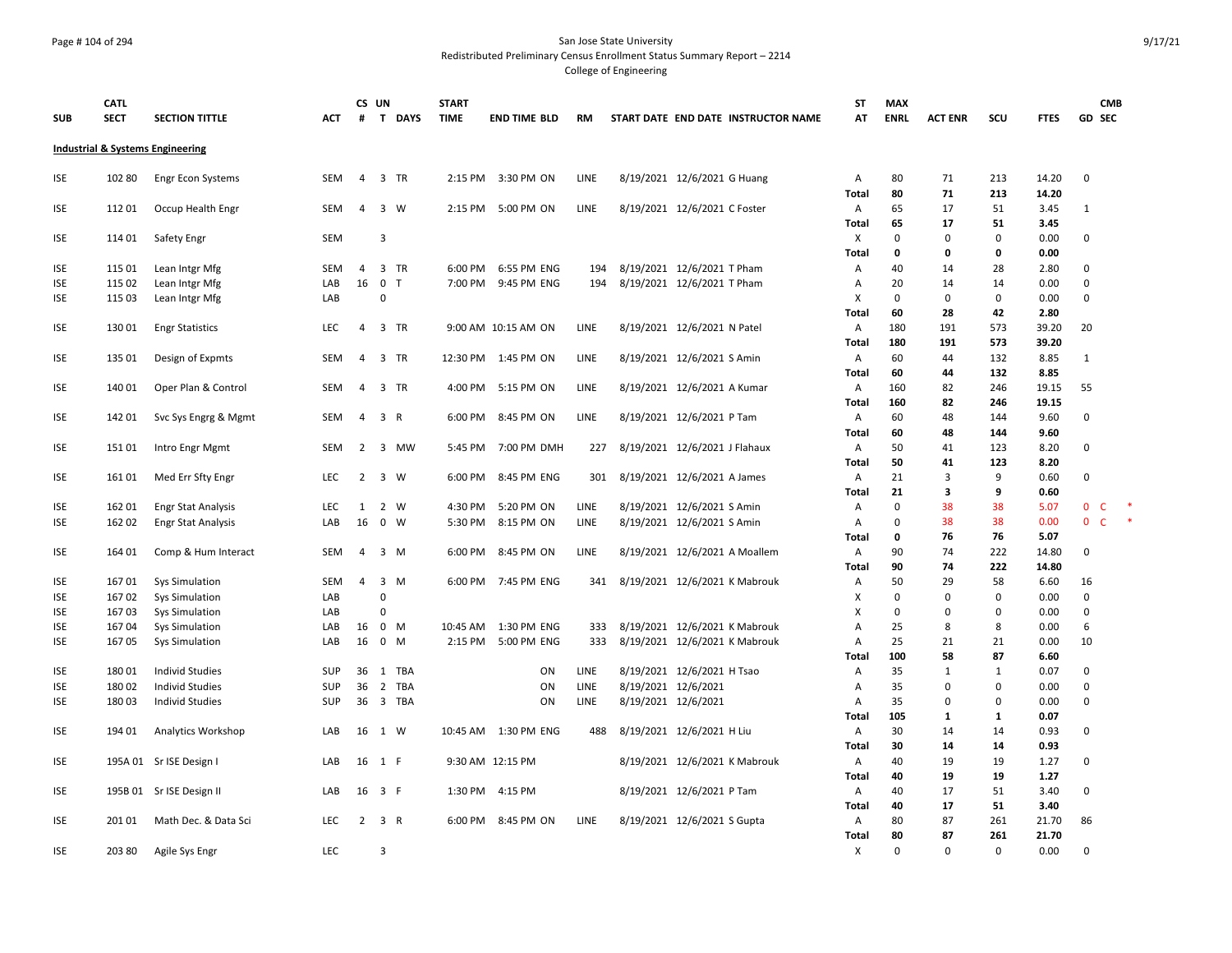#### Page # 105 of 294 San Jose State University Redistributed Preliminary Census Enrollment Status Summary Report – 2214

|             | <b>CATL</b> |                          |            | CS UN          |                     | <b>START</b> |                     |             |                              |                                        | ST           | <b>MAX</b>  |                |              |             |                | <b>CMB</b> |  |
|-------------|-------------|--------------------------|------------|----------------|---------------------|--------------|---------------------|-------------|------------------------------|----------------------------------------|--------------|-------------|----------------|--------------|-------------|----------------|------------|--|
| <b>SUB</b>  | <b>SECT</b> | <b>SECTION TITTLE</b>    | <b>ACT</b> | #              | T DAYS              | <b>TIME</b>  | <b>END TIME BLD</b> | RM          |                              | START DATE END DATE INSTRUCTOR NAME    | AT           | <b>ENRL</b> | <b>ACT ENR</b> | scu          | <b>FTES</b> | <b>GD SEC</b>  |            |  |
|             |             |                          |            |                |                     |              |                     |             |                              |                                        | Total        | $\mathbf 0$ | 0              | 0            | 0.00        |                |            |  |
| <b>ISE</b>  | 21001       | <b>Hum Factors Des</b>   | <b>SEM</b> |                | 3                   |              |                     |             |                              |                                        | X            | $\mathbf 0$ | $\mathbf 0$    | $\mathbf 0$  | 0.00        | $\mathbf 0$    |            |  |
| <b>ISE</b>  | 210 02      | <b>Hum Factors Des</b>   | SEM        | 5              | $3 \, M$            |              | 6:00 PM 8:45 PM CL  | 226         | 8/19/2021 12/6/2021 G Huang  |                                        | Α            | 50          | 38             | 114          | 9.50        | 38             |            |  |
|             |             |                          |            |                |                     |              |                     |             |                              |                                        | Total        | 50          | 38             | 114          | 9.50        |                |            |  |
| <b>ISE</b>  | 21201       | Hum Factors Exp          | SEM        | 5              | 3 R                 |              | 6:00 PM 8:45 PM ENG | 331         | 8/19/2021 12/6/2021 A Kumar  |                                        | Α            | 50          | 32             | 96           | 8.00        | 32             |            |  |
|             |             |                          |            |                |                     |              |                     |             |                              |                                        | Total        | 50          | 32             | 96           | 8.00        |                |            |  |
| <b>ISE</b>  | 214 01      | <b>Enterp Engr</b>       | <b>LEC</b> | $\overline{2}$ | 3 F                 |              | 9:00 AM 11:45 AM ON | <b>LINE</b> | 8/19/2021 12/6/2021 J Barjis |                                        | Α            | 50          | 23             | 69           | 5.75        | 23             |            |  |
|             |             |                          |            |                |                     |              |                     |             |                              |                                        | Total        | 50          | 23             | 69           | 5.75        |                |            |  |
| <b>ISE</b>  | 21701       | Hum Cmptr Int            | SEM        | $\overline{4}$ | 3 W                 | 6:00 PM      | 8:45 PM ENG         | 341         |                              | 8/19/2021 12/6/2021 A Moallem          | Α            | 50          | 25             | 75           | 6.25        | 25 C           |            |  |
| <b>CMPE</b> | 21701       | Hum Cmptr Int            | SEM        | $\overline{4}$ | $3 \quad W$         | 6:00 PM      | 8:45 PM ENG         | 341         |                              | 8/19/2021 12/6/2021 A Moallem          | А            | $\mathbf 0$ | $\mathbf 0$    | $\mathbf 0$  | 0.00        | 0 C            |            |  |
| <b>ISE</b>  | 21702       | Hum Cmptr Int            | SEM        | 4              | 3 R                 | 6:00 PM      | 8:45 PM ENG         | 341         |                              | 8/19/2021 12/6/2021 A Moallem          | Α            | 50          | 19             | 57           | 4.75        | 19 C           |            |  |
| <b>CMPE</b> | 21702       | Hum Cmptr Int            | SEM        | 4              | 3 R                 | 6:00 PM      | 8:45 PM ENG         | 341         |                              | 8/19/2021 12/6/2021 A Moallem          | A            | $\mathbf 0$ | $\mathbf{0}$   | $\mathbf{0}$ | 0.00        | 0 <sub>c</sub> |            |  |
|             |             |                          |            |                |                     |              |                     |             |                              |                                        | Total        | 100         | 44             | 132          | 11.00       |                |            |  |
| <b>ISE</b>  | 220 01      | Int. Design II           | <b>LEC</b> |                | $2 \quad 3 \quad M$ | 6:00 PM      | 8:45 PM ENG         | 339         |                              | 8/19/2021 12/6/2021 D Rosenberg        | A            | 40          | 16             | 48           | 4.00        | 16             |            |  |
|             |             |                          |            |                |                     |              |                     |             |                              |                                        | Total        | 40          | 16             | 48           | 4.00        |                |            |  |
| <b>ISE</b>  | 22201       | Adv Sys Engr             | SEM        | 5              | 3 W                 | 6:00 PM      | 8:45 PM ON          | LINE        |                              | 8/19/2021 12/6/2021 R Srinivasan       | $\mathsf{A}$ | 80          | 57             | 171          | 14.25       | 57             |            |  |
|             |             |                          |            |                |                     |              |                     |             |                              |                                        | <b>Total</b> | 80          | 57             | 171          | 14.25       |                |            |  |
| <b>ISE</b>  | 230 01      | Adv Oper Resrch          | SEM        | 5              | 3 W                 |              | 4:00 PM 6:45 PM CL  | 222         | 8/19/2021 12/6/2021 H Tsao   |                                        | A            | 50          | 28             | 84           | 7.00        | 28             |            |  |
|             |             |                          |            |                |                     |              |                     |             |                              |                                        | Total        | 50          | 28             | 84           | 7.00        |                |            |  |
| <b>ISE</b>  | 235 01      | Qual Assur & Relia       | SEM        | 5              | 3 R                 | 6:00 PM      | 8:45 PM ENG         | 343         | 8/19/2021 12/6/2021 Y Wei    |                                        | Α            | 50          | 33             | 99           | 8.25        | 33             |            |  |
|             |             |                          |            |                |                     |              |                     |             |                              |                                        | Total        | 50          | 33             | 99           | 8.25        |                |            |  |
| <b>ISE</b>  | 243 01      | <b>Adv SC Analytics</b>  | LEC        |                | 3                   |              |                     |             |                              |                                        | X            | $\mathbf 0$ | $\mathbf 0$    | $\mathbf 0$  | 0.00        | 0              |            |  |
|             |             |                          |            |                |                     |              |                     |             |                              |                                        | Total        | 0           | 0              | 0            | 0.00        |                |            |  |
| <b>ISE</b>  | 245 01      | Adv Sply Chain Engr      | LEC.       | $\overline{4}$ | 3 M                 | 4:00 PM      | 6:45 PM CL          | 222         | 8/19/2021 12/6/2021 H Liu    |                                        | Α            | 50          | 54             | 162          | 13.45       | 53             |            |  |
|             |             |                          |            |                |                     |              |                     |             |                              |                                        | Total        | 50          | 54             | 162          | 13.45       |                |            |  |
| <b>ISE</b>  | 25101       | Mang Lean Imprvmnt Prgms | SEM        | $\overline{4}$ | $3 \, M$            | 6:00 PM      | 8:45 PM ON          | LINE        | 8/19/2021 12/6/2021 H Tsao   |                                        | Α            | 150         | 50             | 150          | 12.50       | 50             |            |  |
|             |             |                          |            |                |                     |              |                     |             |                              |                                        | Total        | 150         | 50             | 150          | 12.50       |                |            |  |
| <b>ISE</b>  | 26101       | Med Errors Reduct        | <b>LEC</b> | 2              | 3 W                 |              | 6:00 PM 8:45 PM ENG | 339         | 8/19/2021 12/6/2021 A James  |                                        | Α            | 30          | 8              | 24           | 2.00        | 8              |            |  |
|             |             |                          |            |                |                     |              |                     |             |                              |                                        | Total        | 30          | 8              | 24           | 2.00        |                |            |  |
| <b>ISE</b>  | 290 01      | HF/Ergo Prof Sem         | <b>SEM</b> |                | $\overline{2}$      |              |                     |             |                              |                                        | X            | $\mathbf 0$ | $\mathbf 0$    | $\mathbf 0$  | 0.00        | $\mathbf 0$    |            |  |
| <b>ISE</b>  | 290 02      | HF/Ergo Prof Sem         | SEM        | 5              | 2 R                 |              | 3:00 PM 4:45 PM ENG | 341         | 8/19/2021 12/6/2021 A Andre  |                                        | Α            | 50          | 30             | 60           | 5.00        | 30             |            |  |
|             |             |                          |            |                |                     |              |                     |             |                              |                                        | Total        | 50          | 30             | 60           | 5.00        |                |            |  |
| <b>ISE</b>  | 297 01      | Sp Topics IE             | SEM        | 5              | 1 TBA               |              | ON                  | LINE        | 8/19/2021 12/6/2021 H Tsao   |                                        | Α            | 25          | 8              | 8            | 0.67        | 8              |            |  |
| <b>ISE</b>  | 29702       | Sp Topics IE             | <b>SEM</b> | 5              | 3 TBA               |              | ON                  | LINE        | 8/19/2021 12/6/2021          |                                        | A            | 25          | 0              | 0            | 0.00        | $\Omega$       |            |  |
|             |             |                          |            |                |                     |              |                     |             |                              |                                        | Total        | 50          | 8              | 8            | 0.67        |                |            |  |
| <b>ISE</b>  | 298 01      | Spec Prob                | <b>SUP</b> | 25             | 1 TBA               |              | ON                  | LINE        |                              | 8/19/2021 12/6/2021 D Rosenberg        | Α            | 30          | 13             | 13           | 1.08        | 13             |            |  |
| <b>ISE</b>  | 298 02      | Spec Prob                | SUP        | 25             | 2 TBA               |              | ON                  | LINE        |                              | 8/19/2021 12/6/2021 D Rosenberg        | А            | 30          | 10             | 20           | 1.67        | 10             |            |  |
| <b>ISE</b>  | 298 03      | Spec Prob                | SUP        | 25             | 3 TBA               |              | ON                  | LINE        | 8/19/2021 12/6/2021 L Freund |                                        | Α            | 30          | 40             | 120          | 10.00       | 40             |            |  |
| <b>ISE</b>  | 298 04      | Spec Prob                | SUP        | 25             | 4 TBA               |              | ON                  | LINE        | 8/19/2021 12/6/2021 H Liu    |                                        | A            | 30          | 4              | 16           | 1.33        | $\overline{4}$ |            |  |
|             |             |                          |            |                |                     |              |                     |             |                              |                                        | Total        | 120         | 67             | 169          | 14.08       |                |            |  |
| <b>ISE</b>  | 299 01      | <b>Masters Thesis</b>    | <b>SUP</b> | 25             | 1 TBA               |              | ON                  | LINE        | 8/19/2021 12/6/2021          |                                        | A            | 25          | $\mathbf 0$    | 0            | 0.00        | 0              |            |  |
| <b>ISE</b>  | 299 02      | <b>Masters Thesis</b>    | <b>SUP</b> | 25             | 2 TBA               |              | ON                  | LINE        | 8/19/2021 12/6/2021          |                                        | A            | 25          | 0              | 0            | 0.00        | $\mathbf 0$    |            |  |
| <b>ISE</b>  | 299 03      | <b>Masters Thesis</b>    | <b>SUP</b> | 25             | 3 TBA               |              | ON                  | LINE        | 8/19/2021 12/6/2021          |                                        | А            | 25          | 0              | 0            | 0.00        | 0              |            |  |
| <b>ISE</b>  | 299 04      | <b>Masters Thesis</b>    | SUP        |                | 25 4 TBA            |              | ON                  | LINE        | 8/19/2021 12/6/2021          |                                        | A            | 25          | $\mathbf 0$    | $\mathbf 0$  | 0.00        | $\Omega$       |            |  |
|             |             |                          |            |                |                     |              |                     |             |                              |                                        | Total        | 100         | 0              | $\mathbf 0$  | 0.00        |                |            |  |
|             |             |                          |            |                |                     |              |                     |             |                              | Industrial & Systems Engineering Total |              | 2241        | 1359           | 3650         | 275.33      |                |            |  |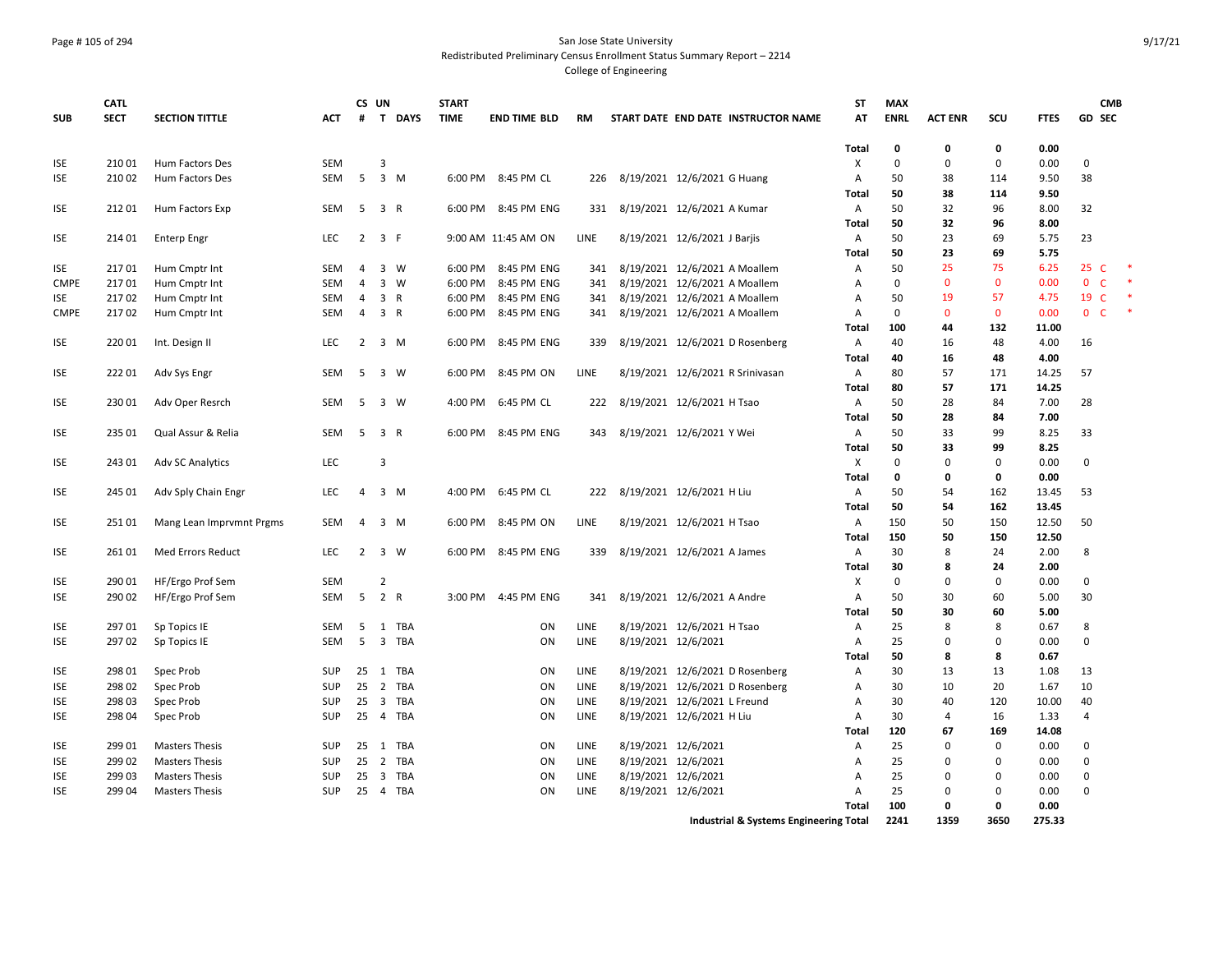#### Page # 106 of 294 San Jose State University Redistributed Preliminary Census Enrollment Status Summary Report – 2214

|                     | <b>CATL</b>                          |                                |            | CS UN          |                         |        | <b>START</b> |                            |            |                               |                                |                                     | SΤ             | <b>MAX</b>  |                |             |              | <b>CMB</b>                  |        |
|---------------------|--------------------------------------|--------------------------------|------------|----------------|-------------------------|--------|--------------|----------------------------|------------|-------------------------------|--------------------------------|-------------------------------------|----------------|-------------|----------------|-------------|--------------|-----------------------------|--------|
| <b>SUB</b>          | <b>SECT</b>                          | <b>SECTION TITTLE</b>          | <b>ACT</b> | #              |                         | T DAYS | <b>TIME</b>  | <b>END TIME BLD</b>        | <b>RM</b>  |                               |                                | START DATE END DATE INSTRUCTOR NAME | AT             | <b>ENRL</b> | <b>ACT ENR</b> | SCU         | <b>FTES</b>  | <b>GD SEC</b>               |        |
|                     | <b>Interdisciplinary Engineering</b> |                                |            |                |                         |        |              |                            |            |                               |                                |                                     |                |             |                |             |              |                             |        |
|                     |                                      |                                |            |                |                         |        |              |                            |            |                               |                                |                                     |                |             |                |             |              |                             |        |
| <b>ENGR</b>         | 5 0 2                                | Science of High Tech           | <b>LEC</b> |                |                         | 2 3 MW |              | 5:45 PM 7:15 PM ENG        | 232        |                               |                                | 8/19/2021 12/6/2021 F Marbouti      | A              | 25          | 24             | 72          | 4.80         | 0                           |        |
| <b>ENGR</b>         | 5 0 3                                | Science of High Tech           | <b>LEC</b> |                | 3                       |        |              |                            |            |                               |                                |                                     | X              | $\mathbf 0$ | 0              | $\mathbf 0$ | 0.00         | $\mathbf 0$                 |        |
|                     |                                      |                                |            |                |                         |        |              |                            |            |                               |                                |                                     | Total          | 25          | 24             | 72          | 4.80         |                             |        |
| <b>ENGR</b>         | 1001                                 | Intro to Engr                  | SEM        | 5              |                         | 3 MW   | 12:30 PM     | 1:20 PM ON                 | LINE       |                               | 8/19/2021 12/6/2021 J Warecki  |                                     | Α              | 360         | 336            | 672         | 67.20        | 0                           |        |
| <b>ENGR</b>         | 1002                                 | Intro to Engr                  | <b>SEM</b> | 5              |                         | 3 MW   | 3:00 PM      | 3:50 PM ON                 | LINE       |                               | 8/19/2021 12/6/2021 K Youssefi |                                     | A              | 360         | 285            | 570         | 57.00        | $\mathbf 0$                 |        |
| <b>ENGR</b>         | 1003                                 | Intro to Engr                  | LAB<br>LAB | 16             | 0 R<br>0 <sub>T</sub>   |        | 4:00 PM      | 9:00 AM 11:45 AM ENG       | 391        |                               |                                | 8/19/2021 12/6/2021 S Ananthaiah    | Α<br>A         | 22<br>22    | 24<br>24       | 24<br>24    | 0.00         | $\mathbf 0$<br>$\mathbf 0$  |        |
| <b>ENGR</b>         | 1004<br>1005                         | Intro to Engr                  |            | 16<br>16       | 0 R                     |        | 4:00 PM      | 6:45 PM ENG<br>6:45 PM ENG | 391<br>391 |                               | 8/19/2021 12/6/2021 V Bhatia   | 8/19/2021 12/6/2021 G Friedman      | $\overline{A}$ | 22          | 22             | 22          | 0.00<br>0.00 | $\mathbf 0$                 |        |
| ENGR<br><b>ENGR</b> | 1006                                 | Intro to Engr                  | LAB<br>LAB | 16             | 0 W                     |        |              | 9:00 AM 11:45 AM ENG       | 391        |                               | 8/19/2021 12/6/2021 A Banafa   |                                     | A              | 22          | 23             | 23          | 0.00         | $\Omega$                    |        |
| <b>ENGR</b>         | 1007                                 | Intro to Engr<br>Intro to Engr | LAB        | 16             | $0 \quad W$             |        |              | 4:00 PM 6:45 PM ENG        | 391        |                               |                                | 8/19/2021 12/6/2021 G Friedman      | $\overline{A}$ | 22          | 22             | 22          | 0.00         | $\Omega$                    |        |
| <b>ENGR</b>         | 1008                                 |                                | LAB        | 16             | 0 F                     |        |              | 9:00 AM 11:45 AM ENG       | 391        |                               | 8/19/2021 12/6/2021 S Rafati   |                                     | A              | 22          | 23             | 23          | 0.00         | $\Omega$                    |        |
| <b>ENGR</b>         | 1009                                 | Intro to Engr<br>Intro to Engr | LAB        | 16             | 0 F                     |        | 12:30 PM     | 3:15 PM ENG                | 391        |                               | 8/19/2021 12/6/2021 K Youssefi |                                     | $\overline{A}$ | 22          | 24             | 24          | 0.00         | $\mathbf 0$                 |        |
| <b>ENGR</b>         | 10 10                                | Intro to Engr                  | LAB        | 16             | 0 <sub>T</sub>          |        | 12:30 PM     | 3:15 PM ENG                | 391        |                               | 8/19/2021 12/6/2021 J Huynh    |                                     | A              | 22          | 25             | 25          | 0.00         | $\mathbf 0$                 |        |
| <b>ENGR</b>         | 10 11                                | Intro to Engr                  | LAB        | 16             | 0 <sub>T</sub>          |        |              | 7:15 PM 10:00 PM ENG       | 391        |                               | 8/19/2021 12/6/2021 S Sepka    |                                     | A              | 22          | 23             | 23          | 0.00         | 0                           |        |
| <b>ENGR</b>         | 10 12                                | Intro to Engr                  | LAB        | 16             | 0 R                     |        | 12:30 PM     | 3:15 PM ENG                | 391        |                               | 8/19/2021 12/6/2021 V Bhatia   |                                     | $\overline{A}$ | 22          | 24             | 24          | 0.00         | $\mathbf 0$                 |        |
| ENGR                | 10 13                                | Intro to Engr                  | LAB        | 16             | 0 F                     |        |              | 9:00 AM 11:45 AM ENG       | 393        |                               |                                | 8/19/2021 12/6/2021 G Friedman      | A              | 22          | 22             | 22          | 0.00         | 0                           |        |
| <b>ENGR</b>         | 10 14                                | Intro to Engr                  | LAB        |                | 0                       |        |              |                            |            |                               |                                |                                     | X              | $\mathbf 0$ | $\Omega$       | 0           | 0.00         | $\Omega$                    |        |
| <b>ENGR</b>         | 10 15                                | Intro to Engr                  | LAB        | 16             | $\mathbf{0}$            | - F    |              | 12:30 PM 3:15 PM ENG       | 393        |                               |                                | 8/19/2021 12/6/2021 G Friedman      | $\overline{A}$ | 22          | 23             | 23          | 0.00         | $\mathbf 0$                 |        |
| ENGR                | 10 16                                | Intro to Engr                  | LAB        | 16             | 0 <sub>T</sub>          |        |              | 9:00 AM 11:45 AM ENG       | 391        |                               |                                | 8/19/2021 12/6/2021 S Ananthaiah    | A              | 22          | 23             | 23          | 0.00         | $\mathbf 0$                 |        |
| <b>ENGR</b>         | 10 17                                | Intro to Engr                  | LAB        |                | 0                       |        |              |                            |            |                               |                                |                                     | $\mathsf{x}$   | $\Omega$    | 0              | 0           | 0.00         | 0                           |        |
| <b>ENGR</b>         | 10 18                                | Intro to Engr                  | LAB        | 16             | 0 R                     |        |              | 7:15 PM 10:00 PM ENG       | 391        |                               | 8/19/2021 12/6/2021 J Valencia |                                     | A              | 22          | 23             | 23          | 0.00         | $\mathbf 0$                 |        |
| <b>ENGR</b>         | 10 19                                | Intro to Engr                  | LAB        |                | $\Omega$                |        |              |                            |            |                               |                                |                                     | X              | $\Omega$    | 0              | 0           | 0.00         | $\Omega$                    |        |
| <b>ENGR</b>         | 10 20                                | Intro to Engr                  | LAB        | 16             | $0 \quad W$             |        |              | 9:00 AM 11:45 AM ENG       | 393        |                               | 8/19/2021 12/6/2021 S Duorah   |                                     | $\overline{A}$ | 22          | 23             | 23          | 0.00         | $\Omega$                    |        |
| <b>ENGR</b>         | 10 21                                | Intro to Engr                  | LAB        | 16             | 0 R                     |        | 4:00 PM      | 6:45 PM ENG                | 393        |                               | 8/19/2021 12/6/2021 V Bhatia   |                                     | $\overline{A}$ | 22          | 23             | 23          | 0.00         | $\Omega$                    |        |
| ENGR                | 10 22                                | Intro to Engr                  | LAB        | 16             | 0 <sub>T</sub>          |        | 12:30 PM     | 3:15 PM ENG                | 393        |                               | 8/19/2021 12/6/2021 J Huynh    |                                     | A              | 22          | 24             | 24          | 0.00         | $\Omega$                    |        |
| <b>ENGR</b>         | 10 23                                | Intro to Engr                  | LAB        | 16             | $\mathbf{0}$            | W      |              | 7:15 PM 10:00 PM ENG       | 391        |                               | 8/19/2021 12/6/2021 J Valencia |                                     | A              | 22          | 19             | 19          | 0.00         | $\mathbf 0$                 |        |
| <b>ENGR</b>         | 10 24                                | Intro to Engr                  | LAB        | 16             | 0 M                     |        |              | 9:00 AM 11:45 AM ENG       | 391        |                               | 8/19/2021 12/6/2021 S Duorah   |                                     | $\overline{A}$ | 22          | 23             | 23          | 0.00         | $\mathbf 0$                 |        |
| <b>ENGR</b>         | 10 25                                | Intro to Engr                  | LAB        | 16             | $0 \quad M$             |        |              | 9:00 AM 11:45 AM ENG       | 391        |                               | 8/19/2021 12/6/2021 S Duorah   |                                     | $\overline{A}$ | 22          | 24             | 24          | 0.00         | $\mathbf 0$                 |        |
| ENGR                | 10 26                                | Intro to Engr                  | LAB        | 16             | $0 \quad M$             |        | 4:00 PM      | 6:45 PM ENG                | 391        |                               | 8/19/2021 12/6/2021 S Rafati   |                                     | $\overline{A}$ | 22          | 22             | 22          | 0.00         | 0                           |        |
| <b>ENGR</b>         | 10 27                                | Intro to Engr                  | LAB        | 16             | 0 M                     |        | 4:00 PM      | 6:45 PM ENG                | 393        |                               | 8/19/2021 12/6/2021 S Rafati   |                                     | A              | 22          | 23             | 23          | 0.00         | $\Omega$                    |        |
| <b>ENGR</b>         | 10 28                                | Intro to Engr                  | LAB        | 16             | $\mathbf{0}$            | F.     | 4:00 PM      | 6:45 PM ENG                | 391        |                               | 8/19/2021 12/6/2021 V Bhatia   |                                     | $\overline{A}$ | 22          | 24             | 24          | 0.00         | $\Omega$                    |        |
| <b>ENGR</b>         | 10 29                                | Intro to Engr                  | LAB        | 16             | 0 F                     |        | 4:00 PM      | 6:45 PM ENG                | 393        |                               | 8/19/2021 12/6/2021 V Bhatia   |                                     | $\overline{A}$ | 22          | 23             | 23          | 0.00         | $\mathbf 0$                 |        |
| ENGR                | 10 30                                | Intro to Engr                  | LAB        | 16             | 0 <sub>T</sub>          |        |              | 9:00 AM 11:45 AM ENG       | 393        |                               |                                | 8/19/2021 12/6/2021 S Ananthaiah    | A              | 22          | 23             | 23          | 0.00         | 0                           |        |
| <b>ENGR</b>         | 10 31                                | Intro to Engr                  | LAB        | 16             | 0 R                     |        |              | 9:00 AM 11:45 AM ENG       | 393        |                               |                                | 8/19/2021 12/6/2021 S Ananthaiah    | A              | 22          | 23             | 23          | 0.00         | 0                           |        |
| <b>ENGR</b>         | 10 32                                | Intro to Engr                  | LAB        | 16             | 0 <sub>T</sub>          |        |              | 7:15 PM 10:00 PM ENG       | 393        |                               | 8/19/2021 12/6/2021 S Sepka    |                                     | A              | 22          | 22             | 22          | 0.00         | $\Omega$                    |        |
| <b>ENGR</b>         | 10 33                                | Intro to Engr                  | LAB        |                | $\Omega$                |        |              |                            |            |                               |                                |                                     | X              | $\Omega$    | 0              | $\mathbf 0$ | 0.00         | $\Omega$                    |        |
| <b>ENGR</b>         | 10 34                                | Intro to Engr                  | LAB        |                | $\mathbf 0$             |        |              |                            |            |                               |                                |                                     | $\mathsf{x}$   | $\mathbf 0$ | 0              | $\mathbf 0$ | 0.00         | $\mathbf 0$                 |        |
|                     |                                      |                                |            |                |                         |        |              |                            |            |                               |                                |                                     | Total          | 1314        | 1242           | 1863        | 124.20       |                             |        |
| <b>ENGR</b>         | 25 01                                | Digital World                  | <b>LEC</b> | $\overline{2}$ | 3 TR                    |        |              | 10:45 AM 12:00 PM ENG      | 329        |                               | 8/19/2021 12/6/2021 G Courand  |                                     | Α              | 40          | 37             | 111         | 7.40         | $\mathbf 0$<br>C            |        |
| CS                  | 25 01                                | Digital World                  | LEC        | $\overline{2}$ | 3 TR                    |        |              | 10:45 AM 12:00 PM ENG      | 329        | 8/19/2021 12/6/2021 G Courand |                                |                                     | Α              | $\mathbf 0$ | $\mathbf{0}$   | $\mathbf 0$ | 0.00         | $\mathbf 0$<br>$\mathsf{C}$ | $\ast$ |
|                     |                                      |                                |            |                |                         |        |              |                            |            |                               |                                |                                     | Total          | 40          | 37             | 111         | 7.40         |                             |        |
| <b>ENGR</b>         |                                      | 100W 01 Engr Reports           | SEM        | 5              | $\overline{\mathbf{3}}$ | MW     |              | 7:30 AM 8:20 AM            |            |                               | 8/19/2021 12/6/2021 B Hsia     |                                     | Α              | 24          | 24             | 48          | 4.80         | $\Omega$                    |        |
| <b>ENGR</b>         |                                      | 100W 02 Engr Reports           | LAB        | 16             |                         | 0 MW   |              | 8:20 AM 9:20 AM            |            |                               | 8/19/2021 12/6/2021 B Hsia     |                                     | Α              | 24          | 24             | 24          | 0.00         | 0                           |        |
| <b>ENGR</b>         |                                      | 100W 03 Engr Reports           | <b>SEM</b> | 5              |                         | 3 MW   |              | 9:30 AM 10:20 AM           |            |                               | 8/19/2021 12/6/2021 B Hsia     |                                     | A              | 24          | 22             | 44          | 4.40         | $\mathbf 0$                 |        |
| <b>ENGR</b>         |                                      | 100W 04 Engr Reports           | LAB        | 16             |                         | 0 MW   |              | 10:20 AM 11:20 AM          |            |                               | 8/19/2021 12/6/2021 B Hsia     |                                     | $\overline{A}$ | 24          | 22             | 22          | 0.00         | $\Omega$                    |        |
| <b>ENGR</b>         |                                      | 100W 05 Engr Reports           | SEM        | 5              |                         | 3 MW   |              | 9:30 AM 10:20 AM           |            |                               | 8/19/2021 12/6/2021 C Cordero  |                                     | A              | 24          | 24             | 48          | 4.80         | $\Omega$                    |        |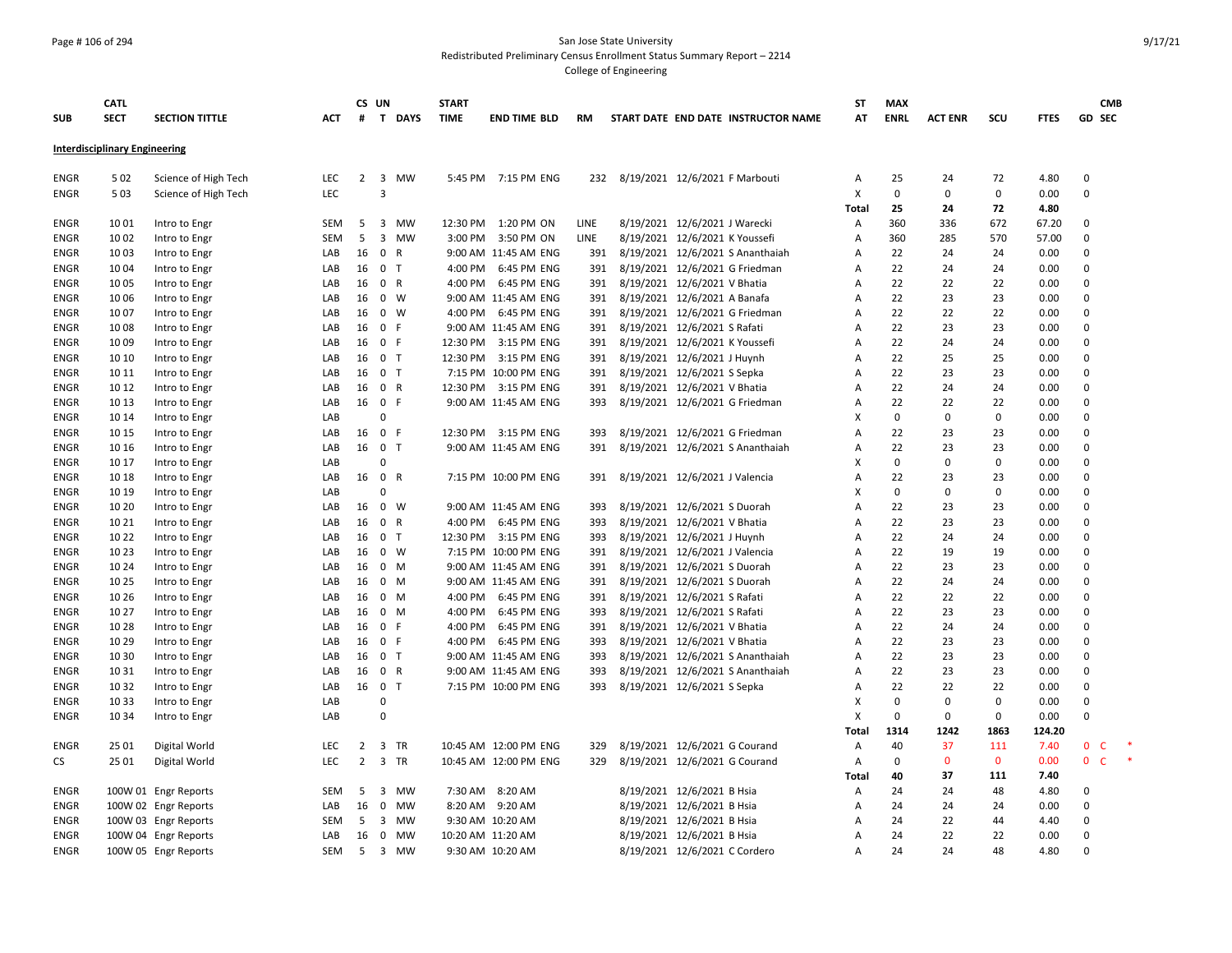## Page # 107 of 294 San Jose State University Redistributed Preliminary Census Enrollment Status Summary Report – 2214 College of Engineering

|             | <b>CATL</b> |                       |            | CS UN |                |           | <b>START</b> |                     |           |                     |                                     | <b>ST</b>      | <b>MAX</b>  |                |             |             | <b>CMB</b>    |
|-------------|-------------|-----------------------|------------|-------|----------------|-----------|--------------|---------------------|-----------|---------------------|-------------------------------------|----------------|-------------|----------------|-------------|-------------|---------------|
| <b>SUB</b>  | <b>SECT</b> | <b>SECTION TITTLE</b> | <b>ACT</b> |       |                | # T DAYS  | <b>TIME</b>  | <b>END TIME BLD</b> | <b>RM</b> |                     | START DATE END DATE INSTRUCTOR NAME | AT             | <b>ENRL</b> | <b>ACT ENR</b> | SCU         | <b>FTES</b> | <b>GD SEC</b> |
| <b>ENGR</b> |             | 100W 06 Engr Reports  | LAB        | 16    |                | 0 MW      |              | 10:20 AM 11:20 AM   |           |                     | 8/19/2021 12/6/2021 C Cordero       | Α              | 24          | 24             | 24          | 0.00        | $\mathbf 0$   |
| <b>ENGR</b> |             | 100W 07 Engr Reports  | <b>SEM</b> | 5     |                | 3 MW      |              | 9:30 AM 10:20 AM    |           |                     | 8/19/2021 12/6/2021 J Leih          | Α              | 24          | 24             | 48          | 4.80        | 0             |
| <b>ENGR</b> |             | 100W 08 Engr Reports  | LAB        | 16    |                | 0 MW      |              | 10:20 AM 11:20 AM   |           |                     | 8/19/2021 12/6/2021 J Leih          | Α              | 24          | 24             | 24          | 0.00        | 0             |
| <b>ENGR</b> |             | 100W 09 Engr Reports  | <b>SEM</b> | 5     |                | 3 MW      |              | 2:30 PM 3:20 PM     |           |                     | 8/19/2021 12/6/2021 C Cordero       | A              | 24          | 24             | 48          | 4.80        | 0             |
| <b>ENGR</b> |             | 100W 10 Engr Reports  | LAB        | 16    |                | 0 MW      |              | 3:20 PM 4:20 PM     |           |                     | 8/19/2021 12/6/2021 C Cordero       | A              | 24          | 24             | 24          | 0.00        | $\Omega$      |
| ENGR        |             | 100W 11 Engr Reports  | <b>SEM</b> | 5     |                | 3 MW      |              | 9:30 AM 10:20 AM    |           |                     | 8/19/2021 12/6/2021 V Sansome       | Α              | 24          | 22             | 44          | 4.40        | 0             |
| <b>ENGR</b> |             | 100W 12 Engr Reports  | LAB        | 16    |                | 0 MW      |              | 10:20 AM 11:20 AM   |           |                     | 8/19/2021 12/6/2021 V Sansome       | Α              | 24          | 22             | 22          | 0.00        | 0             |
| <b>ENGR</b> |             | 100W 13 Engr Reports  | SEM        | 5     |                | 3 MW      | 2:30 PM      | 3:20 PM             |           |                     | 8/19/2021 12/6/2021 J Leih          | Α              | 24          | 20             | 40          | 4.00        | 0             |
| <b>ENGR</b> |             | 100W 14 Engr Reports  | LAB        | 16    |                | 0 MW      | 3:20 PM      | 4:20 PM             |           |                     | 8/19/2021 12/6/2021 J Leih          | $\overline{A}$ | 24          | 20             | 20          | 0.00        | 0             |
| <b>ENGR</b> |             | 100W 15 Engr Reports  | SEM        | 5     |                | 3 MW      | 3:30 PM      | 4:20 PM             |           |                     | 8/19/2021 12/6/2021 V Sansome       | A              | 24          | 24             | 48          | 4.80        | 0             |
| ENGR        |             | 100W 16 Engr Reports  | LAB        | 16    |                | 0 MW      | 4:20 PM      | 5:20 PM             |           |                     | 8/19/2021 12/6/2021 V Sansome       | А              | 24          | 24             | 24          | 0.00        | 0             |
| <b>ENGR</b> |             | 100W 17 Engr Reports  | <b>SEM</b> |       | $\overline{3}$ |           |              |                     |           |                     |                                     | X              | 0           | $\mathbf 0$    | $\Omega$    | 0.00        | 0             |
| <b>ENGR</b> |             | 100W 18 Engr Reports  | LAB        |       | $\Omega$       |           |              |                     |           |                     |                                     | X              | $\Omega$    | $\mathbf 0$    | $\Omega$    | 0.00        | $\mathbf 0$   |
| <b>ENGR</b> |             | 100W 19 Engr Reports  | SEM        |       | 3              |           |              |                     |           |                     |                                     | Χ              | $\Omega$    | $\Omega$       | $\Omega$    | 0.00        | 0             |
| <b>ENGR</b> |             | 100W 20 Engr Reports  | LAB        |       | $\Omega$       |           |              |                     |           |                     |                                     | х              | $\Omega$    | 0              | $\Omega$    | 0.00        | $\mathbf 0$   |
| <b>ENGR</b> |             | 100W 21 Engr Reports  | SEM        | 5     | 3 <sub>T</sub> |           |              | 11:00 AM 12:50 PM   |           |                     | 8/19/2021 12/6/2021 C Bankston      | A              | 24          | 24             | 48          | 4.80        | 0             |
| <b>ENGR</b> |             | 100W 22 Engr Reports  | LAB        | 16    | 0 R            |           |              | 11:00 AM  1:50 PM   |           |                     | 8/19/2021 12/6/2021 C Bankston      | A              | 24          | 24             | 24          | 0.00        | 0             |
| <b>ENGR</b> |             | 100W 23 Engr Reports  | <b>SEM</b> | 5     | 3 R            |           |              | 11:00 AM 12:50 PM   |           |                     | 8/19/2021 12/6/2021 L Zou           | A              | 24          | 23             | 46          | 4.60        | 0             |
| ENGR        |             | 100W 24 Engr Reports  | LAB        | 16    | 0 <sub>T</sub> |           |              | 11:00 AM  1:50 PM   |           |                     | 8/19/2021 12/6/2021 L Zou           | A              | 24          | 23             | 23          | 0.00        | 0             |
| <b>ENGR</b> |             | 100W 25 Engr Reports  | <b>SEM</b> |       | 3              |           |              |                     |           |                     |                                     | X              | 0           | 0              | $\Omega$    | 0.00        | 0             |
| <b>ENGR</b> |             | 100W 26 Engr Reports  | LAB        |       | $\Omega$       |           |              |                     |           |                     |                                     | X              | $\Omega$    | 0              | $\Omega$    | 0.00        | 0             |
| <b>ENGR</b> |             | 100W 27 Engr Reports  | <b>SEM</b> |       | $\overline{3}$ |           |              |                     |           |                     |                                     | X              | $\Omega$    | 0              | $\mathbf 0$ | 0.00        | $\mathbf 0$   |
| <b>ENGR</b> |             | 100W 28 Engr Reports  | LAB        |       | $\Omega$       |           |              |                     |           |                     |                                     | Χ              | $\Omega$    | $\Omega$       | 0           | 0.00        | 0             |
| ENGR        |             | 100W 29 Engr Reports  | SEM        | 5     | 3 TR           |           | 5:00 PM      | 5:50 PM ENG         | 392       |                     | 8/19/2021 12/6/2021 B Murphy-Wesley | A              | 24          | 26             | 52          | 5.20        | 0             |
| ENGR        |             | 100W 30 Engr Reports  | LAB        | 16    | $0$ TR         |           | 5:50 PM      | 7:20 PM ENG         | 392       |                     | 8/19/2021 12/6/2021 B Murphy-Wesley | А              | 24          | 26             | 26          | 0.00        | $\mathbf 0$   |
| <b>ENGR</b> |             | 100W 31 Engr Reports  | <b>SEM</b> | 5     | 3 TR           |           | 6:00 PM      | 6:50 PM             |           |                     | 8/19/2021 12/6/2021 A Petrosyan     | А              | 24          | 25             | 50          | 5.00        | $\mathbf 0$   |
| <b>ENGR</b> |             | 100W 32 Engr Reports  | LAB        | 16    | 0 TR           |           |              | 6:50 PM 8:20 PM     |           |                     | 8/19/2021 12/6/2021 A Petrosyan     | A              | 24          | 25             | 25          | 0.00        | $\mathbf 0$   |
| <b>ENGR</b> |             | 100W 33 Engr Reports  | <b>SEM</b> | 5     | 3 F            |           |              | 9:30 AM 11:10 AM    |           |                     | 8/19/2021 12/6/2021 A Petrosyan     | A              | 24          | 25             | 50          | 5.00        | $\mathbf 0$   |
| <b>ENGR</b> |             | 100W 34 Engr Reports  | LAB        | 16    | 0 F            |           |              | 1:00 PM 2:40 PM     |           | 8/19/2021 12/6/2021 |                                     | A              | 24          | 25             | 25          | 0.00        | 0             |
| <b>ENGR</b> |             | 100W 35 Engr Reports  | <b>SEM</b> | 5     | 3 F            |           |              | 9:30 AM 11:10 AM    |           |                     | 8/19/2021 12/6/2021 B Murphy-Wesley | A              | 24          | 27             | 54          | 5.40        | 0             |
| <b>ENGR</b> |             | 100W 36 Engr Reports  | LAB        | 16    | 0 F            |           | 1:00 PM      | 2:40 PM             |           | 8/19/2021 12/6/2021 |                                     | А              | 24          | 27             | 27          | 0.00        | 0             |
| ENGR        |             | 100W 37 Engr Reports  | <b>SEM</b> | 5     | 3 TR           |           | 3:00 PM      | 3:50 PM             |           |                     | 8/19/2021 12/6/2021 H Eisips        | A              | 24          | 25             | 50          | 5.00        | $\mathbf 0$   |
| ENGR        |             | 100W 38 Engr Reports  | LAB        | 16    | 0 TR           |           | 3:50 PM      | 5:20 PM             |           |                     | 8/19/2021 12/6/2021 H Eisips        | А              | 24          | 25             | 25          | 0.00        | 0             |
| <b>ENGR</b> |             | 100W 39 Engr Reports  | SEM        | 5     | 3 F            |           |              | 9:30 AM 11:10 AM    |           |                     | 8/19/2021 12/6/2021 C Peters        | А              | 24          | 24             | 48          | 4.80        | 0             |
| <b>ENGR</b> |             | 100W 40 Engr Reports  | LAB        | 16    | 0 F            |           | 1:00 PM      | 2:40 PM             |           | 8/19/2021 12/6/2021 |                                     | А              | 24          | 24             | 24          | 0.00        | $\mathbf 0$   |
| <b>ENGR</b> |             | 100W 41 Engr Reports  | <b>SEM</b> | 5     |                | 3 MW      | 6:00 PM      | 6:50 PM             |           |                     | 8/19/2021 12/6/2021 V Sansome       | $\overline{A}$ | 24          | 23             | 46          | 4.60        | 0             |
| <b>ENGR</b> |             | 100W 42 Engr Reports  | LAB        | 16    |                | 0 MW      | 6:50 PM      | 8:20 PM             |           |                     | 8/19/2021 12/6/2021 V Sansome       | A              | 24          | 23             | 23          | 0.00        | 0             |
| ENGR        |             | 100W 43 Engr Reports  | <b>SEM</b> | 5     |                | 3 MW      | 6:00 PM      | 6:50 PM             |           |                     | 8/19/2021 12/6/2021 S Evans-Wemusa  | А              | 24          | 24             | 48          | 4.80        | 0             |
| <b>ENGR</b> |             | 100W 44 Engr Reports  | LAB        | 16    |                | 0 MW      | 6:50 PM      | 8:20 PM             |           |                     | 8/19/2021 12/6/2021 S Evans-Wemusa  | А              | 24          | 24             | 24          | 0.00        | $\mathbf 0$   |
| <b>ENGR</b> |             | 100W 45 Engr Reports  | SEM        | 5     |                | 3 MW      | 6:00 PM      | 6:50 PM             |           |                     | 8/19/2021 12/6/2021 S Tran          | А              | 24          | 22             | 44          | 4.40        | $\mathbf 0$   |
| ENGR        |             | 100W 46 Engr Reports  | LAB        | 16    | $\mathbf{0}$   | <b>MW</b> | 6:50 PM      | 8:20 PM             |           |                     | 8/19/2021 12/6/2021 S Tran          | A              | 24          | 22             | 22          | 0.00        | 0             |
| <b>ENGR</b> |             | 100W 47 Engr Reports  | SEM        | 5     | 3 TR           |           | 8:00 AM      | 8:50 AM             |           |                     | 8/19/2021 12/6/2021 B Murphy-Wesley | A              | 24          | 18             | 36          | 3.60        | 0             |
| <b>ENGR</b> |             | 100W 48 Engr Reports  | LAB        | 16    | $\mathbf{0}$   | TR        |              | 8:50 AM 10:20 AM    |           |                     | 8/19/2021 12/6/2021 B Murphy-Wesley | A              | 24          | 18             | 18          | 0.00        | 0             |
| <b>ENGR</b> |             | 100W 49 Engr Reports  | SEM        | 5     | 3 TR           |           | 6:00 PM      | 6:50 PM             |           |                     | 8/19/2021 12/6/2021 S Evans-Wemusa  | А              | 24          | 25             | 50          | 5.00        | 0             |
| <b>ENGR</b> |             | 100W 50 Engr Reports  | LAB        | 16    | $\mathbf{0}$   | <b>TR</b> | 6:50 PM      | 8:20 PM             |           |                     | 8/19/2021 12/6/2021 S Evans-Wemusa  | А              | 24          | 25             | 25          | 0.00        | $\mathbf 0$   |
| <b>ENGR</b> |             | 100W 51 Engr Reports  | SEM        | 5     |                | 3 MW      | 3:00 PM      | 3:50 PM             |           |                     | 8/19/2021 12/6/2021 S Tran          | A              | 24          | 24             | 48          | 4.80        | 0             |
| <b>ENGR</b> |             | 100W 52 Engr Reports  | LAB        | 16    |                | 0 MW      |              | 3:50 PM 5:20 PM     |           |                     | 8/19/2021 12/6/2021 S Tran          | А              | 24          | 24             | 24          | 0.00        | 0             |
| <b>ENGR</b> |             | 100W 53 Engr Reports  | SEM        | 5 3 F |                |           |              | 9:30 AM 11:10 AM    |           |                     | 8/19/2021 12/6/2021 C Bankston      | $\overline{A}$ | 24          | 23             | 46          | 4.60        | $\Omega$      |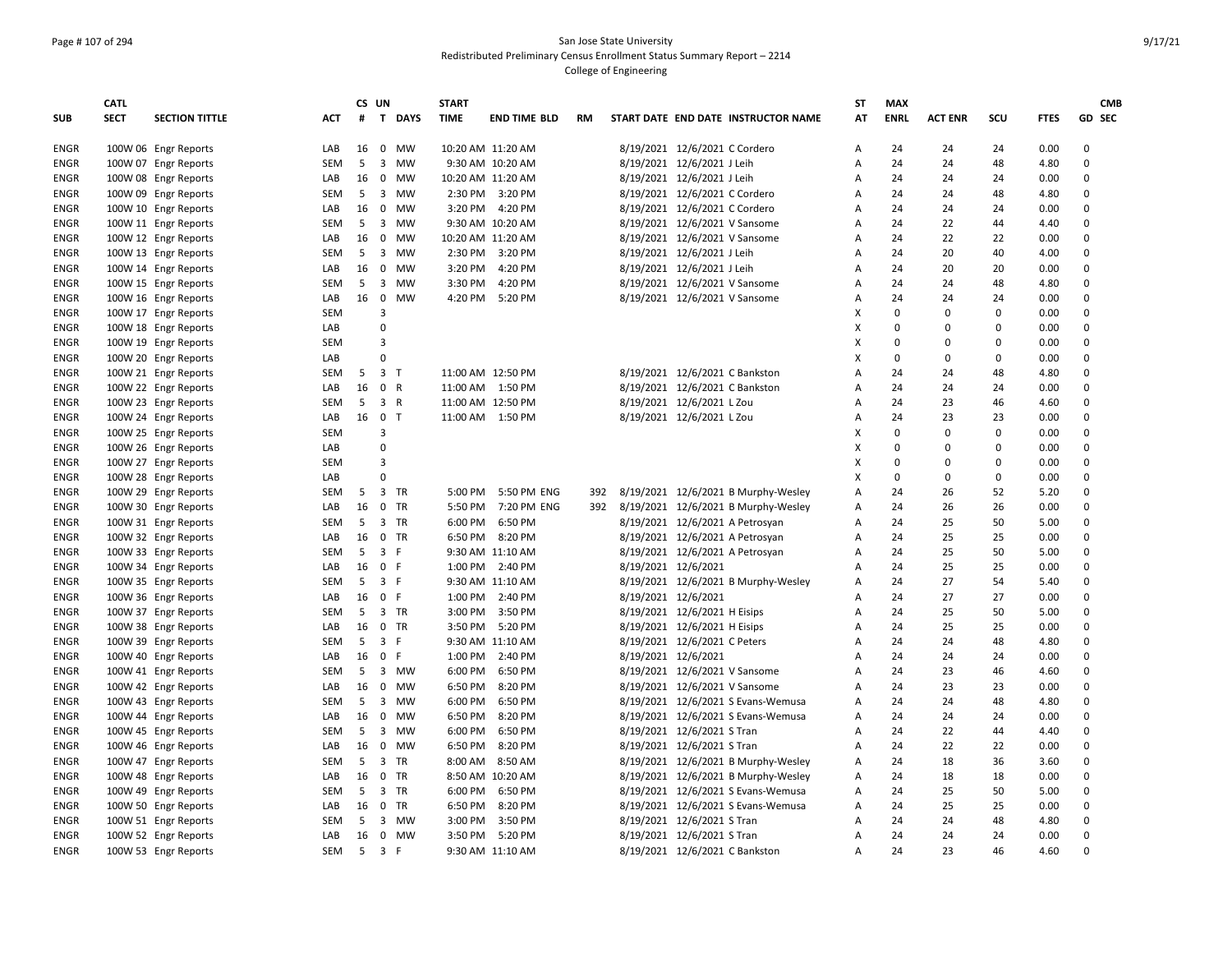# Page # 108 of 294 San Jose State University Redistributed Preliminary Census Enrollment Status Summary Report – 2214

|             | <b>CATL</b> |                               |            | CS UN               |                |          | <b>START</b>      |                      |             |                     |                                     | <b>ST</b>      | <b>MAX</b>  |                |             |             | <b>CMB</b>     |
|-------------|-------------|-------------------------------|------------|---------------------|----------------|----------|-------------------|----------------------|-------------|---------------------|-------------------------------------|----------------|-------------|----------------|-------------|-------------|----------------|
| <b>SUB</b>  | <b>SECT</b> | <b>SECTION TITTLE</b>         | <b>ACT</b> | #                   |                | T DAYS   | <b>TIME</b>       | <b>END TIME BLD</b>  | <b>RM</b>   |                     | START DATE END DATE INSTRUCTOR NAME | AT             | <b>ENRL</b> | <b>ACT ENR</b> | scu         | <b>FTES</b> | <b>GD SEC</b>  |
| ENGR        |             | 100W 54 Engr Reports          | LAB        | 16                  | 0 F            |          | 11:10 AM 12:30 PM |                      |             |                     | 8/19/2021 12/6/2021 C Bankston      | А              | 24          | 23             | 23          | 0.00        | $\mathbf 0$    |
| <b>ENGR</b> |             | 100W 55 Engr Reports          | <b>SEM</b> | 5                   |                | 3 MW     | 3:30 PM           | 4:20 PM              |             | 8/19/2021 12/6/2021 |                                     | A              | 22          | $\mathbf 0$    | $\mathbf 0$ | 0.00        | 0              |
| <b>ENGR</b> |             | 100W 56 Engr Reports          | LAB        | 16                  |                | 0 MW     | 4:30 PM           | 5:20 PM              |             | 8/19/2021 12/6/2021 |                                     | A              | 22          | $\mathbf 0$    | $\Omega$    | 0.00        | $\mathbf 0$    |
| <b>ENGR</b> |             | 100W 57 Engr Reports          | SEM        | 5                   |                | 3 TR     | 8:00 AM           | 8:50 AM              |             | 8/19/2021 12/6/2021 |                                     | A              | 22          | $\Omega$       | $\Omega$    | 0.00        | 0              |
| ENGR        |             | 100W 58 Engr Reports          | LAB        | 16                  |                | 0 TR     |                   | 8:50 AM 10:20 AM     |             | 8/19/2021 12/6/2021 |                                     | A              | 22          | 0              | $\Omega$    | 0.00        | 0              |
| ENGR        |             | 100W 59 Engr Reports          | <b>SEM</b> | 5                   | 3 <sub>T</sub> |          | 2:00 PM           | 3:50 PM              |             | 8/19/2021 12/6/2021 |                                     | A              | 22          | $\mathbf 0$    | $\mathbf 0$ | 0.00        | 0              |
| ENGR        |             | 100W 60 Engr Reports          | LAB        | 16                  | 0 R            |          | 2:00 PM           | 4:50 PM              |             | 8/19/2021 12/6/2021 |                                     | A              | 22          | 0              | $\mathbf 0$ | 0.00        | $\mathbf 0$    |
| <b>ENGR</b> |             | 100W 61 Engr Reports          | <b>SEM</b> | 5                   | 3 R            |          | 2:00 PM           | 3:50 PM              |             | 8/19/2021 12/6/2021 |                                     | A              | 22          | $\mathbf 0$    | $\mathbf 0$ | 0.00        | $\mathbf 0$    |
| <b>ENGR</b> |             | 100W 62 Engr Reports          | LAB        | 16                  | 0 <sub>T</sub> |          | 2:00 PM           | 4:50 PM              |             | 8/19/2021 12/6/2021 |                                     | A              | 22          | $\mathbf 0$    | $\mathbf 0$ | 0.00        | $\mathbf 0$    |
|             |             |                               |            |                     |                |          |                   |                      |             |                     |                                     | Total          | 1280        | 1084           | 1626        | 108.40      |                |
| ENGR        | 101 01      | <b>Engineering Seminar</b>    | <b>SEM</b> |                     | 1              |          |                   |                      |             |                     |                                     | Χ              | 0           | $\mathbf 0$    | $\mathbf 0$ | 0.00        | 0              |
|             |             |                               |            |                     |                |          |                   |                      |             |                     |                                     | Total          | $\mathbf 0$ | 0              | $\mathbf 0$ | 0.00        |                |
| ENGR        | 102 01      | Renew Energy Engineering      | LEC.       | 2                   |                | 3 TR     | 5:45 PM           | 7:00 PM ON           | <b>LINE</b> |                     | 8/19/2021 12/6/2021   Tyukhov       | Α              | 25          | 14             | 42          | 2.80        | $\mathbf 0$    |
|             |             |                               |            |                     |                |          |                   |                      |             |                     |                                     | Total          | 25          | 14             | 42          | 2.80        |                |
| <b>ENGR</b> | 120 01      | Prog for Soc Sci              | <b>LEC</b> | $\overline{2}$      |                | 3 TR     | 12:30 PM          | 1:45 PM ON           | LINE        |                     | 8/19/2021 12/6/2021 V Carr          | Α              | 40          | 42             | 126         | 9.05        | 13             |
|             |             |                               |            |                     |                |          |                   |                      |             |                     |                                     | Total          | 40          | 42             | 126         | 9.05        |                |
| ENGR        | 12101       | Algo. for Soc Sci             | LEC        | 2                   |                | 3 MW     | 4:00 PM           | 5:15 PM ON           | LINE        |                     | 8/19/2021 12/6/2021 M Jones         | Α              | 30          | 11             | 33          | 2.20        | 0              |
|             |             |                               |            |                     |                |          |                   |                      |             |                     |                                     | Total          | 30          | 11             | 33          | 2.20        |                |
| ENGR        | 12201       | R for Soc Sci                 | <b>LEC</b> |                     | $\overline{3}$ |          |                   |                      |             |                     |                                     | $\times$       | $\mathbf 0$ | $\mathbf 0$    | $\Omega$    | 0.00        | 0              |
|             |             |                               |            |                     |                |          |                   |                      |             |                     |                                     | Total          | $\mathbf 0$ | 0              | $\mathbf 0$ | 0.00        |                |
| <b>ENGR</b> | 18001       | <b>Indiv Studies</b>          | SUP        | 36                  |                | 3 TBA    |                   | ON                   | <b>LINE</b> |                     | 8/19/2021 12/6/2021 P Hsu           | Α              | 36          | $\Omega$       | $\mathbf 0$ | 0.00        | $\mathbf 0$    |
| <b>ENGR</b> | 180 02      | <b>Indiv Studies</b>          | SUP        | 36                  |                | 2 TBA    |                   | ON                   | <b>LINE</b> | 8/19/2021 12/6/2021 |                                     | A              | 20          | $\mathbf 0$    | $\mathsf 0$ | 0.00        | 0              |
| <b>ENGR</b> | 18003       | <b>Indiv Studies</b>          | SUP        |                     |                | 36 1 TBA |                   | ON                   | LINE        | 8/19/2021 12/6/2021 |                                     | Α              | 35          | 0              | $\mathbf 0$ | 0.00        | 0              |
|             |             |                               |            |                     |                |          |                   |                      |             |                     |                                     | Total          | 91          | 0              | 0           | 0.00        |                |
| <b>ENGR</b> | 195A 01     | Glob/Soc Iss Engr             | <b>LEC</b> | $1 \quad 1 \quad F$ |                |          |                   | 10:45 AM 12:00 PM ON | LINE        |                     | 8/19/2021 12/6/2021 L Zou           | Α              | 150         | 150            | 150         | 10.02       | $\mathbf{1}$   |
| ENGR        | 195A 02     | Glob/Soc Iss Engr             | <b>LEC</b> | $\mathbf{1}$        | 1 F            |          | 12:30 PM          | 1:45 PM ON           | LINE        |                     | 8/19/2021 12/6/2021 L Zou           | A              | 150         | 152            | 152         | 10.13       | $\mathbf 0$    |
| <b>ENGR</b> | 195A 03     | Glob/Soc Iss Engr             | <b>LEC</b> | $\mathbf{1}$        | 1 F            |          | 2:15 PM           | 3:30 PM ON           | LINE        |                     | 8/19/2021 12/6/2021 L Zou           | $\overline{A}$ | 150         | 153            | 153         | 10.20       | $\mathbf 0$    |
| ENGR        | 195B 01     | Glob/Soc Iss Engr             | LEC        | 1                   | 1 F            |          | 1:00 PM           | 2:15 PM ON           | LINE        |                     | 8/19/2021 12/6/2021 K Yrigoyen      | А              | 150         | 101            | 101         | 6.73        | 0              |
|             |             |                               |            |                     |                |          |                   |                      |             |                     |                                     | Total          | 600         | 556            | 556         | 37.08       |                |
| <b>ENGR</b> |             | 195E 01 Inter. Computing Proj | LEC        | $2^{\circ}$         | 3 F            |          | 10:00 AM 12:45 PM |                      |             |                     | 8/19/2021 12/6/2021 P Hsu           | Α              | 20          | 4              | 12          | 0.80        | 0              |
|             |             |                               |            |                     |                |          |                   |                      |             |                     |                                     | Total          | 20          | 4              | 12          | 0.80        |                |
| ENGR        |             | 199A 01 Sr Design Proj I      | LAB        |                     | 1              |          |                   |                      |             |                     |                                     | X              | $\mathbf 0$ | $\Omega$       | $\mathbf 0$ | 0.00        | 0              |
| <b>ENGR</b> |             | 199A 02 Sr Design Proj I      | LAB        | 16                  | 1 W            |          | 2:00 PM           | 3:00 PM              |             |                     | 8/19/2021 12/6/2021 P Hsu           | A              | 24          | $\Omega$       | $\mathbf 0$ | 0.00        | $\mathbf 0$    |
|             |             |                               |            |                     |                |          |                   |                      |             |                     |                                     | Total          | 24          | 0              | 0           | 0.00        |                |
| <b>ENGR</b> | 201 01      | <b>Engr Analysis</b>          | <b>SEM</b> | 5                   |                | 3 M      | 6:00 PM           | 8:45 PM              |             |                     | 8/19/2021 12/6/2021 M Khosravi      | Α              | 25          | 10             | 30          | 2.50        | 10             |
|             |             |                               |            |                     |                |          |                   |                      |             |                     |                                     | Total          | 25          | 10             | 30          | 2.50        |                |
| <b>ENGR</b> |             | 295A 01 Master Project I      | LEC        | $\overline{2}$      | 3 F            |          | 5:00 PM           | 7:50 PM              |             |                     | 8/19/2021 12/6/2021 M Hambaba       | A              | 25          | $\overline{2}$ | 6           | 0.50        | $\overline{2}$ |
|             |             |                               |            |                     |                |          |                   |                      |             |                     |                                     | Total          | 25          | $\mathbf{2}$   | 6           | 0.50        |                |
| <b>ENGR</b> |             | 295B 01 Master Project II     | <b>LEC</b> | 1                   | 3 F            |          | 1:00 PM           | 3:45 PM              |             |                     | 8/19/2021 12/6/2021 M Hambaba       | A              | 25          | $\overline{2}$ | 6           | 0.50        | $\overline{2}$ |
|             |             |                               |            |                     |                |          |                   |                      |             |                     |                                     | <b>Total</b>   | 25          | $\mathbf{2}$   | 6           | 0.50        |                |
| ENGR        | 297D 01     | <b>Topics Emerge Tech</b>     | <b>LEC</b> | 2                   | 3 <sub>1</sub> |          | 4:00 PM           | 6:00 PM              |             |                     | 8/19/2021 12/6/2021 M Hambaba       | А              | 25          | 8              | 24          | 2.00        | 8              |
|             |             |                               |            |                     |                |          |                   |                      |             |                     |                                     | Total          | 25          | 8              | 24          | 2.00        |                |
| ENGR        | 298 01      | <b>Master's Project</b>       | LAB        | 16                  | 2 F            |          |                   | 5:00 PM 7:45 PM      |             | 8/19/2021 12/6/2021 |                                     | Α              | 30          | $\mathbf 0$    | $\mathbf 0$ | 0.00        | 0              |
|             |             |                               |            |                     |                |          |                   |                      |             |                     |                                     | Total          | 30          | 0              | $\mathbf 0$ | 0.00        |                |
| <b>ENGR</b> | 298101      | MSE Internship Experience     | SUP        | 48                  |                | 3 TBA    |                   |                      |             |                     | 8/19/2021 12/6/2021 P Hsu           | Α              | 24          | $\Omega$       | $\mathbf 0$ | 0.00        | 0              |
| <b>ENGR</b> | 298102      | MSE Internship Experience     | SUP        | 48                  |                | 2 TBA    |                   | ON                   | LINE        | 8/19/2021 12/6/2021 |                                     | A              | 20          | 0              | $\mathbf 0$ | 0.00        | 0              |
| ENGR        | 298103      | MSE Internship Experience     | <b>SUP</b> |                     |                | 48 1 TBA |                   | ON                   | LINE        | 8/19/2021 12/6/2021 |                                     | Α              | 20          | 0              | $\Omega$    | 0.00        | 0              |
|             |             |                               |            |                     |                |          |                   |                      |             |                     |                                     | Total          | 64          | 0              | $\Omega$    | 0.00        |                |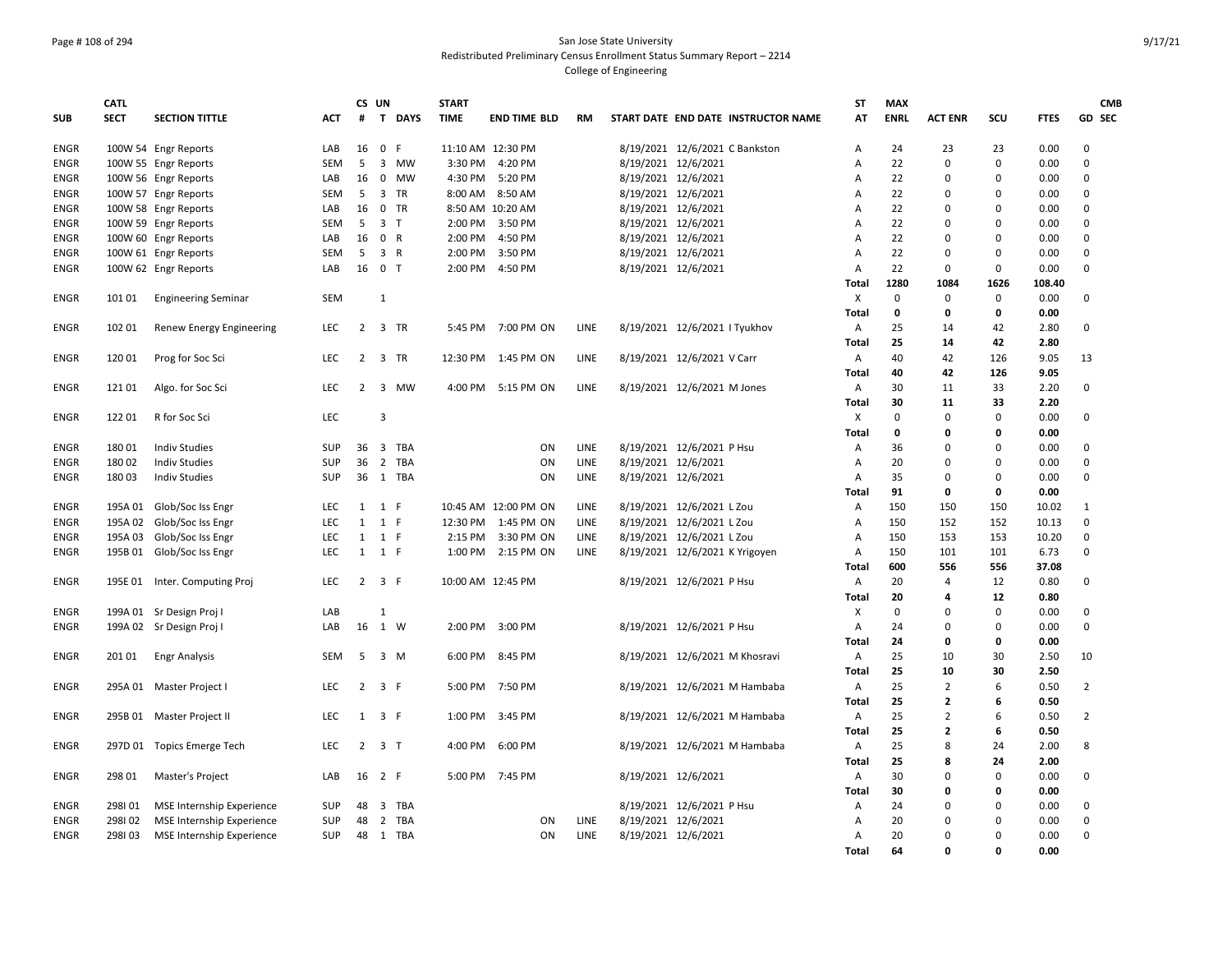## Page # 109 of 294 San Jose State University Redistributed Preliminary Census Enrollment Status Summary Report – 2214

|             | <b>CATL</b> |                       |              | CS UN    |             | <b>START</b> |                     |    |                     |                                     | SΤ    | <b>MAX</b>  |                |      |             | <b>CMB</b>              |
|-------------|-------------|-----------------------|--------------|----------|-------------|--------------|---------------------|----|---------------------|-------------------------------------|-------|-------------|----------------|------|-------------|-------------------------|
| <b>SUB</b>  | <b>SECT</b> | <b>SECTION TITTLE</b> | ACT          | . .      | <b>DAYS</b> | <b>TIME</b>  | <b>END TIME BLD</b> | RM |                     | START DATE END DATE INSTRUCTOR NAME | AT    | <b>ENRI</b> | <b>ACT ENR</b> | scu  | <b>FTES</b> | <b>GD SEC</b>           |
| <b>ENGR</b> | 299 01      | <b>Masters Thesis</b> | SUP          | 25 1 TBA |             |              |                     |    | 8/19/2021 12/6/2021 |                                     |       | -30         |                |      | 0.00        | 0                       |
| <b>ENGR</b> | 299 02      | <b>Masters Thesis</b> | SUP.         | 25 2 TBA |             |              |                     |    | 8/19/2021 12/6/2021 |                                     | A     |             |                |      | 0.00        | $\overline{\mathbf{0}}$ |
| <b>ENGR</b> | 299 03      | <b>Masters Thesis</b> | SUP 25 3 TBA |          |             |              |                     |    | 8/19/2021 12/6/2021 |                                     | А     |             |                |      | 0.00        | $\mathbf 0$             |
|             |             |                       |              |          |             |              |                     |    |                     |                                     | Total | -80         |                | 0    | 0.00        |                         |
|             |             |                       |              |          |             |              |                     |    |                     | Interdisciplinary Engineering Total |       | 3763        | 3036           | 4507 | 302.23      |                         |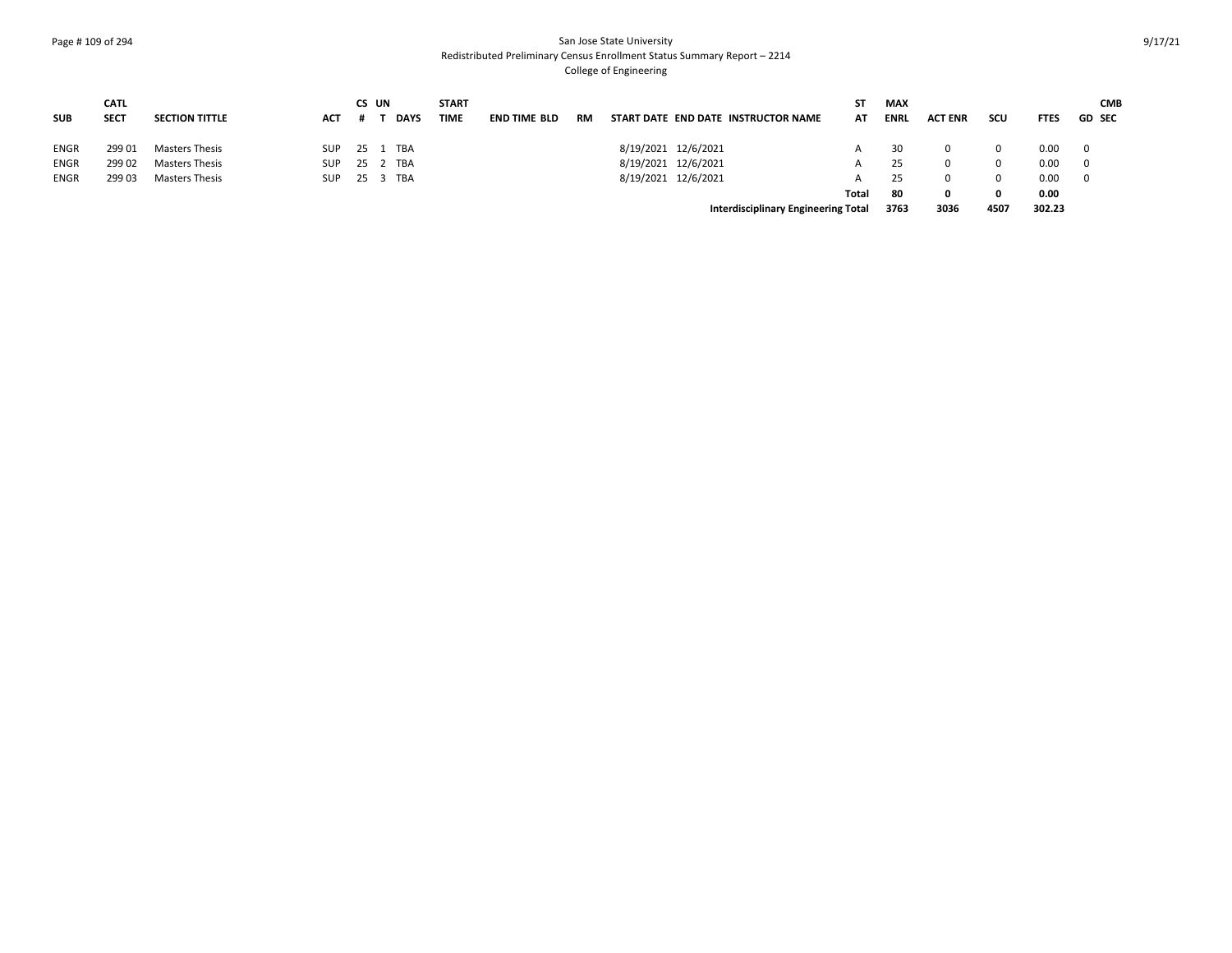#### Page # 110 of 294 San Jose State University Redistributed Preliminary Census Enrollment Status Summary Report – 2214

|             | <b>CATL</b>                  |                              |            |                | CS UN                   |        | <b>START</b> |                       |             |                     |                                      | <b>ST</b>                 | <b>MAX</b>   |                |              |             | <b>CMB</b>     |
|-------------|------------------------------|------------------------------|------------|----------------|-------------------------|--------|--------------|-----------------------|-------------|---------------------|--------------------------------------|---------------------------|--------------|----------------|--------------|-------------|----------------|
| <b>SUB</b>  | <b>SECT</b>                  | <b>SECTION TITTLE</b>        | ACT        | #              |                         | T DAYS | <b>TIME</b>  | <b>END TIME BLD</b>   | RM          |                     | START DATE END DATE INSTRUCTOR NAME  | AT                        | <b>ENRL</b>  | <b>ACT ENR</b> | SCU          | <b>FTES</b> | <b>GD SEC</b>  |
|             | <b>Materials Engineering</b> |                              |            |                |                         |        |              |                       |             |                     |                                      |                           |              |                |              |             |                |
|             |                              |                              |            |                |                         |        |              |                       |             |                     |                                      |                           |              |                |              |             |                |
| MATE        | 25 01                        | Intro to Materials           | LEC.       | 1              |                         | 3 MW   | 4:30 PM      | 5:45 PM ON            | LINE        |                     | 8/19/2021 12/6/2021 E Ishida         | Α                         | 70           | 60             | 180          | 12.05       | $\mathbf{1}$   |
| MATE        | 25 02                        | Intro to Materials           | LEC        | 1              | 3 TR                    |        |              | 9:00 AM 10:15 AM ON   | LINE        |                     | 8/19/2021 12/6/2021 D Oh             | A                         | 70           | 50             | 150          | 10.00       | $\pmb{0}$      |
| MATE        | 25 03                        | Intro to Materials           | <b>LEC</b> | 1              | 3 TR                    |        |              | 2:15 PM 3:30 PM ON    | LINE        |                     | 8/19/2021 12/6/2021 O Keles          | Α                         | 70           | 60             | 180          | 12.05       | 1              |
| MATE        | 25 04                        | Intro to Materials           | <b>LEC</b> | 1              |                         | 3 MW   |              | 2:15 PM 3:30 PM ON    | <b>LINE</b> |                     | 8/19/2021 12/6/2021 M Oye            | Α                         | 70           | 50             | 150          | 10.05       | $\mathbf{1}$   |
| <b>MATE</b> | 25 05                        | Intro to Materials           | <b>LEC</b> | 1              |                         | 3 MW   |              | 9:00 AM 10:15 AM ON   | LINE        |                     | 8/19/2021 12/6/2021                  | Α                         | 60           | $\mathbf 0$    | 0            | 0.00        | $\mathbf 0$    |
|             |                              |                              |            |                |                         |        |              |                       |             |                     |                                      | Total                     | 340          | 220            | 660          | 44.15       |                |
| MATE        | 115 01                       | Struc/Prop Solids            | <b>LEC</b> | $\overline{2}$ | 3 TR                    |        |              | 9:00 AM 10:15 AM ENG  | 329         |                     | 8/19/2021 12/6/2021 O Keles          | Α                         | 40           | 21             | 63           | 4.45        | 5              |
|             |                              |                              |            |                |                         |        |              |                       |             |                     |                                      | Total                     | 40           | 21             | 63           | 4.45        |                |
| MATE        | 143 01                       | Prin Scng Micrscpy           | LAB        |                | 16 1 T                  |        |              | 10:45 AM  1:30 PM ENG | 223         |                     | 8/19/2021 12/6/2021 C Peters         | Α                         | 15           | 15             | 15           | 1.00        | 0              |
| MATE        | 143 02                       | Prin Scng Micrscpy           | LAB        |                | 16 1 M                  |        | 1:30 PM      | 4:15 PM ENG           | 223         | 8/19/2021 12/6/2021 |                                      | Α                         | 15           | 0              | $\mathbf 0$  | 0.00        | $\mathbf 0$    |
|             |                              |                              |            |                |                         |        |              |                       |             |                     |                                      | Total                     | 30           | 15             | 15           | 1.00        |                |
| MATE        | 144 01                       | XRD Lab                      | LAB        |                | $\mathbf{1}$            |        |              |                       |             |                     |                                      | Χ                         | $\Omega$     | $\mathbf 0$    | $\Omega$     | 0.00        | 0              |
|             |                              |                              |            |                |                         |        |              |                       |             |                     |                                      | <b>Total</b>              | $\mathbf{0}$ | 0              | 0            | 0.00        |                |
| MATE        | 145 01                       | <b>Princ Scnng Probes</b>    | LAB        |                | $\mathbf{1}$            |        |              |                       |             |                     |                                      | X                         | $\Omega$     | $\Omega$       | $\Omega$     | 0.00        | $\mathbf 0$    |
|             |                              |                              |            |                |                         |        |              |                       |             |                     |                                      | Total                     | $\mathbf 0$  | $\mathbf 0$    | $\mathbf 0$  | 0.00        |                |
| MATE        | 153 01                       | <b>EO&amp;M Props Solids</b> | <b>LEC</b> | $\overline{2}$ |                         | 3 MW   | 9:00 AM      | 9:50 AM ENG           | 329         |                     | 8/19/2021 12/6/2021 T Pan            | Α                         | 50           | 41             | 82           | 8.20        | 0              |
| MATE        | 153 02                       | <b>EO&amp;M Props Solids</b> | <b>LEC</b> | $\overline{2}$ | 3 TR                    |        | 6:00 PM      | 6:50 PM ON            | LINE        |                     | 8/19/2021 12/6/2021 S KC             | Α                         | 55           | 44             | 88           | 8.80        | 0              |
| MATE        | 153 03                       | <b>EO&amp;M Props Solids</b> | LEC        |                | 3                       |        |              |                       |             |                     |                                      | х                         | $\mathbf 0$  | 0              | $\mathbf 0$  | 0.00        | 0              |
| <b>MATE</b> | 153 04                       | <b>EO&amp;M Props Solids</b> | LAB        | 16             | $\overline{\mathbf{0}}$ | M      | 6:00 PM      | 8:45 PM ENG           | 105         |                     | 8/19/2021 12/6/2021 A Termeh Yousefi | Α                         | 16           | 15             | 15           | 0.00        | $\mathbf 0$    |
| <b>MATE</b> | 153 05                       | <b>EO&amp;M Props Solids</b> | LAB        |                | $\Omega$                |        |              |                       |             |                     |                                      | $\boldsymbol{\mathsf{x}}$ | $\mathbf 0$  | 0              | $\mathbf 0$  | 0.00        | $\mathbf 0$    |
| <b>MATE</b> | 153 06                       | <b>EO&amp;M Props Solids</b> | LAB        | 16             | $0 \quad W$             |        |              | 9:00 AM 11:45 AM ENG  | 105         | 8/19/2021 12/6/2021 |                                      | $\overline{A}$            | 16           | $\mathbf 0$    | $\Omega$     | 0.00        | $\mathbf 0$    |
| MATE        | 153 07                       | <b>EO&amp;M Props Solids</b> | LAB        | 16             | 0 W                     |        | 6:00 PM      | 8:45 PM ENG           | 105         | 8/19/2021 12/6/2021 |                                      | A                         | 16           | $\mathbf 0$    | 0            | 0.00        | 0              |
| <b>MATE</b> | 153 08                       | <b>EO&amp;M Props Solids</b> | LAB        | 16             | 0 T                     |        | 1:30 PM      | 4:15 PM ENG           | 105         |                     | 8/19/2021 12/6/2021 S Duorah         | A                         | 16           | 16             | 16           | 0.00        | 0              |
| MATE        | 153 09                       | <b>EO&amp;M Props Solids</b> | LAB        | 16             | 0 R                     |        | 10:45 AM     | 1:30 PM ENG           | 105         |                     | 8/19/2021 12/6/2021 C England        | Α                         | 16           | 13             | 13           | 0.00        | $\mathbf 0$    |
| MATE        | 153 10                       |                              | LAB        | 16             | 0 R                     |        |              | 1:30 PM 4:15 PM ENG   | 105         |                     | 8/19/2021 12/6/2021 S Patel          | Α                         | 16           | 9              | 9            | 0.00        | $\mathbf 0$    |
|             | 153 11                       | <b>EO&amp;M Props Solids</b> |            |                |                         |        |              |                       |             |                     |                                      |                           |              |                | 16           |             | $\mathbf 0$    |
| MATE        |                              | <b>EO&amp;M Props Solids</b> | LAB        | 16             | 0 F                     |        |              | 9:00 AM 11:45 AM ENG  | 105         |                     | 8/19/2021 12/6/2021 T Pan            | $\overline{A}$            | 16           | 16             | 16           | 0.00        | 0              |
| MATE        | 153 12                       | <b>EO&amp;M Props Solids</b> | LAB        | 16             | 0 F                     |        |              | 12:30 PM 3:15 PM ENG  | 105         |                     | 8/19/2021 12/6/2021 B Serrano        | $\overline{A}$            | 16           | 16             |              | 0.00        |                |
|             |                              |                              |            |                |                         |        |              |                       |             |                     |                                      | Total                     | 233          | 170            | 255          | 17.00       | 0              |
| <b>MATE</b> | 180 01                       | Ind Studies                  | SUP        |                | 36 1 TBA                |        |              |                       |             |                     | 8/19/2021 12/6/2021 W Chung          | Α                         | 10           | $\mathbf{1}$   | $\mathbf{1}$ | 0.07        |                |
| MATE        | 180 02                       | Ind Studies                  | <b>SUP</b> | 36             | 2 TBA                   |        |              |                       |             |                     | 8/19/2021 12/6/2021 W Chung          | Α                         | 10           | 0              | 0            | 0.00        | 0              |
| MATE        | 18003                        | Ind Studies                  | <b>SUP</b> |                | 36 3 TBA                |        |              |                       |             |                     | 8/19/2021 12/6/2021 W Chung          | Α                         | 10           | 0              | 0            | 0.00        | 0              |
|             |                              |                              |            |                |                         |        |              |                       |             |                     |                                      | <b>Total</b>              | 30           | 1              | 1            | 0.07        |                |
| MATE        | 185 01                       | Ceramics                     | <b>SEM</b> | 5              |                         | 3 MW   |              | 9:00 AM 10:15 AM ENG  | 341         |                     | 8/19/2021 12/6/2021 D Chafey         | A                         | 40           | 17             | 51           | 3.50        | $\overline{2}$ |
|             |                              |                              |            |                |                         |        |              |                       |             |                     |                                      | Total                     | 40           | 17             | 51           | 3.50        |                |
| <b>MATE</b> | 18601                        | Polymers                     | <b>SEM</b> | 5              | -3                      |        |              |                       |             | 8/19/2021 12/6/2021 |                                      | $\boldsymbol{\mathsf{x}}$ | 0            | $\mathbf 0$    | $\mathbf 0$  | 0.00        | $\mathbf 0$    |
| MATE        | 186 02                       | Polymers                     | SEM        | 5              | 3 TR                    |        |              | 12:30 PM 1:45 PM      |             |                     | 8/19/2021 12/6/2021 Y Schneider      | A                         | 40           | 26             | 78           | 5.35        | 3              |
|             |                              |                              |            |                |                         |        |              |                       |             |                     |                                      | Total                     | 40           | 26             | 78           | 5.35        |                |
| MATE        | 195 01                       | <b>Mech Bhvr Matls</b>       | <b>SEM</b> | $\overline{4}$ |                         | 3 MW   |              | 12:30 PM 1:20 PM ENG  | 329         |                     | 8/19/2021 12/6/2021 T Pan            | Α                         | 30           | 18             | 36           | 3.85        | 5              |
| MATE        | 195 02                       | <b>Mech Bhvr Matls</b>       | LAB        |                | $\Omega$                |        |              |                       |             |                     |                                      | х                         | $\Omega$     | 0              | 0            | 0.00        | $\mathbf 0$    |
| MATE        | 195 03                       | <b>Mech Bhyr Matls</b>       | LAB        | 16             | 0 W                     |        | 1:45 PM      | 4:30 PM ENG           | 105         |                     | 8/19/2021 12/6/2021 T Pan            | $\overline{A}$            | 15           | 18             | 18           | 0.00        | 5              |
|             |                              |                              |            |                |                         |        |              |                       |             |                     |                                      | <b>Total</b>              | 45           | 36             | 54           | 3.85        |                |
| MATE        |                              | 198A 01 Sr Design Proj       | LEC        | $\overline{2}$ | 2 F                     |        |              | 9:00 AM 9:50 AM ENG   | 340         |                     | 8/19/2021 12/6/2021 W Chung          | Α                         | 25           | 12             | 12           | 1.60        | 0              |
| MATE        |                              | 198A 02 Sr Design Proj       | LAB        | 16             | 0 F                     |        |              | 10:00 AM 12:45 PM ENG | 340         |                     | 8/19/2021 12/6/2021 W Chung          | A                         | 25           | 12             | 12           | 0.00        | 0              |
|             |                              |                              |            |                |                         |        |              |                       |             |                     |                                      | Total                     | 50           | 24             | 24           | 1.60        |                |
| MATE        | 220 01                       | Pr in Apps ElecChem          | SEM        | 4              | 3                       |        |              |                       |             |                     | 8/19/2021 12/6/2021                  | X                         | $\mathbf 0$  | $\mathbf 0$    | $\mathbf 0$  | 0.00        | 0              |
| MATE        | 220 02                       | Pr in Apps ElecChem          | <b>SEM</b> | $\overline{4}$ | 3 <sub>1</sub>          |        | 6:00 PM      | 8:45 PM               |             |                     | 8/19/2021 12/6/2021 D Oh             | $\overline{A}$            | 25           | 17             | 51           | 4.20        | 16             |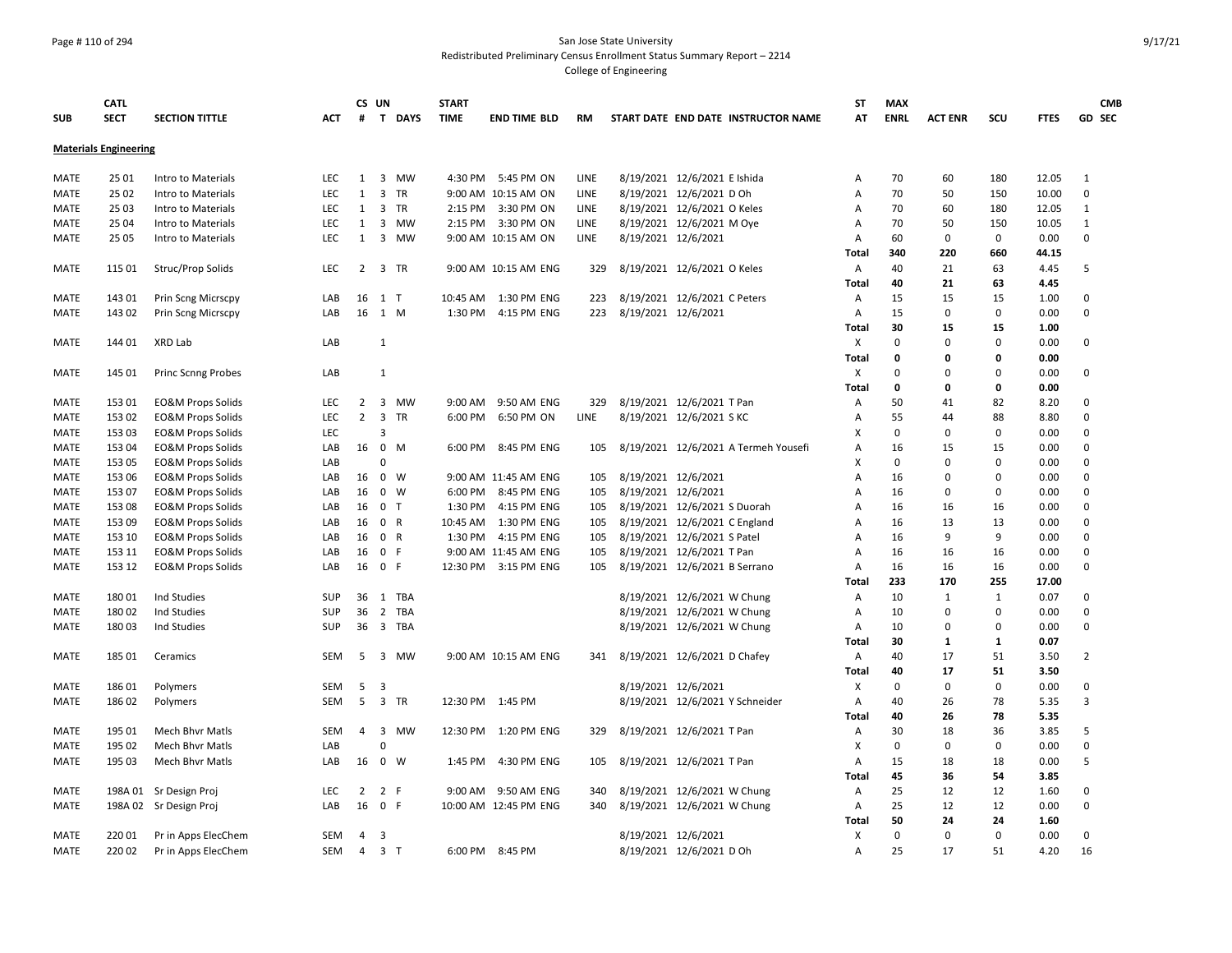#### Page # 111 of 294 San Jose State University Redistributed Preliminary Census Enrollment Status Summary Report – 2214

|             | <b>CATL</b> |                        |            | CS UN |                         |        | <b>START</b> |                     |     |                               |                               |                                     | <b>ST</b>      | <b>MAX</b>  |                |              |             | <b>CMB</b>                   |  |
|-------------|-------------|------------------------|------------|-------|-------------------------|--------|--------------|---------------------|-----|-------------------------------|-------------------------------|-------------------------------------|----------------|-------------|----------------|--------------|-------------|------------------------------|--|
| <b>SUB</b>  | <b>SECT</b> | <b>SECTION TITTLE</b>  | ACT        | #     |                         | T DAYS | <b>TIME</b>  | <b>END TIME BLD</b> | RM  |                               |                               | START DATE END DATE INSTRUCTOR NAME | AT             | <b>ENRL</b> | <b>ACT ENR</b> | scu          | <b>FTES</b> | GD SEC                       |  |
|             |             |                        |            |       |                         |        |              |                     |     |                               |                               |                                     |                |             |                |              |             |                              |  |
|             |             |                        |            |       |                         |        |              |                     |     |                               |                               |                                     | <b>Total</b>   | 25          | 17             | 51           | 4.20        |                              |  |
| MATE        | 232 01      | Plasma Procsg Matls    | SEM        | - 5   | 3 R                     |        |              | 6:00 PM 8:45 PM ENG | 301 | 8/19/2021 12/6/2021 M Oye     |                               |                                     | Α              | 25          | 19             | 57           | 4.65        | 17                           |  |
|             |             |                        |            |       |                         |        |              |                     |     |                               |                               |                                     | Total          | 25          | 19             | 57           | 4.65        |                              |  |
| MATE        | 24101       | Advncd Mthds Matl Char | SEM        | -5    | 3 M                     |        |              | 6:00 PM 8:45 PM ENG | 301 |                               | 8/19/2021 12/6/2021 C England |                                     | $\overline{A}$ | 25          | 18             | 54           | 4.50        | 18                           |  |
|             |             |                        |            |       |                         |        |              |                     |     |                               |                               |                                     | Total          | 25          | 18             | 54           | 4.50        |                              |  |
| MATE        | 244 01      | Int Mat Info Dat Sci   | <b>LEC</b> |       | 3                       |        |              |                     |     |                               |                               |                                     | X              | $\mathbf 0$ | $\Omega$       | 0            | 0.00        | $\mathbf 0$                  |  |
|             |             |                        |            |       |                         |        |              |                     |     |                               |                               |                                     | Total          | 0           | 0              | O            | 0.00        |                              |  |
| MATE        | 280 01      | Graduate Research      | <b>SUP</b> |       | 3                       |        |              |                     |     |                               |                               |                                     | х              | 0           | 0              | O            | 0.00        | 0                            |  |
| MATE        | 280 02      | Graduate Research      | SUP        |       | 3                       |        |              |                     |     |                               |                               |                                     | X              | 0           | $\Omega$       | 0            | 0.00        | $\mathbf 0$                  |  |
| <b>MATE</b> | 280 03      | Graduate Research      | <b>SUP</b> |       | 3                       |        |              |                     |     |                               |                               |                                     | X              | 0           | $\Omega$       | 0            | 0.00        | 0                            |  |
| MATE        | 280 04      | Graduate Research      | <b>SUP</b> | 25    | 3 F                     |        |              | 3:00 PM 5:45 PM ENG | 329 |                               | 8/19/2021 12/6/2021 K Kao     |                                     | $\overline{A}$ | 10          | 1              | 3            | 0.25        | $\mathbf{1}$                 |  |
|             |             |                        |            |       |                         |        |              |                     |     |                               |                               |                                     | Total          | 10          | 1              | 3            | 0.25        |                              |  |
| <b>MATE</b> | 280101      | Graduate Research I    | SUP        |       | $\mathbf{1}$            |        |              |                     |     |                               |                               |                                     | X              | $\mathbf 0$ | $\Omega$       | $\Omega$     | 0.00        | $\mathbf 0$                  |  |
| MATE        | 280102      | Graduate Research I    | SUP        |       | $\overline{2}$          |        |              |                     |     |                               |                               |                                     | х              | $\mathbf 0$ | $\Omega$       | $\Omega$     | 0.00        | $\mathbf 0$                  |  |
| MATE        | 280103      | Graduate Research I    | <b>SUP</b> |       | 3                       |        |              |                     |     |                               |                               |                                     | х              | 0           | $\Omega$       | $\Omega$     | 0.00        | $\mathbf 0$                  |  |
| MATE        | 280104      | Graduate Research I    | <b>SUP</b> | 25    |                         | 2 TBA  |              |                     |     |                               | 8/19/2021 12/6/2021 К Као     |                                     | A              | 10          | 3              | 6            | 0.50        | 3                            |  |
| MATE        | 280105      | Graduate Research I    | <b>SUP</b> | 25    | 1 F                     |        | 3:00 PM      | 5:45 PM ENG         | 329 |                               | 8/19/2021 12/6/2021 K Kao     |                                     | Α              | 10          | $\Omega$       | 0            | 0.00        | 0                            |  |
| MATE        | 280106      | Graduate Research I    | <b>SUP</b> | 25    | 2 F                     |        |              | 3:00 PM 5:45 PM ENG | 329 |                               | 8/19/2021 12/6/2021 K Kao     |                                     | Α              | 10          | 1              | 2            | 0.17        | 1                            |  |
| MATE        | 280107      | Graduate Research I    | <b>SUP</b> |       | 3                       |        |              |                     |     |                               |                               |                                     | х              | 0           | 0              | $\Omega$     | 0.00        | 0                            |  |
|             |             |                        |            |       |                         |        |              |                     |     |                               |                               |                                     | Total          | 30          | 4              | 8            | 0.67        |                              |  |
| MATE        | 28101       | Thesis Prep Sem        | LAB        | 16    | 1 F                     |        | 3:15 PM      | 6:00 PM ENG         | 333 |                               | 8/19/2021 12/6/2021 C England |                                     | $\overline{A}$ | 40          | 17             | 17           | 1.42        | 17<br><b>C</b>               |  |
| <b>CHE</b>  | 28101       | Thesis Prep Sem        | LAB        | 16    | 1 F                     |        | 3:15 PM      | 6:00 PM ENG         | 333 | 8/19/2021 12/6/2021 C England |                               |                                     | $\overline{A}$ | $\mathbf 0$ | $\mathbf{0}$   | $\mathbf{0}$ | 0.00        | $\mathbf{0}$<br>$\mathsf{C}$ |  |
|             |             |                        |            |       |                         |        |              |                     |     |                               |                               |                                     | Total          | 40          | 17             | 17           | 1.42        |                              |  |
| MATE        | 298 01      | MS Res Project         | <b>SUP</b> | 25    |                         | 1 TBA  |              |                     |     |                               | 8/19/2021 12/6/2021 D Oh      |                                     | $\overline{A}$ | 10          | $\mathbf{0}$   | 0            | 0.00        | $\mathbf 0$                  |  |
| MATE        | 298 02      | <b>MS Res Project</b>  | <b>SUP</b> | 25    |                         | 2 TBA  |              |                     |     |                               | 8/19/2021 12/6/2021 D Oh      |                                     | Α              | 10          | 0              | 0            | 0.00        | 0                            |  |
| MATE        | 298 03      | <b>MS Res Project</b>  | <b>SUP</b> | 25    | $\overline{2}$          |        |              |                     |     |                               | 8/19/2021 12/6/2021           |                                     | х              | 0           | 0              | 0            | 0.00        | 0                            |  |
| <b>MATE</b> | 298 04      | <b>MS Res Project</b>  | <b>SUP</b> | 25    | 2 F                     |        |              | 3:00 PM 5:45 PM ENG | 395 |                               | 8/19/2021 12/6/2021 D Oh      |                                     | A              | 40          | 2              | 4            | 0.33        | 2                            |  |
|             |             |                        |            |       |                         |        |              |                     |     |                               |                               |                                     | Total          | 60          | $\overline{2}$ | 4            | 0.33        |                              |  |
| MATE        | 298101      | MS Project Intern      | <b>SUP</b> | 25    | $\overline{2}$          |        |              |                     |     |                               | 8/19/2021 12/6/2021           |                                     | X              | $\mathbf 0$ | $\Omega$       | $\Omega$     | 0.00        | $\mathbf 0$                  |  |
| MATE        | 298102      | MS Project Intern      | <b>SUP</b> | 25    | 2 F                     |        |              | 3:00 PM 5:45 PM ENG | 395 |                               | 8/19/2021 12/6/2021 D Oh      |                                     | $\overline{A}$ | 40          | $\Omega$       | $\Omega$     | 0.00        | $\mathbf 0$                  |  |
|             |             |                        |            |       |                         |        |              |                     |     |                               |                               |                                     | Total          | 40          | $\Omega$       | O            | 0.00        |                              |  |
| MATE        | 299 01      | Master's Thesis        | <b>SUP</b> | 25    |                         | 3 TBA  |              |                     |     |                               | 8/19/2021 12/6/2021 D Oh      |                                     | Α              | 10          | 0              | <sup>0</sup> | 0.00        | 0                            |  |
| MATE        | 299 02      | Master's Thesis        | <b>SUP</b> | 25    | $\overline{\mathbf{3}}$ |        |              |                     |     |                               | 8/19/2021 12/6/2021           |                                     | х              | 0           | 0              | 0            | 0.00        | 0                            |  |
| MATE        | 299 03      | Master's Thesis        | <b>SUP</b> | 25    | 3 F                     |        | 3:00 PM      | 5:45 PM ENG         | 395 |                               | 8/19/2021 12/6/2021 D Oh      |                                     | A              | 20          | 0              | O            | 0.00        | 0                            |  |
| MATE        | 299 04      | Master's Thesis        | <b>SUP</b> |       | 25 1 F                  |        | 3:00 PM      | 5:45 PM ENG         | 395 |                               | 8/19/2021 12/6/2021 D Oh      |                                     | A              | 10          | 0              | O            | 0.00        | 0                            |  |
|             |             |                        |            |       |                         |        |              |                     |     |                               |                               |                                     | Total          | 40          | 0              | 0            | 0.00        |                              |  |
| MATE        | 299101      | MS Thesis Intern       | <b>SUP</b> | 25    | $\overline{3}$          |        |              |                     |     |                               | 8/19/2021 12/6/2021           |                                     | X              | $\mathbf 0$ | $\Omega$       | $\Omega$     | 0.00        | 0                            |  |
| MATE        | 299102      | MS Thesis Intern       | <b>SUP</b> | 25    | 3 F                     |        |              | 3:00 PM 5:45 PM ENG | 395 | 8/19/2021 12/6/2021 D Oh      |                               |                                     | A              | 20          | 1              | 3            | 0.25        | 1                            |  |
|             |             |                        |            |       |                         |        |              |                     |     |                               |                               |                                     | Total          | 20          | 1              | 3            | 0.25        |                              |  |
|             |             |                        |            |       |                         |        |              |                     |     |                               |                               | <b>Materials Engineering Total</b>  |                | 1163        | 609            | 1398         | 97.23       |                              |  |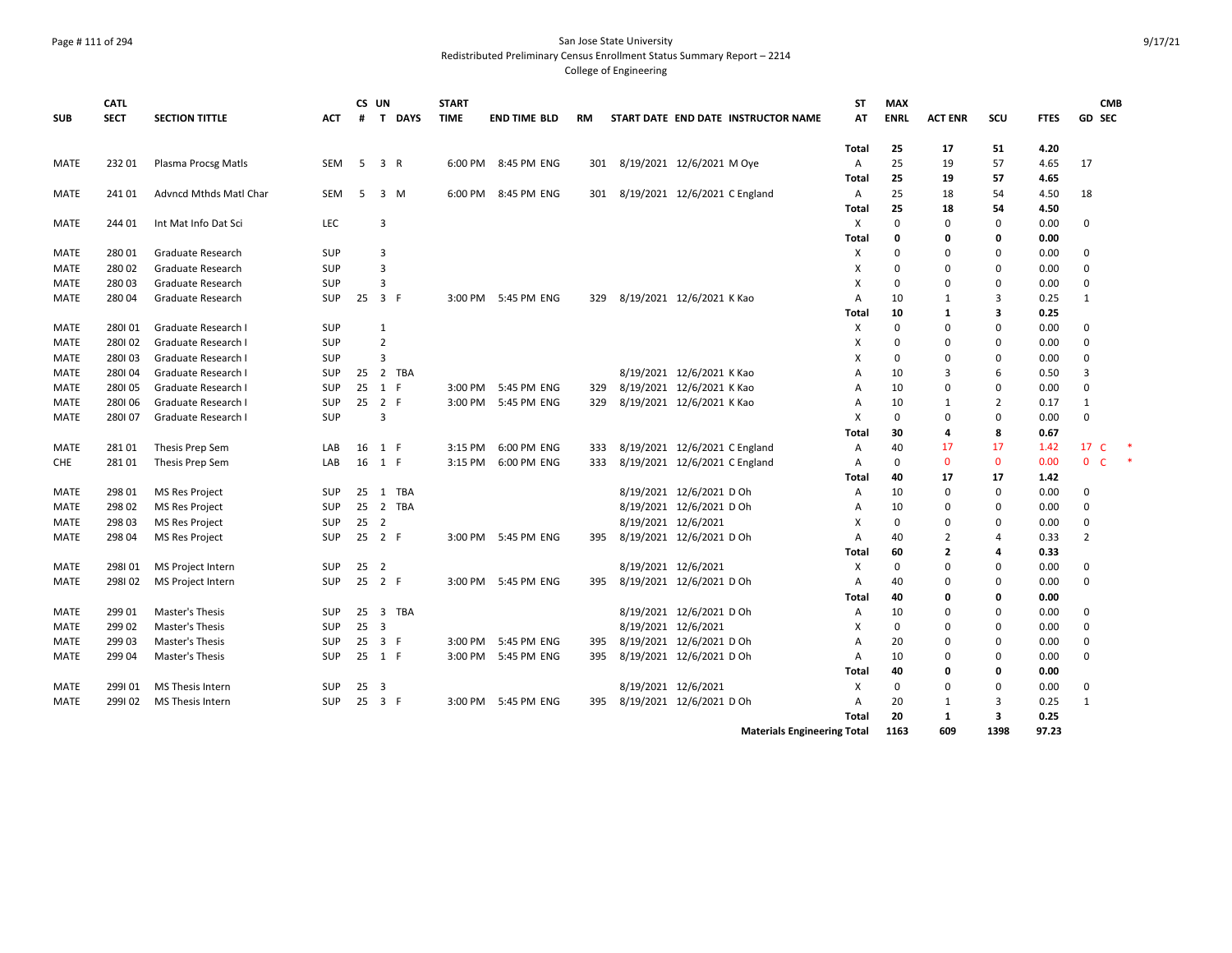#### Page # 112 of 294 San Jose State University Redistributed Preliminary Census Enrollment Status Summary Report – 2214

|            | <b>CATL</b>                   |                                |            |                | CS UN          |                | <b>START</b>      |                      |             |                               |                                                              |                                         | <b>ST</b>  | <b>MAX</b>        |                    |                   |              |                                | <b>CMB</b>   |        |
|------------|-------------------------------|--------------------------------|------------|----------------|----------------|----------------|-------------------|----------------------|-------------|-------------------------------|--------------------------------------------------------------|-----------------------------------------|------------|-------------------|--------------------|-------------------|--------------|--------------------------------|--------------|--------|
| <b>SUB</b> | <b>SECT</b>                   | <b>SECTION TITTLE</b>          | ACT        | #              |                | T DAYS         | <b>TIME</b>       | <b>END TIME BLD</b>  | <b>RM</b>   |                               |                                                              | START DATE END DATE INSTRUCTOR NAME     | AΤ         | <b>ENRL</b>       | <b>ACT ENR</b>     | <b>SCU</b>        | <b>FTES</b>  | <b>GD SEC</b>                  |              |        |
|            | <b>Mechanical Engineering</b> |                                |            |                |                |                |                   |                      |             |                               |                                                              |                                         |            |                   |                    |                   |              |                                |              |        |
| ME         | 20 01                         | Design & Graphics              | <b>SEM</b> | 5              |                | 2 W            | 9:00 AM           | 9:50 AM ON           | <b>LINE</b> |                               | 8/19/2021 12/6/2021 K Youssefi                               |                                         | А          | 125               | 128                | 128               | 17.07        | $\Omega$                       |              |        |
| МE         | 20 02                         | Design & Graphics              | LAB        | 16             | $\mathbf 0$    | M              | 1:30 PM           | 4:15 PM ENG          | 213         |                               |                                                              | 8/19/2021 12/6/2021 R Dantkale          | A          | 25                | 24                 | 24                | 0.00         | $\Omega$                       |              |        |
| ME         | 20 03                         | Design & Graphics              | LAB        | 16             |                | 0 <sub>T</sub> |                   | 9:00 AM 11:45 AM ENG | 213         |                               | 8/19/2021 12/6/2021 K Youssefi                               |                                         | A          | 25                | 23                 | 23                | 0.00         | $\mathbf 0$                    |              |        |
| ME         | 20 04                         | Design & Graphics              | LAB        | 16             |                | $0 \quad W$    | 1:30 PM           | 4:15 PM ENG          | 213         |                               | 8/19/2021 12/6/2021 K Youssefi                               |                                         | Α          | 25                | 27                 | 27                | 0.00         | $\mathbf 0$                    |              |        |
| ME         | 20 05                         | Design & Graphics              | LAB        | 16             |                | 0 R            | 1:30 PM           | 4:15 PM ENG          | 213         |                               | 8/19/2021 12/6/2021 K Youssefi                               |                                         | Α          | 25                | 26                 | 26                | 0.00         | $\mathbf 0$                    |              |        |
| ME         | 20 06                         | Design & Graphics              | LAB        | 16             | 0 F            |                |                   | 9:00 AM 11:45 AM ON  | LINE        |                               |                                                              | 8/19/2021 12/6/2021 R Khasgiwala        | Α          | 25                | 28                 | 28                | 0.00         | $\Omega$                       |              |        |
|            |                               |                                |            |                |                |                |                   |                      |             |                               |                                                              |                                         | Total      | 250               | 256                | 256               | 17.07        |                                |              |        |
| ME         | 30 01                         | <b>Comp Applications</b>       | <b>SEM</b> | 5              |                | 2 M            | 9:00 AM           | 9:50 AM ON           | LINE        |                               | 8/19/2021 12/6/2021 S Ahsan                                  |                                         | Α          | 125               | 97                 | 97                | 12.93        | $\Omega$                       |              |        |
| ME         | 30 02                         | <b>Comp Applications</b>       | LAB        | 16             | $\mathbf 0$    | M              | 10:30 AM          | 1:15 PM              |             |                               | 8/19/2021 12/6/2021 R Shu                                    |                                         | Α          | 25                | 24                 | 24                | 0.00         | $\Omega$                       |              |        |
| ME         | 30 03                         | <b>Comp Applications</b>       | LAB        |                | $\mathbf 0$    |                |                   |                      |             |                               |                                                              |                                         | X          | $\mathbf 0$       | $\mathbf 0$        | $\mathbf 0$       | 0.00         | $\Omega$                       |              |        |
| ME         | 30 04                         | <b>Comp Applications</b>       | LAB        | 16             | 0 <sub>T</sub> |                | 1:30 PM           | 4:15 PM              |             |                               | 8/19/2021 12/6/2021 P Sagar                                  |                                         | A          | 25                | 24                 | 24                | 0.00         | $\Omega$                       |              |        |
| ME         | 30 05                         | <b>Comp Applications</b>       | LAB        | 16             |                | 0 R            |                   | 9:00 AM 11:45 AM     |             |                               | 8/19/2021 12/6/2021 R Shu                                    |                                         | A          | 25                | 24                 | 24                | 0.00         | $\Omega$                       |              |        |
| ME         | 30 06                         | <b>Comp Applications</b>       | LAB        | 16             | 0 F            |                |                   | 9:00 AM 11:45 AM     |             |                               | 8/19/2021 12/6/2021 P Sagar                                  |                                         | A          | 25                | 25                 | 25                | 0.00         | $\Omega$                       |              |        |
|            |                               |                                |            |                |                |                |                   |                      |             |                               |                                                              |                                         | Total      | 225               | 194                | 194               | 12.93        |                                |              |        |
| ME         | 100 01                        | ME Career Dev                  | <b>LEC</b> | 4              |                | 1 M            | 4:00 PM           | 4:50 PM ON           | LINE        |                               | 8/19/2021 12/6/2021 D Caires                                 |                                         | Α          | 35                | 16                 | 16                | 1.07         | $\mathbf 0$                    |              |        |
|            |                               |                                |            |                |                |                |                   |                      |             |                               |                                                              |                                         | Total      | 35                | 16                 | 16                | 1.07         |                                |              |        |
| ME         | 101 01                        | Dynamics                       | SEM        | 4              | 3              | MW             |                   | 10:45 AM 12:00 PM ON | LINE        |                               |                                                              | 8/19/2021 12/6/2021 A Boylan-Ashraf     | Α          | 33                | 34                 | 102               | 6.80         | $\Omega$                       |              |        |
| ME         | 101 02                        | Dynamics                       | SEM        | $\overline{4}$ | $\mathbf{3}$   | <b>MW</b>      | 2:15 PM           | 3:30 PM ON           | LINE        |                               |                                                              | 8/19/2021 12/6/2021 A Boylan-Ashraf     | Α          | 33                | 34                 | 102               | 6.80         | $\mathbf 0$                    |              |        |
| ME         | 101 03                        | Dynamics                       | <b>SEM</b> | $\overline{4}$ |                | 3 MW           | 12:30 PM          | 1:45 PM ON           | <b>LINE</b> |                               |                                                              | 8/19/2021 12/6/2021 A Boylan-Ashraf     | Α          | 33                | 33                 | 99                | 6.60         | $\Omega$                       |              |        |
| ME         | 101 04                        | <b>Dynamics</b>                | <b>SEM</b> | $\overline{4}$ |                | 3 TR           | 10:45 AM 12:00 PM |                      |             |                               | 8/19/2021 12/6/2021 R Agarwal                                |                                         | A          | 33                | 33                 | 99                | 6.60         | $\mathbf 0$                    |              |        |
| ME         | 101 05                        | Dynamics                       | <b>SEM</b> | 4              |                | 3 TR           |                   | 10:45 AM 12:00 PM ON | <b>LINE</b> |                               | 8/19/2021 12/6/2021 R Tsou                                   |                                         | A          | 33                | 33                 | 99                | 6.60         | $\Omega$                       |              |        |
| ME         | 101 06                        | Dynamics                       | <b>SEM</b> | $\overline{4}$ |                | 3 TR           | 2:15 PM           | 3:30 PM              |             |                               | 8/19/2021 12/6/2021 R Agarwal                                |                                         | А          | 33                | 20                 | 60                | 4.00         | $\Omega$                       |              |        |
|            |                               |                                |            |                |                |                |                   |                      |             |                               |                                                              |                                         | Total      | 198               | 187                | 561               | 37.40        |                                |              |        |
| ME         | 106 01                        | Fund Mechatro Engr             | <b>SEM</b> | $\overline{4}$ | 3              | TR             | 1:30 PM           | 2:20 PM ON           | <b>LINE</b> |                               | 8/19/2021 12/6/2021 B Furman                                 |                                         | А          | 80                | 74                 | 148               | 15.00        | $\overline{4}$                 | C            | $\ast$ |
| EE.        | 106 01                        | Fund Mechatro Engr             | <b>SEM</b> | $\overline{4}$ |                | 3 TR           | 1:30 PM           | 2:20 PM ON           | LINE        |                               | 8/19/2021 12/6/2021 B Furman                                 |                                         | A          | $\Omega$          | $\mathbf{0}$       | $\mathbf{0}$      | 0.00         | $\mathbf{0}$                   | $\mathsf{C}$ |        |
| ME         | 106 02                        | Fund Mechatro Engr             | LAB        | 16             | $\mathbf 0$    | T              | 2:30 PM           | 5:15 PM ENG          | 125         |                               |                                                              | 8/19/2021 12/6/2021 J Esquivel Patricio | A          | 20                | 18                 | 18                | 0.00         | $\mathbf{1}$                   | $\mathsf{C}$ | $\ast$ |
| EE         | 106 02                        | <b>Fund Mechatro Engr</b>      | LAB        | 16             |                | 0 <sub>T</sub> | 2:30 PM           | 5:15 PM ENG          | 125         |                               |                                                              | 8/19/2021 12/6/2021 J Esquivel Patricio | А          | $\mathbf 0$       | $\mathbf 0$        | $\mathbf{0}$      | 0.00         | $\mathbf{0}$                   | C            |        |
| ME         | 106 03                        | <b>Fund Mechatro Engr</b>      | LAB        | 16             | $\mathbf 0$    | W              | 2:30 PM           | 5:15 PM ENG          | 125         |                               |                                                              | 8/19/2021 12/6/2021 J Esquivel Patricio | А          | 20                | 20                 | 20                | 0.00         | $\mathbf{1}$                   | C            |        |
| EE         | 106 03                        | <b>Fund Mechatro Engr</b>      | LAB        | 16             | $\mathbf 0$    | W              | 2:30 PM           | 5:15 PM ENG          | 125         |                               |                                                              | 8/19/2021 12/6/2021 J Esquivel Patricio | A          | $\mathbf 0$       | $\mathbf{0}$       | $\mathbf{0}$      | 0.00         | $\mathbf 0$                    | C            |        |
| ME         | 106 04                        | <b>Fund Mechatro Engr</b>      | LAB        | 16             | $\mathbf 0$    | W              | 6:00 PM           | 8:45 PM ENG          | 125         |                               | 8/19/2021 12/6/2021                                          |                                         | A          | 20                | 16<br>$\mathbf 0$  | 16                | 0.00         | 2 <sup>1</sup><br>$\mathbf{0}$ | C            |        |
| EE.        | 106 04                        | Fund Mechatro Engr             | LAB        | 16             | $\mathbf 0$    | W              | 6:00 PM           | 8:45 PM ENG          | 125         |                               | 8/19/2021 12/6/2021                                          |                                         | A<br>A     | $\mathsf 0$       |                    | $\mathbf 0$<br>20 | 0.00         |                                | C            |        |
| ME         | 106 05                        | <b>Fund Mechatro Engr</b>      | LAB        | 16             | $\mathbf 0$    | R<br>0 R       | 2:30 PM           | 5:15 PM ENG          | 125         |                               | 8/19/2021 12/6/2021 T Bejaoui                                |                                         |            | 20<br>$\mathbf 0$ | 20<br>$\mathbf{0}$ | $\mathbf{0}$      | 0.00<br>0.00 | $\mathbf 0$<br>$\mathbf 0$     | C<br>C       |        |
| EE         | 106 05                        | <b>Fund Mechatro Engr</b>      | LAB        | 16             |                |                | 2:30 PM           | 5:15 PM ENG          | 125         | 8/19/2021 12/6/2021 T Bejaoui |                                                              |                                         | A<br>Total | 160               | 148                | 222               | 15.00        |                                |              |        |
| ME         | 11001                         |                                | <b>LEC</b> | 4              | $\overline{3}$ | MW             | 7:30 PM           | 8:45 PM              |             |                               |                                                              |                                         |            | 35                | 35                 | 105               | 7.00         | $\mathbf{0}$                   | C            |        |
| ISE        | 11001                         | Mfg Processes                  | LEC        | 4              |                | 3 MW           | 7:30 PM           | 8:45 PM              |             |                               | 8/19/2021 12/6/2021 E Cydzik<br>8/19/2021 12/6/2021 E Cydzik |                                         | Α<br>Α     | $\mathbf 0$       | $\mathbf 0$        | $\mathbf{0}$      | 0.00         | $\mathbf{0}$                   | $\mathsf{C}$ |        |
| ME         | 11002                         | Mfg Processes<br>Mfg Processes | <b>LEC</b> | $\overline{4}$ |                | 3 TR           | 5:45 PM           | 7:00 PM              |             |                               | 8/19/2021 12/6/2021 E Cydzik                                 |                                         | А          | 35                | 37                 | 111               | 7.40         | $\mathbf{0}$                   | C            |        |
| ISE        | 110 02                        | Mfg Processes                  | <b>LEC</b> | $\overline{4}$ |                | 3 TR           | 5:45 PM           | 7:00 PM              |             |                               | 8/19/2021 12/6/2021 E Cydzik                                 |                                         | A          | $\mathbf 0$       | $\mathbf{0}$       | $\mathbf{0}$      | 0.00         | $\mathbf{0}$                   | C            | $\ast$ |
| ME         | 110 03                        | Mfg Processes                  | <b>LEC</b> | 4              | $\overline{3}$ | <b>TR</b>      | 7:30 PM           | 8:45 PM              |             |                               | 8/19/2021 12/6/2021 E Cydzik                                 |                                         | A          | 35                | 35                 | 105               | 7.00         | $\mathbf{0}$                   | C            | $\ast$ |
| <b>ISE</b> | 110 03                        | Mfg Processes                  | <b>LEC</b> | 4              |                | 3 TR           | 7:30 PM           | 8:45 PM              |             |                               | 8/19/2021 12/6/2021 E Cydzik                                 |                                         | Α          | $\mathsf 0$       | $\mathbf 0$        | $\mathbf 0$       | 0.00         | 0 <sub>c</sub>                 |              | $\ast$ |
|            |                               |                                |            |                |                |                |                   |                      |             |                               |                                                              |                                         |            | 105               | 107                | 321               | 21.40        |                                |              |        |
| ME         | 11101                         | Fluid Mech                     | SEM        | $\overline{4}$ | $\overline{3}$ | R              |                   | 9:00 AM 10:15 AM ON  | LINE        |                               | 8/19/2021 12/6/2021 C Han                                    |                                         | Total<br>А | 38                | 41                 | 123               | 8.20         | $\mathbf 0$                    |              |        |
| ME         | 11102                         | Fluid Mech                     | SEM        | $\overline{4}$ | $\overline{3}$ | R              |                   | 10:45 AM 12:00 PM ON | LINE        |                               | 8/19/2021 12/6/2021 C Han                                    |                                         | Α          | 38                | 42                 | 126               | 8.45         | $\mathbf{1}$                   |              |        |
| ME         | 11103                         | <b>Fluid Mech</b>              | <b>SEM</b> | $\overline{4}$ |                | 3 MW           | 6:00 PM           | 7:15 PM              |             |                               | 8/19/2021 12/6/2021 H Kabbani                                |                                         | A          | 38                | 39                 | 117               | 7.80         | $\Omega$                       |              |        |
| ME         | 11104                         | Fluid Mech                     | SEM        | $\overline{4}$ |                | 3 TR           |                   | 4:00 PM 5:15 PM ENG  | 329         | 8/19/2021 12/6/2021 P Kutler  |                                                              |                                         | A          | 38                | 41                 | 123               | 8.25         | $\mathbf{1}$                   |              |        |
|            |                               |                                |            |                |                |                |                   |                      |             |                               |                                                              |                                         | Total      | 152               | 163                | 489               | 32.70        |                                |              |        |
|            |                               |                                |            |                |                |                |                   |                      |             |                               |                                                              |                                         |            |                   |                    |                   |              |                                |              |        |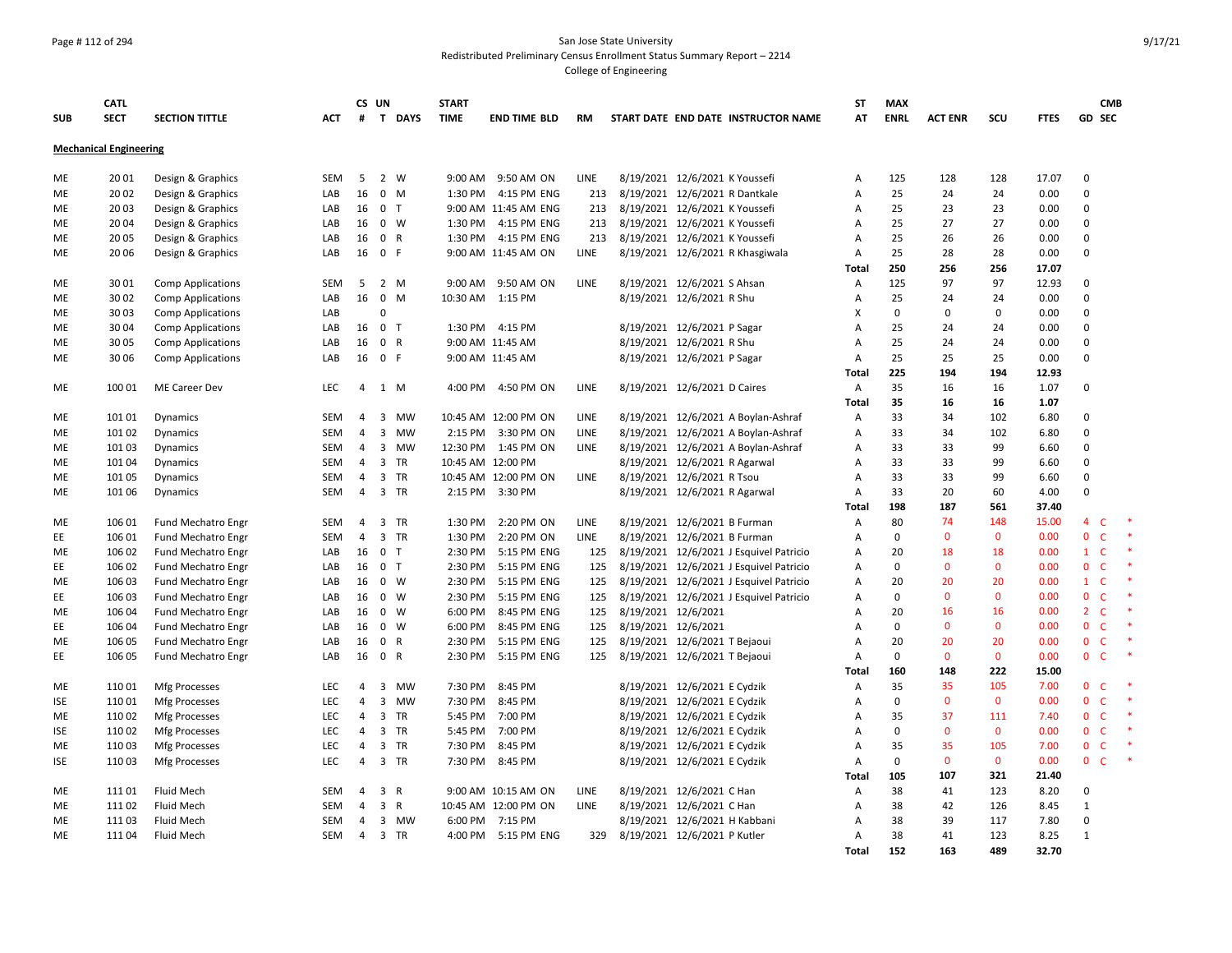## Page # 113 of 294 San Jose State University Redistributed Preliminary Census Enrollment Status Summary Report – 2214 College of Engineering

|             | <b>CATL</b> |                           |            | CS UN          |                   | <b>START</b> |                      |             |                               |                                |                                     | <b>ST</b>      | <b>MAX</b>  |                |             |             | <b>CMB</b>     |
|-------------|-------------|---------------------------|------------|----------------|-------------------|--------------|----------------------|-------------|-------------------------------|--------------------------------|-------------------------------------|----------------|-------------|----------------|-------------|-------------|----------------|
| <b>SUB</b>  | <b>SECT</b> | <b>SECTION TITTLE</b>     | <b>ACT</b> | #              | T DAYS            | <b>TIME</b>  | <b>END TIME BLD</b>  | <b>RM</b>   |                               |                                | START DATE END DATE INSTRUCTOR NAME | AT             | <b>ENRL</b> | <b>ACT ENR</b> | SCU         | <b>FTES</b> | <b>GD SEC</b>  |
|             |             |                           |            |                |                   |              |                      |             |                               |                                |                                     |                |             |                |             |             |                |
| ME          | 113 01      | Thermodynamics            | <b>SEM</b> | $\overline{4}$ | 4 M               |              | 2:30 PM 4:10 PM ON   | <b>LINE</b> |                               |                                | 8/19/2021 12/6/2021 F Kazemifar     | Α              | 55          | 51             | 204         | 13.60       | $\mathbf 0$    |
| ME          | 113 02      | Thermodynamics            | <b>SEM</b> | $\overline{4}$ | 4 TR              | 2:15 PM      | 3:55 PM ON           | LINE        |                               | 8/19/2021 12/6/2021 A Tohidi   |                                     | A              | 35          | 35             | 140         | 9.33        | $\mathbf 0$    |
| МE          | 113 03      | Thermodynamics            | SEM        | $\overline{4}$ | 4 <sub>T</sub>    |              | 8:40 AM 10:20 AM     |             |                               | 8/19/2021 12/6/2021            |                                     | A              | 35          | 39             | 156         | 10.40       | 0              |
|             |             |                           |            |                |                   |              |                      |             |                               |                                |                                     | Total          | 125         | 125            | 500         | 33.33       |                |
| МE          | 11401       | <b>Heat Transfer</b>      | <b>SEM</b> | $\overline{4}$ | 3 MW              |              | 10:45 AM 12:00 PM ON | LINE        |                               | 8/19/2021 12/6/2021 S Zaidi    |                                     | Α              | 40          | 45             | 135         | 9.05        | $\mathbf{1}$   |
|             |             |                           |            |                |                   |              |                      |             |                               |                                |                                     | Total          | 40          | 45             | 135         | 9.05        |                |
| МE          | 115 01      | Thermal Eng Lab           | LAB        | 16             | 1 M               |              | 9:00 AM 11:45 AM ENG | 113         |                               | 8/19/2021 12/6/2021   Tyukhov  |                                     | A              | 15          | 3              | 3           | 0.20        | 0              |
| ME          | 115 02      | Thermal Eng Lab           | LAB        | 16             | 1 M               | 1:30 PM      | 4:15 PM ENG          | 113         |                               | 8/19/2021 12/6/2021   Tyukhov  |                                     | A              | 15          | 13             | 13          | 0.87        | $\mathbf 0$    |
| ME          | 115 03      | Thermal Eng Lab           | LAB        | 16             | 1 M               | 4:30 PM      | 7:15 PM ON           | LINE        |                               | 8/19/2021 12/6/2021   Tyukhov  |                                     | A              | 18          | 19             | 19          | 1.27        | 0              |
| ME          | 115 04      | Thermal Eng Lab           | LAB        | 16             | 1T                | 10:45 AM     | 1:30 PM ENG          | 113         |                               | 8/19/2021 12/6/2021 A Tohidi   |                                     | A              | 15          | 12             | 12          | 0.80        | 0              |
| ME          | 115 05      | Thermal Eng Lab           | LAB        |                | 16 1 T            | 2:00 PM      | 4:45 PM ENG          | 113         |                               | 8/19/2021 12/6/2021 S Zaidi    |                                     | A              | 15          | 10             | 10          | 0.67        | $\mathbf 0$    |
| ME          | 115 06      | Thermal Eng Lab           | LAB        |                | $\mathbf{1}$      |              |                      |             |                               |                                |                                     | X              | $\mathbf 0$ | $\mathsf 0$    | $\mathsf 0$ | 0.00        | 0              |
|             |             |                           |            |                |                   |              |                      |             |                               |                                |                                     | Total          | 78          | 57             | 57          | 3.80        |                |
| ME          | 120 01      | <b>Experimental Meths</b> | <b>SEM</b> | $\overline{4}$ | 2 M               | 9:00 AM      | 9:50 AM ON           | LINE        |                               | 8/19/2021 12/6/2021 A Mysore   |                                     | Α              | 120         | 118            | 118         | 15.73       | $\mathbf 0$    |
| ME          | 120 02      | <b>Experimental Meths</b> | LAB        | 16             | $0$ M             | 10:30 AM     | 1:15 PM ENG          | 133         |                               | 8/19/2021 12/6/2021 A Mysore   |                                     | A              | 12          | 12             | 12          | 0.00        | 0              |
| МE          | 120 03      | <b>Experimental Meths</b> | LAB        | 16             | $0 \quad M$       | 1:30 PM      | 4:15 PM ENG          | 133         |                               | 8/19/2021 12/6/2021 A Mysore   |                                     | A              | 12          | 13             | 13          | 0.00        | 0              |
| ME          | 12004       | <b>Experimental Meths</b> | LAB        | 16             | $0 \quad M$       | 6:00 PM      | 8:45 PM ENG          | 133         |                               | 8/19/2021 12/6/2021 A Mysore   |                                     | $\overline{A}$ | 12          | 12             | 12          | 0.00        | 0              |
| ME          | 120 05      | <b>Experimental Meths</b> | LAB        | 16             | 0 <sub>T</sub>    | 10:30 AM     | 1:15 PM ENG          | 133         |                               | 8/19/2021 12/6/2021 A Mysore   |                                     | $\overline{A}$ | 12          | 12             | 12          | 0.00        | 0              |
| ME          | 120 06      | <b>Experimental Meths</b> | LAB        | 16             | 0 <sub>T</sub>    | 1:30 PM      | 4:15 PM ENG          | 133         |                               | 8/19/2021 12/6/2021 A Mysore   |                                     | A              | 12          | 12             | 12          | 0.00        | 0              |
| МE          | 120 07      | <b>Experimental Meths</b> | LAB        | 16             | $0 \quad W$       | 10:45 AM     | 1:30 PM ENG          | 133         |                               | 8/19/2021 12/6/2021 T Nguyen   |                                     | A              | 12          | 12             | 12          | 0.00        | 0              |
| ME          | 120 08      | <b>Experimental Meths</b> | LAB        |                | $\mathbf 0$       |              |                      |             |                               |                                |                                     | X              | $\mathbf 0$ | $\mathbf 0$    | 0           | 0.00        | 0              |
| ME          | 120 09      | <b>Experimental Meths</b> | LAB        | 16             | $\mathbf 0$<br>W  | 6:00 PM      | 8:45 PM ENG          | 133         |                               | 8/19/2021 12/6/2021 L Jiang    |                                     | A              | 12          | 12             | 12          | 0.00        | 0              |
| ME          | 120 10      | <b>Experimental Meths</b> | LAB        | 16             | $\mathbf{0}$<br>T | 6:00 PM      | 8:45 PM ENG          | 133         |                               | 8/19/2021 12/6/2021 A Mysore   |                                     | $\overline{A}$ | 12          | 12             | 12          | 0.00        | 0              |
| ME          | 120 11      | <b>Experimental Meths</b> | LAB        | 16             | 0 R               | 1:30 PM      | 4:15 PM ENG          | 133         |                               | 8/19/2021 12/6/2021 S Zaidi    |                                     | A              | 12          | 10             | 10          | 0.00        | $\mathbf 0$    |
| ME          | 120 12      | <b>Experimental Meths</b> | LAB        | 16             | 0 R               |              | 9:00 AM 11:45 AM ENG | 133         |                               | 8/19/2021 12/6/2021 L Jiang    |                                     | A              | 12          | 11             | 11          | 0.00        | 0              |
|             |             |                           |            |                |                   |              |                      |             |                               |                                |                                     | Total          | 240         | 236            | 236         | 15.73       |                |
| ME          | 13001       | <b>Appl Engr Analysis</b> | <b>LEC</b> | $\overline{4}$ | 3 MW              | 7:30 PM      | 8:45 PM              |             |                               |                                | 8/19/2021 12/6/2021 F Amirkulova    | Α              | 40          | 43             | 129         | 8.60        | 0              |
| ME          | 130 02      | Appl Engr Analysis        | LEC        | $\overline{4}$ | 3 MW              |              | 6:00 PM 7:15 PM ENG  | 331         | 8/19/2021 12/6/2021 Y Shabany |                                |                                     | Α              | 40          | 35             | 105         | 7.00        | $\Omega$       |
|             |             |                           |            |                |                   |              |                      |             |                               |                                |                                     | Total          | 80          | 78             | 234         | 15.60       |                |
| МE          | 14701       | Dyn Sys Vibs Cntrl        | <b>SEM</b> | $\overline{4}$ | 3 TR              |              | 10:45 AM 12:00 PM ON | <b>LINE</b> |                               | 8/19/2021 12/6/2021 L Lu       |                                     | Α              | 80          | 67             | 201         | 13.60       | 4              |
|             |             |                           |            |                |                   |              |                      |             |                               |                                |                                     | Total          | 80          | 67             | 201         | 13.60       |                |
| ME          | 149 01      | <b>Engr Acoustics</b>     | <b>SEM</b> |                | 3                 |              |                      |             |                               |                                |                                     | х              | 0           | $\mathbf 0$    | $\mathsf 0$ | 0.00        | 0              |
|             |             |                           |            |                |                   |              |                      |             |                               |                                |                                     | Total          | 0           | 0              | $\mathbf 0$ | 0.00        |                |
| ME          | 154 01      | Mech Engr Design          | <b>SEM</b> | $\overline{4}$ | 4 MW              | 2:15 PM      | 3:55 PM              |             |                               | 8/19/2021 12/6/2021 S Lee      |                                     | A              | 37          | 32             | 128         | 8.53        | 0              |
| ME          | 154 02      | Mech Engr Design          | <b>SEM</b> | $\overline{4}$ | 4 MW              | 4:00 PM      | 5:40 PM              |             |                               | 8/19/2021 12/6/2021 K Youssefi |                                     | A              | 45          | 22             | 88          | 6.00        | $\overline{2}$ |
|             |             |                           |            |                |                   |              |                      |             |                               |                                |                                     | Total          | 82          | 54             | 216         | 14.53       |                |
| ME          | 15701       | Mech System Design        | SEM        | $\overline{4}$ | 3<br>TBA          |              | ON                   | LINE        |                               |                                | 8/19/2021 12/6/2021 A Ghazanfari    | Α              | 80          | 81             | 243         | 16.25       | $\mathbf{1}$   |
|             |             |                           |            |                |                   |              |                      |             |                               |                                |                                     | <b>Total</b>   | 80          | 81             | 243         | 16.25       |                |
| МE          | 16001       | Finite Ele Methods        | <b>SEM</b> | $\overline{4}$ | 3 TR              | 6:00 PM      | 7:15 PM              |             |                               | 8/19/2021 12/6/2021 E Chan     |                                     | Α              | 35          | 11             | 33          | 2.45        | 5              |
|             |             |                           |            |                |                   |              |                      |             |                               |                                |                                     | Total          | 35          | 11             | 33          | 2.45        |                |
| ME          | 165 01      | Com Aid Des in ME         | <b>SEM</b> | $\overline{4}$ | 3 M               | 1:30 PM      | 4:15 PM ON           | LINE        |                               | 8/19/2021 12/6/2021 S Bowley   |                                     | Α              | 35          | 22             | 66          | 4.60        | 4              |
|             |             |                           |            |                |                   |              |                      |             |                               |                                |                                     | Total          | 35          | 22             | 66          | 4.60        |                |
| ME          | 168 01      | Microfluidics Lab         | LAB        |                | $\mathbf{1}$      |              |                      |             |                               |                                |                                     | X              | $\mathbf 0$ | $\mathbf 0$    | $\mathbf 0$ | 0.00        | 0              |
| <b>MATE</b> | 168 01      | Microfluidics Lab         | LAB        |                | $\mathbf{1}$      |              |                      |             |                               |                                |                                     | X              | $\Omega$    | $\mathbf 0$    | $\Omega$    | 0.00        | $\mathbf 0$    |
| EE          | 168 01      | Microfluidics Lab         | LAB        |                | $1\,$             |              |                      |             |                               |                                |                                     | X              | $\Omega$    | $\Omega$       | $\Omega$    | 0.00        | 0              |
| ME          | 168 02      | Microfluidics Lab         | LAB        |                | $\mathbf{1}$      |              |                      |             |                               |                                |                                     | X              | $\Omega$    | $\Omega$       | $\mathbf 0$ | 0.00        | 0              |
| <b>MATE</b> | 168 02      | Microfluidics Lab         | LAB        |                | $\mathbf{1}$      |              |                      |             |                               |                                |                                     | X              | $\Omega$    | $\Omega$       | $\Omega$    | 0.00        | $\mathbf 0$    |
| EE          | 168 02      | Microfluidics Lab         | LAB        |                | $\mathbf{1}$      |              |                      |             |                               |                                |                                     | X              | $\Omega$    | $\Omega$       | $\Omega$    | 0.00        | $\mathbf 0$    |
|             |             |                           |            |                |                   |              |                      |             |                               |                                |                                     |                |             |                |             |             |                |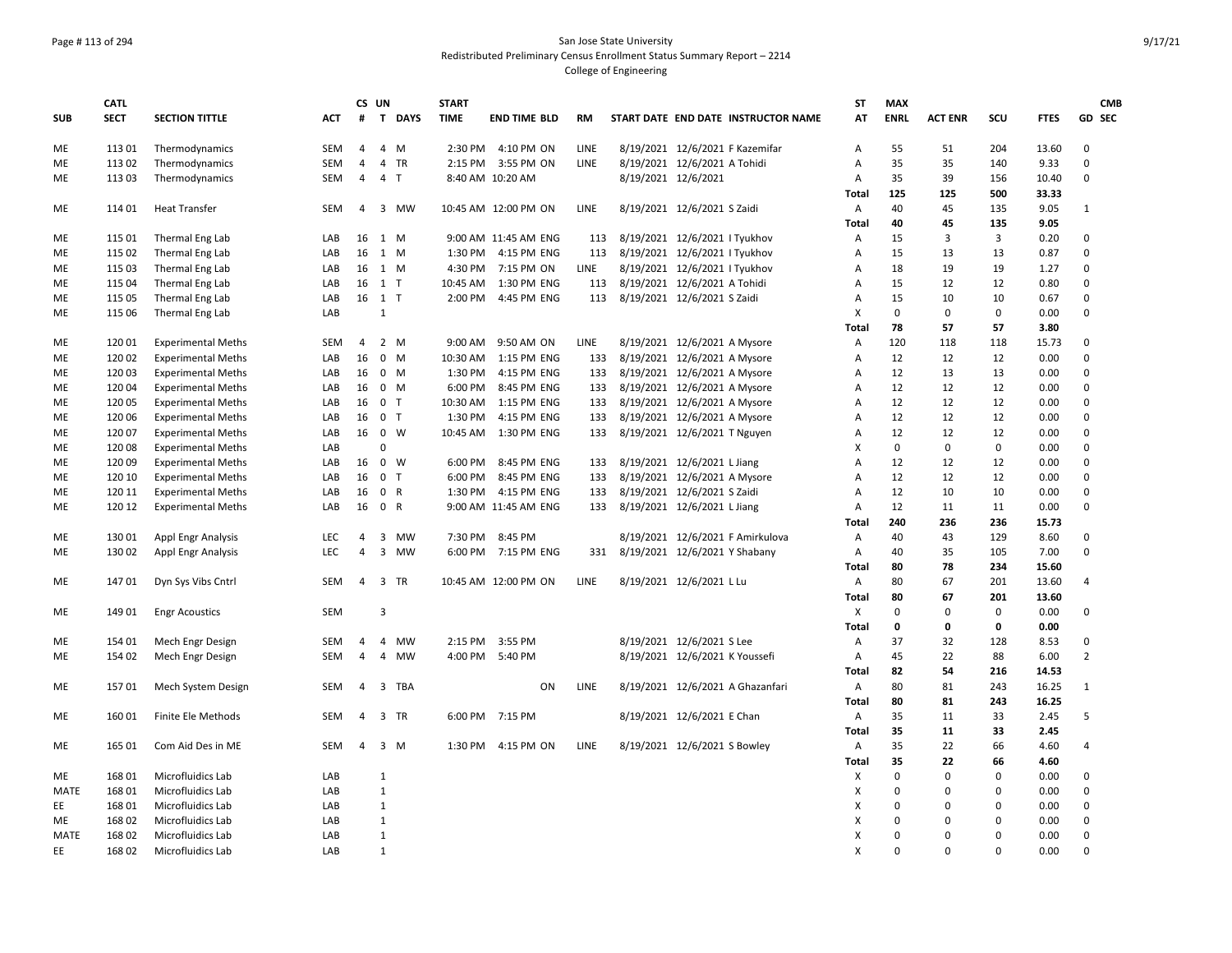#### Page # 114 of 294 San Jose State University Redistributed Preliminary Census Enrollment Status Summary Report – 2214

|            | <b>CATL</b> |                                            |                          |                | CS UN          |                | <b>START</b> |                      |      |                                                                   | ST                | <b>MAX</b>  |                  |             |              | <b>CMB</b>       |
|------------|-------------|--------------------------------------------|--------------------------|----------------|----------------|----------------|--------------|----------------------|------|-------------------------------------------------------------------|-------------------|-------------|------------------|-------------|--------------|------------------|
| <b>SUB</b> | <b>SECT</b> | <b>SECTION TITTLE</b>                      | <b>ACT</b>               | #              |                | T DAYS         | <b>TIME</b>  | <b>END TIME BLD</b>  | RM   | START DATE END DATE INSTRUCTOR NAME                               | AT                | <b>ENRL</b> | <b>ACT ENR</b>   | SCU         | <b>FTES</b>  | <b>GD SEC</b>    |
|            |             |                                            |                          |                |                |                |              |                      |      |                                                                   | Total             | 0           | $\mathbf 0$      | $\mathbf 0$ | 0.00         |                  |
| ME         | 172 01      | Alt Renew Energy Resourc                   | SEM                      | 4              | 3 F            |                |              | 8:00 AM 10:45 AM ENG | 331  | 8/19/2021 12/6/2021 F Rongere                                     | Α                 | 35          | 17               | 51          | 3.50         | $\overline{2}$   |
|            |             |                                            |                          |                |                |                |              |                      |      |                                                                   | Total             | 35          | 17               | 51          | 3.50         |                  |
| ME         | 18001       | <b>Indiv Studies</b>                       | <b>SUP</b>               | 36             |                | 1 TBA          |              | ON                   | LINE | 8/19/2021 12/6/2021 V Cherickal Viswanathan                       | A                 | 10          | 4                | 4           | 0.27         | 0                |
|            |             |                                            |                          |                |                |                |              |                      |      |                                                                   | Total             | 10          | 4                | 4           | 0.27         |                  |
| ME         | 18201       | Thermal System Design                      | <b>SEM</b>               | $\overline{4}$ | 3 <sub>1</sub> |                |              | 12:30 PM 1:45 PM ENG | 341  | 8/19/2021 12/6/2021 E Thurlow                                     | A                 | 35<br>35    | 21<br>21         | 63<br>63    | 4.20         | $\mathbf 0$      |
| ME         | 18601       | <b>Automotive Engineering</b>              | SEM                      | 4              |                | 3 MW           |              | 9:00 AM 10:15 AM ON  | LINE | 8/19/2021 12/6/2021 S Zaidi                                       | Total<br>Α        | 35          | 11               | 33          | 4.20<br>2.55 | 7                |
|            |             |                                            |                          |                |                |                |              |                      |      |                                                                   | Total             | 35          | 11               | 33          | 2.55         |                  |
| ME         | 190 01      | Mecha Sys Design                           | <b>SEM</b>               | 4              |                | 3 TR           | 1:30 PM      | 2:20 PM ON           | LINE | 8/19/2021 12/6/2021 S Bashash                                     | Α                 | 60          | 60               | 120         | 12.10        | $\overline{2}$   |
| ME         | 190 02      | Mecha Sys Design                           | LAB                      | 16             | 0 <sub>T</sub> |                | 2:30 PM      | 5:15 PM              |      | 8/19/2021 12/6/2021 H Pham                                        | Α                 | 20          | 21               | 21          | 0.00         | 0                |
| ME         | 190 03      | Mecha Sys Design                           | LAB                      | 16             | 0 R            |                |              | 10:45 AM 1:30 PM     |      | 8/19/2021 12/6/2021 A De La Rosa-Moreno                           | Α                 | 20          | 18               | 18          | 0.00         | $\overline{2}$   |
| ME         | 190 04      | Mecha Sys Design                           | LAB                      |                | 16 0 R         |                |              | 2:30 PM 5:15 PM      |      | 8/19/2021 12/6/2021 V Tran                                        | Α                 | 20          | 21               | 21          | 0.00         | 0                |
|            |             |                                            |                          |                |                |                |              |                      |      |                                                                   | Total             | 120         | 120              | 180         | 12.10        |                  |
| ME         | 192 01      | Robotics                                   | <b>SEM</b>               |                | 3              |                |              |                      |      |                                                                   | X                 | $\mathbf 0$ | $\mathbf 0$      | $\mathbf 0$ | 0.00         | $\mathbf 0$      |
| ME         | 192 02      | Robotics                                   | LAB                      | 16 0 M         |                |                |              | 1:30 PM 4:15 PM      |      | 8/19/2021 12/6/2021 L Jiang                                       | A                 | 17          | 18               | 18          | 0.00         | 5                |
| ME         | 192 03      | Robotics                                   | LAB                      |                | $\Omega$       |                |              |                      |      |                                                                   | х                 | 0           | 0                | 0           | 0.00         | $\mathbf 0$      |
| ME         | 192 04      | Robotics                                   | <b>SEM</b>               | $\overline{4}$ |                | 3 MW           |              | 12:00 PM 12:50 PM ON | LINE | 8/19/2021 12/6/2021 W Du                                          | $\overline{A}$    | 35          | 32               | 64          | 6.75         | $\overline{7}$   |
| ME         | 192 05      | Robotics                                   | LAB                      | 16             | $\mathbf 0$    | W              |              | 9:00 AM 11:45 AM     |      | 8/19/2021 12/6/2021 L Jiang                                       | А                 | 17          | 14               | 14          | 0.00         | $\overline{2}$   |
| ME         |             | 195A 01 Sr Dsgn Project I                  | <b>SEM</b>               | 5              |                | 3 W            | 1:30 PM      | 4:15 PM              |      | 8/19/2021 12/6/2021 R Agarwal                                     | Total<br>Α        | 69<br>30    | 64<br>25         | 96<br>75    | 6.75<br>5.00 | 0                |
| ME         |             | 195A 02 Sr Dsgn Project                    | SEM                      | 5              |                | 3 W            | 1:30 PM      | 4:15 PM              |      | 8/19/2021 12/6/2021 B Furman                                      | А                 | 30          | 30               | 90          | 6.00         | 0                |
| ME         |             | 195A 03 Sr Dsgn Project                    | <b>SEM</b>               | 5              |                | 3 W            | 1:30 PM      | 4:15 PM              |      | 8/19/2021 12/6/2021 R Yee                                         | A                 | 30          | 27               | 81          | 5.40         | 0                |
| <b>ME</b>  |             | 195A 04 Sr Dsgn Project                    | <b>SEM</b>               | 5              |                | 3 W            | 1:30 PM      | 4:15 PM              |      | 8/19/2021 12/6/2021 J Mokri                                       | $\overline{A}$    | 30          | 32               | 96          | 6.40         | $\mathbf 0$      |
| ME         |             | 195A 05 Sr Dsgn Project                    | SEM                      | 5              |                | 3 W            | 1:30 PM      | 4:15 PM              |      | 8/19/2021 12/6/2021 S Zaidi                                       | A                 | 30          | 20               | 60          | 4.00         | $\mathbf 0$      |
| ME         |             | 195A 06 Sr Dsgn Project                    | SEM                      | 5              |                | 3 W            | 4:00 PM      | 6:45 PM              |      | 8/19/2021 12/6/2021 E Cydzik                                      | Α                 | 30          | 20               | 60          | 4.00         | $\mathbf 0$      |
|            |             |                                            |                          |                |                |                |              |                      |      |                                                                   | Total             | 180         | 154              | 462         | 30.80        |                  |
| ME         | 201 01      | <b>Project Planning</b>                    | LEC                      | $\overline{2}$ |                | 3 MW           |              | 6:00 PM 7:15 PM ON   | LINE | 8/19/2021 12/6/2021 C Han                                         | Α                 | 20          | 20               | 60          | 5.00         | 20               |
|            |             |                                            |                          |                |                |                |              |                      |      |                                                                   | <b>Total</b>      | 20          | 20               | 60          | 5.00         |                  |
| ME         | 22101       | Visc Flow Anyl Cmp                         | <b>SEM</b>               | - 5            |                | 3 M            | 6:00 PM      | 7:15 PM ON           | LINE | 8/19/2021 12/6/2021 F Kazemifar                                   | Α                 | 30          | 21               | 63          | 5.20         | 20               |
|            |             |                                            |                          |                |                |                |              |                      |      |                                                                   | Total             | 30          | 21               | 63          | 5.20         |                  |
| ME         | 230 01      | Ad Mech Eng Analys                         | SEM                      | - 5            |                | 3 MW           | 7:30 PM      | 8:45 PM ENG          | 329  | 8/19/2021 12/6/2021 Y Shabany                                     | Α<br><b>Total</b> | 50<br>50    | 39<br>39         | 117<br>117  | 9.75<br>9.75 | 39               |
| ME         | 260 01      | App Stress Analys                          | SEM                      | - 5            |                | 3 TR           | 7:30 PM      | 8:45 PM              |      | 8/19/2021 12/6/2021 E Chan                                        | Α                 | 35          | 30               | 90          | 7.50         | 30               |
|            |             |                                            |                          |                |                |                |              |                      |      |                                                                   | Total             | 35          | 30               | 90          | 7.50         |                  |
| ME         | 26701       | <b>Eng Biomechanics</b>                    | <b>SEM</b>               |                | $\overline{3}$ |                |              |                      |      |                                                                   | x                 | 0           | $\mathbf 0$      | $\mathbf 0$ | 0.00         | 0                |
| ME         | 26702       | <b>Eng Biomechanics</b>                    | SEM                      | 4              |                | 3 MW           |              | 4:30 PM 5:45 PM ON   | LINE | 8/19/2021 12/6/2021 W Du                                          | Α                 | 35          | 25               | 75          | 6.25         | 25               |
|            |             |                                            |                          |                |                |                |              |                      |      |                                                                   | Total             | 35          | 25               | 75          | 6.25         |                  |
| ME         | 27301       | Finite El Meth Eng                         | SEM                      | $\overline{4}$ |                | 3 TBA          |              |                      |      | 8/19/2021 12/6/2021 A Ghazanfari                                  | A                 | 40          | 40               | 120         | 10.00        | 40               |
|            |             |                                            |                          |                |                |                |              |                      |      |                                                                   | <b>Total</b>      | 40          | 40               | 120         | 10.00        |                  |
| ME         | 280 01      | Auto Control Engr                          | <b>SEM</b>               | -5             |                | 3 MW           | 7:30 PM      | 8:45 PM ON           | LINE | 8/19/2021 12/6/2021 N Hemati                                      | Α                 | 40          | 38               | 114         | 9.45         | 37               |
|            |             |                                            |                          |                |                |                |              |                      |      |                                                                   | Total             | 40          | 38               | 114         | 9.45         |                  |
| ME         | 284 01      | Sensor Tech & Principles                   | SEM                      | $\overline{4}$ |                | 3 TR           |              | 6:00 PM 7:15 PM ON   | LINE | 8/19/2021 12/6/2021 S Lee                                         | Α                 | 40          | 36               | 108         | 9.00         | 36               |
|            |             |                                            |                          |                |                |                |              |                      |      |                                                                   | Total             | 40          | 36               | 108         | 9.00         |                  |
| ME<br>ME   |             | 295A 01 ME Project I<br>295A 02 ME Project | <b>SUP</b><br><b>SUP</b> | 25<br>25       |                | 3 TBA<br>3 TBA |              |                      |      | 8/19/2021 12/6/2021 R Agarwal<br>8/19/2021 12/6/2021 F Amirkulova | Α<br>Α            | 10<br>10    | $\mathbf 0$<br>0 | 0<br>0      | 0.00<br>0.00 | 0<br>$\mathbf 0$ |
| ME         |             | 295A 03 ME Project                         | <b>SUP</b>               | 25             |                | 3 TBA          |              |                      |      | 8/19/2021 12/6/2021 S Bashash                                     | $\overline{A}$    | 10          | $\overline{a}$   | 12          | 1.00         | 4                |
| ME         |             | 295A 04 ME Project I                       | SUP                      |                |                | 25 3 TBA       |              |                      |      | 8/19/2021 12/6/2021 W Du                                          | А                 | 10          | $\Omega$         | $\Omega$    | 0.00         | $\mathbf 0$      |
|            |             |                                            |                          |                |                |                |              |                      |      |                                                                   |                   |             |                  |             |              |                  |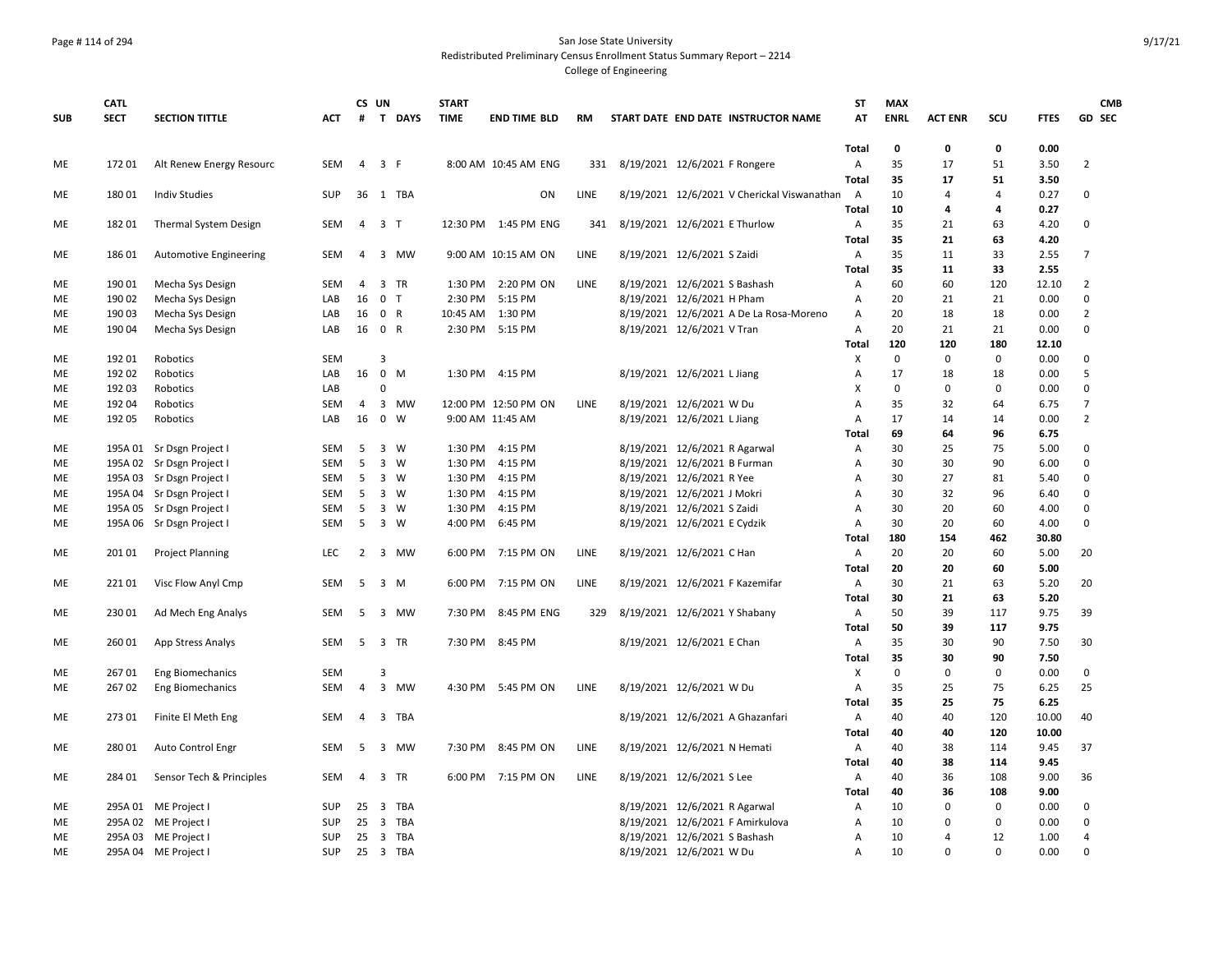## Page # 115 of 294 San Jose State University Redistributed Preliminary Census Enrollment Status Summary Report – 2214

|            | <b>CATL</b> |                         |            | CS UN |                |             | <b>START</b>    |                     |    |             |                               |                                               | <b>ST</b>      | <b>MAX</b>  |                          |                |             | <b>CMB</b>     |
|------------|-------------|-------------------------|------------|-------|----------------|-------------|-----------------|---------------------|----|-------------|-------------------------------|-----------------------------------------------|----------------|-------------|--------------------------|----------------|-------------|----------------|
| <b>SUB</b> | <b>SECT</b> | <b>SECTION TITTLE</b>   | ACT        | #     | $\mathbf{T}$   | <b>DAYS</b> | <b>TIME</b>     | <b>END TIME BLD</b> |    | RM          |                               | START DATE END DATE INSTRUCTOR NAME           | AT             | <b>ENRL</b> | <b>ACT ENR</b>           | SCU            | <b>FTES</b> | <b>GD SEC</b>  |
| ME         |             | 295A 05 ME Project I    | <b>SUP</b> | 25    | 3 TBA          |             |                 |                     |    |             | 8/19/2021 12/6/2021 B Furman  |                                               | A              | 10          | 4                        | 12             | 1.00        | 4              |
| ME         |             | 295A 06 ME Project I    | SUP        | 25    |                | 3 TBA       |                 |                     |    |             |                               | 8/19/2021 12/6/2021 A Ghazanfari              | A              | 10          | 1                        | 3              | 0.25        | 1              |
| ME         |             | 295A 07 ME Project I    | SUP        | 25    |                | 3 TBA       |                 |                     |    |             | 8/19/2021 12/6/2021 C Han     |                                               | A              | 10          | 1                        | 3              | 0.25        | $\mathbf{1}$   |
| ME         |             | 295A 08 ME Project I    | SUP        | 25    |                | 3 TBA       |                 |                     |    |             |                               | 8/19/2021 12/6/2021 F Kazemifar               | A              | 10          | $\mathbf{0}$             | 0              | 0.00        | $\Omega$       |
| ME         |             | 295A 09 ME Project I    | <b>SUP</b> | 25    | $\overline{3}$ | TBA         |                 |                     |    |             | 8/19/2021 12/6/2021 S Lee     |                                               | $\overline{A}$ | 10          | 0                        | 0              | 0.00        | $\Omega$       |
| <b>ME</b>  |             | 295A 10 ME Project I    | <b>SUP</b> | 25    |                | 3 TBA       |                 |                     |    |             |                               | 8/19/2021 12/6/2021 N Okamoto                 | A              | 10          | $\mathbf 0$              | 0              | 0.00        | $\Omega$       |
| ME         |             | 295A 11 ME Project I    | <b>SUP</b> | 25    | 3 TBA          |             |                 |                     |    |             |                               | 8/19/2021 12/6/2021 V Cherickal Viswanathan   | $\mathsf{A}$   | 10          | 3                        | 9              | 0.75        | 3              |
| ME         |             | 295A 12 ME Project I    | <b>SUP</b> | 25    | 3 TBA          |             |                 |                     |    |             | 8/19/2021 12/6/2021 R Yee     |                                               | $\overline{A}$ | 10          | 2                        | 6              | 0.50        | $\overline{2}$ |
| ME         |             | 295A 13 ME Project I    | SUP        | 25    | 3 TBA          |             |                 |                     |    |             | 8/19/2021 12/6/2021 A Tohidi  |                                               | A              | 10          | 0                        | 0              | 0.00        | $\Omega$       |
| <b>ME</b>  |             | 295A 14 ME Project I    | <b>SUP</b> | 25    | 3 TBA          |             |                 |                     |    |             | 8/19/2021 12/6/2021 F Barez   |                                               | A              | 10          | 3                        | 9              | 0.75        | 3              |
|            |             |                         |            |       |                |             |                 |                     |    |             |                               |                                               | Total          | 140         | 18                       | 54             | 4.50        |                |
| ME         |             | 295B 01 ME Project II   | <b>SUP</b> | 25    |                | 3 TBA       |                 |                     |    |             | 8/19/2021 12/6/2021 R Agarwal |                                               | A              | 10          | $\mathbf{0}$             | 0              | 0.00        | $\mathbf 0$    |
| ME         |             | 295B 02 ME Project II   | SUP        | 25    |                | 3 TBA       |                 |                     |    |             |                               | 8/19/2021 12/6/2021 F Amirkulova              | A              | 10          | 0                        | 0              | 0.00        | $\Omega$       |
| ME         |             | 295B 03 ME Project II   | SUP        | 25    |                | 3 TBA       |                 |                     |    |             | 8/19/2021 12/6/2021 S Bashash |                                               | A              | 10          | $\overline{2}$           | 6              | 0.50        | $\overline{2}$ |
| <b>ME</b>  |             | 295B 04 ME Project II   | SUP        | 25    |                | 3 TBA       |                 |                     |    |             | 8/19/2021 12/6/2021 W Du      |                                               | A              | 10          | 1                        | $\overline{3}$ | 0.25        | 1              |
| ME         |             | 295B 05 ME Project II   | SUP        | 25    |                | 3 TBA       |                 |                     |    |             | 8/19/2021 12/6/2021 B Furman  |                                               | A              | 10          | 1                        | 3              | 0.25        | 1              |
| ME         |             | 295B 06 ME Project II   | SUP        | 25    |                | 3 TBA       |                 |                     |    |             | 8/19/2021 12/6/2021 C Han     |                                               | A              | 10          | 1                        | 3              | 0.25        | 1              |
| ME         |             | 295B 07 ME Project II   | SUP        | 25    | 3 TBA          |             |                 |                     |    |             |                               | 8/19/2021 12/6/2021 F Kazemifar               | A              | 10          | 1                        | 3              | 0.25        | $\mathbf{1}$   |
| ME         |             | 295B 08 ME Project II   | SUP        | 25    | 3 TBA          |             |                 |                     |    |             |                               | 8/19/2021 12/6/2021 V Cherickal Viswanathan   | A              | 10          | 6                        | 18             | 1.50        | 6              |
| ME         | 295B 09     | ME Project II           | SUP        | 25    |                | 3 TBA       |                 |                     |    |             | 8/19/2021 12/6/2021 R Yee     |                                               | $\overline{A}$ | 10          | 3                        | 9              | 0.75        | 3              |
| ME         |             | 295B 10 ME Project II   | <b>SUP</b> | 25    | 3 TBA          |             |                 |                     |    |             | 8/19/2021 12/6/2021 F Barez   |                                               | A              | 10          | 8                        | 24             | 2.00        | 8              |
|            |             |                         |            |       |                |             |                 |                     |    |             |                               |                                               | Total          | 100         | 23                       | 69             | 5.75        |                |
| ME         | 297 01      | Special Topics Mech Eng | SEM        | 4     |                | 3 MWF       | 4:30 PM 5:20 PM |                     |    |             |                               | 8/19/2021 12/6/2021 F Amirkulova              | A              | 35          | 27                       | 81             | 6.55        | 23             |
| <b>ME</b>  | 297 02      | Special Topics Mech Eng | <b>SEM</b> |       | 3              |             |                 |                     |    |             |                               |                                               | X              | $\Omega$    | $\mathbf{0}$             | 0              | 0.00        | $\Omega$       |
|            |             |                         |            |       |                |             |                 |                     |    |             |                               |                                               | <b>Total</b>   | 35          | 27                       | 81             | 6.55        |                |
| ME         | 298 01      | Special Project ME      | <b>SUP</b> | 25    |                | 1 TBA       |                 |                     | ON | <b>LINE</b> |                               | 8/19/2021 12/6/2021 V Cherickal Viswanathan   | A              | 15          | $\overline{2}$           | $\overline{2}$ | 0.17        | 2              |
| <b>ME</b>  | 298 02      | Special Project ME      | <b>SUP</b> | 25    | 3 TBA          |             |                 |                     | ON | <b>LINE</b> |                               | 8/19/2021 12/6/2021 V Cherickal Viswanathan A |                | 15          | $\overline{2}$           | 6              | 0.40        | $\Omega$       |
|            |             |                         |            |       |                |             |                 |                     |    |             |                               |                                               | Total          | 30          | 4                        | 8              | 0.57        |                |
| ME         | 299 01      | Master's Thesis         | <b>SUP</b> | 25    | 3 TBA          |             |                 |                     |    |             | 8/19/2021 12/6/2021 S Lee     |                                               | $\overline{A}$ | 15          | 7                        | 21             | 1.75        | $\overline{7}$ |
|            |             |                         |            |       |                |             |                 |                     |    |             |                               |                                               | Total          | 15          | $\overline{\phantom{a}}$ | 21             | 1.75        |                |
|            |             |                         |            |       |                |             |                 |                     |    |             |                               | <b>Mechanical Engineering Total</b>           |                | 3094        | 2566                     | 5849           | 407.95      |                |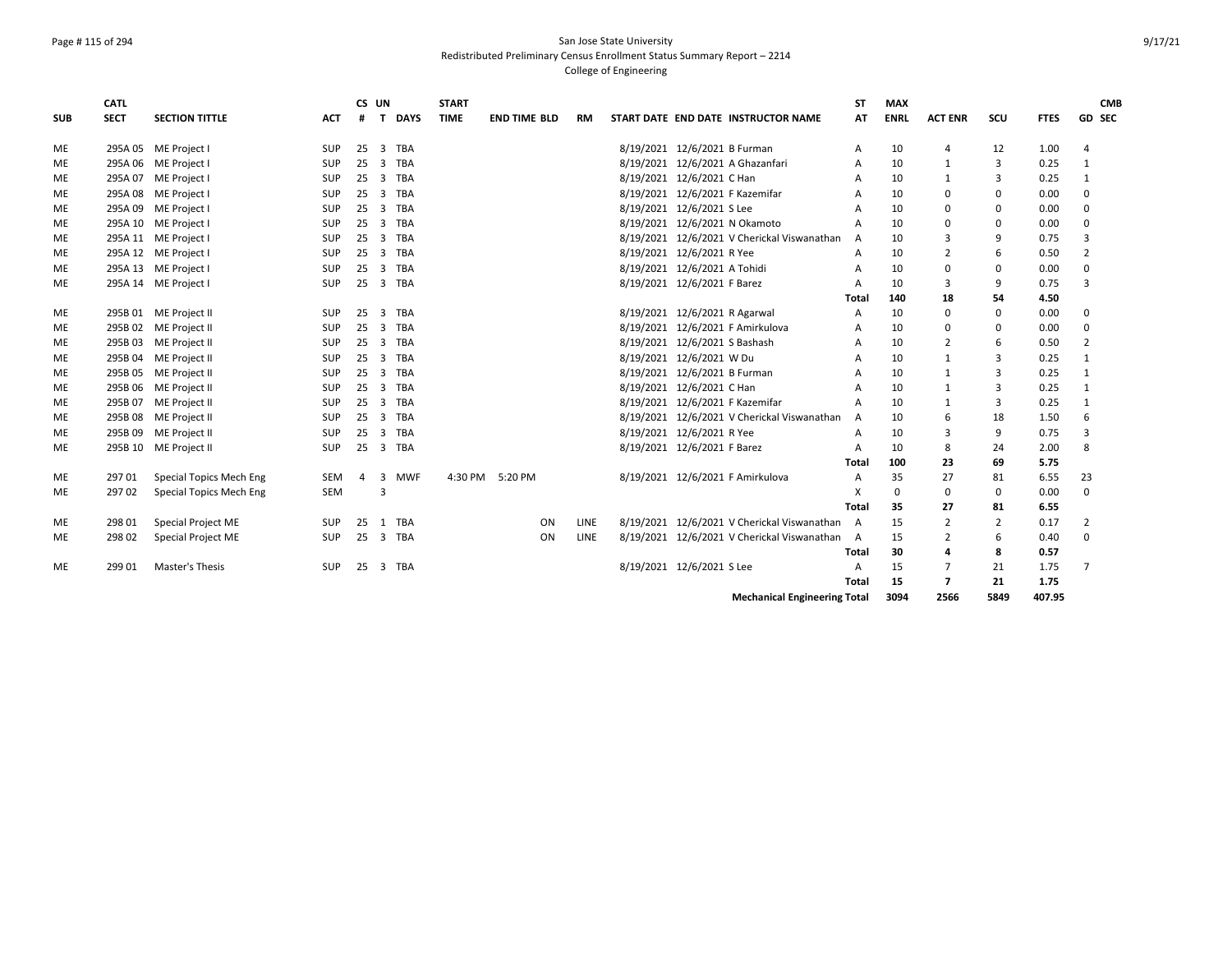#### Page # 116 of 294 San Jose State University Redistributed Preliminary Census Enrollment Status Summary Report – 2214

|                   | <b>CATL</b>    |                                      |            |                | CS UN                       |           | <b>START</b> |                                            |             |                                |                                |                                     | <b>ST</b>                 | <b>MAX</b>        |                    |                    |              |                             | <b>CMB</b>        |  |
|-------------------|----------------|--------------------------------------|------------|----------------|-----------------------------|-----------|--------------|--------------------------------------------|-------------|--------------------------------|--------------------------------|-------------------------------------|---------------------------|-------------------|--------------------|--------------------|--------------|-----------------------------|-------------------|--|
| <b>SUB</b>        | <b>SECT</b>    | <b>SECTION TITTLE</b>                | ACT        | #              |                             | T DAYS    | <b>TIME</b>  | <b>END TIME BLD</b>                        | RM          |                                |                                | START DATE END DATE INSTRUCTOR NAME | AT                        | <b>ENRL</b>       | <b>ACT ENR</b>     | SCU                | <b>FTES</b>  |                             | GD SEC            |  |
| <b>Technology</b> |                |                                      |            |                |                             |           |              |                                            |             |                                |                                |                                     |                           |                   |                    |                    |              |                             |                   |  |
| <b>TECH</b>       | 20A 01         | Comp Aid Graphics                    | LEC        | $\overline{2}$ | 2 R                         |           | 9:00 AM      | 9:50 AM ON                                 | LINE        |                                | 8/19/2021 12/6/2021 D Yan      |                                     | A                         | 30                | 16                 | 16                 | 2.13         | $\mathsf 0$                 |                   |  |
| <b>TECH</b>       | 20A 11         | Comp Aid Graphics                    | LAB        | 16             | $\mathbf 0$                 | W         | 6:00 PM      | 8:45 PM ENG                                | 103         | 8/19/2021 12/6/2021 D Yan      |                                |                                     | A                         | 30                | 16                 | 16                 | 0.00         | 0                           |                   |  |
|                   |                |                                      |            |                |                             |           |              |                                            |             |                                |                                |                                     | Total                     | 60                | 32                 | 32                 | 2.13         |                             |                   |  |
| <b>TECH</b>       | 30 01          | Intro Python Prog                    | <b>LEC</b> | $\overline{2}$ | 3 TR                        |           |              | 4:00 PM 5:15 PM ON                         | <b>LINE</b> |                                | 8/19/2021 12/6/2021 H Sun      |                                     | A                         | 37                | 36                 | 108                | 7.20         | 0                           |                   |  |
| <b>TECH</b>       | 30 02          | Intro Python Prog                    | <b>LEC</b> | $\overline{2}$ | 3                           | MW        |              | 10:45 AM 12:00 PM ON                       | <b>LINE</b> |                                | 8/19/2021 12/6/2021 H Sun      |                                     | $\overline{A}$            | 37                | 38                 | 114                | 7.60         | $\mathbf 0$                 |                   |  |
|                   |                |                                      |            |                |                             |           |              |                                            |             |                                |                                |                                     | Total                     | 74                | 74                 | 222                | 14.80        |                             |                   |  |
| <b>TECH</b>       | 3101           | Qual Assur & Control                 | LEC        | 1              | 3 MW                        |           |              | 9:00 AM 10:15 AM ON                        | LINE        |                                | 8/19/2021 12/6/2021 S Obi      |                                     | $\mathsf{A}$              | 40                | 19                 | 57                 | 3.80         | $\mathsf 0$                 |                   |  |
|                   |                |                                      |            |                |                             |           |              |                                            |             |                                |                                |                                     | Total                     | 40                | 19                 | 57                 | 3.80         |                             |                   |  |
| <b>TECH</b>       | 41 11          | Mach Shop Safety                     | LAB        | 16             | 1 T                         |           |              | 9:00 AM 11:45 AM IS                        | 119         | 8/19/2021 12/6/2021 C March    |                                |                                     | A                         | 14                | 18                 | 18                 | 1.20         | $\mathbf{0}$                | C                 |  |
| ME                | 41 11          | Mach Shop Safety                     | LAB        | 16             | 1 T                         |           |              | 9:00 AM 11:45 AM IS                        | 119         |                                | 8/19/2021 12/6/2021 C March    |                                     | A                         | $\Omega$          | $\mathbf{0}$       | $\mathbf{0}$       | 0.00         | $\mathbf{0}$                | C                 |  |
| <b>TECH</b>       | 41 12          | Mach Shop Safety                     | LAB        | 16             | $1$ T                       |           | 1:30 PM      | 4:15 PM IS                                 | 119         | 8/19/2021 12/6/2021 C March    |                                |                                     | $\overline{A}$            | 14                | 14                 | 14                 | 0.93         | $\mathbf{0}$                | C                 |  |
| ME                | 41 12          | Mach Shop Safety                     | LAB        | 16             | $1$ T                       |           | 1:30 PM      | 4:15 PM IS                                 | 119         |                                | 8/19/2021 12/6/2021 C March    |                                     | Α                         | $\mathsf 0$       | $\Omega$           | $\mathbf 0$        | 0.00         | $\mathbf 0$                 | $\mathsf{C}$      |  |
| TECH              | 41 13          | Mach Shop Safety                     | LAB        | 16             | 1 T                         |           | 6:00 PM      | 8:45 PM IS                                 | 119         |                                | 8/19/2021 12/6/2021 C March    |                                     | Α                         | 14                | 15                 | 15                 | 1.00         | $\mathbf 0$                 | C                 |  |
| ME                | 41 13          | Mach Shop Safety                     | LAB        |                | 16 1 T                      |           | 6:00 PM      | 8:45 PM IS                                 | 119         | 8/19/2021 12/6/2021 C March    |                                |                                     | A                         | 0                 | $\mathbf{0}$       | $\mathbf 0$        | 0.00         | $\mathbf 0$                 | C                 |  |
| <b>TECH</b>       | 41 14          | Mach Shop Safety                     | LAB        | 16             | 1 M                         |           |              | 9:00 AM 11:45 AM IS                        | 119         | 8/19/2021 12/6/2021 A Rossetti |                                |                                     | A                         | 14                | 15                 | 15                 | 1.00         | $\mathbf 0$                 | $\mathsf{C}$      |  |
| ME                | 41 14          | Mach Shop Safety                     | LAB        | 16             | 1 M                         |           |              | 9:00 AM 11:45 AM IS                        | 119         | 8/19/2021 12/6/2021 A Rossetti |                                |                                     | $\overline{A}$            | $\mathbf 0$       | $\Omega$           | $\mathbf{0}$       | 0.00         | $\mathbf 0$                 | $\mathsf{C}$      |  |
| <b>TECH</b>       | 41 15          | Mach Shop Safety                     | LAB        | 16             | 1 R                         |           | 1:30 PM      | 4:15 PM IS                                 | 119         | 8/19/2021 12/6/2021 M Appio    |                                |                                     | Α                         | 14                | 14                 | 14                 | 0.93         | $\mathbf 0$                 | $\mathsf{C}$      |  |
| ME                | 41 15          | Mach Shop Safety                     | LAB        | 16             | 1 R                         |           | 1:30 PM      | 4:15 PM IS                                 | 119         | 8/19/2021 12/6/2021 M Appio    |                                |                                     | A                         | 0                 | $\Omega$           | $\mathbf 0$        | 0.00         | $\mathbf 0$                 | $\mathsf{C}$      |  |
| TECH              | 41 16          | Mach Shop Safety                     | LAB        | 16             | 1 R                         |           | 5:45 PM      | 8:30 PM IS                                 | 119         | 8/19/2021 12/6/2021            |                                |                                     | Α                         | 14<br>$\mathbf 0$ | 16<br>$\mathbf{0}$ | 16<br>$\mathbf{0}$ | 1.07<br>0.00 | $\mathbf{0}$<br>$\mathbf 0$ | $\mathsf{C}$<br>C |  |
| ME<br><b>TECH</b> | 41 16          | Mach Shop Safety                     | LAB        | 16             | 1 R<br>1 W                  |           | 5:45 PM      | 8:30 PM IS                                 | 119<br>119  | 8/19/2021 12/6/2021            | 8/19/2021 12/6/2021 A Rossetti |                                     | A<br>A                    | 14                | 16                 | 16                 | 1.07         | $\mathbf{0}$                | $\mathsf{C}$      |  |
|                   | 41 17<br>41 17 | Mach Shop Safety                     | LAB<br>LAB | 16<br>16       | 1 W                         |           |              | 9:00 AM 11:45 AM IS<br>9:00 AM 11:45 AM IS | 119         |                                |                                |                                     | $\overline{A}$            | $\Omega$          | $\Omega$           | $\mathbf{0}$       | 0.00         | $\mathbf{0}$                | C                 |  |
| ME<br><b>TECH</b> | 41 18          | Mach Shop Safety<br>Mach Shop Safety | LAB        | 16             | 1 W                         |           |              | 2:15 PM 4:45 PM IS                         | 119         | 8/19/2021 12/6/2021 A Rossetti | 8/19/2021 12/6/2021 M Appio    |                                     | A                         | 14                | 18                 | 18                 | 1.20         | $\mathbf 0$                 | $\mathsf{C}$      |  |
| ME                | 41 18          | Mach Shop Safety                     | LAB        | 16             | 1 W                         |           | 2:15 PM      | 4:45 PM IS                                 | 119         | 8/19/2021 12/6/2021 M Appio    |                                |                                     | $\overline{A}$            | $\mathbf 0$       | $\mathbf{0}$       | $\mathbf{0}$       | 0.00         | $\mathbf 0$                 | C                 |  |
|                   |                |                                      |            |                |                             |           |              |                                            |             |                                |                                |                                     | Total                     | 112               | 126                | 126                | 8.40         |                             |                   |  |
| <b>TECH</b>       | 46 01          | Mach Oper & Mgmt                     | <b>LEC</b> | 2              | 3                           | <b>MW</b> | 12:30 PM     | 1:20 PM IS                                 | 216         |                                | 8/19/2021 12/6/2021 M Appio    |                                     | A                         | 14                | 20                 | 40                 | 4.00         | $\mathbf 0$                 |                   |  |
| <b>TECH</b>       | 46 11          | Mach Oper & Mgmt                     | LAB        | 16             | $\mathbf 0$                 | M         | 1:30 PM      | 4:15 PM IS                                 | 119         |                                | 8/19/2021 12/6/2021 M Appio    |                                     | A                         | 14                | 20                 | 20                 | 0.00         | $\pmb{0}$                   |                   |  |
|                   |                |                                      |            |                |                             |           |              |                                            |             |                                |                                |                                     | Total                     | 28                | 40                 | 60                 | 4.00         |                             |                   |  |
| <b>TECH</b>       | 6001           | Intro Electronics                    | <b>LEC</b> | 2              | 3 MW                        |           |              | 3:00 PM 3:50 PM ON                         | LINE        |                                |                                | 8/19/2021 12/6/2021 M Mortezaie     | A                         | 36                | 36                 | 72                 | 7.20         | 0                           |                   |  |
| <b>TECH</b>       | 60 02          | Intro Electronics                    | <b>LEC</b> | $\overline{2}$ | 3 TR                        |           |              | 10:45 AM 11:35 AM ON                       | <b>LINE</b> |                                |                                | 8/19/2021 12/6/2021 F Mahzabeen     | A                         | 30                | 28                 | 56                 | 5.60         | $\mathbf 0$                 |                   |  |
| <b>TECH</b>       | 60 11          | Intro Electronics                    | LAB        | 16             | 0 F                         |           |              | 9:00 AM 11:45 AM IS                        | 117         |                                |                                | 8/19/2021 12/6/2021 M Mortezaie     | A                         | 20                | 17                 | 17                 | 0.00         | $\mathbf 0$                 |                   |  |
| <b>TECH</b>       | 60 12          | Intro Electronics                    | LAB        | 16             | 0 F                         |           | 4:00 PM      | 6:45 PM IS                                 | 117         |                                |                                | 8/19/2021 12/6/2021 M Mortezaie     | A                         | 20                | 19                 | 19                 | 0.00         | $\mathsf 0$                 |                   |  |
| <b>TECH</b>       | 60 13          | Intro Electronics                    | LAB        |                | $\Omega$                    |           |              |                                            |             |                                |                                |                                     | $\boldsymbol{\mathsf{x}}$ | 0                 | $\mathbf 0$        | 0                  | 0.00         | $\mathsf 0$                 |                   |  |
| <b>TECH</b>       | 60 14          | Intro Electronics                    | LAB        | 16             | 0 F                         |           |              | 12:30 PM 3:15 PM IS                        | 117         |                                |                                | 8/19/2021 12/6/2021 M Mortezaie     | A                         | 30                | 28                 | 28                 | 0.00         | $\mathsf 0$                 |                   |  |
|                   |                |                                      |            |                |                             |           |              |                                            |             |                                |                                |                                     | Total                     | 136               | 128                | 192                | 12.80        |                             |                   |  |
| <b>TECH</b>       | 6301           | Analog Digital Circ                  | LEC        | $\overline{2}$ | 3 TR                        |           | 3:00 PM      | 3:50 PM ON                                 | LINE        |                                |                                | 8/19/2021 12/6/2021 M Mortezaie     | Α                         | 36                | 32                 | 64                 | 6.40         | $\mathbf 0$                 |                   |  |
| <b>TECH</b>       | 63 11          | Analog Digital Circ                  | LAB        | 16             | 0 <sub>T</sub>              |           | 6:00 PM      | 8:45 PM ON                                 | LINE        |                                |                                | 8/19/2021 12/6/2021 M Mortezaie     | A                         | 18                | 19                 | 19                 | 0.00         | $\mathbf 0$                 |                   |  |
| <b>TECH</b>       | 63 12          | Analog Digital Circ                  | LAB        |                | $\Omega$                    |           |              |                                            |             |                                |                                |                                     | $\boldsymbol{\mathsf{x}}$ | $\mathbf 0$       | $\Omega$           | $\mathbf 0$        | 0.00         | $\mathbf 0$                 |                   |  |
| <b>TECH</b>       | 63 13          | Analog Digital Circ                  | LAB        | 16             | $\mathbf 0$<br>$\mathsf{R}$ |           | 6:30 PM      | 9:15 PM ON                                 | LINE        |                                |                                | 8/19/2021 12/6/2021 M Mortezaie     | Α                         | 18                | 13                 | 13                 | 0.00         | $\mathsf 0$                 |                   |  |
|                   |                |                                      |            |                |                             |           |              |                                            |             |                                |                                |                                     | Total                     | 72                | 64                 | 96                 | 6.40         |                             |                   |  |
| <b>TECH</b>       | 6501           | Intro to Networks                    | LEC        | 1              | 3                           | TR        | 9:00 AM      | 9:50 AM ON                                 | LINE        |                                | 8/19/2021 12/6/2021 R Graziani |                                     | Α                         | 30                | 27                 | 54                 | 5.40         | $\mathbf 0$                 |                   |  |
| <b>TECH</b>       | 65 02          | Intro to Networks                    | LEC        | $\mathbf{1}$   | 3                           | MW        |              | 9:00 AM 9:50 AM ON                         | LINE        |                                |                                | 8/19/2021 12/6/2021 R Grotegut      | A                         | 30                | 31                 | 62                 | 6.20         | $\mathbf 0$                 |                   |  |
| <b>TECH</b>       | 65 11          | Intro to Networks                    | LAB        |                | $\Omega$                    |           |              |                                            |             |                                |                                |                                     | X                         | $\mathbf 0$       | $\mathbf 0$        | $\mathbf 0$        | 0.00         | $\mathbf 0$                 |                   |  |
| TECH              | 65 12          | Intro to Networks                    | LAB        | 15             | $0$ M                       |           | 10:45 AM     | 1:30 PM ENG                                | 490         |                                |                                | 8/19/2021 12/6/2021 R Grotegut      | A                         | 30                | 31                 | 31                 | 0.00         | $\mathbf 0$                 |                   |  |
| <b>TECH</b>       | 65 13          | Intro to Networks                    | LAB        | 15             | 0 W                         |           |              | 12:30 PM 3:15 PM ENG                       | 490         | 8/19/2021 12/6/2021 R Grotegut |                                |                                     | Α                         | 30                | 27                 | 27                 | 0.00         | $\mathbf 0$                 |                   |  |
|                   |                |                                      |            |                |                             |           |              |                                            |             |                                |                                |                                     | Total                     | 120               | 116                | 174                | 11.60        |                             |                   |  |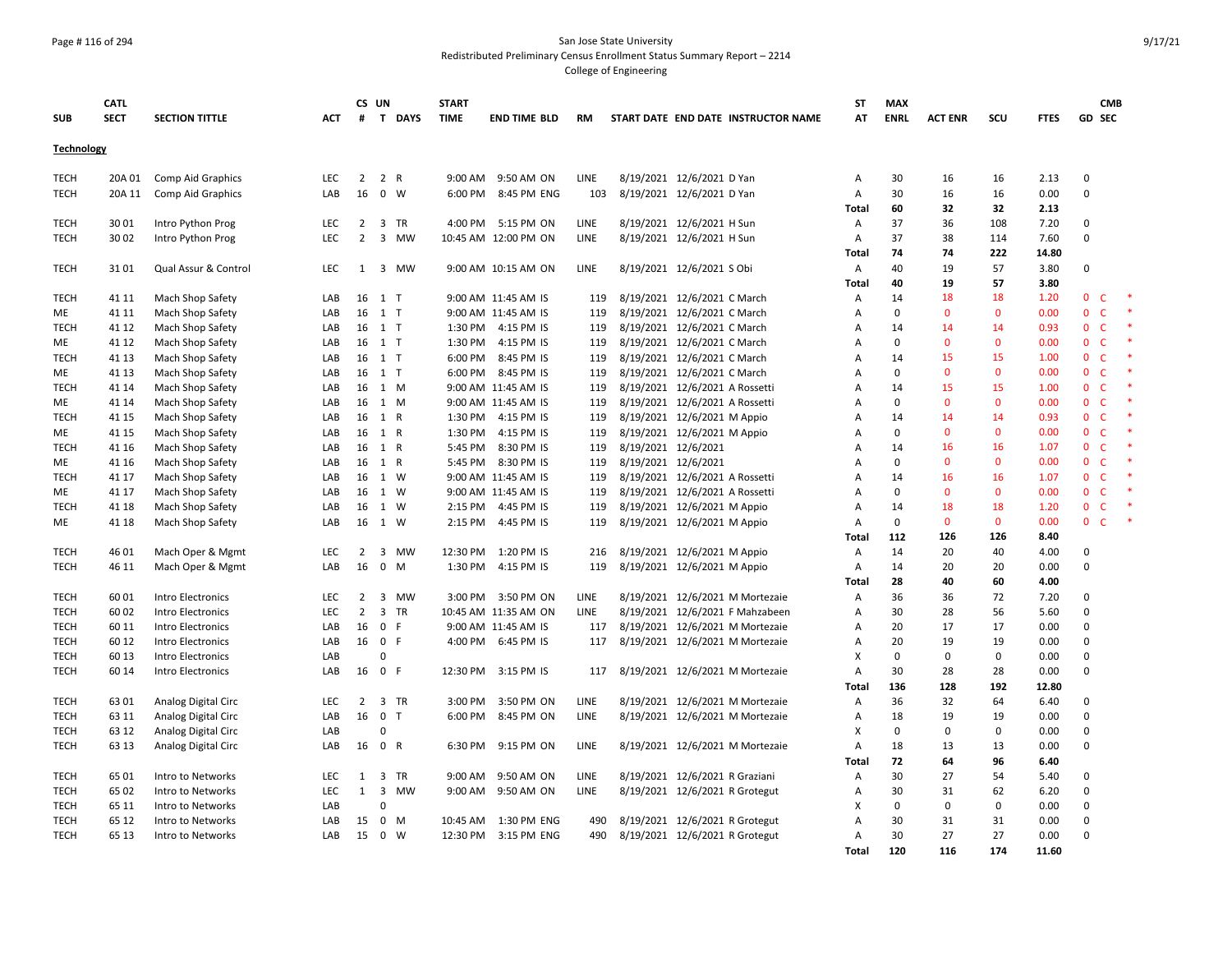# Page # 117 of 294 San Jose State University Redistributed Preliminary Census Enrollment Status Summary Report – 2214

|             | <b>CATL</b> |                               |            | CS UN          |                         |              | <b>START</b> |                       |             |                                |                               |                                           | <b>ST</b>      | <b>MAX</b>  |                |              |             |               | <b>CMB</b>   |        |
|-------------|-------------|-------------------------------|------------|----------------|-------------------------|--------------|--------------|-----------------------|-------------|--------------------------------|-------------------------------|-------------------------------------------|----------------|-------------|----------------|--------------|-------------|---------------|--------------|--------|
| <b>SUB</b>  | <b>SECT</b> | <b>SECTION TITTLE</b>         | ACT        | #              |                         | T DAYS       | <b>TIME</b>  | <b>END TIME BLD</b>   | RM          |                                |                               | START DATE END DATE INSTRUCTOR NAME       | AT             | <b>ENRL</b> | <b>ACT ENR</b> | SCU          | <b>FTES</b> | <b>GD SEC</b> |              |        |
| <b>TECH</b> | 6601        | Network Admin                 | <b>LEC</b> | $\overline{2}$ |                         | 3 TR         |              | 12:30 PM 1:20 PM ON   | <b>LINE</b> |                                |                               | 8/19/2021 12/6/2021 W Abdeljabbar         | $\overline{A}$ | 35          | 36             | 72           | 7.20        | 0             |              |        |
| <b>TECH</b> | 66 11       | Network Admin                 | LAB        | 16             | $\mathbf 0$             | F            |              | 9:00 AM 11:45 AM      |             |                                |                               | 8/19/2021 12/6/2021 W Abdeljabbar         | $\overline{A}$ | 35          | 36             | 36           | 0.00        | $\mathbf 0$   |              |        |
|             |             |                               |            |                |                         |              |              |                       |             |                                |                               |                                           | Total          | 70          | 72             | 108          | 7.20        |               |              |        |
| <b>TECH</b> | 6701        | Intro to IoT                  | LEC        | $\overline{2}$ | $\overline{\mathbf{3}}$ | MW           |              | 12:30 PM 1:20 PM ON   | LINE        | 8/19/2021 12/6/2021 W Saichek  |                               |                                           | A              | 30          | 20             | 40           | 4.00        | $\mathsf 0$   |              |        |
| <b>TECH</b> | 6702        | Intro to IoT                  | LEC        | $\overline{2}$ |                         | 3 TR         |              | 10:45 AM 11:35 AM ON  | LINE        | 8/19/2021 12/6/2021 W Saichek  |                               |                                           | A              | 30          | 25             | 50           | 5.00        | 0             |              |        |
| <b>TECH</b> | 67 11       | Intro to IoT                  | LAB        | 16             | $\mathbf 0$             | - F          |              | 12:30 PM 3:15 PM      |             |                                | 8/19/2021 12/6/2021 W Saichek |                                           | Α              | 30          | 20             | 20           | 0.00        | 0             |              |        |
| <b>TECH</b> | 67 12       | Intro to IoT                  | LAB        | 16             |                         | $0 \quad W$  |              | 9:00 AM 11:45 AM      |             |                                | 8/19/2021 12/6/2021 W Saichek |                                           | Α              | 30          | 25             | 25           | 0.00        | 0             |              |        |
|             |             |                               |            |                |                         |              |              |                       |             |                                |                               |                                           | Total          | 120         | 90             | 135          | 9.00        |               |              |        |
| <b>TECH</b> | 6801        | <b>IoT Systems</b>            | LEC        | $\overline{2}$ |                         | 3 TR         |              | 10:45 AM 11:35 AM ON  | <b>LINE</b> |                                |                               | 8/19/2021 12/6/2021 W Abdeljabbar         | $\overline{A}$ | 35          | 39             | 78           | 7.80        | $\mathbf 0$   |              |        |
| <b>TECH</b> | 68 11       | <b>IoT Systems</b>            | LAB        | 16             | $\mathbf 0$             | F            |              | 4:00 PM 6:45 PM       |             |                                |                               | 8/19/2021 12/6/2021 W Abdeljabbar         | A              | 35          | 39             | 39           | 0.00        | $\mathsf 0$   |              |        |
|             |             |                               |            |                |                         |              |              |                       |             |                                |                               |                                           | Total          | 70          | 78             | 117          | 7.80        |               |              |        |
| <b>TECH</b> | 115 01      | <b>Automation &amp; Cntrl</b> | <b>LEC</b> | 2              |                         | 3 TR         |              | 10:45 AM 11:35 AM IS  | 216         |                                |                               | 8/19/2021 12/6/2021 A Maraghehmoghaddam A |                | 30          | 22             | 44           | 4.40        | $\mathbf 0$   |              |        |
| <b>TECH</b> | 115 11      | <b>Automation &amp; Cntrl</b> | LAB        | 16             | 0 <sub>T</sub>          |              |              | 7:30 AM 10:15 AM      |             |                                |                               | 8/19/2021 12/6/2021 R Werkman             | A              | 30          | 22             | 22           | 0.00        | 0             |              |        |
|             |             |                               |            |                |                         |              |              |                       |             |                                |                               |                                           | Total          | 60          | 44             | 66           | 4.40        |               |              |        |
| <b>TECH</b> | 136 01      | Software Qual Mgmt            | <b>LEC</b> |                | $\overline{3}$          |              |              |                       |             |                                |                               |                                           | X              | $\mathbf 0$ | $\Omega$       | $\mathbf 0$  | 0.00        | $\mathbf 0$   |              |        |
| <b>TECH</b> | 136 02      | Software Qual Mgmt            | <b>LEC</b> | 1              |                         | 3 TR         |              | 7:30 PM 8:20 PM ON    | LINE        |                                |                               | 8/19/2021 12/6/2021 R Venkatraman         | $\overline{A}$ | 30          | 35             | 70           | 7.00        | $\mathbf 0$   |              |        |
| <b>TECH</b> | 136 11      | Software Qual Mgmt            | LAB        |                | $\Omega$                |              |              |                       |             |                                |                               |                                           | X              | $\mathsf 0$ | $\mathsf 0$    | 0            | 0.00        | $\Omega$      |              |        |
| <b>TECH</b> | 136 12      | Software Qual Mgmt            | LAB        | 15             | 0 R                     |              | 4:30 PM      | 7:15 PM ON            | LINE        |                                |                               | 8/19/2021 12/6/2021 R Venkatraman         | Α              | 30          | 35             | 35           | 0.00        | $\mathbf 0$   |              |        |
|             |             |                               |            |                |                         |              |              |                       |             |                                |                               |                                           | Total          | 60          | 70             | 105          | 7.00        |               |              |        |
| <b>TECH</b> | 140 01      | Green Prod Design             | <b>LEC</b> | $\overline{2}$ | 3 R                     |              | 4:00 PM      | 5:45 PM ON            | LINE        | 8/19/2021 12/6/2021 D Yan      |                               |                                           | Α              | 36          | 34             | 68           | 6.85        | $\mathbf{1}$  | $\mathsf{C}$ |        |
| ME          | 140 01      | Green Prod Design             | <b>LEC</b> | $\overline{2}$ | $\overline{3}$          | $\mathsf{R}$ |              | 4:00 PM 5:45 PM ON    | LINE        |                                | 8/19/2021 12/6/2021 D Yan     |                                           | Α              | $\mathbf 0$ | $\Omega$       | $\mathbf{0}$ | 0.00        | $\mathbf 0$   | $\mathsf{C}$ | $\ast$ |
| <b>TECH</b> | 140 11      | Green Prod Design             | LAB        |                | $\Omega$                |              |              |                       |             |                                |                               |                                           | X              | $\mathbf 0$ | $\Omega$       | $\Omega$     | 0.00        | $\mathbf 0$   |              |        |
| ME          | 140 11      | Green Prod Design             | LAB        |                | $\Omega$                |              |              |                       |             |                                |                               |                                           | X              | $\Omega$    | $\Omega$       | $\Omega$     | 0.00        | 0             |              |        |
| TECH        | 140 12      | Green Prod Design             | LAB        | 16             |                         | $0 \quad W$  |              | 9:00 AM 11:45 AM      |             | 8/19/2021 12/6/2021 A Patadiya |                               |                                           | $\overline{A}$ | 18          | 18             | 18           | 0.00        | $\mathbf 0$   | C            | $\ast$ |
| ME          | 140 12      | Green Prod Design             | LAB        | 16             |                         | $0 \quad W$  |              | 9:00 AM 11:45 AM      |             | 8/19/2021 12/6/2021 A Patadiya |                               |                                           | A              | $\mathbf 0$ | $\mathbf{0}$   | $\mathbf 0$  | 0.00        | $\mathbf 0$   | $\mathsf{C}$ |        |
| <b>TECH</b> | 140 13      | Green Prod Design             | LAB        | 16             | 0 R                     |              |              | 6:00 PM 8:45 PM       |             | 8/19/2021 12/6/2021 A Patadiya |                               |                                           | A              | 18          | 16             | 16           | 0.00        | $\mathbf{1}$  | $\mathsf{C}$ |        |
| ME          | 140 13      | Green Prod Design             | LAB        | 16             | 0 R                     |              |              | 6:00 PM 8:45 PM       |             | 8/19/2021 12/6/2021 A Patadiya |                               |                                           | $\overline{A}$ | $\mathbf 0$ | $\mathbf{0}$   | $\mathbf 0$  | 0.00        | $\mathbf 0$   | $\mathsf{C}$ | $\ast$ |
|             |             |                               |            |                |                         |              |              |                       |             |                                |                               |                                           | Total          | 72          | 68             | 102          | 6.85        |               |              |        |
| <b>TECH</b> | 145 01      | Lean Manufacturing            | <b>LEC</b> | $\overline{3}$ |                         | 3 TR         | 6:00 PM      | 7:15 PM ON            | LINE        |                                | 8/19/2021 12/6/2021 K Suleman |                                           | Α              | 50          | 41             | 123          | 8.20        | $\mathbf 0$   |              |        |
|             |             |                               |            |                |                         |              |              |                       |             |                                |                               |                                           | <b>Total</b>   | 50          | 41             | 123          | 8.20        |               |              |        |
| <b>TECH</b> | 146 01      | 3D Printing & App             | LEC        | 4              |                         | 3 M          | 6:00 PM      | 8:45 PM ENG           | 103         |                                |                               | 8/19/2021 12/6/2021 T Langston            | Α              | 20          | 8              | 24           | 1.60        | $\mathsf 0$   |              |        |
|             |             |                               |            |                |                         |              |              |                       |             |                                |                               |                                           | Total          | 20          | 8              | 24           | 1.60        |               |              |        |
| <b>TECH</b> | 14701       | Green Mfg Managemt            | LEC        | $\overline{2}$ | 3                       | M            | 4:00 PM      | 5:45 PM ON            | LINE        |                                | 8/19/2021 12/6/2021 S Obi     |                                           | Α              | 30          | 26             | 52           | 5.20        | 0             |              |        |
| <b>TECH</b> | 147 11      | Green Mfg Managemt            | LAB        | 16             |                         | $0 \quad W$  | 6:00 PM      | 8:45 PM ON            | LINE        | 8/19/2021 12/6/2021 S Obi      |                               |                                           | Α              | 30          | 26             | 26           | 0.00        | $\mathsf 0$   |              |        |
|             |             |                               |            |                |                         |              |              |                       |             |                                |                               |                                           | Total          | 60          | 52             | 78           | 5.20        |               |              |        |
| <b>TECH</b> | 165 01      | Wireless Comm Tech            | <b>LEC</b> | $\overline{2}$ |                         | 3 TR         |              | 10:45 AM 11:35 AM ENG | 103         | 8/19/2021 12/6/2021 O Rashel   |                               |                                           | $\overline{A}$ | 35          | 18             | 36           | 3.60        | 0             |              |        |
| <b>TECH</b> | 165 02      | Wireless Comm Tech            | <b>LEC</b> | $\overline{2}$ |                         | 3 MW         | 12:30 PM     | 1:20 PM ON            | LINE        |                                |                               | 8/19/2021 12/6/2021 F Mahzabeen           | $\overline{A}$ | 30          | 38             | 76           | 7.60        | $\Omega$      |              |        |
| <b>TECH</b> | 165 11      | Wireless Comm Tech            | LAB        | 16             | 0 <sub>T</sub>          |              | 1:30 PM      | 4:15 PM ENG           | 103         | 8/19/2021 12/6/2021 O Rashel   |                               |                                           | Α              | 35          | 18             | 18           | 0.00        | $\mathbf 0$   |              |        |
| <b>TECH</b> | 165 12      | Wireless Comm Tech            | LAB        | 16             |                         | 0 M          | 1:30 PM      | 4:15 PM ON            | LINE        |                                |                               | 8/19/2021 12/6/2021 F Mahzabeen           | Α              | 30          | 38             | 38           | 0.00        | 0             |              |        |
|             |             |                               |            |                |                         |              |              |                       |             |                                |                               |                                           | Total          | 130         | 112            | 168          | 11.20       |               |              |        |
| <b>TECH</b> | 170 01      | <b>Conn Products Apps</b>     | <b>LEC</b> | $\overline{2}$ | $\overline{\mathbf{3}}$ | <b>TR</b>    | 6:00 PM      | 6:50 PM ON            | LINE        | 8/19/2021 12/6/2021 D Frezzo   |                               |                                           | Α              | 37          | 38             | 76           | 7.60        | 0             |              |        |
| <b>TECH</b> | 170 11      | <b>Conn Products Apps</b>     | LAB        | 16             | $\mathbf{0}$            | F.           | 2:15 PM      | 5:00 PM ON            | LINE        | 8/19/2021 12/6/2021 D Frezzo   |                               |                                           | $\overline{A}$ | 37          | 38             | 38           | 0.00        | 0             |              |        |
|             |             |                               |            |                |                         |              |              |                       |             |                                |                               |                                           | Total          | 74          | 76             | 114          | 7.60        |               |              |        |
| <b>TECH</b> | 17101       | Netwk Sec & Prev              | <b>LEC</b> | $\overline{2}$ |                         | 3 MW         |              | 6:00 PM 7:15 PM ON    | LINE        |                                |                               | 8/19/2021 12/6/2021 B Venkatraman         | A              | 45          | 42             | 84           | 8.40        | 0             |              |        |
| <b>TECH</b> | 17102       | Netwk Sec & Prev              | <b>LEC</b> | $\overline{2}$ | $\overline{3}$          | <sub>S</sub> |              | 8:00 AM 10:45 AM ON   | <b>LINE</b> |                                |                               | 8/19/2021 12/6/2021 B Venkatraman         | Α              | 30          | 28             | 56           | 5.60        | 0             |              |        |
| <b>TECH</b> | 171 11      | Netwk Sec & Prev              | LAB        | 16             |                         | 0 TBA        |              | ΟN                    | LINE        |                                |                               | 8/19/2021 12/6/2021 B Venkatraman         | $\overline{A}$ | 45          | 42             | 126          | 0.00        | 0             |              |        |
| <b>TECH</b> | 171 12      | Netwk Sec & Prev              | LAB        |                |                         | 16 0 TBA     |              | ON                    | <b>LINE</b> |                                |                               | 8/19/2021 12/6/2021 B Venkatraman         | Α              | 30          | 28             | 84           | 0.00        | $\Omega$      |              |        |
|             |             |                               |            |                |                         |              |              |                       |             |                                |                               |                                           | <b>Total</b>   | 150         | 140            | 350          | 14.00       |               |              |        |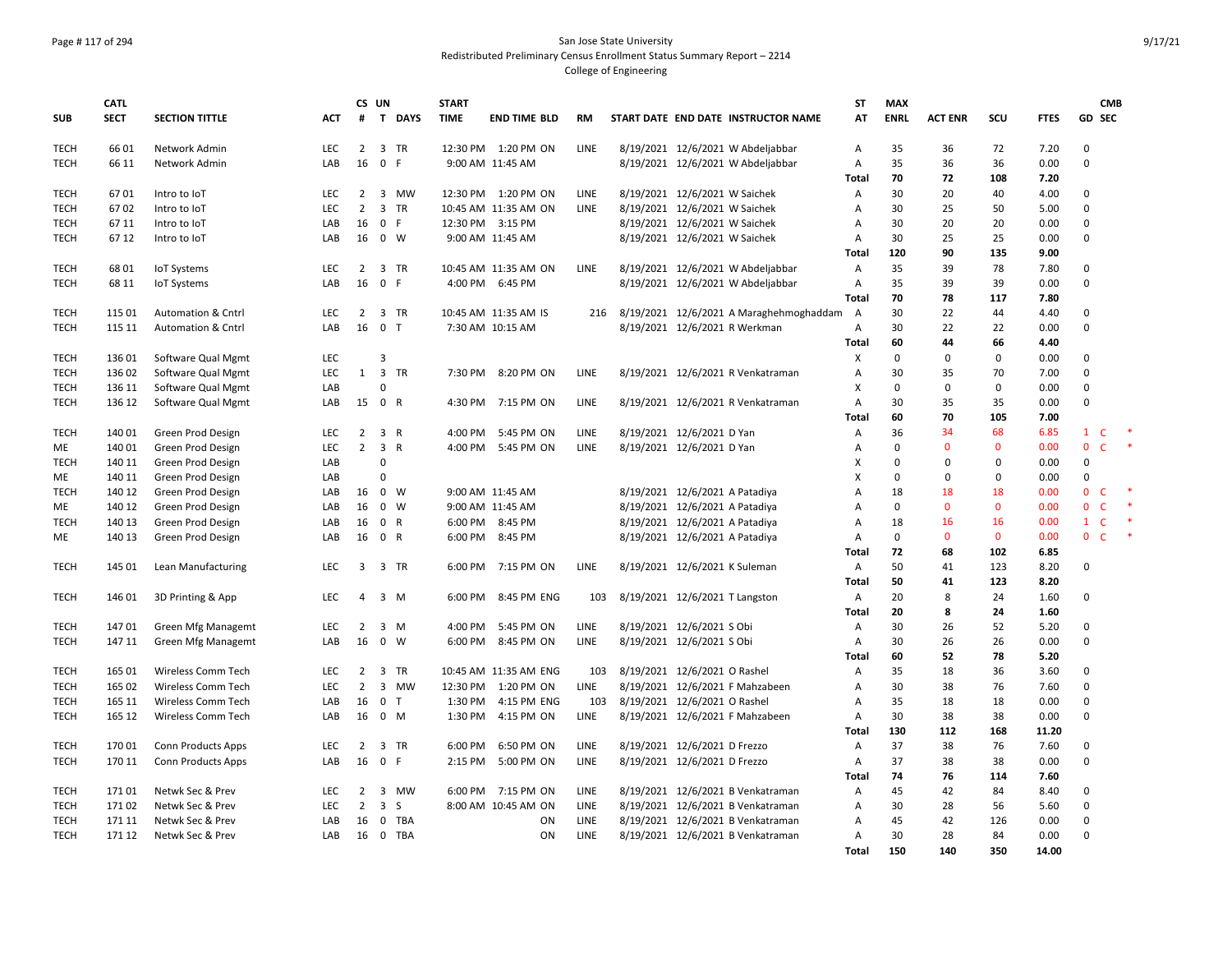## Page # 118 of 294 San Jose State University Redistributed Preliminary Census Enrollment Status Summary Report – 2214

|                            | <b>CATL</b>        |                                          |                          | CS UN               |                         |              | <b>START</b> |                                            |              |                                                                        | <b>ST</b>                 | <b>MAX</b>        |                       |                          |               |                            | <b>CMB</b>   |  |
|----------------------------|--------------------|------------------------------------------|--------------------------|---------------------|-------------------------|--------------|--------------|--------------------------------------------|--------------|------------------------------------------------------------------------|---------------------------|-------------------|-----------------------|--------------------------|---------------|----------------------------|--------------|--|
| <b>SUB</b>                 | <b>SECT</b>        | <b>SECTION TITTLE</b>                    | <b>ACT</b>               | #                   |                         | T DAYS       | <b>TIME</b>  | <b>END TIME BLD</b>                        | <b>RM</b>    | START DATE END DATE INSTRUCTOR NAME                                    | AT                        | <b>ENRL</b>       | <b>ACT ENR</b>        | SCU                      | <b>FTES</b>   | <b>GD SEC</b>              |              |  |
| <b>TECH</b>                | 173 01             | <b>Cloud Computing</b>                   | <b>LEC</b>               |                     | 3                       |              |              |                                            |              |                                                                        | $\boldsymbol{\mathsf{x}}$ | $\mathbf 0$       | $\mathbf 0$           | $\mathbf 0$              | 0.00          | 0                          |              |  |
| <b>TECH</b>                | 173 02             | <b>Cloud Computing</b>                   | <b>LEC</b>               | $\overline{2}$      | $\overline{3}$          | TR           |              | 9:00 AM 10:15 AM ON                        | <b>LINE</b>  | 8/19/2021 12/6/2021 R Grotegut                                         | $\overline{A}$<br>Total   | 30<br>30          | 43<br>43              | 129<br>129               | 8.60<br>8.60  | $\mathbf 0$                |              |  |
| <b>TECH</b>                | 174 01             | <b>Blockchain Tech</b>                   | LEC                      | $\overline{2}$      |                         | 3 TR         |              | 2:15 PM 3:30 PM ON                         | LINE         | 8/19/2021 12/6/2021 N Nabizadeh Ardakani                               | $\overline{A}$            | 35                | 35                    | 105                      | 7.15          | 3                          |              |  |
| <b>TECH</b>                | 175 01             | Industrial IoT                           | <b>LEC</b>               | 2                   |                         | 3 TR         |              | 4:00 PM 5:15 PM IS                         | 216          | 8/19/2021 12/6/2021 A Banafa                                           | Total<br>Α                | 35<br>30          | 35<br>$\overline{7}$  | 105<br>21                | 7.15<br>1.45  | 1                          |              |  |
|                            |                    |                                          |                          |                     |                         |              |              |                                            |              |                                                                        | <b>Total</b>              | 30                | $\overline{ }$        | 21                       | 1.45          |                            |              |  |
| <b>TECH</b>                | 176 02             | <b>Machine Learning</b>                  | <b>LEC</b>               | $\overline{2}$      |                         | 3 MW         |              | 4:00 PM 5:15 PM IS                         | 216          | 8/19/2021 12/6/2021 A Maraghehmoghaddam                                | $\overline{A}$            | 30                | 6                     | 18                       | 1.25          | $\mathbf{1}$               |              |  |
| <b>TECH</b>                | 17701              | Data Sci Ind Tech                        | LEC                      |                     | 3                       |              |              |                                            |              |                                                                        | Total<br>X                | 30<br>$\pmb{0}$   | 6<br>$\Omega$         | 18<br>$\Omega$           | 1.25<br>0.00  | $\mathbf 0$                |              |  |
| <b>TECH</b>                | 17702              | Data Sci Ind Tech                        | <b>LEC</b>               |                     | 3                       |              |              |                                            |              |                                                                        | X                         | $\mathbf 0$       | $\mathbf 0$           | $\Omega$                 | 0.00          | $\mathsf 0$                |              |  |
|                            |                    |                                          |                          |                     |                         |              |              |                                            |              |                                                                        | Total                     | $\mathbf 0$       | 0                     | 0                        | 0.00          |                            |              |  |
| <b>TECH</b><br><b>TECH</b> | 179 01<br>179 02   | <b>Cyber Security</b>                    | <b>LEC</b><br><b>LEC</b> | 2<br>$\overline{2}$ | 3 <sub>5</sub>          | 3 MW         |              | 7:30 PM 8:45 PM ON<br>11:00 AM  1:45 PM ON | LINE<br>LINE | 8/19/2021 12/6/2021 B Venkatraman<br>8/19/2021 12/6/2021 B Venkatraman | Α<br>Α                    | 30<br>30          | 31<br>32              | 93<br>96                 | 6.20<br>6.40  | $\mathbf 0$<br>$\mathbf 0$ |              |  |
|                            |                    | <b>Cyber Security</b>                    |                          |                     |                         |              |              |                                            |              |                                                                        | <b>Total</b>              | 60                | 63                    | 189                      | 12.60         |                            |              |  |
| <b>TECH</b>                | 180A 01            | Indiv St El Comtec                       | SUP                      | 36                  |                         | 3 TBA        |              | ON                                         | LINE         | 8/19/2021 12/6/2021 S Obi                                              | $\overline{A}$            | 20                | $\Omega$              | $\Omega$                 | 0.00          | $\mathbf 0$                |              |  |
|                            |                    |                                          |                          |                     |                         |              |              |                                            |              |                                                                        | Total                     | 20                | 0                     | $\Omega$                 | 0.00          |                            |              |  |
| <b>TECH</b><br><b>TECH</b> | 180B 01<br>180B 02 | Indiv St Manufactg<br>Indiv St Manufactg | <b>SUP</b><br>SUP        | 36<br>36            | $\overline{\mathbf{3}}$ | TBA<br>1 TBA |              | ON<br>ON                                   | LINE<br>LINE | 8/19/2021 12/6/2021 S Obi<br>8/19/2021 12/6/2021 S Obi                 | Α<br>Α                    | 20<br>20          | $\Omega$<br>1         | 0<br>1                   | 0.00<br>0.07  | $\mathbf 0$<br>$\mathbf 0$ |              |  |
| <b>TECH</b>                | 180B03             | Indiv St Manufactg                       | <b>SUP</b>               | 36                  |                         | 2 TBA        |              | ON                                         | LINE         | 8/19/2021 12/6/2021 J Mokri                                            | Α                         | 20                | $\mathbf 0$           | $\Omega$                 | 0.00          | $\mathbf 0$                |              |  |
|                            |                    |                                          |                          |                     |                         |              |              |                                            |              |                                                                        | Total                     | 60                | 1                     | 1                        | 0.07          |                            |              |  |
| <b>TECH</b>                | 190 06             | Senior Tch Seminar                       | LEC.                     |                     | 3                       |              |              |                                            |              |                                                                        | $\boldsymbol{\mathsf{X}}$ | $\mathbf 0$       | $\Omega$              | $\Omega$                 | 0.00          | $\mathbf 0$                |              |  |
| TECH                       |                    | 190A 01 Senior Project I                 | <b>SEM</b>               |                     | 3                       |              |              |                                            |              |                                                                        | Total<br>X                | $\mathbf{0}$<br>0 | $\Omega$<br>$\Omega$  | $\Omega$<br><sup>0</sup> | 0.00<br>0.00  | $\mathbf 0$                |              |  |
| TECH                       |                    | 190A 02 Senior Project I                 | <b>SEM</b>               |                     | 3                       |              |              |                                            |              |                                                                        | Х                         | $\mathbf 0$       | $\Omega$              | 0                        | 0.00          | $\mathbf 0$                |              |  |
| <b>TECH</b>                |                    | 190A 03 Senior Project I                 | <b>SEM</b>               |                     | 3                       |              |              |                                            |              |                                                                        | X                         | $\mathbf 0$       | $\Omega$              | $\Omega$                 | 0.00          | $\mathbf 0$                |              |  |
| <b>TECH</b>                |                    | 190A 04 Senior Project I                 | <b>SEM</b>               | 5                   |                         | 3 W          |              | 1:30 PM 4:15 PM                            |              | 8/19/2021 12/6/2021 V Ionescu                                          | A                         | 30                | 31                    | 93                       | 6.20          | $\mathbf 0$                |              |  |
| <b>TECH</b>                |                    | 190A 05 Senior Project I                 | <b>SEM</b>               | 5                   | $\overline{\mathbf{3}}$ | - W          | 1:30 PM      | 4:15 PM                                    |              | 8/19/2021 12/6/2021 D Yan                                              | Α                         | 30                | 29                    | 87                       | 5.80          | $\mathbf 0$                |              |  |
| <b>TECH</b>                | 190A 06            | Senior Project I                         | <b>SEM</b>               | 5                   |                         | 3 W          |              | 1:30 PM 4:15 PM                            |              | 8/19/2021 12/6/2021 A Zargar                                           | $\overline{A}$            | 30                | 30                    | 90                       | 6.00          | $\mathbf 0$                |              |  |
| <b>TECH</b>                | 190A 07            | Senior Project I                         | SEM                      | 5                   |                         | 3 W          |              | 1:30 PM 4:15 PM                            |              | 8/19/2021 12/6/2021 M Tehrani                                          | $\overline{A}$            | 32                | 33                    | 99                       | 6.60          | $\mathsf 0$                |              |  |
|                            |                    |                                          |                          |                     |                         |              |              |                                            |              |                                                                        | Total                     | 122<br>22         | 123<br>$\overline{2}$ | 369<br>6                 | 24.60<br>0.40 | 0                          |              |  |
| <b>TECH</b>                | 195 01             | Cooperative Intern                       | <b>SUP</b>               | 36                  |                         | 3 TBA        |              | ON                                         | LINE         | 8/19/2021 12/6/2021 S Obi                                              | Α<br>Total                | 22                | $\overline{2}$        | 6                        | 0.40          |                            |              |  |
| <b>TECH</b>                | 198 80             | Technology & Civil                       | LEC                      | $\overline{2}$      | 3                       | TBA          |              | ON                                         | LINE         | 8/19/2021 12/6/2021 P Backer                                           | Α                         | 35                | 36                    | 108                      | 7.20          | $\mathbf{0}$               | C            |  |
| <b>CMPE</b>                | 198 80             | Technology & Civil                       | LEC                      | $\overline{2}$      | $\overline{\mathbf{3}}$ | TBA          |              | ON                                         | LINE         | 8/19/2021 12/6/2021 P Backer                                           | A                         | $\mathbf 0$       | $\Omega$              | $\mathbf{0}$             | 0.00          | $\mathbf 0$                | $\mathsf{C}$ |  |
| <b>ENGR</b>                | 198 80             | Technology & Civil                       | <b>LEC</b>               | $\overline{2}$      |                         | 3 TBA        |              | ON                                         | <b>LINE</b>  | 8/19/2021 12/6/2021 P Backer                                           | Α                         | $\mathbf 0$       | $\Omega$              | $\Omega$                 | 0.00          | $\mathbf{0}$               | $\mathsf{C}$ |  |
| ME                         | 198 80             | Technology & Civil                       | LEC                      | $\overline{2}$      |                         | 3 TBA        |              | ON                                         | LINE         | 8/19/2021 12/6/2021 P Backer                                           | A                         | 0                 | $\Omega$              | $\mathbf{0}$             | 0.00          | $\mathbf{0}$               | $\mathsf{C}$ |  |
| <b>TECH</b>                | 19881              | Technology & Civil                       | LEC.                     | $\overline{2}$      |                         | 3 TBA        |              | ON                                         | <b>LINE</b>  | 8/19/2021 12/6/2021 P Backer                                           | A                         | 35                | 35                    | 105                      | 7.00          | $\mathbf 0$                | $\mathsf{C}$ |  |
| <b>CMPE</b>                | 19881              | Technology & Civil                       | LEC.                     | $\overline{2}$      |                         | 3 TBA        |              | ON                                         | LINE         | 8/19/2021 12/6/2021 P Backer                                           | Α                         | $\mathbf 0$       | $\Omega$              | $\mathbf{0}$             | 0.00          | $\mathbf{0}$               | $\mathsf{C}$ |  |
| <b>ENGR</b>                | 19881              | Technology & Civil                       | LEC.                     | $\overline{2}$      |                         | 3 TBA        |              | ON                                         | <b>LINE</b>  | 8/19/2021 12/6/2021 P Backer                                           | A                         | $\mathbf 0$       | $\Omega$              | $\mathbf{0}$             | 0.00          | $\mathbf{0}$               | $\mathsf{C}$ |  |
| ME                         | 19881              | Technology & Civil                       | <b>LEC</b>               | $\overline{2}$      |                         | 3 TBA        |              | ON                                         | LINE         | 8/19/2021 12/6/2021 P Backer                                           | Α                         | $\mathbf 0$       | $\Omega$              | $\mathbf{0}$             | 0.00          | $\mathbf{0}$               | C            |  |
| <b>TECH</b>                | 19882              | Technology & Civil                       | <b>LEC</b>               | $\overline{2}$      |                         | 3 TBA        |              | ON                                         | LINE         | 8/19/2021 12/6/2021 L Zou                                              | A                         | 35                | 37                    | 111                      | 7.40          | $\mathbf{0}$               | $\mathsf{C}$ |  |
| <b>CMPE</b>                | 198 82             | Technology & Civil                       | LEC                      | $\overline{2}$      | $\overline{\mathbf{3}}$ | TBA          |              | ON                                         | LINE         | 8/19/2021 12/6/2021 L Zou                                              | A                         | $\Omega$          | $\Omega$              | $\Omega$                 | 0.00          | $\mathbf{0}$               | $\mathsf{C}$ |  |
| <b>ENGR</b>                | 19882              | Technology & Civil                       | LEC                      | $\overline{2}$      |                         | 3 TBA        |              | ON                                         | LINE         | 8/19/2021 12/6/2021 L Zou                                              | A                         | $\mathbf 0$       | $\mathbf{0}$          | $\mathbf{0}$             | 0.00          | $\mathbf 0$                | $\mathsf{C}$ |  |
| ME                         | 19882              | Technology & Civil                       | <b>LEC</b>               | $\overline{2}$      |                         | 3 TBA        |              | ON                                         | LINE         | 8/19/2021 12/6/2021 L Zou                                              | $\overline{A}$            | $\mathbf 0$       | $\Omega$              | $\mathbf 0$              | 0.00          | $\mathbf 0$                | C            |  |
|                            |                    |                                          |                          |                     |                         |              |              |                                            |              |                                                                        | Total                     | 105               | 108                   | 324                      | 21.60         |                            |              |  |
| <b>TECH</b>                |                    | 199A 01 SpecialTopics CNSM               | SEM                      | 5                   | 3 R                     |              |              | 4:00 PM 6:45 PM                            |              | 8/19/2021 12/6/2021 V Ionescu                                          | Α                         | 25                | 13                    | 39                       | 2.60          | $\mathbf 0$                |              |  |
|                            |                    |                                          |                          |                     |                         |              |              |                                            |              |                                                                        | <b>Total</b>              | 25                | 13                    | 39                       | 2.60          |                            |              |  |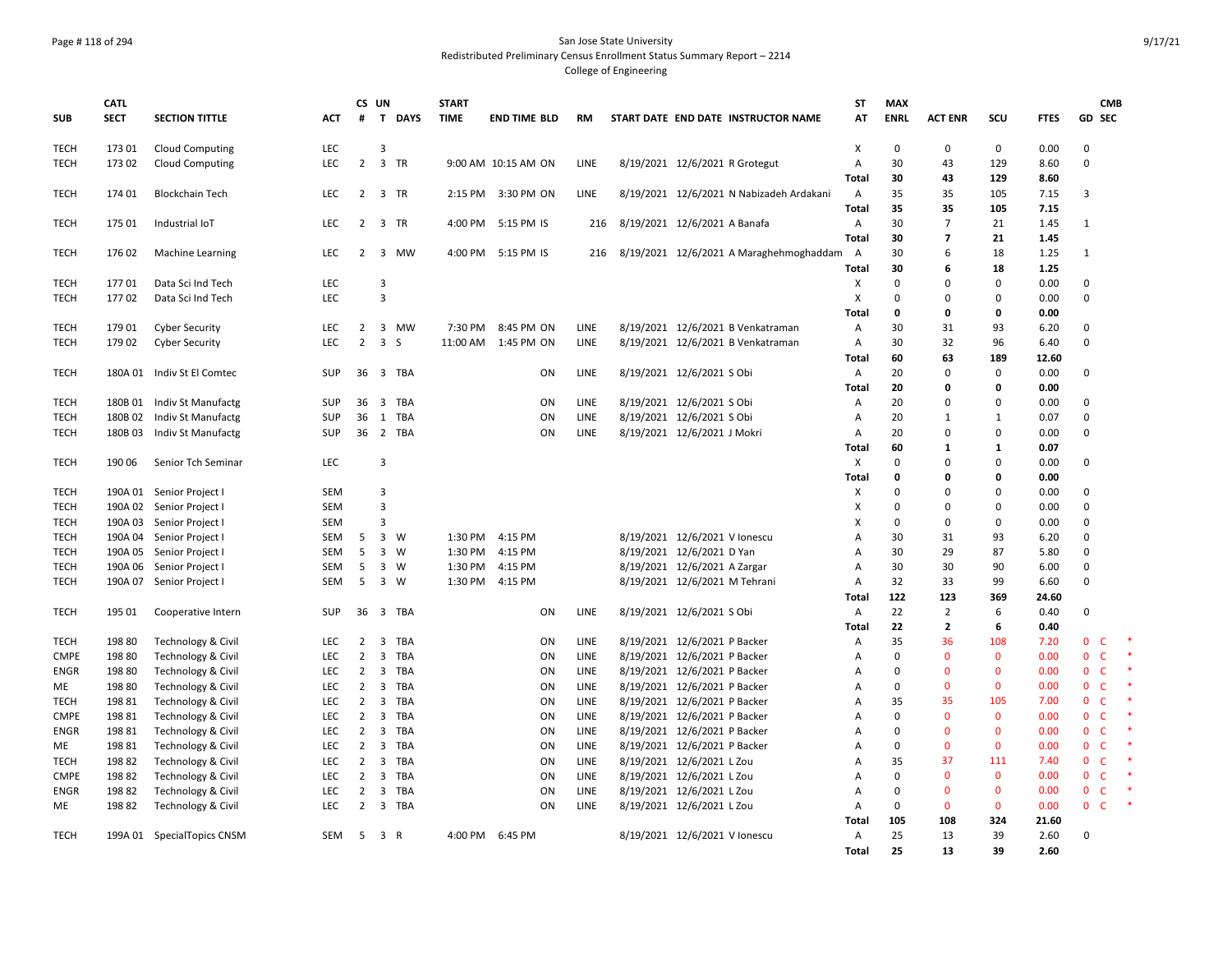# Page # 119 of 294 San Jose State University Redistributed Preliminary Census Enrollment Status Summary Report – 2214

| <b>SUB</b>  | <b>CATL</b><br><b>SECT</b> | <b>SECTION TITTLE</b> | <b>ACT</b> | CS UN          |    | <b>DAYS</b> | <b>START</b><br><b>TIME</b> | <b>END TIME BLD</b> | RM          |                     | START DATE END DATE INSTRUCTOR NAME  | ST<br>AT                | <b>MAX</b><br><b>ENRL</b> | <b>ACT ENR</b> | SCU  | <b>FTES</b> | <b>CMB</b><br><b>GD SEC</b> |
|-------------|----------------------------|-----------------------|------------|----------------|----|-------------|-----------------------------|---------------------|-------------|---------------------|--------------------------------------|-------------------------|---------------------------|----------------|------|-------------|-----------------------------|
| <b>TECH</b> | 200 01                     | Research for Engr     | <b>SEM</b> | 5 <sup>7</sup> | -3 |             |                             |                     |             | 8/19/2021 12/6/2021 |                                      | X                       | 0                         | 0              | 0    | 0.00        | 0                           |
| <b>TECH</b> | 200 02                     | Research for Engr     | <b>SEM</b> | -5             | 3  | <b>MW</b>   | 7:30 PM                     | 8:45 PM ON          | <b>LINE</b> |                     | 8/19/2021 12/6/2021 F Davoudi Kakhki | A                       | 30                        | 5              | 15   | 1.25        | -5                          |
|             |                            |                       |            |                |    |             |                             |                     |             |                     |                                      | Total                   | 30                        | 5.             | 15   | 1.25        |                             |
| <b>TECH</b> | 23101                      | Syst Rel & Maint      | <b>SEM</b> |                | 3  |             |                             |                     |             |                     |                                      | X                       |                           | 0              | 0    | 0.00        | 0                           |
| <b>TECH</b> | 23102                      | Syst Rel & Maint      | <b>SEM</b> |                | 3  |             |                             |                     |             |                     |                                      | X                       | 0                         | 0              | 0    | 0.00        | 0                           |
| <b>TECH</b> | 23103                      | Syst Rel & Maint      | <b>SEM</b> |                | 3  |             |                             |                     |             |                     |                                      | X                       | 0                         | 0              | 0    | 0.00        | 0                           |
|             |                            |                       |            |                |    |             |                             |                     |             |                     |                                      | Total                   |                           | 0              | 0    | 0.00        |                             |
| <b>TECH</b> | 235 01                     | Meas Syst & Analys    | <b>SEM</b> | 5              |    | 3 TR        | 5:45 PM                     | 7:00 PM ON          | <b>LINE</b> |                     | 8/19/2021 12/6/2021 Y Lee            | A                       | 30                        | 9              | 27   | 2.25        | 9                           |
|             |                            |                       |            |                |    |             |                             |                     |             |                     |                                      | Total                   | 30                        | 9              | 27   | 2.25        |                             |
| <b>TECH</b> | 239 01                     | Des Assur Prod Dev    | <b>SEM</b> | 5 <sup>5</sup> |    | 3 TR        | 7:30 PM                     | 8:45 PM ON          | LINE        |                     | 8/19/2021 12/6/2021 M Tehrani        | A                       | 30                        | 9              | 27   | 2.25        | 9                           |
|             |                            |                       |            |                |    |             |                             |                     |             |                     |                                      | Total                   | 30                        | 9              | 27   | 2.25        |                             |
| <b>TECH</b> | 298 01                     | Grad Spec Study       | <b>SUP</b> | 25             |    | 3 TBA       |                             | ON                  | LINE        |                     | 8/19/2021 12/6/2021 F Davoudi Kakhki | $\mathsf{A}$            | 30                        | 8              | 24   | 2.00        | 8                           |
|             |                            |                       |            |                |    |             |                             |                     |             |                     |                                      | Total                   | 30                        | 8              | 24   | 2.00        |                             |
|             |                            |                       |            |                |    |             |                             |                     |             |                     |                                      | <b>Technology Total</b> | 2237                      | 1882           | 3743 | 242.05      |                             |